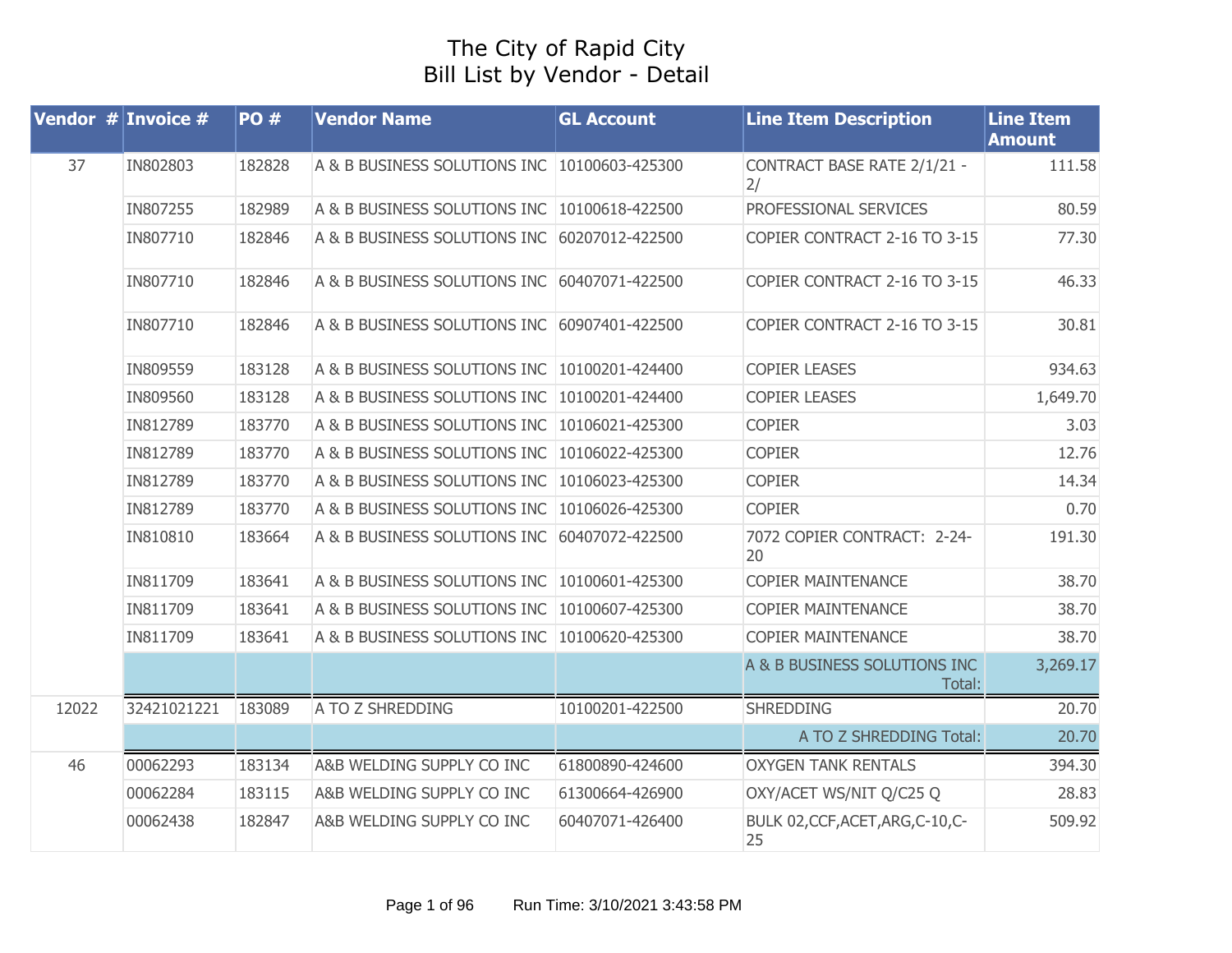| 46    | 01024192    | 182847 | A&B WELDING SUPPLY CO INC  | 60407071-426400 | BULK 02, CCF, ACET, ARG, C-10, C-<br>25  | 2,049.96 |
|-------|-------------|--------|----------------------------|-----------------|------------------------------------------|----------|
|       | 00062324    | 182847 | A&B WELDING SUPPLY CO INC  | 60207012-426400 | BULK 02, CCF, ACET, ARG, C-10, C-<br>25  | 20.31    |
|       | 00062324    | 182847 | A&B WELDING SUPPLY CO INC  | 60407071-426400 | BULK 02, CCF, ACET, ARG, C-10, C-<br>25  | 12.18    |
|       | 00062324    | 182847 | A&B WELDING SUPPLY CO INC  | 60907401-426400 | BULK 02, CCF, ACET, ARG, C-10, C-<br>25  | 8.12     |
|       | 00062288    | 182847 | A&B WELDING SUPPLY CO INC  | 60207012-426400 | BULK 02, CCF, ACET, ARG, C-10, C-<br>25  | 2.94     |
|       | 00062288    | 182847 | A&B WELDING SUPPLY CO INC  | 60407071-426400 | BULK 02, CCF, ACET, ARG, C-10, C-<br>25  | 1.77     |
|       | 00062288    | 182847 | A&B WELDING SUPPLY CO INC  | 60907401-426400 | BULK 02, CCF, ACET, ARG, C-10, C-<br>25  | 1.18     |
|       | 00062286    | 182819 | A&B WELDING SUPPLY CO INC  | 60207011-424400 | 1/20/2021: OXY LK & ACET WS<br><b>TA</b> | 11.78    |
|       | 00062322    | 182810 | A&B WELDING SUPPLY CO INC  | 60407072-424600 | 1-20-2021: MACHINE SHOP<br><b>TANK</b>   | 76.57    |
|       | 00062334    | 183539 | A&B WELDING SUPPLY CO INC  | 10100305-426900 | <b>SUPPLIES</b>                          | 111.29   |
|       |             |        |                            |                 | A&B WELDING SUPPLY CO INC<br>Total:      | 3,229.15 |
| 11266 | 21M-0022053 | 183159 | <b>ABILITY NETWORK INC</b> | 61808900-422500 | MEDICARE CLAIMS / REMITS FEB             | 218.31   |
|       |             |        |                            |                 | <b>ABILITY NETWORK INC Total:</b>        | 218.31   |
| 79    | 5855143     | 182742 | <b>ACE HARDWARE-EAST</b>   | 60207012-426900 | <b>SHOP TABLE</b>                        | 3.45     |
|       | 5833228     | 182770 | <b>ACE HARDWARE-EAST</b>   | 61507102-425300 | <b>L896 GROUNDING PLUG</b>               | 13.23    |
|       | 5836001     | 182767 | <b>ACE HARDWARE-EAST</b>   | 61507102-426400 | <b>THERMOMETER</b>                       | 64.66    |
|       | 5725612     | 182975 | <b>ACE HARDWARE-EAST</b>   | 10100612-426900 | <b>WALL CLOCK</b>                        | 52.43    |
|       | 5857194     | 183157 | <b>ACE HARDWARE-EAST</b>   | 10102025-425100 | MAINT - E5                               | 3.48     |
|       | 5865182     | 183176 | <b>ACE HARDWARE-EAST</b>   | 10102027-425200 | STATION MAINT - ST7                      | 10.26    |
|       | 5865182     | 183176 | <b>ACE HARDWARE-EAST</b>   | 61800897-425200 | STATION MAINT - ST7                      | 5.06     |
|       | 5837935     | 183056 | <b>ACE HARDWARE-EAST</b>   | 61507102-425300 | PROTRACTOR AND TIMER                     | 39.41    |
|       | 5836733     | 183055 | <b>ACE HARDWARE-EAST</b>   | 61507102-425300 | TARP AND HOLD DOWN                       | 124.71   |
|       | 5777119     | 183149 | <b>ACE HARDWARE-EAST</b>   | 10102025-425100 | NUTS / SCREWS / BOLTS - E5               | 6.23     |
|       | 420098      |        | <b>ACE HARDWARE-EAST</b>   | 10102025-425100 | CR RTN NUTS/SCREWS/BOLT                  | (6.23)   |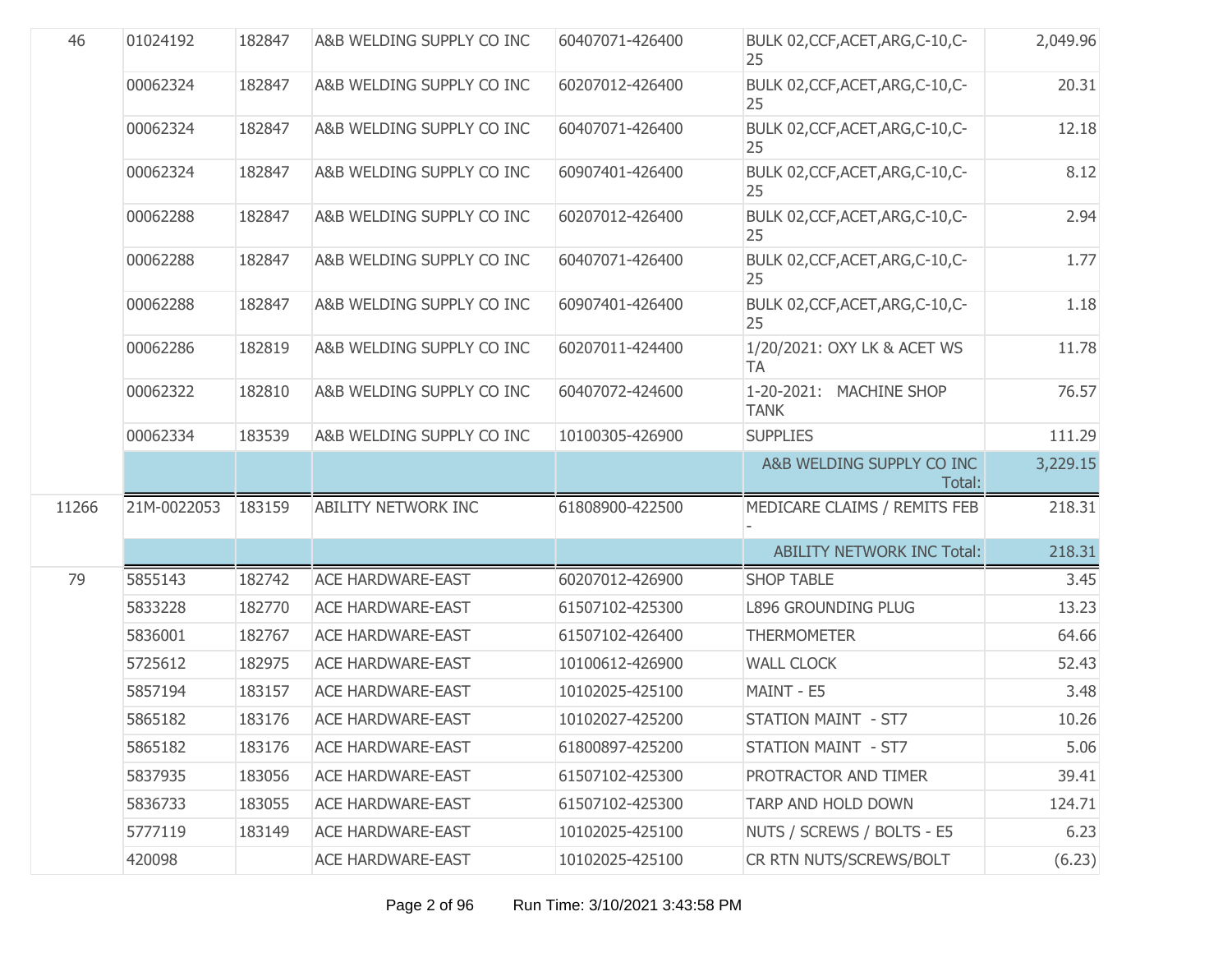| 79 | 5782414 | 182955 | <b>ACE HARDWARE-EAST</b>  | 10100305-425200 | <b>SUPPLIES</b>                          | 21.37  |
|----|---------|--------|---------------------------|-----------------|------------------------------------------|--------|
|    | 5855426 | 182955 | <b>ACE HARDWARE-EAST</b>  | 10100301-426900 | <b>SUPPLIES</b>                          | 20.09  |
|    | 5874961 | 183678 | <b>ACE HARDWARE-EAST</b>  | 10102024-425200 | <b>STATION MAINT - ST4</b>               | 2.31   |
|    | 5874961 | 183678 | <b>ACE HARDWARE-EAST</b>  | 61800894-425200 | <b>STATION MAINT - ST4</b>               | 1.14   |
|    | 5860424 | 183679 | <b>ACE HARDWARE-EAST</b>  | 10102026-425200 | <b>STATION MAINT - ST6</b>               | 5.14   |
|    | 5860424 | 183679 | <b>ACE HARDWARE-EAST</b>  | 61800896-425200 | <b>STATION MAINT - ST6</b>               | 2.53   |
|    |         |        |                           |                 | <b>ACE HARDWARE-EAST Total:</b>          | 369.27 |
| 80 | 5884674 | 183662 | <b>ACE HARDWARE-WEST</b>  | 10100607-426900 | DUCT TAPE, BATTERY                       | 23.00  |
|    | 5872431 | 183382 | <b>ACE HARDWARE-WEST</b>  | 10100607-425200 | WIRE BRUSH, PUTTY KNIFE,<br><b>GLUE</b>  | 4.31   |
|    | 5870010 | 183309 | <b>ACE HARDWARE-WEST</b>  | 10100612-426900 | <b>WATER TIGHT BOX</b>                   | 151.17 |
|    | 5864583 | 183308 | <b>ACE HARDWARE-WEST</b>  | 10100612-426900 | FOAM SLEEVE FILTER                       | 16.87  |
|    | 5873586 | 183382 | <b>ACE HARDWARE-WEST</b>  | 10100607-426900 | WIRE BRUSH, PUTTY KNIFE,<br><b>GLUE</b>  | 21.67  |
|    | 5860216 | 183185 | <b>ACE HARDWARE-WEST</b>  | 10100607-425200 | ACE LUBE - GARAGE DOOR                   | 3.83   |
|    | 5885196 | 183633 | <b>ACE HARDWARE-WEST</b>  | 60207011-425300 | FAUCET LINES, ELBOWS,<br><b>CONNECTO</b> | 69.45  |
|    | 5886642 | 183633 | <b>ACE HARDWARE-WEST</b>  | 60207011-425300 | FAUCET LINES, ELBOWS,<br><b>CONNECTO</b> | 9.58   |
|    | 5883448 | 183619 | <b>ACE HARDWARE-WEST</b>  | 60207011-426400 | OIL DRY, SQUARE T, HACKSAW,<br><b>DR</b> | 24.94  |
|    | 5883448 | 183619 | <b>ACE HARDWARE-WEST</b>  | 60207011-426500 | OIL DRY, SQUARE T, HACKSAW,<br><b>DR</b> | 70.25  |
|    | 5860908 | 183012 | <b>ACE HARDWARE-WEST</b>  | 60207011-426900 | <b>BOLT EYE WING NUT</b>                 | 5.75   |
|    | 5863592 | 183009 | <b>ACE HARDWARE-WEST</b>  | 60207014-426900 | <b>SPRAY PAINT</b>                       | 17.64  |
|    | 5841094 | 182957 | <b>ACE HARDWARE-WEST</b>  | 10100607-425500 | PLUMBING SUPPLIES                        | 73.95  |
|    | 5856907 | 182957 | <b>ACE HARDWARE-WEST</b>  | 10100607-425100 | PLUMBING SUPPLIES                        | 15.34  |
|    | 5857519 | 182822 | ACE HARDWARE-WEST         | 60207011-426400 | TOOL BOX, PUSH BROOM                     | 18.23  |
|    | 5857519 | 182822 | <b>ACE HARDWARE-WEST</b>  | 60207011-426500 | TOOL BOX, PUSH BROOM                     | 31.99  |
|    | 5846639 | 182836 | <b>ACE HARDWARE-WEST</b>  | 10100205-426900 | Level & tubing                           | 26.86  |
|    |         |        |                           |                 | <b>ACE HARDWARE-WEST Total:</b>          | 584.83 |
| 81 | 413627  | 183760 | ACE STEEL & RECYCLING INC | 10100202-426500 | <b>SHOP TOOL</b>                         | 5.67   |
|    | 413627  | 183760 | ACE STEEL & RECYCLING INC | 61800890-426500 | SHOP TOOL                                | 2.80   |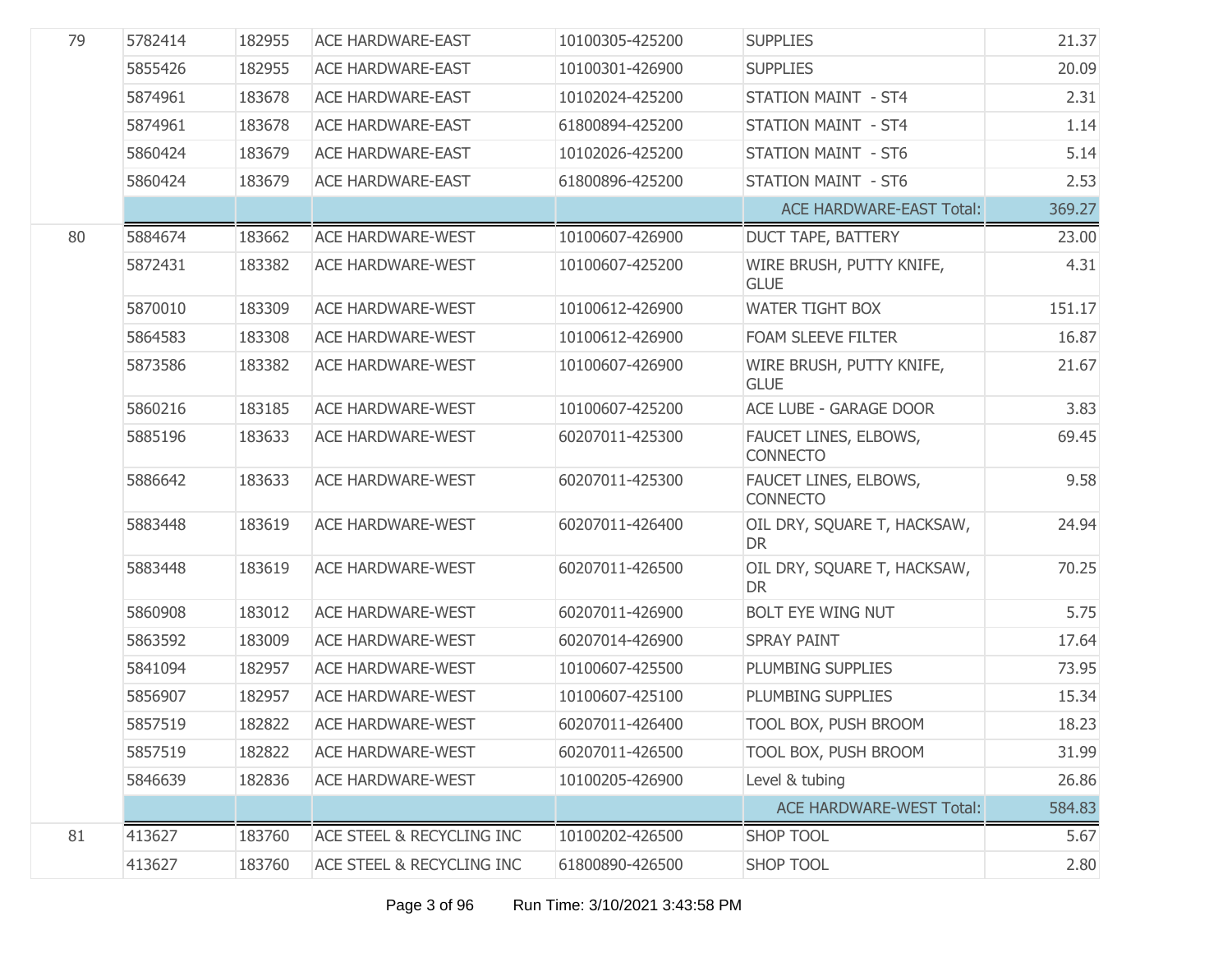| 81    | 413136<br><b>ACE STEEL &amp; RECYCLING INC</b><br><b>STOCK</b><br>183022<br>10100305-426900 |        |                                                                 | 7.00            |                                                                           |           |
|-------|---------------------------------------------------------------------------------------------|--------|-----------------------------------------------------------------|-----------------|---------------------------------------------------------------------------|-----------|
|       |                                                                                             |        |                                                                 |                 | ACE STEEL & RECYCLING INC<br>Total:                                       | 15.47     |
| 6242  | 910303969                                                                                   | 183122 | <b>ACUSHNET COMPANY</b>                                         | 61300604-452000 | <b>RESALE GOLF BAG</b>                                                    | 178.00    |
|       | 910326197                                                                                   | 183453 | <b>ACUSHNET COMPANY</b>                                         | 61300604-452000 | <b>RESALE GOLF BALLS</b>                                                  | 1,130.52  |
|       | 910342957                                                                                   | 183665 | <b>ACUSHNET COMPANY</b>                                         | 61300604-452000 | <b>RESALE GOLF BALLS</b>                                                  | 1,178.19  |
|       |                                                                                             |        |                                                                 |                 | <b>ACUSHNET COMPANY</b><br>Total:                                         | 2,486.71  |
| 90    | 4644988                                                                                     | 182479 | <b>ADAMS ISC</b>                                                | 10100302-425100 | UNIT S138                                                                 | 16.44     |
|       | 4645208                                                                                     | 183591 | <b>ADAMS ISC</b>                                                | 10100302-425100 | <b>STOCK</b>                                                              | 11.32     |
|       | 4645102                                                                                     | 183542 | <b>ADAMS ISC</b>                                                | 10100302-425100 | <b>UNITS</b>                                                              | 28.72     |
|       | 4645101                                                                                     | 183542 | <b>ADAMS ISC</b>                                                | 10100301-425100 | <b>UNITS</b>                                                              | 28.72     |
|       |                                                                                             |        |                                                                 |                 | <b>ADAMS ISC Total:</b>                                                   | 85.20     |
| 6173  | 72697                                                                                       | 182948 | <b>ADVANCED ENGINEERING &amp;</b><br>ENVIRONMENTAL SERVICES LLC | 60400834-422300 | 18-2480 ELK VALE LIFT STATION                                             | 8,505.50  |
|       |                                                                                             |        |                                                                 |                 | <b>ADVANCED ENGINEERING &amp;</b><br>ENVIRONMENTAL SERVICES LLC<br>Total: | 8,505.50  |
| 151   | 192302                                                                                      | 178896 | ALLEGIANT EMERGENCY<br>SERVICES INC                             | 10100202-426900 | <b>FIRE HOSE</b>                                                          | 11,075.65 |
|       |                                                                                             |        |                                                                 |                 | <b>ALLEGIANT EMERGENCY</b><br><b>SERVICES INC Total:</b>                  | 11,075.65 |
| 14308 | 1276                                                                                        | 180740 | <b>ALLPHASE CONSTRUCTION &amp;</b><br><b>ROOFING</b>            | 60200933-432000 | 2503 WATER FACILITY ROOFING                                               | 14,690.00 |
|       |                                                                                             |        |                                                                 |                 | <b>ALLPHASE CONSTRUCTION &amp;</b><br><b>ROOFING Total:</b>               | 14,690.00 |
| 164   | LCAS1394567                                                                                 | 183063 | <b>ALSCO INC</b>                                                | 61507103-426400 | <b>FACILITY MATS</b>                                                      | 62.53     |
|       | LCAS1393821                                                                                 | 182826 | <b>ALSCO INC</b>                                                | 10100612-426400 | <b>LINEN SUPPLIES</b>                                                     | 82.37     |
|       | LCAS1393845                                                                                 | 182827 | <b>ALSCO INC</b>                                                | 10100603-426400 | <b>LINEN SUPPLIES</b>                                                     | 74.50     |
|       | LCAS1395107                                                                                 | 182969 | <b>ALSCO INC</b>                                                | 10100612-426400 | <b>LINEN SUPPLIES</b>                                                     | 83.89     |
|       | LCAS1396396                                                                                 | 183491 | <b>ALSCO INC</b>                                                | 10100603-426400 | <b>LINEN SUPPLIES</b>                                                     | 74.50     |
|       | LCAS1395124                                                                                 | 183490 | <b>ALSCO INC</b>                                                | 10100603-426400 | <b>LINEN SUPPLIES</b>                                                     | 74.50     |
|       |                                                                                             |        |                                                                 |                 | <b>ALSCO INC Total:</b>                                                   | 452.29    |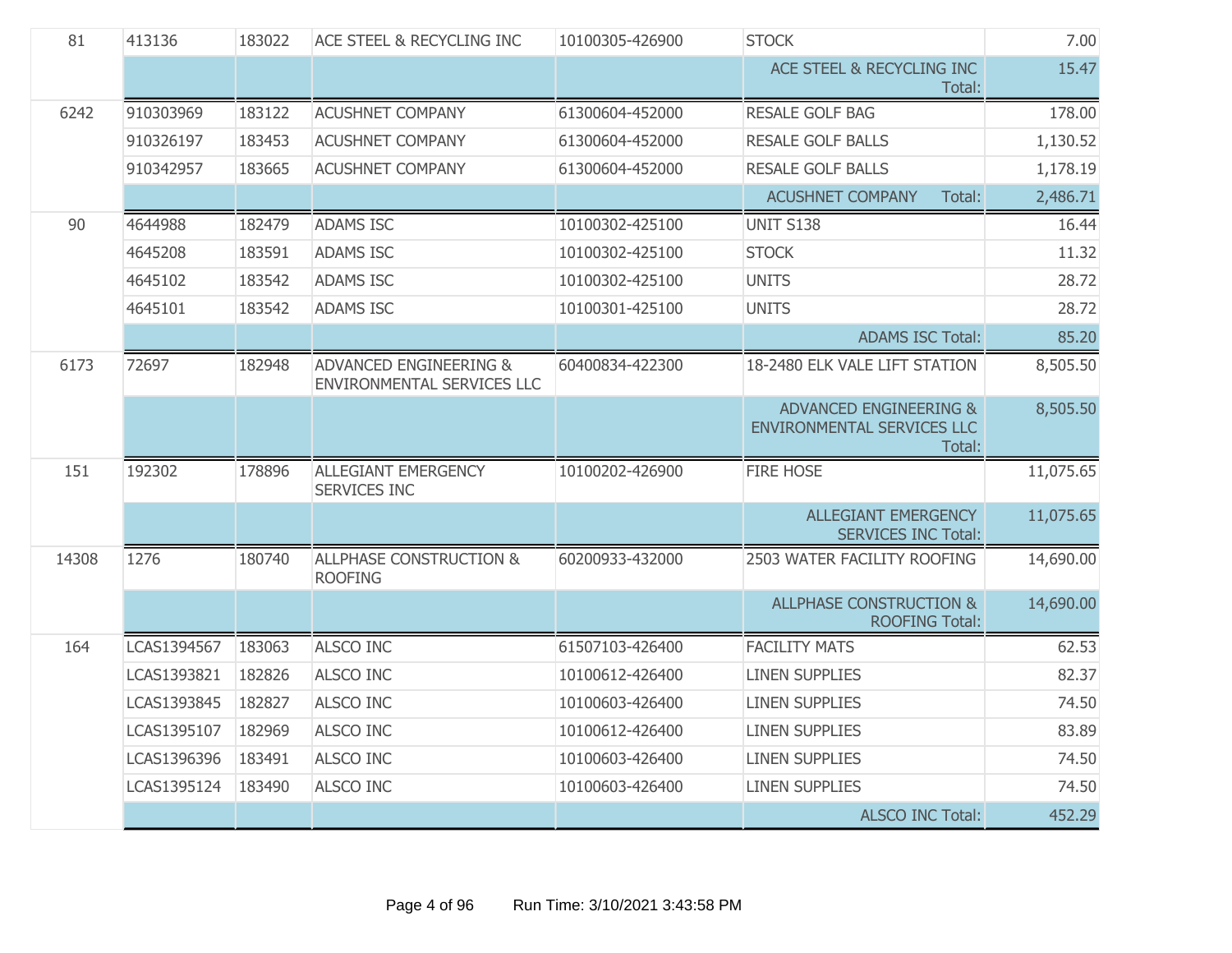| 13308 | 147V-V3WT-<br><b>CPRQ</b> | 183116 | AMAZON CAPITAL SERVICES        | 61300604-426900 | <b>IPAD CASES/CLIPS</b>                  | 120.51   |
|-------|---------------------------|--------|--------------------------------|-----------------|------------------------------------------|----------|
|       | 1G6J-HMRL-<br>F73K        | 183422 | <b>AMAZON CAPITAL SERVICES</b> | 10102026-459800 | SYNTHETIC ROPE - HAZMAT                  | 79.95    |
|       | 1K1T-T97T-<br>GRM3        | 183501 | AMAZON CAPITAL SERVICES        | 60407072-426100 | OFFICE SUPPLIES & DISPOSABLE<br>F        | 58.72    |
|       | 1K1T-T97T-<br>GRM3        | 183501 | AMAZON CAPITAL SERVICES        | 60407072-426310 | OFFICE SUPPLIES & DISPOSABLE             | 15.58    |
|       | 13RF-4MRV-<br>GPR1        |        | AMAZON CAPITAL SERVICES        | 10100108-426100 | CR RTN FILE DAMAGED                      | (328.00) |
|       | 19JK-3N17-<br>Q6PL        | 183098 | AMAZON CAPITAL SERVICES        | 10100201-426300 | EVOC POLO SHIRT STOCK                    | 12.32    |
|       | 1C1D-XN3V-<br>6MNX        | 183088 | AMAZON CAPITAL SERVICES        | 10100201-426300 | <b>EVOC POLO STOCK</b>                   | 33.98    |
|       | 137W-JL1Y-<br>3KLN        | 183045 | <b>AMAZON CAPITAL SERVICES</b> | 10100301-426100 | <b>SUPPLIES</b>                          | 81.63    |
|       | 137W-JL1Y-<br>3KLN        | 183045 | AMAZON CAPITAL SERVICES        | 10100305-426100 | <b>SUPPLIES</b>                          | 18.16    |
|       | 1VXY-3L4H-<br>3MQ1        |        | <b>AMAZON CAPITAL SERVICES</b> | 10100301-426100 | CR RTN MOUSE                             | (21.65)  |
|       | 1C6V-LDXT-<br><b>WRPP</b> | 183023 | <b>AMAZON CAPITAL SERVICES</b> | 10100302-421100 | <b>MAILBOX REPAIR</b>                    | 190.60   |
|       | 1N4D-X1K9-<br>K7XQ        | 183389 | AMAZON CAPITAL SERVICES        | 10100607-426900 | PHONE CASES                              | 64.64    |
|       | 1N4D-X1K9-<br>K7XQ        | 183389 | <b>AMAZON CAPITAL SERVICES</b> | 10100620-426900 | PHONE CASES                              | 19.99    |
|       | 19PL-4YNV-<br>TF1P        | 183592 | AMAZON CAPITAL SERVICES        | 10100301-426100 | <b>SUPPLIES</b>                          | 31.90    |
|       | 14RK-WQ11-<br>DG3F        |        | AMAZON CAPITAL SERVICES        | 10100302-421100 | CR RTN MAILBOX POST                      | (190.58) |
|       | 13CF-QYXR-<br><b>HJXX</b> | 182807 | <b>AMAZON CAPITAL SERVICES</b> | 60407071-426900 | CLIPS, BODY SIDE MOULDING<br><b>CLIP</b> | 31.98    |
|       | 1XW3-THYD-<br>3XDG        | 182473 | AMAZON CAPITAL SERVICES        | 10100301-426100 | <b>SUPPLIES</b>                          | 13.99    |
|       | 1XW3-THYD-<br>3XDG        | 182473 | AMAZON CAPITAL SERVICES        | 10100301-426400 | <b>SUPPLIES</b>                          | 13.41    |
|       | 1RRV-YLXQ-<br>MDN1        | 182801 | AMAZON CAPITAL SERVICES        | 60407072-426100 | <b>OFFICE SUPPLIES</b>                   | 25.47    |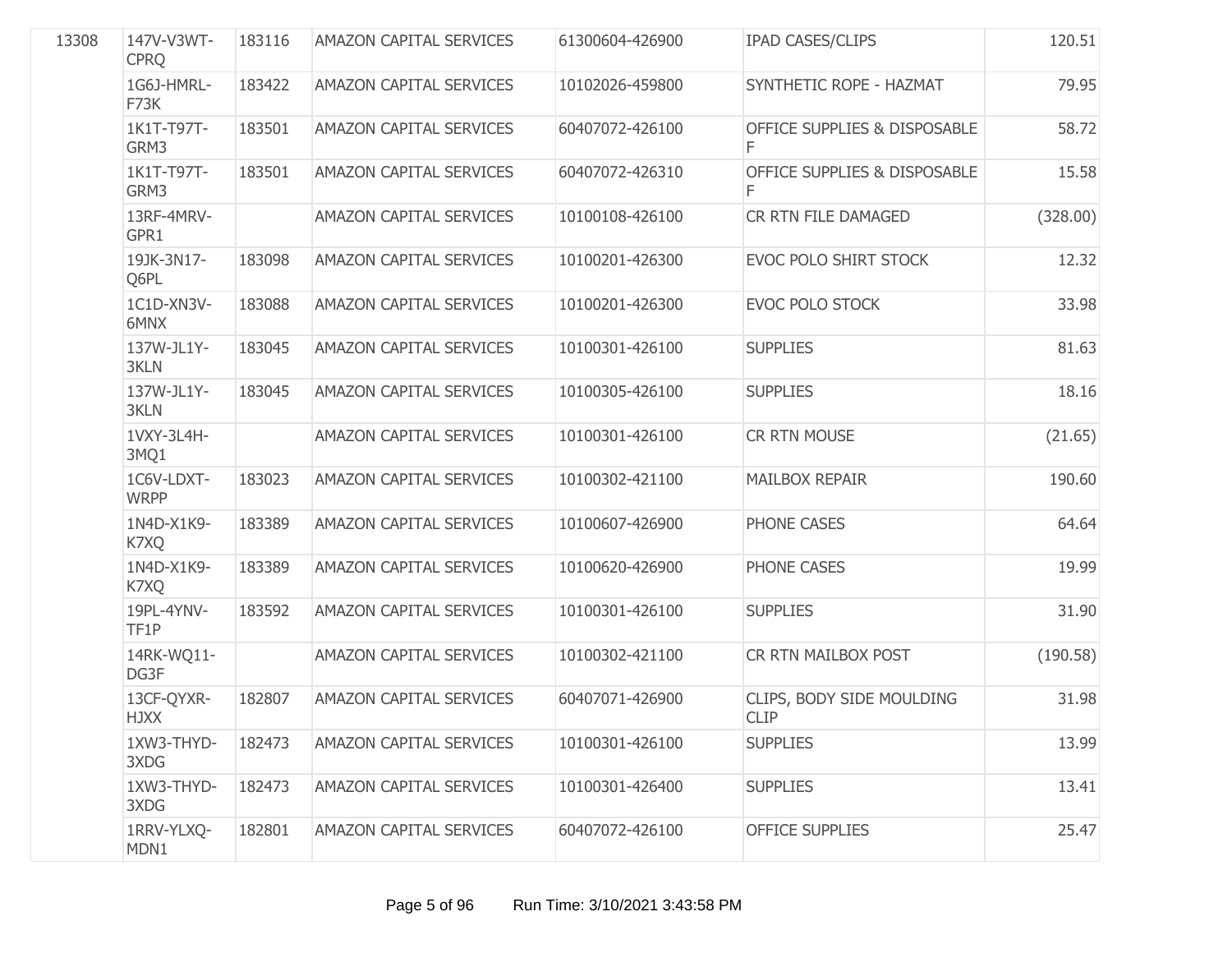| 13308 |           |        |                                                                             |                 | AMAZON CAPITAL SERVICES<br>Total:                          | 272.60    |
|-------|-----------|--------|-----------------------------------------------------------------------------|-----------------|------------------------------------------------------------|-----------|
| 179   | 188649    | 182947 | AMERICAN ENGINEERING<br><b>TESTING INC</b>                                  | 61507102-422300 | 2570 2020 ENVIRONMENTAL<br><b>MONITO</b>                   | 9,410.00  |
|       |           |        |                                                                             |                 | AMERICAN ENGINEERING<br><b>TESTING INC Total:</b>          | 9,410.00  |
| 193   | 22315361  | 183138 | AMERICAN RED CROSS - HEALTH 61800890-426100<br>& SAFETY SERVICES            |                 | <b>BLS CARDS</b>                                           | 35.00     |
|       | 22318081  | 183139 | AMERICAN RED CROSS - HEALTH 61800890-426100<br><b>&amp; SAFETY SERVICES</b> |                 | <b>BLS CARDS</b>                                           | 105.00    |
|       |           |        |                                                                             |                 | AMERICAN RED CROSS - HEALTH<br>& SAFETY SERVICES Total:    | 140.00    |
| 14128 | 1009      | 183738 | AMY L STEC                                                                  | 61808900-422500 | OUT SOURCED EMS CODING &<br><b>BILLI</b>                   | 784.00    |
|       |           |        |                                                                             |                 | <b>AMY L STEC Total:</b>                                   | 784.00    |
| 14445 | 2592 1    | 183728 | APEX CONSTRUCTION SERVICE                                                   | 60907401-437100 | 2592 SOUTH MIDDLE SCHOOL<br><b>STORM</b>                   | 16,949.68 |
|       |           |        |                                                                             |                 | APEX CONSTRUCTION SERVICE<br>Total:                        | 16,949.68 |
| 14430 | 02/15/21  | 182984 | <b>ARION P MCCARTNEY</b>                                                    | 50508911-431000 | 2599 REGENCY CT STORM<br><b>SEWER IM</b>                   | 455.00    |
|       |           |        |                                                                             |                 | <b>ARION P MCCARTNEY Total:</b>                            | 455.00    |
| 279   | 134875    | 183133 | <b>ARROWHEAD FORENSICS</b>                                                  | 10100201-426100 | <b>LAB SUPPLIES</b>                                        | 31.60     |
|       |           |        |                                                                             |                 | <b>ARROWHEAD FORENSICS Total:</b>                          | 31.60     |
| 291   | 33517     | 182299 | <b>ASPEN RIDGE LAWN AND</b><br><b>LANDSCAPE LLC</b>                         | 10100302-426400 | <b>IBG</b>                                                 | 2,560.00  |
|       |           |        |                                                                             |                 | <b>ASPEN RIDGE LAWN AND</b><br><b>LANDSCAPE LLC Total:</b> | 2,560.00  |
| 297   | 97163     | 182968 | ASSOCIATED SUPPLY CO INC                                                    | 10100616-425200 | <b>SUNCOR SWIVEL</b>                                       | 469.65    |
|       |           |        |                                                                             |                 | ASSOCIATED SUPPLY CO INC<br>Total:                         | 469.65    |
| 337   | 185061217 | 181938 | <b>B &amp; H PHOTO</b>                                                      | 10700134-435000 | <b>CIVIC CENTER EXPANSION</b>                              | 5,250.00  |
|       | 184797828 | 181938 | <b>B &amp; H PHOTO</b>                                                      | 10700134-435000 | <b>CIVIC CENTER EXPANSION</b>                              | 5,632.00  |
|       | 184828100 | 181938 | <b>B &amp; H PHOTO</b>                                                      | 10700134-435000 | <b>CIVIC CENTER EXPANSION</b>                              | 659.00    |
|       | 184854329 | 181938 | <b>B &amp; H PHOTO</b>                                                      | 10700134-435000 | <b>CIVIC CENTER EXPANSION</b>                              | 1,500.00  |
|       | 184882041 | 181938 | <b>B &amp; H PHOTO</b>                                                      | 10700134-435000 | <b>CIVIC CENTER EXPANSION</b>                              | 1,500.00  |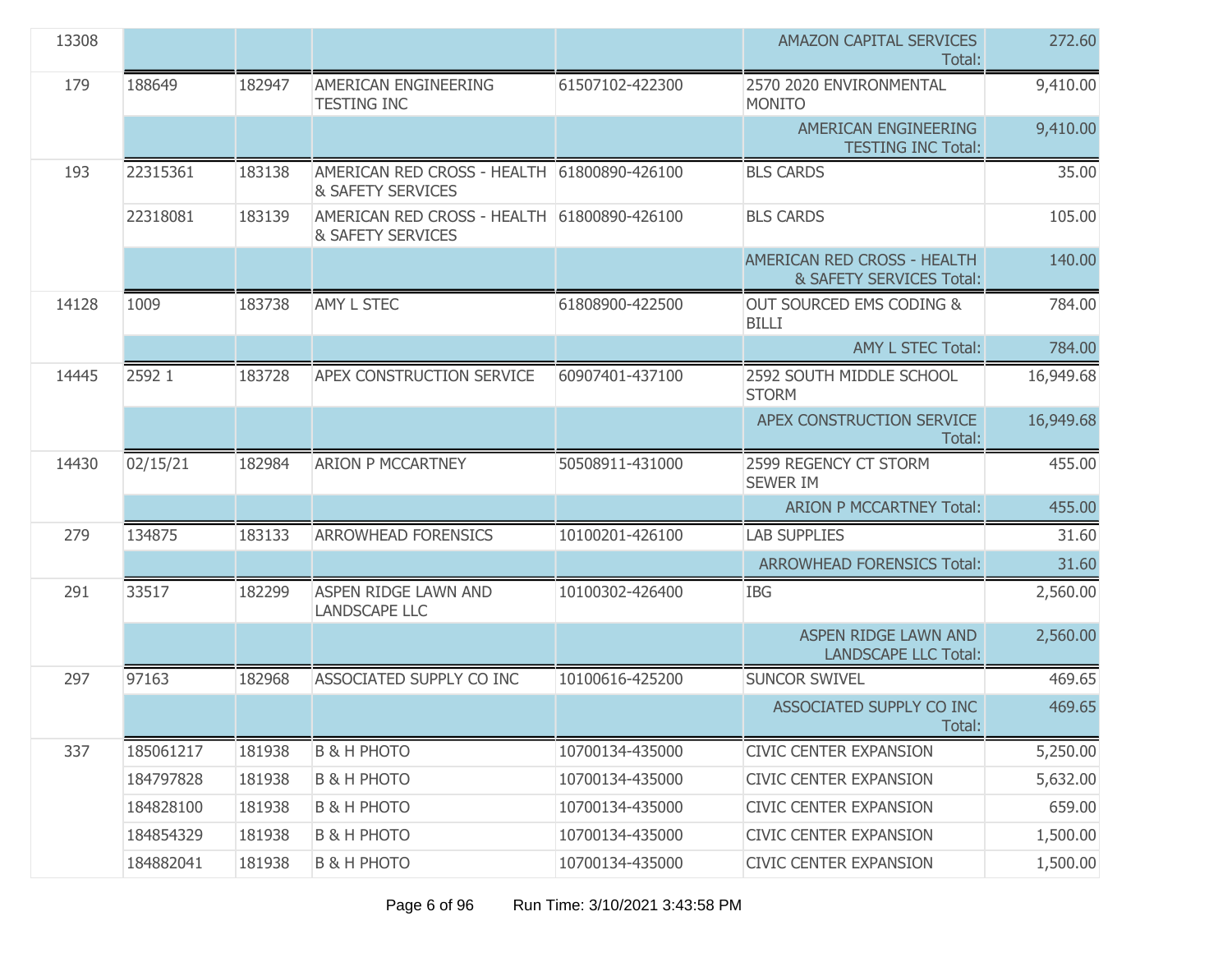| 337   |           |        |                                                             |                 | <b>B &amp; H PHOTO Total:</b>                | 14,541.00 |
|-------|-----------|--------|-------------------------------------------------------------|-----------------|----------------------------------------------|-----------|
| 10369 | 61405-1   | 183096 | <b>BALCO UNIFORMS INC</b>                                   | 10100201-426300 | OFFICER UNIFORMS SHIRTS<br><b>STOCK</b>      | 422.00    |
|       | 61390-2   | 183096 | <b>BALCO UNIFORMS INC</b>                                   | 10100201-426300 | OFFICER UNIFORMS SHIRTS<br><b>STOCK</b>      | 53.00     |
|       |           |        |                                                             |                 | <b>BALCO UNIFORMS INC Total:</b>             | 475.00    |
| 407   | 53683     | 183427 | BASLER PRINTING COMPANY INC 10100106-426100                 |                 | Letterhead envelopes for Risk                | 229.14    |
|       |           |        |                                                             |                 | <b>BASLER PRINTING COMPANY INC</b><br>Total: | 229.14    |
| 7142  | 3335      | 182712 | <b>BERS LLC</b>                                             | 10100607-422500 | <b>RUBBLE DISPOSAL</b>                       | 510.00    |
|       |           |        |                                                             |                 | <b>BERS LLC</b><br>Total:                    | 510.00    |
| 549   | 02 714442 | 183394 | BIERSCHBACH EQUIPMENT INC                                   | 10100607-425300 | AMBER STROBE-MAGNETIC<br><b>MOUNT</b>        | 175.00    |
|       | 02 714786 | 183640 | BIERSCHBACH EQUIPMENT INC                                   | 10100860-425300 | ROLLER ASSY, FILTERS,<br><b>STRAINER</b>     | 141.67    |
|       | 02 714256 | 182478 | BIERSCHBACH EQUIPMENT INC                                   | 10100301-425100 | <b>UNIT S061</b>                             | 125.00    |
|       |           |        |                                                             |                 | BIERSCHBACH EQUIPMENT INC<br>Total:          | 441.67    |
| 584   | 95364     | 182455 | <b>BLACK HILLS BUSINESS SOURCE</b>                          | 60207012-426100 | DESK FOR THOMAS ODEEN                        | 566.00    |
|       | 95427     | 183173 | <b>BLACK HILLS BUSINESS SOURCE</b>                          | 10100202-426100 | OFFICE SUPPLIES: PAPER /<br><b>LABEL</b>     | 96.65     |
|       | 95427     | 183173 | <b>BLACK HILLS BUSINESS SOURCE</b>                          | 61800890-426100 | OFFICE SUPPLIES: PAPER /<br><b>LABEL</b>     | 47.60     |
|       | 95537     | 183688 | <b>BLACK HILLS BUSINESS SOURCE</b>                          | 10100202-426900 | WRDRB CABINET - MM / ST1                     | 359.00    |
|       | 95537     | 183688 | <b>BLACK HILLS BUSINESS SOURCE</b>                          | 61800890-426900 | WRDRB CABINET - MM / ST1                     | 359.00    |
|       |           |        |                                                             |                 | <b>BLACK HILLS BUSINESS SOURCE</b><br>Total: | 1,428.25  |
| 586   | 193897    | 183217 | <b>BLACK HILLS CHEMICAL AND</b><br><b>JANITORIAL CO INC</b> | 10106061-426400 | janitorial supplies                          | 374.81    |
|       | 193654    | 182889 | <b>BLACK HILLS CHEMICAL AND</b><br><b>JANITORIAL CO INC</b> | 10100612-426400 | <b>CLEANING SUPPLIES</b>                     | 333.16    |
|       | 193930    | 182978 | <b>BLACK HILLS CHEMICAL AND</b><br><b>JANITORIAL CO INC</b> | 10100618-426400 | <b>JANITORIAL SUPPLIES</b>                   | 1,189.26  |
|       | 192963    | 182749 | <b>BLACK HILLS CHEMICAL AND</b><br>JANITORIAL CO INC        | 61507103-426400 | <b>JANITORIAL SUPPLIES</b>                   | 269.63    |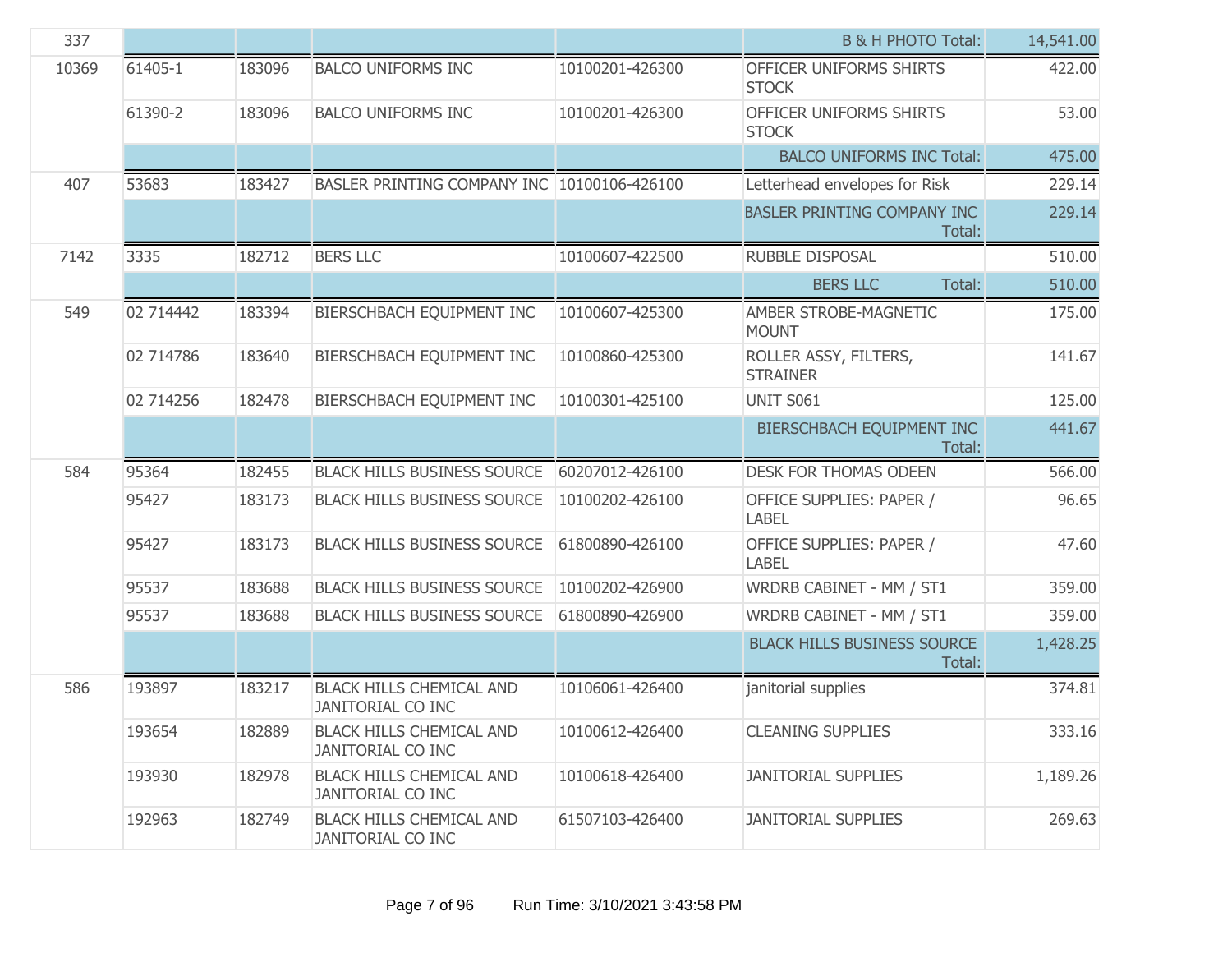| 586 | 181200B           | 182474 | <b>BLACK HILLS CHEMICAL AND</b><br><b>JANITORIAL CO INC</b> | 10100305-426400 | <b>SUPPLIES</b>                                                    | 103.14    |
|-----|-------------------|--------|-------------------------------------------------------------|-----------------|--------------------------------------------------------------------|-----------|
|     |                   |        |                                                             |                 | <b>BLACK HILLS CHEMICAL AND</b><br><b>JANITORIAL CO INC Total:</b> | 2,270.00  |
| 589 | 441               | 183426 | <b>BLACK HILLS COUNCIL LOCL</b><br><b>GOVT</b>              | 10100621-460700 | BH COUNCIL OF LOCAL GOVTS<br>2021                                  | 17,500.00 |
|     |                   |        |                                                             |                 | <b>BLACK HILLS COUNCIL LOCL</b><br><b>GOVT Total:</b>              | 17,500.00 |
| 590 | 10305             | 183174 | <b>BLACK HILLS DOOR SYSTEMS</b>                             | 10102027-425200 | <b>STATION MAINT - ST7</b>                                         | 7.66      |
|     | 10305             | 183174 | <b>BLACK HILLS DOOR SYSTEMS</b>                             | 61800897-425200 | <b>STATION MAINT - ST7</b>                                         | 3.77      |
|     |                   |        |                                                             |                 | <b>BLACK HILLS DOOR SYSTEMS</b><br>Total:                          | 11.43     |
| 622 | 16745244<br>02/26 |        | <b>BLACK HILLS ENERGY</b>                                   | 10100607-428300 |                                                                    | 16.51     |
|     | 12329188<br>02/26 |        | <b>BLACK HILLS ENERGY</b>                                   | 10100607-428300 |                                                                    | 462.38    |
|     | 16723654<br>02/26 |        | <b>BLACK HILLS ENERGY</b>                                   | 10100205-428300 |                                                                    | 28.72     |
|     | 22197814<br>02/26 |        | <b>BLACK HILLS ENERGY</b>                                   | 10100205-428300 |                                                                    | 112.51    |
|     | <b>NONE 02/26</b> |        | <b>BLACK HILLS ENERGY</b>                                   | 10100304-428300 |                                                                    | 243.38    |
|     | 21343059<br>03/04 |        | <b>BLACK HILLS ENERGY</b>                                   | 10100205-428300 |                                                                    | 152.35    |
|     | 20376077<br>03/04 |        | <b>BLACK HILLS ENERGY</b>                                   | 10100205-428300 |                                                                    | 131.77    |
|     | <b>NONE 03/04</b> |        | <b>BLACK HILLS ENERGY</b>                                   | 10100304-428300 |                                                                    | 164.27    |
|     | 18487279<br>03/04 |        | <b>BLACK HILLS ENERGY</b>                                   | 10100607-428300 |                                                                    | 21.56     |
|     | 20369054<br>03/04 |        | <b>BLACK HILLS ENERGY</b>                                   | 10100205-428300 |                                                                    | 91.84     |
|     | 16887020<br>02/26 |        | <b>BLACK HILLS ENERGY</b>                                   | 60407071-428300 |                                                                    | 43.44     |
|     | 18899942<br>03/03 |        | <b>BLACK HILLS ENERGY</b>                                   | 10100607-428300 |                                                                    | 15.00     |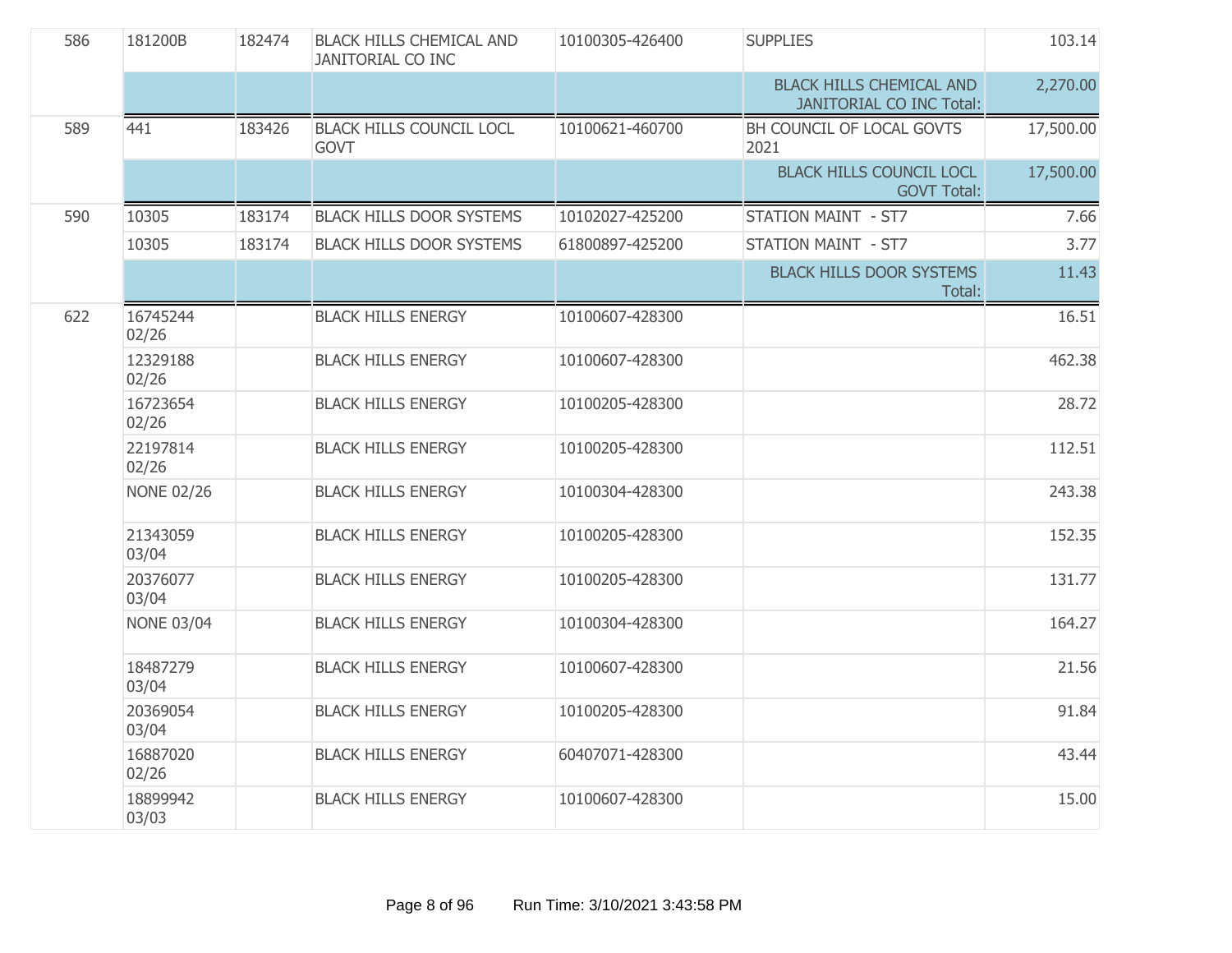| 622 | 21853611<br>03/03 | <b>BLACK HILLS ENERGY</b> | 10100607-428300 | 159.70   |
|-----|-------------------|---------------------------|-----------------|----------|
|     | 20581343<br>03/03 | <b>BLACK HILLS ENERGY</b> | 10100205-428300 | 15.08    |
|     | 22045659<br>03/04 | <b>BLACK HILLS ENERGY</b> | 10100205-428300 | 57.46    |
|     | 21058428<br>03/04 | <b>BLACK HILLS ENERGY</b> | 10100205-428300 | 53.95    |
|     | 12767088<br>02/26 | <b>BLACK HILLS ENERGY</b> | 10102021-428300 | 1,437.12 |
|     | 12767088<br>02/26 | <b>BLACK HILLS ENERGY</b> | 61800891-428300 | 707.83   |
|     | 12766986<br>02/26 | <b>BLACK HILLS ENERGY</b> | 10100305-428300 | 860.50   |
|     | 12766986<br>02/26 | <b>BLACK HILLS ENERGY</b> | 60207012-428300 | 1,720.99 |
|     | 12766986<br>02/26 | <b>BLACK HILLS ENERGY</b> | 60407071-428300 | 1,720.99 |
|     | 16887020<br>02/26 | <b>BLACK HILLS ENERGY</b> | 60207012-428300 | 43.43    |
|     | 22069145<br>02/26 | <b>BLACK HILLS ENERGY</b> | 61000870-428300 | 16.04    |
|     | <b>NONE 03/01</b> | <b>BLACK HILLS ENERGY</b> | 61000870-428300 | 95.89    |
|     | 22194189<br>02/26 | <b>BLACK HILLS ENERGY</b> | 61000870-428300 | 64.77    |
|     | 22277747<br>02/26 | <b>BLACK HILLS ENERGY</b> | 61000870-428300 | 15.00    |
|     | <b>NONE 03/01</b> | <b>BLACK HILLS ENERGY</b> | 61000870-428300 | 128.18   |
|     | 12427333<br>02/26 | <b>BLACK HILLS ENERGY</b> | 61000870-428300 | 655.30   |
|     | 19955812<br>02/08 | <b>BLACK HILLS ENERGY</b> | 10100607-428300 | 15.00    |
|     | 12327687<br>02/26 | <b>BLACK HILLS ENERGY</b> | 10106062-428300 | 2,711.84 |
|     | 13244986<br>02/26 | <b>BLACK HILLS ENERGY</b> | 60207011-428300 | 797.11   |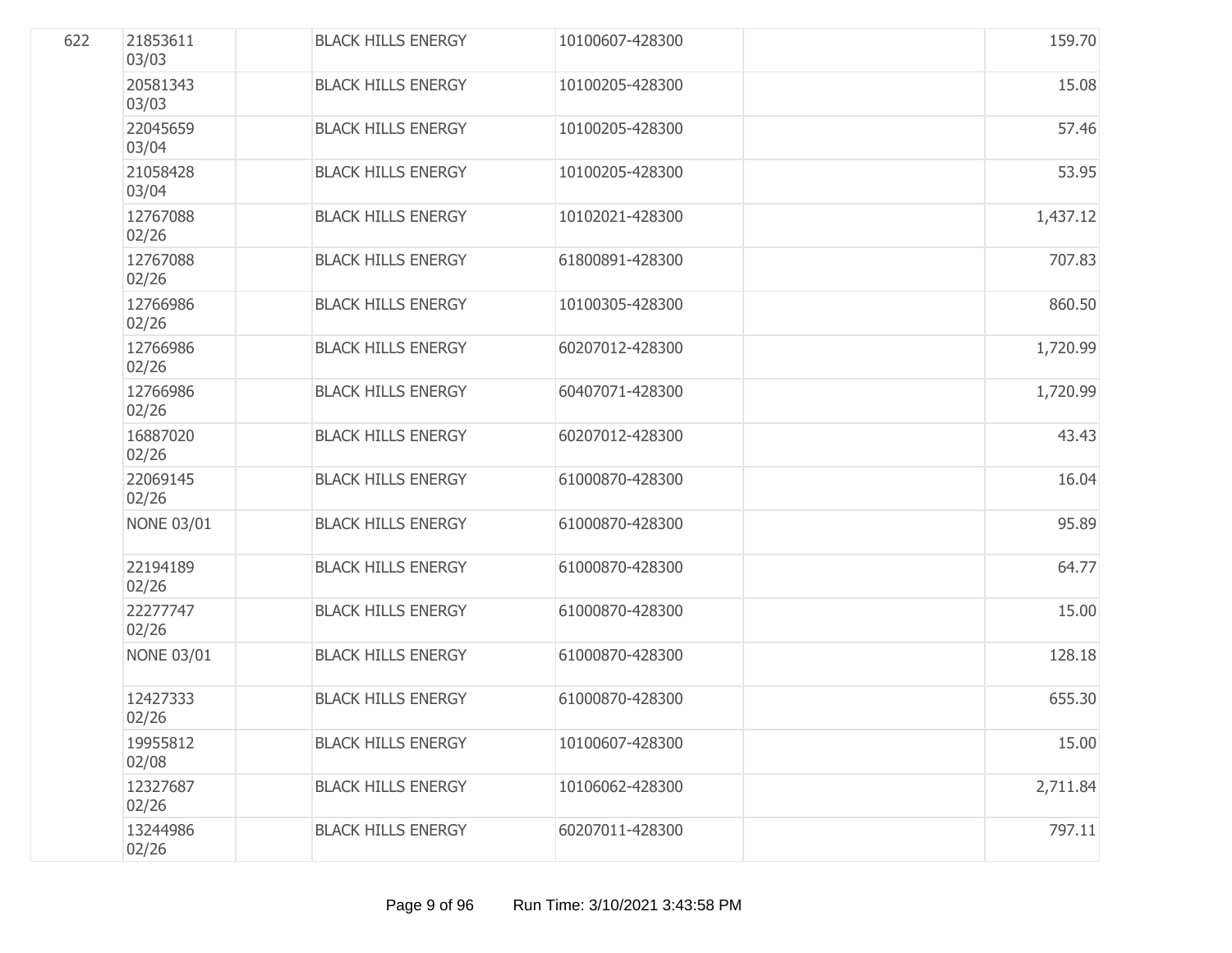| 622 | 22047104<br>03/01 | <b>BLACK HILLS ENERGY</b> | 60207011-428300 | 117.53   |
|-----|-------------------|---------------------------|-----------------|----------|
|     | 22447765<br>03/01 | <b>BLACK HILLS ENERGY</b> | 60207011-428300 | 18.01    |
|     | 12766844<br>02/26 | <b>BLACK HILLS ENERGY</b> | 60800840-428300 | 1,222.96 |
|     | 22019482<br>02/26 | <b>BLACK HILLS ENERGY</b> | 10100607-428300 | 26.08    |
|     | 12326141<br>02/26 | <b>BLACK HILLS ENERGY</b> | 10100607-428300 | 50.83    |
|     | 22068619<br>03/01 | <b>BLACK HILLS ENERGY</b> | 10100607-428300 | 16.16    |
|     | 22068189<br>03/01 | <b>BLACK HILLS ENERGY</b> | 10100607-428300 | 135.96   |
|     | 22045460<br>02/26 | <b>BLACK HILLS ENERGY</b> | 10100607-428300 | 48.28    |
|     | 19956726<br>03/01 | <b>BLACK HILLS ENERGY</b> | 10100607-428300 | 15.00    |
|     | 16886804<br>02/26 | <b>BLACK HILLS ENERGY</b> | 10100205-428300 | 30.02    |
|     | 22045982<br>03/01 | <b>BLACK HILLS ENERGY</b> | 10100205-428300 | 31.08    |
|     | 22339003<br>02/26 | <b>BLACK HILLS ENERGY</b> | 10100205-428300 | 15.00    |
|     | 22276494<br>02/26 | <b>BLACK HILLS ENERGY</b> | 10100205-428300 | 15.00    |
|     | 12766097<br>02/26 | <b>BLACK HILLS ENERGY</b> | 10100305-428300 | 73.11    |
|     | 22429795<br>02/26 | <b>BLACK HILLS ENERGY</b> | 10100401-428300 | 124.06   |
|     | 22277722<br>02/26 | <b>BLACK HILLS ENERGY</b> | 10100205-428300 | 45.24    |
|     | 22046987<br>02/26 | <b>BLACK HILLS ENERGY</b> | 10100205-428300 | 136.94   |
|     | 22046691<br>02/26 | <b>BLACK HILLS ENERGY</b> | 10100205-428300 | 26.61    |
|     | 22447730<br>02/26 | <b>BLACK HILLS ENERGY</b> | 10100205-428300 | 26.69    |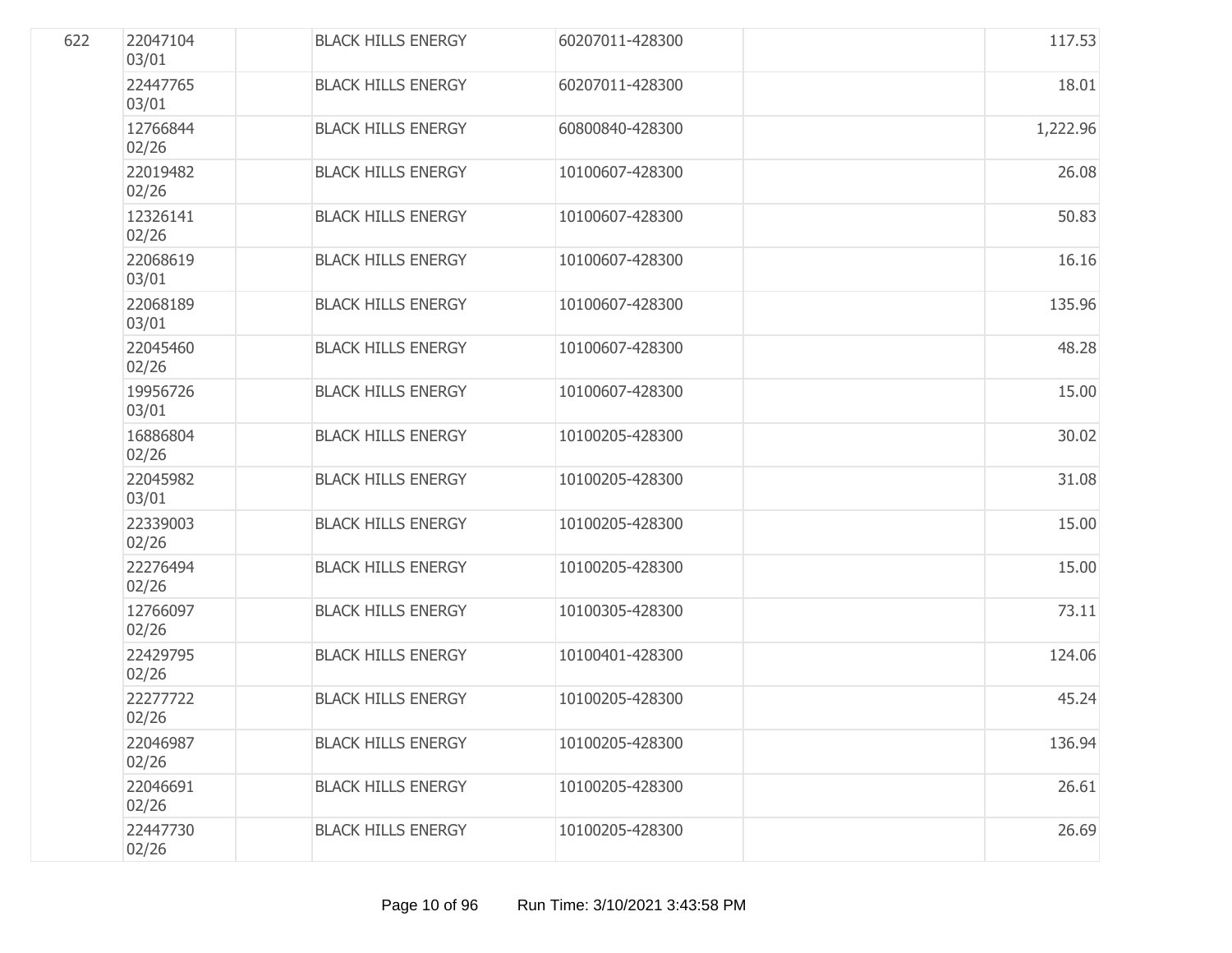| 622 | 22047028<br>02/26 | <b>BLACK HILLS ENERGY</b> | 10100205-428300 | 63.00    |
|-----|-------------------|---------------------------|-----------------|----------|
|     | 22046689<br>02/26 | <b>BLACK HILLS ENERGY</b> | 10100205-428300 | 179.94   |
|     | 22447782<br>02/26 | <b>BLACK HILLS ENERGY</b> | 10100205-428300 | 23.71    |
|     | 22277727<br>02/26 | <b>BLACK HILLS ENERGY</b> | 10100205-428300 | 34.17    |
|     | 17054407<br>02/26 | <b>BLACK HILLS ENERGY</b> | 10100205-428300 | 25.90    |
|     | 17236999<br>02/26 | <b>BLACK HILLS ENERGY</b> | 10100205-428300 | 25.19    |
|     | 22277768<br>02/26 | <b>BLACK HILLS ENERGY</b> | 10100205-428300 | 48.42    |
|     | 22276491<br>02/26 | <b>BLACK HILLS ENERGY</b> | 10100205-428300 | 70.74    |
|     | <b>NONE 02/26</b> | <b>BLACK HILLS ENERGY</b> | 61300664-428300 | 23.32    |
|     | 21852634<br>02/24 | <b>BLACK HILLS ENERGY</b> | 61300664-428300 | 24.37    |
|     | 12432726<br>02/24 | <b>BLACK HILLS ENERGY</b> | 61300664-428300 | 1,072.65 |
|     | 17851552<br>02/24 | <b>BLACK HILLS ENERGY</b> | 10102025-428300 | 295.57   |
|     | 17851552<br>02/24 | <b>BLACK HILLS ENERGY</b> | 61800895-428300 | 145.58   |
|     | 22046665<br>02/26 | <b>BLACK HILLS ENERGY</b> | 10100205-428300 | 27.66    |
|     | 12764090<br>02/23 | <b>BLACK HILLS ENERGY</b> | 60407071-428300 | 355.34   |
|     | 22072985<br>02/23 | <b>BLACK HILLS ENERGY</b> | 10100860-428300 | 195.79   |
|     | 21722491<br>02/23 | <b>BLACK HILLS ENERGY</b> | 10100860-428300 | 487.84   |
|     | 29860760<br>02/24 | <b>BLACK HILLS ENERGY</b> | 61300664-428300 | 675.35   |
|     | 22232975<br>02/24 | <b>BLACK HILLS ENERGY</b> | 61300664-428300 | 1,523.14 |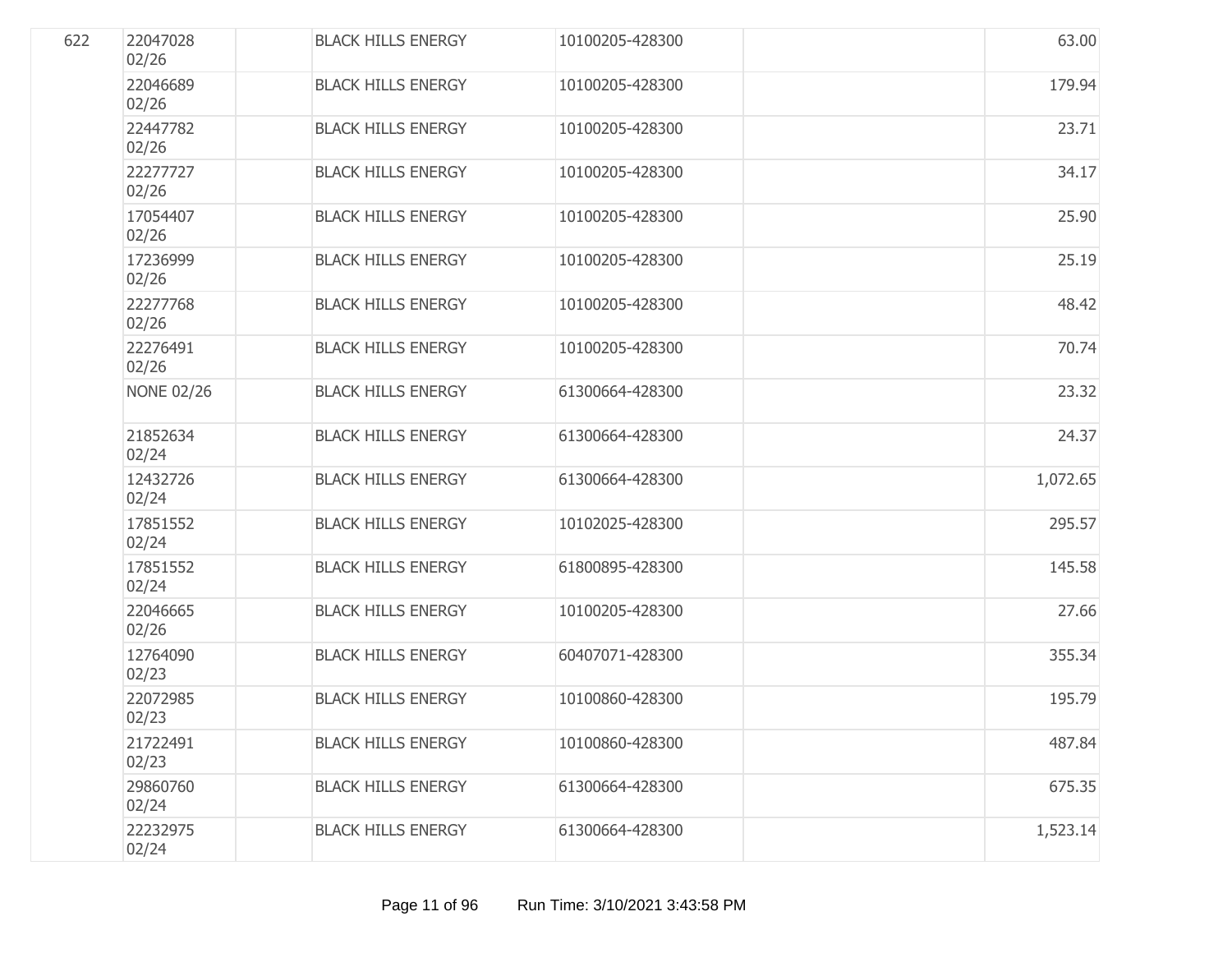| 622 | <b>NONE 02/26</b> | <b>BLACK HILLS ENERGY</b> | 61300664-428300 | 11.03    |
|-----|-------------------|---------------------------|-----------------|----------|
|     | 12227182<br>02/24 | <b>BLACK HILLS ENERGY</b> | 60207011-428300 | 1,802.34 |
|     | 22074399<br>02/23 | <b>BLACK HILLS ENERGY</b> | 60207011-428300 | 146.05   |
|     | 13523930<br>02/23 | <b>BLACK HILLS ENERGY</b> | 60207011-428300 | 634.05   |
|     | 12225884<br>02/24 | <b>BLACK HILLS ENERGY</b> | 60207011-428300 | 19.00    |
|     | <b>NONE 02/26</b> | <b>BLACK HILLS ENERGY</b> | 60207011-428300 | 11.03    |
|     | 12766532<br>02/24 | <b>BLACK HILLS ENERGY</b> | 60407071-428300 | 346.91   |
|     | 12766544<br>02/23 | <b>BLACK HILLS ENERGY</b> | 60207011-428300 | 241.61   |
|     | 12311926<br>02/23 | <b>BLACK HILLS ENERGY</b> | 60207011-428300 | 7,854.35 |
|     | 22413751<br>02/24 | <b>BLACK HILLS ENERGY</b> | 60207011-428300 | 92.39    |
|     | 12775439<br>02/24 | <b>BLACK HILLS ENERGY</b> | 60207011-428300 | 2,262.31 |
|     | 22073812<br>02/24 | <b>BLACK HILLS ENERGY</b> | 60207011-428300 | 125.18   |
|     | 12766322<br>02/24 | <b>BLACK HILLS ENERGY</b> | 60207011-428300 | 1,935.26 |
|     | <b>NONE 02/26</b> | <b>BLACK HILLS ENERGY</b> | 10100607-428300 | 24.64    |
|     | 22074413<br>02/23 | <b>BLACK HILLS ENERGY</b> | 10100607-428300 | 47.26    |
|     | 22074482<br>02/23 | <b>BLACK HILLS ENERGY</b> | 60207011-428300 | 87.15    |
|     | 22074549<br>02/23 | <b>BLACK HILLS ENERGY</b> | 60207011-428300 | 88.31    |
|     | 12764104<br>02/23 | <b>BLACK HILLS ENERGY</b> | 60207011-428300 | 109.82   |
|     | 22228670<br>02/23 | <b>BLACK HILLS ENERGY</b> | 60207011-428300 | 5,181.12 |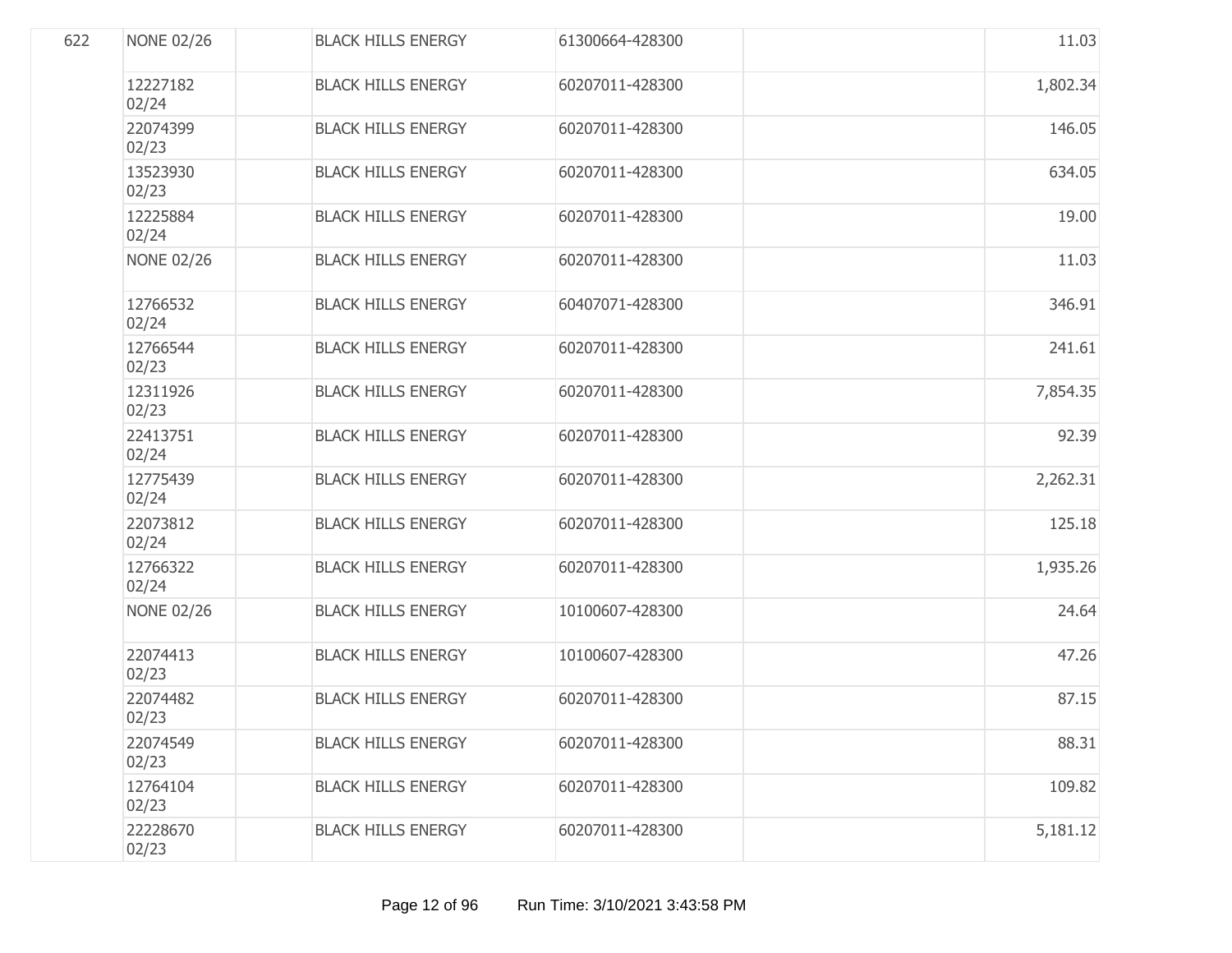| 622 | 22246369<br>02/24 | <b>BLACK HILLS ENERGY</b> | 10100205-428300 | 15.08  |
|-----|-------------------|---------------------------|-----------------|--------|
|     | 22073842<br>02/24 | <b>BLACK HILLS ENERGY</b> | 10100607-428300 | 409.93 |
|     | 20070318<br>02/24 | <b>BLACK HILLS ENERGY</b> | 10100607-428300 | 35.32  |
|     | <b>NONE 02/26</b> | <b>BLACK HILLS ENERGY</b> | 10100607-428300 | 44.09  |
|     | 18545658<br>02/24 | <b>BLACK HILLS ENERGY</b> | 10100607-428300 | 640.82 |
|     | 22338840<br>02/25 | <b>BLACK HILLS ENERGY</b> | 10100607-428300 | 119.70 |
|     | 19244825<br>03/01 | <b>BLACK HILLS ENERGY</b> | 10100607-428300 | 18.34  |
|     | 19342195<br>03/01 | <b>BLACK HILLS ENERGY</b> | 10100205-428300 | 39.01  |
|     | 19244615<br>03/01 | <b>BLACK HILLS ENERGY</b> | 10100607-428300 | 371.18 |
|     | 22074326<br>02/23 | <b>BLACK HILLS ENERGY</b> | 10100205-428300 | 26.96  |
|     | 22072363<br>02/23 | <b>BLACK HILLS ENERGY</b> | 10100205-428300 | 24.14  |
|     | 21058503<br>02/25 | <b>BLACK HILLS ENERGY</b> | 10100205-428300 | 75.93  |
|     | 18684534<br>03/01 | <b>BLACK HILLS ENERGY</b> | 10100607-428300 | 17.09  |
|     | 19379189<br>03/01 | <b>BLACK HILLS ENERGY</b> | 10100607-428300 | 35.78  |
|     | 21343222<br>03/01 | <b>BLACK HILLS ENERGY</b> | 10100607-428300 | 15.00  |
|     | 19244829<br>03/01 | <b>BLACK HILLS ENERGY</b> | 60207011-428300 | 349.35 |
|     | 19244824<br>03/01 | <b>BLACK HILLS ENERGY</b> | 10100205-428300 | 92.10  |
|     | 21343223<br>03/01 | <b>BLACK HILLS ENERGY</b> | 10100205-428300 | 167.02 |
|     | 17366055<br>02/26 | <b>BLACK HILLS ENERGY</b> | 10100607-428300 | 15.00  |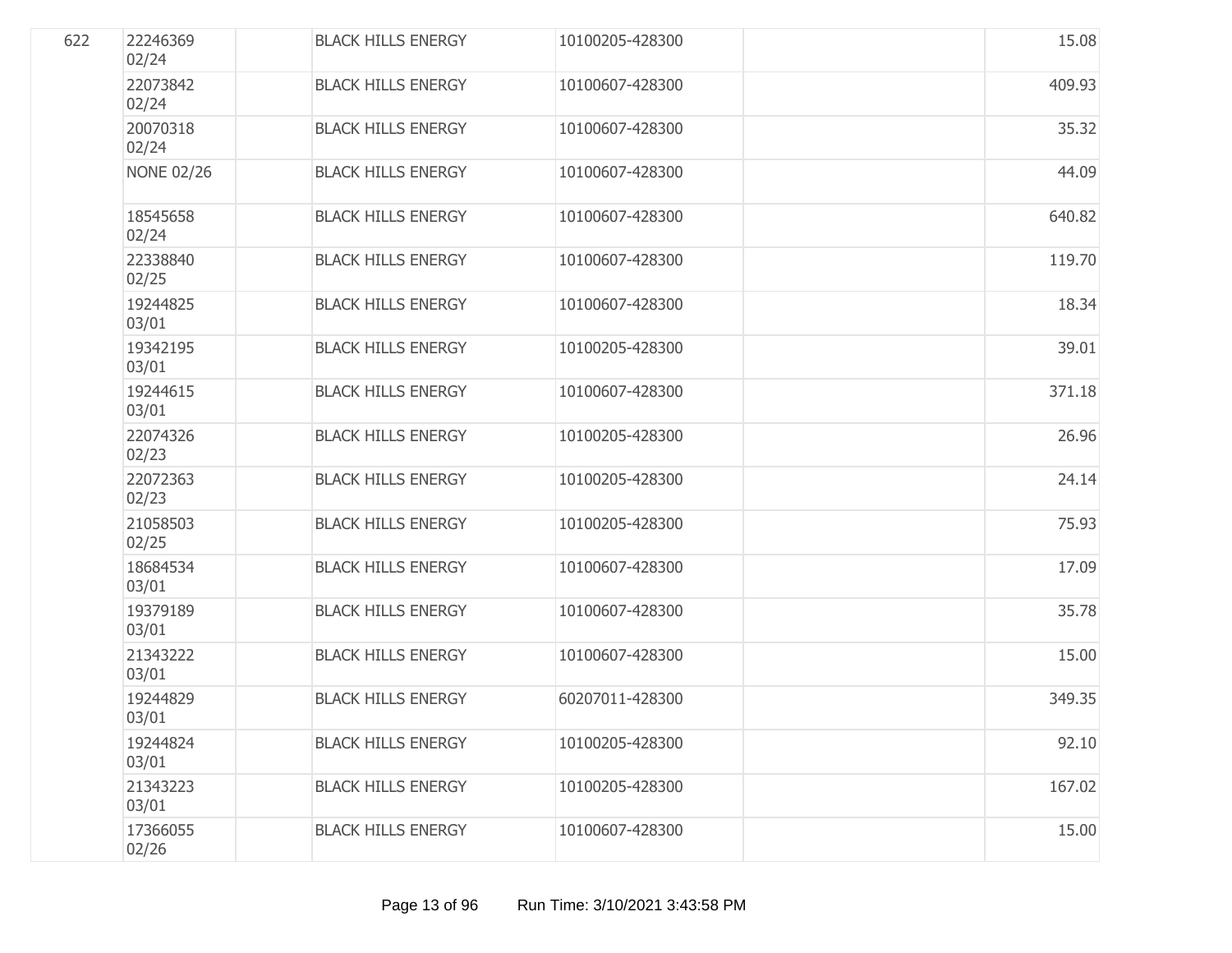| 622   | 22019420<br>02/26 |        | <b>BLACK HILLS ENERGY</b>                                     | 10100607-428300 |                                                                      | 18.11     |
|-------|-------------------|--------|---------------------------------------------------------------|-----------------|----------------------------------------------------------------------|-----------|
|       | 19816375<br>02/26 |        | <b>BLACK HILLS ENERGY</b>                                     | 10100205-428300 |                                                                      | 138.02    |
|       | 12393538<br>2/26  |        | <b>BLACK HILLS ENERGY</b>                                     | 10100607-428300 |                                                                      | 15.92     |
|       | 17507897<br>02/26 |        | <b>BLACK HILLS ENERGY</b>                                     | 60207012-428300 |                                                                      | 811.23    |
|       | 17507897<br>02/26 |        | <b>BLACK HILLS ENERGY</b>                                     | 60407071-428300 |                                                                      | 811.24    |
|       |                   |        |                                                               |                 | <b>BLACK HILLS ENERGY Total:</b>                                     | 45,558.32 |
| 13978 | 1345748           | 183041 | <b>BLACK HILLS ORTHOPEDIC &amp;</b><br><b>SPINE CENTER PC</b> | 60207012-422500 | <b>ANTHONY MORGAN</b>                                                | 60.00     |
|       | 1347786           | 183522 | <b>BLACK HILLS ORTHOPEDIC &amp;</b><br>SPINE CENTER PC        | 60407072-422500 | PRE-EMPLOYMENT SCREEN 2-17-<br>202                                   | 60.00     |
|       | 1344616           | 182483 | <b>BLACK HILLS ORTHOPEDIC &amp;</b><br><b>SPINE CENTER PC</b> | 60207012-422500 | <b>TROY LANDRY</b>                                                   | 60.00     |
|       |                   |        |                                                               |                 | <b>BLACK HILLS ORTHOPEDIC &amp;</b><br><b>SPINE CENTER PC Total:</b> | 180.00    |
| 637   | BH28963           | 183065 | <b>BLACK HILLS TRUCK &amp; TRAILER</b><br><b>INC</b>          | 61507103-425100 | M968 SEPARATOR                                                       | 15.16     |
|       | BH29117           | 183078 | <b>BLACK HILLS TRUCK &amp; TRAILER</b><br><b>INC</b>          | 61207101-425100 | S932 FILTERS                                                         | 28.57     |
|       | BH28948           | 183059 | <b>BLACK HILLS TRUCK &amp; TRAILER</b><br><b>INC</b>          | 61507102-425300 | L954 HOSE                                                            | 33.70     |
|       | BH29068           | 183081 | <b>BLACK HILLS TRUCK &amp; TRAILER</b><br><b>INC</b>          | 61207101-425100 | S933 FILTERS                                                         | 238.84    |
|       | BH29067           | 183080 | <b>BLACK HILLS TRUCK &amp; TRAILER</b><br><b>INC</b>          | 61207101-425100 | S924 FILTERS                                                         | 258.41    |
|       |                   |        |                                                               |                 | <b>BLACK HILLS TRUCK &amp; TRAILER</b><br><b>INC Total:</b>          | 574.68    |
| 691   |                   |        | INV00092505 183082 BOOT BARN INC                              | 61207101-426300 | STEEN HI VIZ JACKET                                                  | 43.99     |
|       | INV00092511       | 183036 | <b>BOOT BARN INC</b>                                          | 10100301-426300 | <b>CLOTHING</b>                                                      | 207.99    |
|       | INV00092512       | 183035 | <b>BOOT BARN INC</b>                                          | 10100301-426300 | <b>CLOTHING</b>                                                      | 255.99    |
|       | INV00092504       | 181127 | <b>BOOT BARN INC</b>                                          | 61207101-426300 | SOLANO COAT                                                          | 47.99     |
|       | INV00092506       | 181236 | <b>BOOT BARN INC</b>                                          | 10100607-426300 | OVERALL & JACKET - STABILE, P                                        | 207.98    |
|       | INV00092516       | 182737 | <b>BOOT BARN INC</b>                                          | 61207101-426300 | JOHNSON WINTER BIBS                                                  | 119.99    |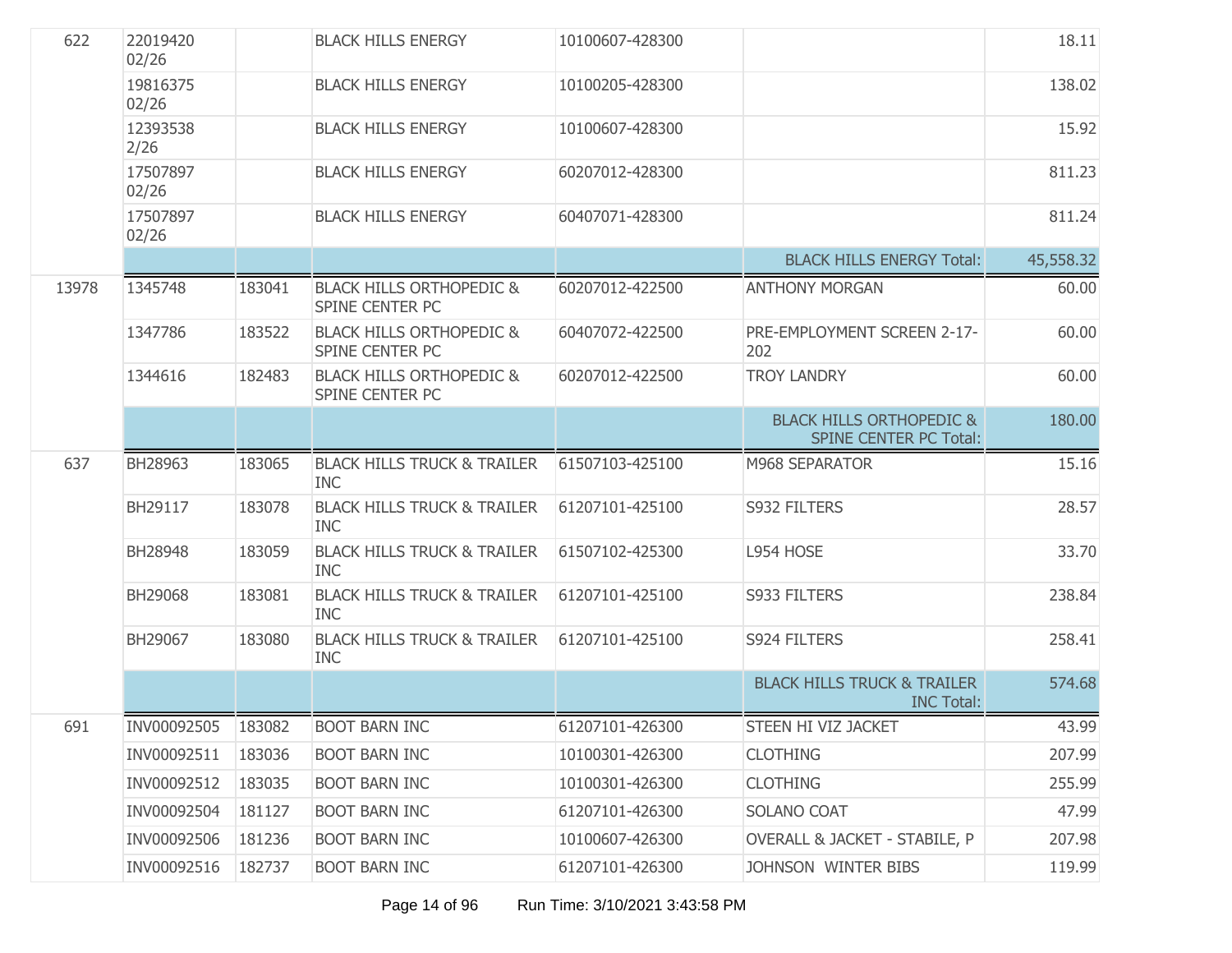| 691   | INV00092509 | 183054 | <b>BOOT BARN INC</b>                           | 61507102-426300 | JOHNSON WINTER BIBS                                   | 95.99     |
|-------|-------------|--------|------------------------------------------------|-----------------|-------------------------------------------------------|-----------|
|       | INV00092513 | 183545 | <b>BOOT BARN INC</b>                           | 10100401-426300 | <b>CLOTHING</b>                                       | 43.99     |
|       | INV00092514 | 183546 | <b>BOOT BARN INC</b>                           | 10100301-426300 | <b>CLOTHING</b>                                       | 123.99    |
|       | INV00092510 | 180505 | <b>BOOT BARN INC</b>                           | 61507103-426300 | <b>GODKIN COAT</b>                                    | 51.99     |
|       | INV00092508 | 182425 | <b>BOOT BARN INC</b>                           | 61207101-426300 | <b>SOLANO WINTER BIB</b>                              | 95.99     |
|       | INV00092515 | 182424 | <b>BOOT BARN INC</b>                           | 61207101-426300 | <b>KOERLIN WINTER BIB</b>                             | 95.99     |
|       | INV00092507 | 182313 | <b>BOOT BARN INC</b>                           | 61207101-426300 | <b>SPEARS WINTER BIBS</b>                             | 95.99     |
|       | INV00092503 | 180506 | <b>BOOT BARN INC</b>                           | 61507103-426300 | <b>HARTSHORN BOOTS</b>                                | 167.99    |
|       | INV00092502 | 180504 | <b>BOOT BARN INC</b>                           | 61507103-426300 | NIEHAUS BOOTS                                         | 167.99    |
|       |             |        |                                                |                 | <b>BOOT BARN INC Total:</b>                           | 1,823.84  |
| 692   | 921598501   | 183635 | <b>BORDER STATES ELECTRIC</b><br><b>SUPPLY</b> | 60207014-425700 | <b>CONDUCTOR WIRE</b>                                 | 138.58    |
|       | 921542900   | 182973 | <b>BORDER STATES ELECTRIC</b><br><b>SUPPLY</b> | 10100612-425700 | FL U-BND                                              | 160.05    |
|       | 921535674   | 183062 | <b>BORDER STATES ELECTRIC</b><br><b>SUPPLY</b> | 61507103-425300 | <b>SLUDGE TANK HEATER</b>                             | 727.56    |
|       |             |        |                                                |                 | <b>BORDER STATES ELECTRIC</b><br><b>SUPPLY Total:</b> | 1,026.19  |
| 14438 | 02/22/21    | 183511 | <b>BOULDER FALLS LLC</b>                       | 60400834-431000 | 18-2480 ELK VALE LIFT STATION                         | 14,555.00 |
|       |             |        |                                                |                 | <b>BOULDER FALLS LLC Total:</b>                       | 14,555.00 |
| 699   | 83956737    | 183685 | BOUND TREE MEDICAL INC                         | 10102021-426300 | <b>JOB SHIRT - VARIOUS</b>                            | 251.08    |
|       | 83956737    | 183685 | BOUND TREE MEDICAL INC                         | 10102024-426300 | <b>JOB SHIRT - VARIOUS</b>                            | 56.69     |
|       | 83956737    | 183685 | BOUND TREE MEDICAL INC                         | 10102027-426300 | <b>JOB SHIRT - VARIOUS</b>                            | 45.90     |
|       | 83957541    | 183672 | BOUND TREE MEDICAL INC                         | 61800890-426900 | <b>EMS NON-DISPOSABLES</b>                            | 396.99    |
|       | 83960140    | 183691 | BOUND TREE MEDICAL INC                         | 61800890-429700 | <b>EMS DISPOSABLES</b>                                | 1,307.38  |
|       | 83964651    | 183698 | <b>BOUND TREE MEDICAL INC</b>                  | 61800890-426900 | <b>EMS NON-DISPOSABLES -</b><br><b>DEMERS</b>         | 1,382.08  |
|       | 83962814    | 183690 | BOUND TREE MEDICAL INC                         | 61800890-426900 | <b>EMS DISPOSABLES / NON-</b><br><b>DISPOSAB</b>      | 1,570.42  |
|       | 83962814    | 183690 | BOUND TREE MEDICAL INC                         | 61800890-429700 | <b>EMS DISPOSABLES / NON-</b><br><b>DISPOSAB</b>      | 141.36    |
|       | 83964652    | 183700 | <b>BOUND TREE MEDICAL INC</b>                  | 61800890-426900 | <b>EMS DISPOSABLES / NON-</b><br><b>DISPOSAB</b>      | 62.54     |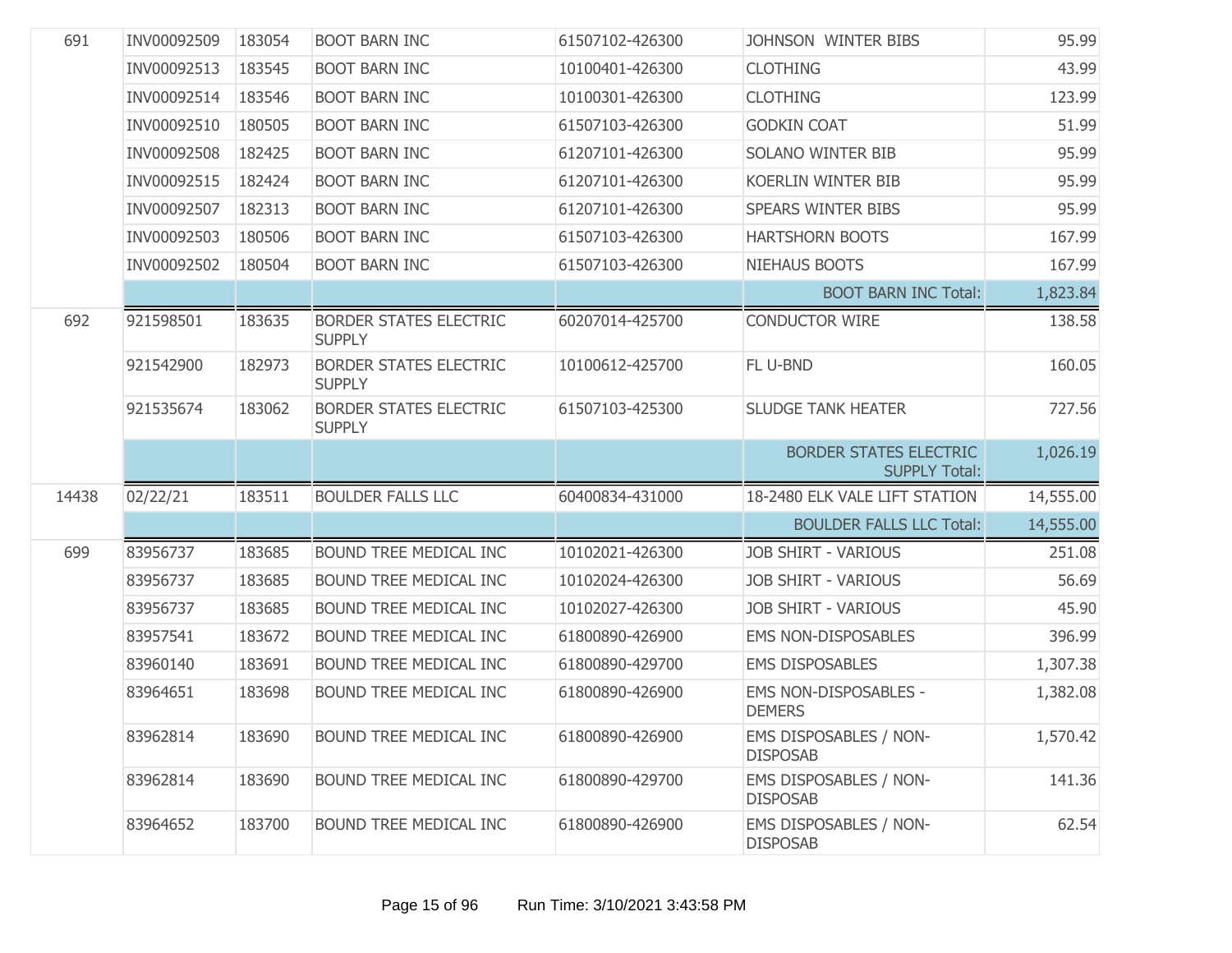| 699   | 83964652    | 183700 | BOUND TREE MEDICAL INC                              | 61800890-429700 | EMS DISPOSABLES / NON-<br><b>DISPOSAB</b>                  | 2,414.94   |
|-------|-------------|--------|-----------------------------------------------------|-----------------|------------------------------------------------------------|------------|
|       | 83968302    | 183748 | <b>BOUND TREE MEDICAL INC</b>                       | 61800890-426900 | <b>EMS NON-DISPOSABLES</b>                                 | 93.99      |
|       | 83968301    | 183747 | <b>BOUND TREE MEDICAL INC</b>                       | 61800890-429700 | <b>EMS DISPOSABLES</b>                                     | 687.12     |
|       |             |        |                                                     |                 | <b>BOUND TREE MEDICAL INC Total:</b>                       | 8,410.49   |
| 716   | 1689        | 183083 | BRADEEN SKID STEER SERVICES<br>LLC                  | 61507102-422500 | <b>HAULING CHRISTMAS TREES</b>                             | 3,025.00   |
|       |             |        |                                                     |                 | <b>BRADEEN SKID STEER SERVICES</b><br><b>LLC Total:</b>    | 3,025.00   |
| 14439 | 02/23/21    | 183519 | <b>BREANNA HAWKINS</b>                              | 61000870-453000 | PARKING PERMIT REFUND                                      | 31.00      |
|       |             |        |                                                     |                 | <b>BREANNA HAWKINS Total:</b>                              | 31.00      |
| 758   | 9971245     | 182967 | <b>BROADCAST MUSIC INC</b>                          | 10100603-422500 | ANNUAL FEE 1/1/21 - 12/31/21                               | 329.85     |
|       | 9971245     | 182967 | <b>BROADCAST MUSIC INC</b>                          | 10100612-422500 | ANNUAL FEE 1/1/21 - 12/31/21                               | 329.85     |
|       |             |        |                                                     |                 | <b>BROADCAST MUSIC INC Total:</b>                          | 659.70     |
| 786   | 20628884.00 | 183102 | <b>BROWNELLS INC</b>                                | 10100201-426900 | <b>GUN PARTS</b>                                           | 3,093.99   |
|       |             |        |                                                     |                 | <b>BROWNELLS INC Total:</b>                                | 3,093.99   |
| 787   | 118040      | 183383 | BROWN'S SMALL ENGINE REPAIR 10100607-425300         |                 | <b>STARTER ASSY</b>                                        | 27.72      |
|       | 118037      | 183383 | BROWN'S SMALL ENGINE REPAIR                         | 10100607-425300 | <b>STARTER ASSY</b>                                        | 81.30      |
|       |             |        |                                                     |                 | <b>BROWN'S SMALL ENGINE REPAIR</b><br>Total:               | 109.02     |
| 12502 | 44229       | 182300 | <b>BUCHER MUNICIPAL NORTH</b><br><b>AMERICA INC</b> | 10100401-425300 | <b>UNIT S077</b>                                           | 477.52     |
|       | 44245       | 182301 | <b>BUCHER MUNICIPAL NORTH</b><br>AMERICA INC        | 10100401-425300 | UNIT S077                                                  | 595.87     |
|       |             |        |                                                     |                 | <b>BUCHER MUNICIPAL NORTH</b><br><b>AMERICA INC Total:</b> | 1,073.39   |
| 830   | 125599-7    | 183802 | <b>BURNS &amp; MCDONNELL</b><br><b>ENGINEERING</b>  | 61507104-422300 | 2561 SOLID WASTE MASTER<br><b>PLAN</b>                     | 103,246.09 |
|       |             |        |                                                     |                 | <b>BURNS &amp; MCDONNELL</b><br><b>ENGINEERING Total:</b>  | 103,246.09 |
| 842   | 06PS0597705 | 183060 | BUTLER MACHINERY CO.                                | 61507102-425300 | L899 ELEMENT                                               | 150.80     |
|       | 06PS0597536 | 182771 | BUTLER MACHINERY CO.                                | 61507102-425300 | L954 COOLANT LINE ELBOW                                    | 136.66     |
|       | 06PS0598112 | 182958 | BUTLER MACHINERY CO.                                | 10100607-426200 | 10W ADV HYDO                                               | 94.03      |
|       |             |        |                                                     |                 | <b>BUTLER MACHINERY CO. Total:</b>                         | 381.49     |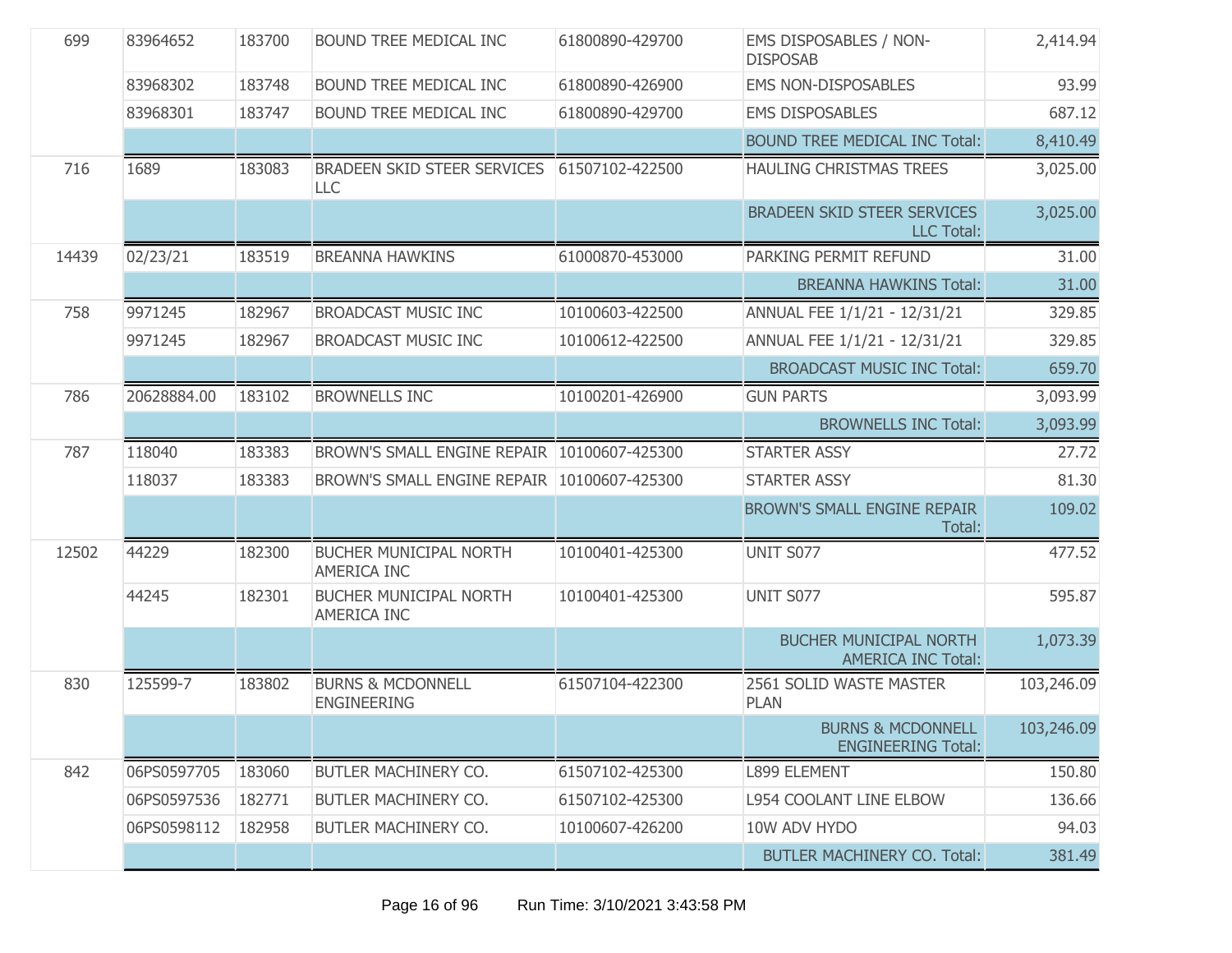| 868 | 932592435   | 183117 | CALLAWAY                   | 61300604-452000 | RESALE GOLF BALLS/GLOVES           | 549.00   |
|-----|-------------|--------|----------------------------|-----------------|------------------------------------|----------|
|     | 932595614   | 183117 | CALLAWAY                   | 61300604-452000 | RESALE GOLF BALLS/GLOVES           | 968.61   |
|     | 932646370   | 183484 | CALLAWAY                   | 61300604-452000 | <b>RESALE GOLF BALLS</b>           | 503.64   |
|     | 932634975   | 183450 | CALLAWAY                   | 61400605-452000 | <b>RESALE GOLF BALLS</b>           | 2,488.11 |
|     |             |        |                            |                 | <b>CALLAWAY Total:</b>             | 4,509.36 |
| 905 | 2590-575026 | 183512 | CARQUEST AUTO PARTS        | 60407072-425100 | VEH 806: ALTERNATOR                | 188.59   |
|     | 2590-575026 | 183512 | CARQUEST AUTO PARTS        | 60407072-426500 | VEH 806: ALTERNATOR                | 8.27     |
|     | 2590-574760 | 183680 | <b>CAROUEST AUTO PARTS</b> | 61800896-425100 | <b>HEADLIGHT - MED6</b>            | 44.79    |
|     | 2590-574993 | 183113 | CARQUEST AUTO PARTS        | 61400665-425300 | FILTERS/FUEL/HYDRAULIC/TIE/B<br>LT | 30.53    |
|     | 2590-575159 | 183077 | <b>CARQUEST AUTO PARTS</b> | 61207101-425100 | S932 COMMER BATTERY                | 340.26   |
|     | 2590-575081 | 183079 | <b>CARQUEST AUTO PARTS</b> | 61207101-425100 | S932 FILTER                        | 21.08    |
|     | 2590-575225 | 183075 | CARQUEST AUTO PARTS        | 61207101-425100 | S932 CABIN AIR FILTER              | 23.44    |
|     | 2590-573788 | 182762 | <b>CARQUEST AUTO PARTS</b> | 61507103-425100 | M931 LAMP                          | 28.14    |
|     | 2590-574520 | 182951 | CARQUEST AUTO PARTS        | 10100302-425100 | UNIT S082                          | 233.14   |
|     | 2590-574719 | 182738 | <b>CARQUEST AUTO PARTS</b> | 61207101-426400 | <b>SHOP TOWELS</b>                 | 110.10   |
|     | 2590-573792 | 182760 | CARQUEST AUTO PARTS        | 61507103-425300 | M971 FILTERS                       | 172.36   |
|     | 2590-567679 | 182769 | CARQUEST AUTO PARTS        | 61507102-425300 | <b>L948 AIR FILTER</b>             | 32.02    |
|     | 2590-573732 | 182761 | CARQUEST AUTO PARTS        | 61507103-425300 | M998 FILTERS                       | 40.52    |
|     | 2590-573934 | 182936 | CARQUEST AUTO PARTS        | 61207101-425100 | S930 FILTERS                       | 42.16    |
|     | 2590-573748 | 182763 | CARQUEST AUTO PARTS        | 61507103-425300 | M992 OIL FILTER                    | 21.94    |
|     | 2590-574603 | 182928 | CARQUEST AUTO PARTS        | 61207101-425100 | <b>SORBENT PADS</b>                | 67.75    |
|     | 2590-574670 | 182927 | CARQUEST AUTO PARTS        | 61207101-425100 | <b>OIL ABSORB</b>                  | 135.50   |
|     | 2590-575184 | 182999 | <b>CARQUEST AUTO PARTS</b> | 60407071-425100 | TAIL LIGHT ASSEMBLY W808           | 5.94     |
|     | 2590-575296 | 183015 | CARQUEST AUTO PARTS        | 60407071-426200 | DEF FUEL ADDATIVE W908             | 9.19     |
|     | 2590-574699 | 182743 | CARQUEST AUTO PARTS        | 61507103-425100 | M968 AIR FILTER                    | 33.95    |
|     | 2590-574705 | 182747 | CARQUEST AUTO PARTS        | 61507103-425100 | M968 LUBRICANT                     | 23.48    |
|     | 2590-574725 | 183052 | CARQUEST AUTO PARTS        | 61507102-425300 | <b>L896 MAGNETIC HEATER</b>        | 67.14    |
|     | 2590-574621 | 183053 | CARQUEST AUTO PARTS        | 61507102-425300 | <b>SHOP TOWELS</b>                 | 110.10   |
|     | 2590-574782 | 182429 | CARQUEST AUTO PARTS        | 60207012-425100 | W315                               | 28.58    |
|     | 2590-574782 | 182429 | CARQUEST AUTO PARTS        | 60207012-426200 | W315                               | 58.84    |

Page 17 of 96 Run Time: 3/10/2021 3:43:58 PM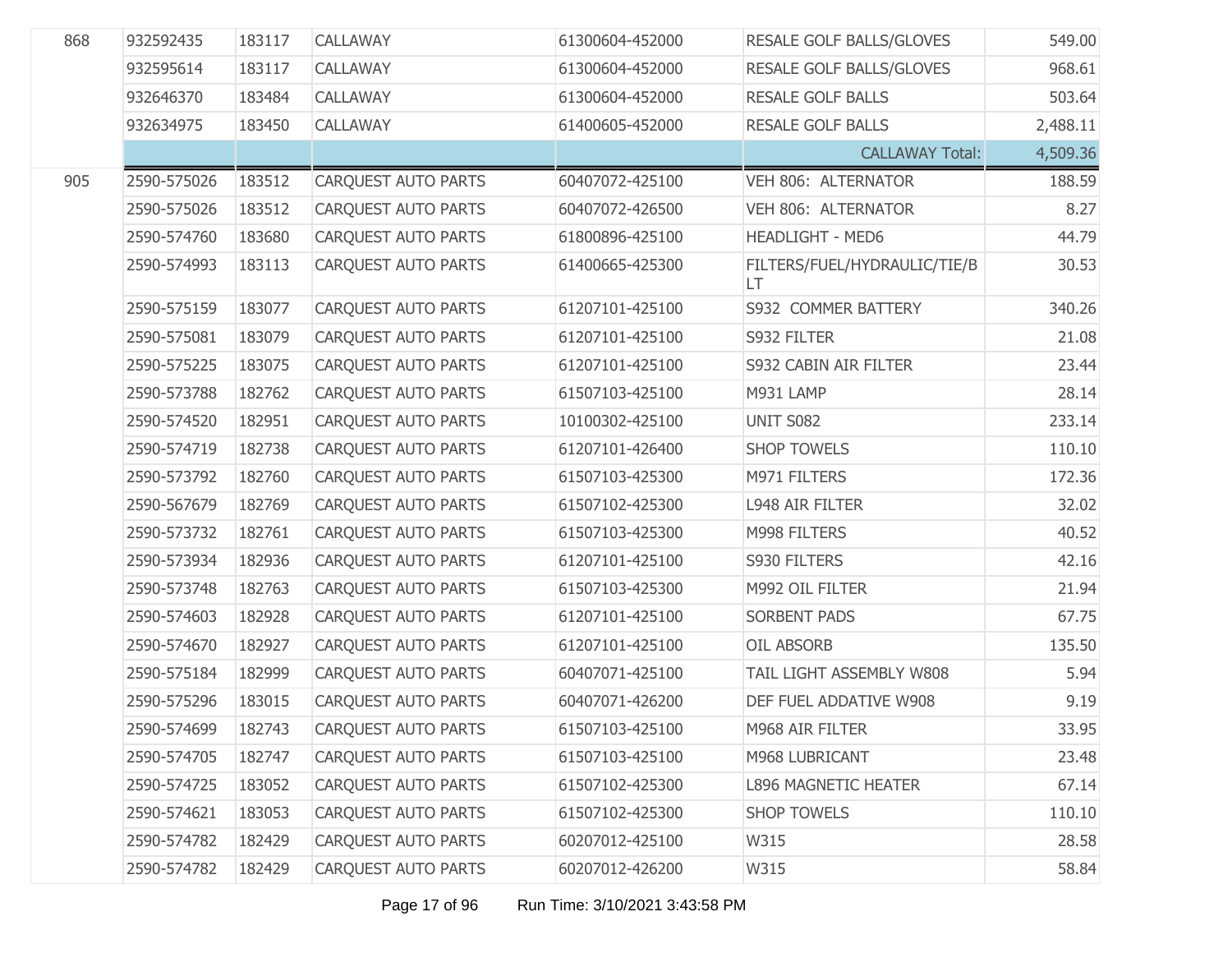| 905   | 2590-574681             | 182748 | <b>CARQUEST AUTO PARTS</b> | 61507103-425100 | M968 FUEL FILTER                                        | 21.08     |
|-------|-------------------------|--------|----------------------------|-----------------|---------------------------------------------------------|-----------|
|       | 2590-574840             | 182938 | CARQUEST AUTO PARTS        | 61507102-425300 | <b>GLUE</b>                                             | 13.49     |
|       | 2590-574850             | 182937 | CARQUEST AUTO PARTS        | 61507102-425100 | L950 TANK AND PUMP                                      | 68.71     |
|       |                         |        |                            |                 | <b>CARQUEST AUTO PARTS Total:</b>                       | 1,981.09  |
| 11236 | 24807                   | 183125 | CARSTAR COLLISION CENTER   | 10100201-425100 | CAR REPAIR UNIT 170                                     | 7,386.10  |
|       |                         |        |                            |                 | <b>CARSTAR COLLISION CENTER</b><br>Total:               | 7,386.10  |
| 931   | 224879                  | 183024 | <b>CBH COOPERATIVE</b>     | 10100305-426900 | <b>SUPPLIES</b>                                         | 7.00      |
|       | 213702                  | 182926 | <b>CBH COOPERATIVE</b>     | 61207101-426200 | <b>COLLECTIONS BULK OIL</b>                             | 3,340.31  |
|       | 121279                  | 182745 | <b>CBH COOPERATIVE</b>     | 61507103-426200 | <b>MRF TANK DIESEL</b>                                  | 770.70    |
|       | 121280                  | 182746 | <b>CBH COOPERATIVE</b>     | 61207101-426200 | <b>COLLECTIONS BULK DIESEL</b>                          | 2,183.65  |
|       | 121281                  | 182773 | <b>CBH COOPERATIVE</b>     | 61507102-426200 | <b>LANDFILL TANK</b>                                    | 2,291.00  |
|       | 224188                  | 181810 | <b>CBH COOPERATIVE</b>     | 10100607-426200 | PROPANE CYLINDERS                                       | 12.60     |
|       | 121562                  | 183084 | <b>CBH COOPERATIVE</b>     | 61207101-426200 | <b>COLLECTIONS BULK DIESEL</b>                          | 4,100.17  |
|       |                         |        |                            |                 | <b>CBH COOPERATIVE Total:</b>                           | 12,705.43 |
| 948   | 605Z220064<br>990 02/21 |        | <b>CENTURYLINK</b>         | 60602073-428100 | DATA LINE CHARGES, SVC<br><b>CHARGES, PHONE CHARGES</b> | 3.96      |
|       | 605Z220064<br>990 02/21 |        | <b>CENTURYLINK</b>         | 60407071-428100 | DATA LINE CHARGES, SVC<br><b>CHARGES, PHONE CHARGES</b> | 165.36    |
|       | 605Z220064<br>990 02/21 |        | <b>CENTURYLINK</b>         | 60407071-428100 | DATA LINE CHARGES, SVC<br><b>CHARGES, PHONE CHARGES</b> | 198.43    |
|       | 605Z220064<br>990 02/21 |        | <b>CENTURYLINK</b>         | 60602073-428100 | DATA LINE CHARGES, SVC<br><b>CHARGES, PHONE CHARGES</b> | 1.98      |
|       | 605Z220064<br>990 02/21 |        | <b>CENTURYLINK</b>         | 60602073-428100 | DATA LINE CHARGES, SVC<br><b>CHARGES, PHONE CHARGES</b> | 119.39    |
|       | 605Z220064<br>990 02/21 |        | <b>CENTURYLINK</b>         | 10100202-428100 | DATA LINE CHARGES, SVC<br><b>CHARGES, PHONE CHARGES</b> | 165.36    |
|       | 605Z220064<br>990 02/21 |        | <b>CENTURYLINK</b>         | 60407071-428100 | DATA LINE CHARGES, SVC<br><b>CHARGES, PHONE CHARGES</b> | 165.36    |
|       | 605Z220064<br>990 02/21 |        | <b>CENTURYLINK</b>         | 60602073-428100 | DATA LINE CHARGES, SVC<br><b>CHARGES, PHONE CHARGES</b> | 119.39    |
|       | 605Z220064<br>990 02/21 |        | <b>CENTURYLINK</b>         | 10100609-428100 | DATA LINE CHARGES, SVC<br><b>CHARGES, PHONE CHARGES</b> | 165.36    |
|       | 605Z220064<br>990 02/21 |        | <b>CENTURYLINK</b>         | 10100201-428100 | DATA LINE CHARGES, SVC<br><b>CHARGES, PHONE CHARGES</b> | 165.36    |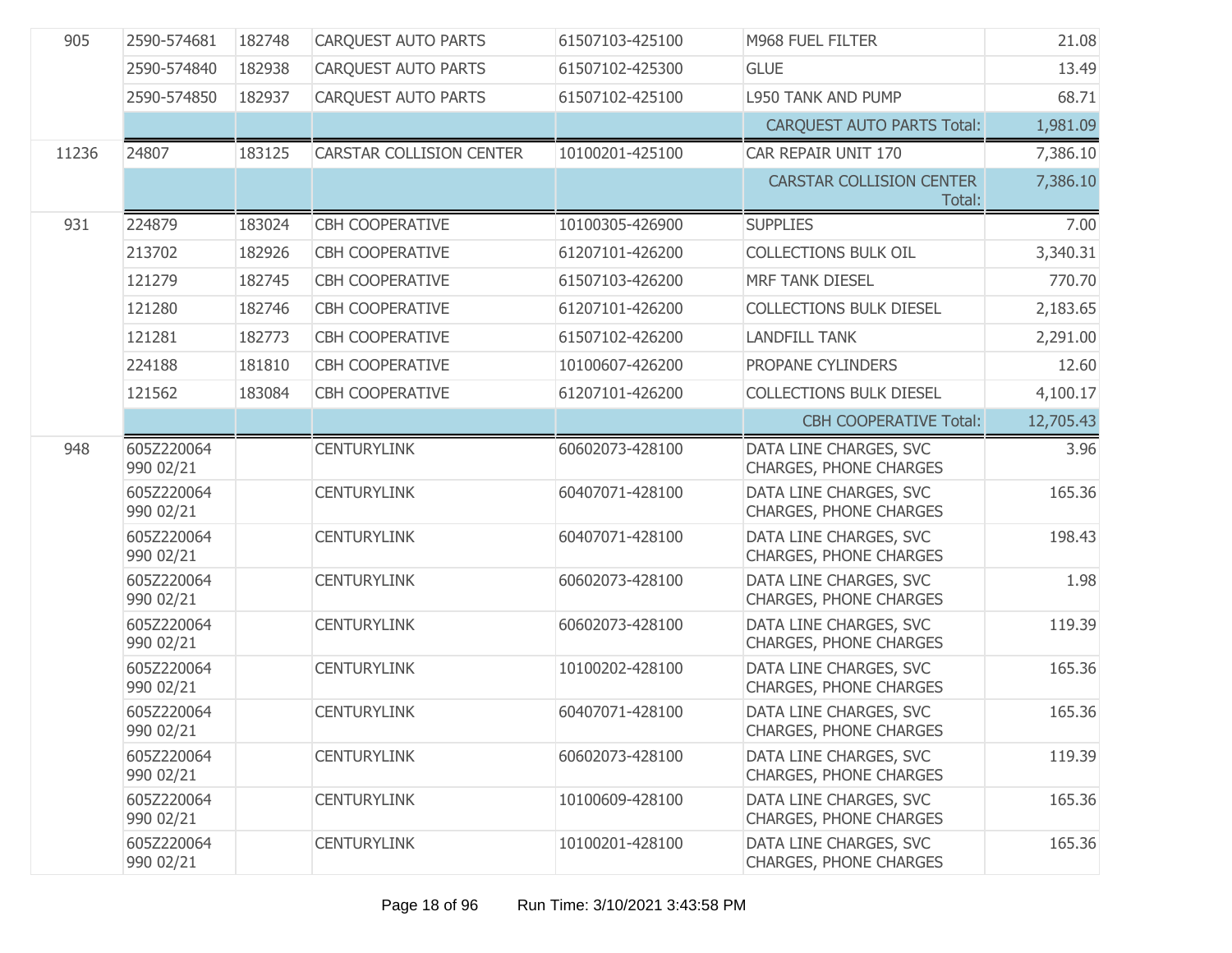| 948   | 605Z220064<br>990 02/21 |        | <b>CENTURYLINK</b>         | 60602073-428100 | DATA LINE CHARGES, SVC<br><b>CHARGES, PHONE CHARGES</b> | 86.32    |
|-------|-------------------------|--------|----------------------------|-----------------|---------------------------------------------------------|----------|
|       | 605Z220064<br>990 02/21 |        | <b>CENTURYLINK</b>         | 60602073-428100 | DATA LINE CHARGES, SVC<br><b>CHARGES, PHONE CHARGES</b> | 3.96     |
|       | 605Z220064<br>990 02/21 |        | <b>CENTURYLINK</b>         | 60602079-428100 | DATA LINE CHARGES, SVC<br>CHARGES, PHONE CHARGES        | 85.28    |
|       | 605Z220064<br>990 02/21 |        | <b>CENTURYLINK</b>         | 10100201-428100 | DATA LINE CHARGES, SVC<br>CHARGES, PHONE CHARGES        | 187.20   |
|       | 605Z220064<br>990 02/21 |        | <b>CENTURYLINK</b>         | 60407071-428100 | DATA LINE CHARGES, SVC<br><b>CHARGES, PHONE CHARGES</b> | 118.35   |
|       | 605Z220064<br>990 02/21 |        | <b>CENTURYLINK</b>         | 60602076-428100 | DATA LINE CHARGES, SVC<br><b>CHARGES, PHONE CHARGES</b> | 3.96     |
|       | 605Z220064<br>990 02/21 |        | <b>CENTURYLINK</b>         | 60602079-428100 | DATA LINE CHARGES, SVC<br>CHARGES, PHONE CHARGES        | 3.96     |
|       | 605Z220064<br>990 02/21 |        | <b>CENTURYLINK</b>         | 10100201-428100 | DATA LINE CHARGES, SVC<br><b>CHARGES, PHONE CHARGES</b> | 85.28    |
|       | 605Z220064<br>990 02/21 |        | <b>CENTURYLINK</b>         | 10100201-428100 | DATA LINE CHARGES, SVC<br>CHARGES, PHONE CHARGES        | 85.28    |
|       | 605Z220064<br>990 02/21 |        | <b>CENTURYLINK</b>         | 10100201-428100 | DATA LINE CHARGES, SVC<br>CHARGES, PHONE CHARGES        | 85.28    |
|       | 605Z220064<br>990 02/21 |        | <b>CENTURYLINK</b>         | 10100201-428100 | DATA LINE CHARGES, SVC<br><b>CHARGES, PHONE CHARGES</b> | 159.12   |
|       | 605Z220064<br>990 02/21 |        | <b>CENTURYLINK</b>         | 60407071-428100 | DATA LINE CHARGES, SVC<br>CHARGES, PHONE CHARGES        | 60.56    |
|       | 605Z220064<br>990 02/21 |        | <b>CENTURYLINK</b>         | 10100603-428100 | DATA LINE CHARGES, SVC<br>CHARGES, PHONE CHARGES        | 38.83    |
|       | 6055744533<br>389 02/21 | 183049 | <b>CENTURYLINK</b>         | 60207011-428100 | 02/13 SVC CHARGES                                       | 57.17    |
|       | 6053949300<br>590 02/21 | 183190 | <b>CENTURYLINK</b>         | 10100111-428100 | 02/13 SVC CHARGES                                       | 88.90    |
|       |                         |        |                            |                 | <b>CENTURYLINK Total:</b>                               | 2,419.40 |
| 951   | 7278120                 | 183480 | CERTIFIED LABORATORIES INC | 61300664-426900 | FREE AEROSOL                                            | 192.61   |
|       |                         |        |                            |                 | <b>CERTIFIED LABORATORIES INC</b><br>Total:             | 192.61   |
| 14442 | 02/23/21                | 183380 | <b>CHAD TOMJACK</b>        | 10100612-453000 | RACQUETBALL PUNCH PASS<br><b>REFUNDE</b>                | 54.00    |
|       | 02/23/2021              | 183380 | <b>CHAD TOMJACK</b>        | 10100612-453000 | RACQUETBALL PUNCH PASS<br><b>REFUNDE</b>                | 80.00    |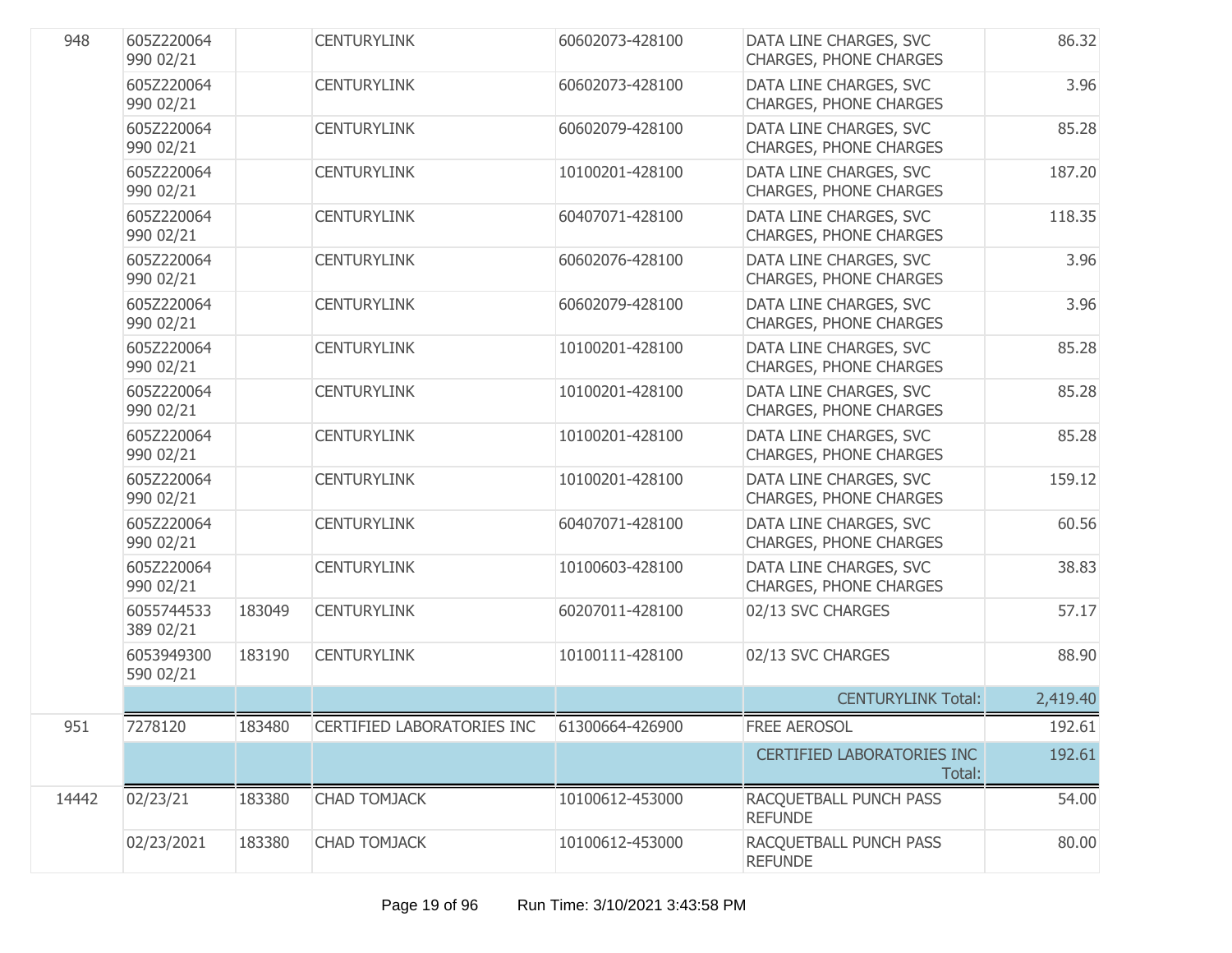| 14442 |                    |        |                           |                 | <b>CHAD TOMJACK Total:</b>         | 134.00    |
|-------|--------------------|--------|---------------------------|-----------------|------------------------------------|-----------|
| 988   | 914203             | 183648 | CHRIS SUPPLY COMPANY INC  | 10100205-426900 | BNC to RCA adapter & terminals     | 10.35     |
|       | 914155             | 182997 | CHRIS SUPPLY COMPANY INC  | 60407071-425300 | W862, TOGGLE SWITCH                | 7.18      |
|       | 913621             | 182766 | CHRIS SUPPLY COMPANY INC  | 61507102-426100 | <b>NETWORK CABLE</b>               | 7.68      |
|       | 914023             | 182464 | CHRIS SUPPLY COMPANY INC  | 60207012-426100 | <b>DESK FOR THOMAS ODEEN</b>       | 17.95     |
|       | 913852             | 182528 | CHRIS SUPPLY COMPANY INC  | 10100201-426100 | <b>LAB BATTERIES</b>               | 56.25     |
|       |                    |        |                           |                 | CHRIS SUPPLY COMPANY INC<br>Total: | 99.41     |
| 1013  | 2102003            | 182314 | <b>CITY OF RAPID CITY</b> | 10100301-422500 | <b>TIRE DISPOSAL</b>               | 52.25     |
|       | 2102003            | 182314 | <b>CITY OF RAPID CITY</b> | 10100305-422500 | <b>TIRE DISPOSAL</b>               | 22.95     |
|       | 2102003            | 182314 | <b>CITY OF RAPID CITY</b> | 10100401-422500 | <b>TIRE DISPOSAL</b>               | 7.00      |
|       | 05997675<br>02/12  |        | <b>CITY OF RAPID CITY</b> | 60407071-428400 | 059976750                          | 11.44     |
|       | 100000718<br>02/12 |        | <b>CITY OF RAPID CITY</b> | 61300664-428400 | 1000007180                         | 30.22     |
|       | 09010370<br>02/11  |        | <b>CITY OF RAPID CITY</b> | 61300664-428400 | 090103707                          | 113.48    |
|       | 05997320<br>02/19  |        | <b>CITY OF RAPID CITY</b> | 60207011-428400 | 059973200                          | 57.87     |
|       | 00822100<br>02/11  |        | <b>CITY OF RAPID CITY</b> | 61300664-428400 | 00822100 15                        | 258.47    |
|       | 02-09-21           |        | <b>CITY OF RAPID CITY</b> | 10100108-415000 | CITY PAID RETIREE INS              | 908.00    |
|       | 02-09-21           |        | <b>CITY OF RAPID CITY</b> | 10100111-415000 | CITY PAID RETIREE INS              | 454.00    |
|       | 02-09-21           |        | <b>CITY OF RAPID CITY</b> | 10100201-415000 | CITY PAID RETIREE INS              | 15,436.00 |
|       | 02-09-21           |        | <b>CITY OF RAPID CITY</b> | 10100202-415000 | <b>CITY PAID RETIREE INS</b>       | 17,252.00 |
|       | 02-09-21           |        | <b>CITY OF RAPID CITY</b> | 10100204-415000 | CITY PAID RETIREE INS              | 1,362.00  |
|       | 02-09-21           |        | <b>CITY OF RAPID CITY</b> | 10100205-415000 | CITY PAID RETIREE INS              | 454.00    |
|       | 02-09-21           |        | CITY OF RAPID CITY        | 10100301-415000 | CITY PAID RETIREE INS              | 1,816.00  |
|       | 02-09-21           |        | CITY OF RAPID CITY        | 10100401-415000 | CITY PAID RETIREE INS              | 454.00    |
|       | 02-09-21           |        | <b>CITY OF RAPID CITY</b> | 10100607-415000 | CITY PAID RETIREE INS              | 2,270.00  |
|       | 02-09-21           |        | <b>CITY OF RAPID CITY</b> | 10100609-415000 | <b>CITY PAID RETIREE INS</b>       | 454.00    |
|       | 02-09-21           |        | <b>CITY OF RAPID CITY</b> | 10100618-415000 | CITY PAID RETIREE INS              | 454.00    |
|       | 02-09-21           |        | <b>CITY OF RAPID CITY</b> | 10100620-415000 | CITY PAID RETIREE INS              | 454.00    |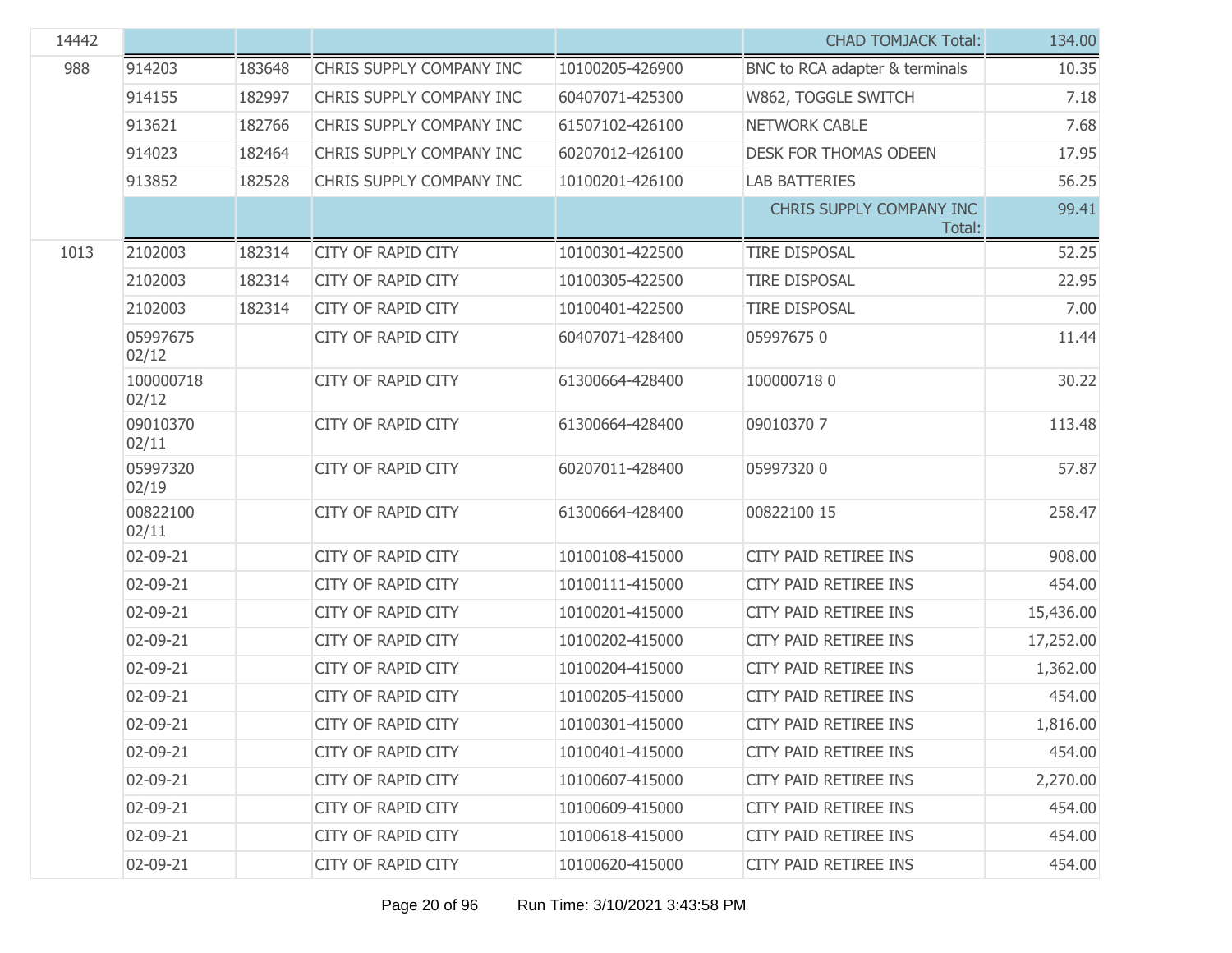| 1013 | 02-09-21    | <b>CITY OF RAPID CITY</b> | 61800890-415000 | CITY PAID RETIREE INS | 1,362.00 |
|------|-------------|---------------------------|-----------------|-----------------------|----------|
|      | 02-09-21    | CITY OF RAPID CITY        | 77700914-415000 | CITY PAID RETIREE INS | 454.00   |
|      | 02-09-21    | CITY OF RAPID CITY        | 60602074-415000 | CITY PAID RETIREE INS | 1,362.00 |
|      | 02-09-21    | CITY OF RAPID CITY        | 77504132-415000 | CITY PAID RETIREE INS | 454.00   |
|      | 02-09-21    | CITY OF RAPID CITY        | 77504134-415000 | CITY PAID RETIREE INS | 454.00   |
|      | 02-09-21    | CITY OF RAPID CITY        | 10106021-415000 | CITY PAID RETIREE INS | 454.00   |
|      | 02-09-21    | CITY OF RAPID CITY        | 60207011-415000 | CITY PAID RETIREE INS | 1,816.00 |
|      | 02-09-21    | CITY OF RAPID CITY        | 60207012-415000 | CITY PAID RETIREE INS | 1,816.00 |
|      | 02-09-21    | CITY OF RAPID CITY        | 60207014-415000 | CITY PAID RETIREE INS | 454.00   |
|      | 02-09-21    | CITY OF RAPID CITY        | 60407071-415000 | CITY PAID RETIREE INS | 454.00   |
|      | 02-09-21    | CITY OF RAPID CITY        | 60407072-415000 | CITY PAID RETIREE INS | 1,362.00 |
|      | 02-09-21    | CITY OF RAPID CITY        | 61207101-415000 | CITY PAID RETIREE INS | 454.00   |
|      | 02-09-21    | CITY OF RAPID CITY        | 61507103-415000 | CITY PAID RETIREE INS | 454.00   |
|      | 03/01-05/21 | CITY OF RAPID CITY        | 10100101-426100 | POSTAGE 03/01-05/21   | 2.65     |
|      | 03/01-05/21 | CITY OF RAPID CITY        | 10100106-426100 | POSTAGE 03/01-05/21   | 0.92     |
|      | 03/01-05/21 | CITY OF RAPID CITY        | 10100108-426100 | POSTAGE 03/01-05/21   | 4.38     |
|      | 03/01-05/21 | CITY OF RAPID CITY        | 10100111-426100 | POSTAGE 03/01-05/21   | 67.59    |
|      | 03/01-05/21 | CITY OF RAPID CITY        | 10100201-426100 | POSTAGE 03/01-05/21   | 58.14    |
|      | 03/01-05/21 | CITY OF RAPID CITY        | 10100202-426100 | POSTAGE 03/01-05/21   | 0.46     |
|      | 03/01-05/21 | CITY OF RAPID CITY        | 10100204-426100 | POSTAGE 03/01-05/21   | 0.46     |
|      | 03/01-05/21 | CITY OF RAPID CITY        | 10100601-426100 | POSTAGE 03/01-05/21   | 1.07     |
|      | 03/01-05/21 | CITY OF RAPID CITY        | 10100618-426100 | POSTAGE 03/01-05/21   | 6.44     |
|      | 03/01-05/21 | CITY OF RAPID CITY        | 10100706-426100 | POSTAGE 03/01-05/21   | 0.46     |
|      | 03/01-05/21 | CITY OF RAPID CITY        | 10100707-426100 | POSTAGE 03/01-05/21   | 1.47     |
|      | 03/01-05/21 | CITY OF RAPID CITY        | 10100711-426100 | POSTAGE 03/01-05/21   | 5.06     |
|      | 03/01-05/21 | <b>CITY OF RAPID CITY</b> | 61800890-426100 | POSTAGE 03/01-05/21   | 363.82   |
|      | 03/01-05/21 | <b>CITY OF RAPID CITY</b> | 79300968-426100 | POSTAGE 03/01-05/21   | 2.30     |
|      | 03/01-05/21 | CITY OF RAPID CITY        | 60602074-426100 | POSTAGE 03/01-05/21   | 1.38     |
|      | 03/01-05/21 | <b>CITY OF RAPID CITY</b> | 10106021-426100 | POSTAGE 03/01-05/21   | 5.52     |
|      | 03/01-05/21 | CITY OF RAPID CITY        | 10106022-426100 | POSTAGE 03/01-05/21   | 146.84   |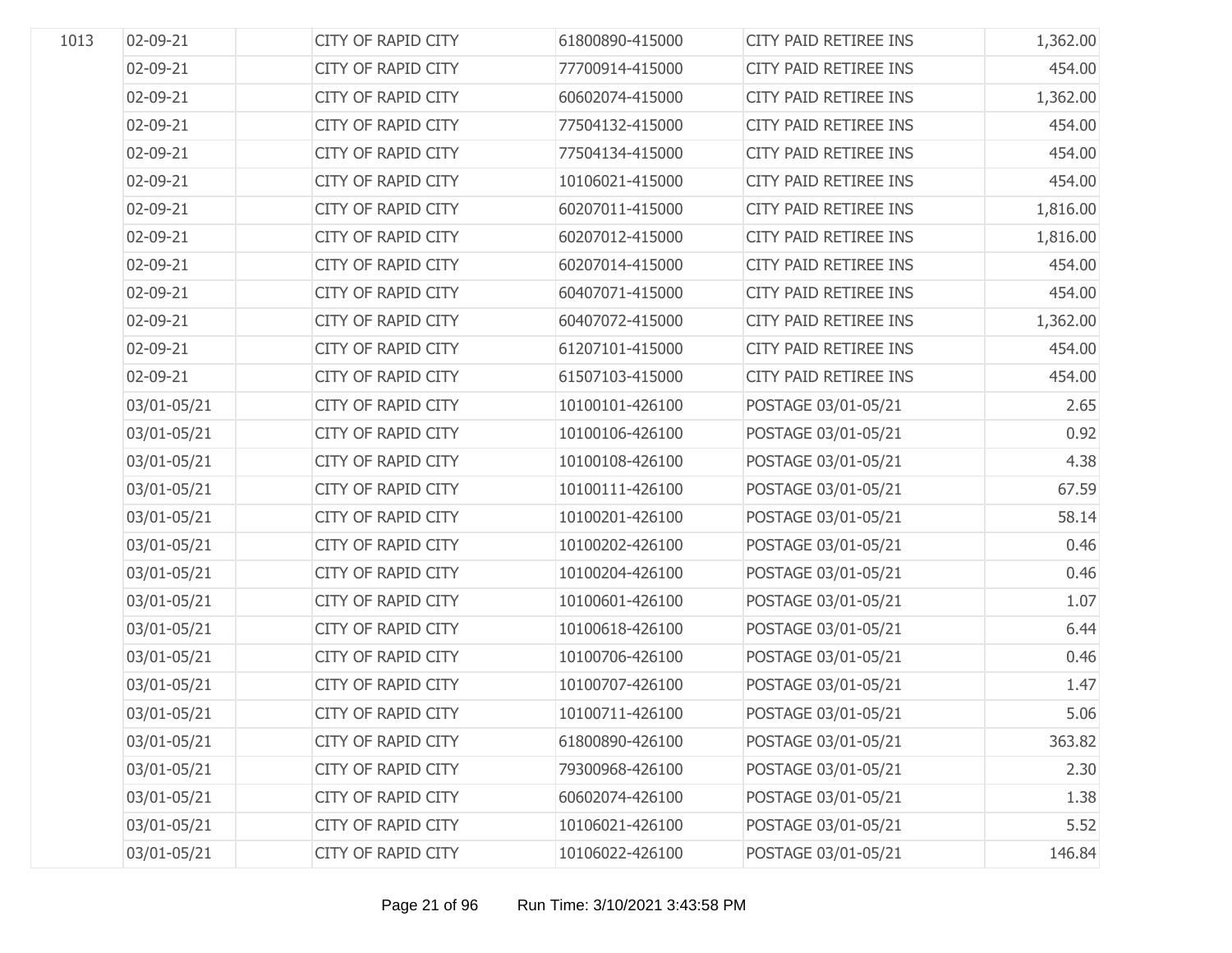| 1013 | 03/01-05/21       |        | <b>CITY OF RAPID CITY</b> | 10106023-426100 | POSTAGE 03/01-05/21        | 57.02  |
|------|-------------------|--------|---------------------------|-----------------|----------------------------|--------|
|      | 03/01-05/21       |        | <b>CITY OF RAPID CITY</b> | 10106026-426100 | POSTAGE 03/01-05/21        | 4.60   |
|      | 03/01-05/21       |        | <b>CITY OF RAPID CITY</b> | 60207014-426100 | POSTAGE 03/01-05/21        | 184.92 |
|      | 03/01-05/21       |        | <b>CITY OF RAPID CITY</b> | 60407071-426100 | POSTAGE 03/01-05/21        | 1.07   |
|      | 03/01-05/21       |        | <b>CITY OF RAPID CITY</b> | 60407074-426100 | POSTAGE 03/01-05/21        | 3.22   |
|      | 03/01-05/21       |        | <b>CITY OF RAPID CITY</b> | 61207101-426100 | POSTAGE 03/01-05/21        | 0.92   |
|      | $01/01 - 31/21$   | 183788 | <b>CITY OF RAPID CITY</b> | 25300761-422500 | <b>JAN21 OCCUPANCY TAX</b> | 885.55 |
|      | 00046350<br>02/18 |        | <b>CITY OF RAPID CITY</b> | 61400665-428400 | 000463500                  | 32.77  |
|      | 00293050<br>02/18 |        | <b>CITY OF RAPID CITY</b> | 10100603-428400 | 00293050 85                | 845.57 |
|      | 00280780<br>02/18 |        | <b>CITY OF RAPID CITY</b> | 10100618-428400 | 00280780 25                | 134.12 |
|      | 00280780<br>02/18 |        | CITY OF RAPID CITY        | 10100205-428400 | 00280780 25                | 67.05  |
|      | 00280780<br>02/18 |        | <b>CITY OF RAPID CITY</b> | 10100201-428400 | 00280780 25                | 67.06  |
|      | 00210750<br>03/01 |        | <b>CITY OF RAPID CITY</b> | 10100201-428400 | 002107500                  | 5.00   |
|      | 09013380<br>02/18 |        | <b>CITY OF RAPID CITY</b> | 60407071-428400 | 09013380 0                 | 30.22  |
|      | 05990577<br>02/19 |        | <b>CITY OF RAPID CITY</b> | 60407072-428400 | 059905779                  | 92.42  |
|      | 05990001<br>02/12 |        | <b>CITY OF RAPID CITY</b> | 61300664-428400 | 05990001 0                 | 487.06 |
|      | 02/22-26/21       |        | <b>CITY OF RAPID CITY</b> | 10100101-426100 | POSTAGE 02/22-26/21        | 3.26   |
|      | 02/22-26/21       |        | <b>CITY OF RAPID CITY</b> | 10100106-426100 | POSTAGE 02/22-26/21        | 1.84   |
|      | 02/22-26/21       |        | <b>CITY OF RAPID CITY</b> | 10100108-426100 | POSTAGE 02/22-26/21        | 2.30   |
|      | 02/22-26/21       |        | <b>CITY OF RAPID CITY</b> | 10100111-426100 | POSTAGE 02/22-26/21        | 493.96 |
|      | 02/22-26/21       |        | <b>CITY OF RAPID CITY</b> | 10100201-426100 | POSTAGE 02/22-26/21        | 70.82  |
|      | 02/22-26/21       |        | CITY OF RAPID CITY        | 10100202-426100 | POSTAGE 02/22-26/21        | 0.92   |
|      | 02/22-26/21       |        | CITY OF RAPID CITY        | 10100204-426100 | POSTAGE 02/22-26/21        | 5.81   |
|      | 02/22-26/21       |        | CITY OF RAPID CITY        | 10100612-426100 | POSTAGE 02/22-26/21        | 1.47   |
|      | 02/22-26/21       |        | CITY OF RAPID CITY        | 10100618-426100 | POSTAGE 02/22-26/21        | 5.06   |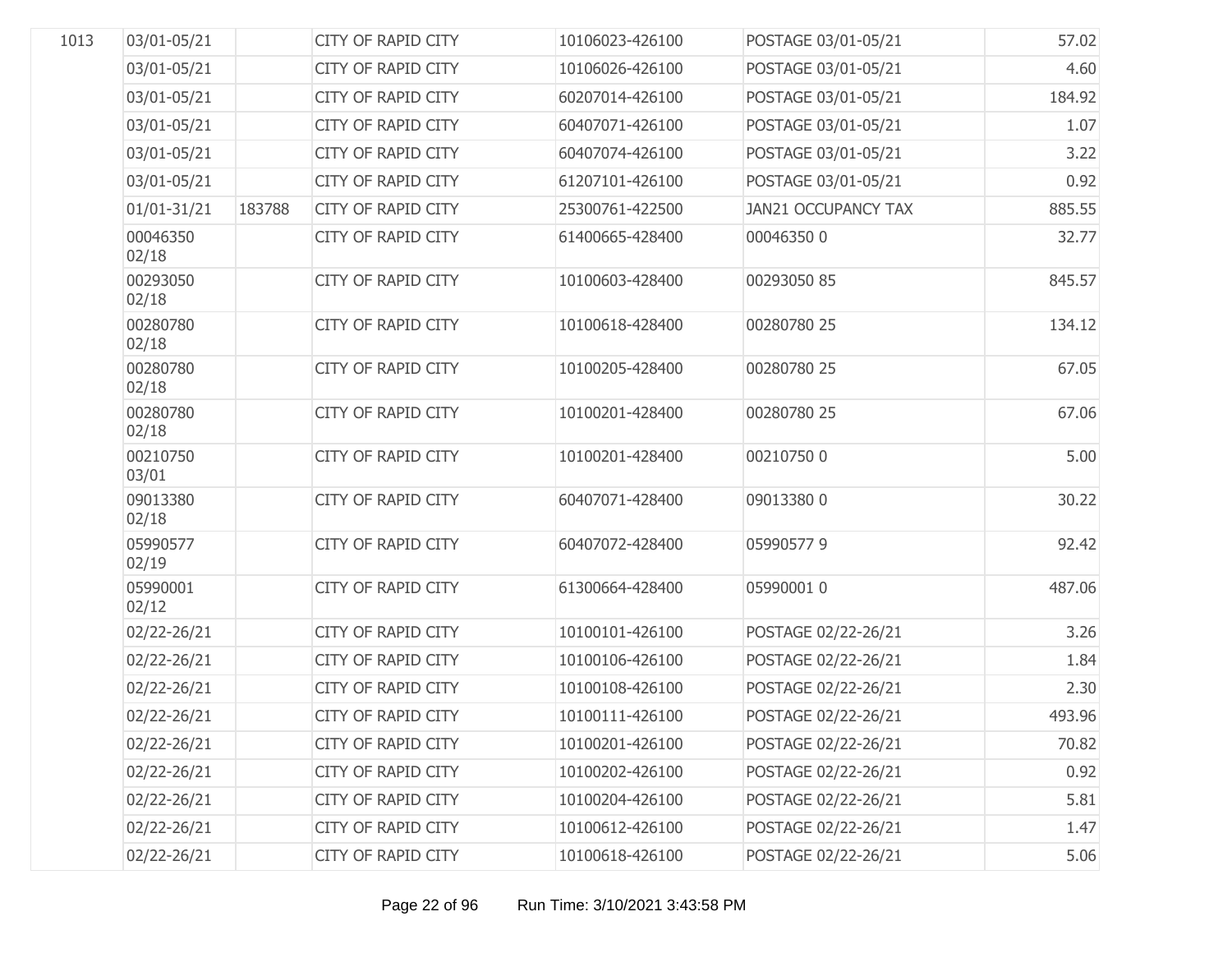| 1013 | 02/22-26/21          |        | <b>CITY OF RAPID CITY</b>                              | 10100706-426100 | POSTAGE 02/22-26/21                                           | 3.74      |
|------|----------------------|--------|--------------------------------------------------------|-----------------|---------------------------------------------------------------|-----------|
|      | 02/22-26/21          |        | <b>CITY OF RAPID CITY</b>                              | 10100707-426100 | POSTAGE 02/22-26/21                                           | 3.48      |
|      | 02/22-26/21          |        | <b>CITY OF RAPID CITY</b>                              | 10100708-426100 | POSTAGE 02/22-26/21                                           | 0.46      |
|      | 02/22-26/21          |        | <b>CITY OF RAPID CITY</b>                              | 10100711-426100 | POSTAGE 02/22-26/21                                           | 2.30      |
|      | 02/22-26/21          |        | <b>CITY OF RAPID CITY</b>                              | 10100860-426100 | POSTAGE 02/22-26/21                                           | 0.92      |
|      | 02/22-26/21          |        | <b>CITY OF RAPID CITY</b>                              | 61800890-426100 | POSTAGE 02/22-26/21                                           | 463.32    |
|      | 02/22-26/21          |        | <b>CITY OF RAPID CITY</b>                              | 79300968-426100 | POSTAGE 02/22-26/21                                           | 1.38      |
|      | 02/22-26/21          |        | <b>CITY OF RAPID CITY</b>                              | 10106021-426100 | POSTAGE 02/22-26/21                                           | 7.82      |
|      | 02/22-26/21          |        | <b>CITY OF RAPID CITY</b>                              | 10106022-426100 | POSTAGE 02/22-26/21                                           | 30.36     |
|      | 02/22-26/21          |        | <b>CITY OF RAPID CITY</b>                              | 10106023-426100 | POSTAGE 02/22-26/21                                           | 44.17     |
|      | 02/22-26/21          |        | <b>CITY OF RAPID CITY</b>                              | 10106026-426100 | POSTAGE 02/22-26/21                                           | 1.84      |
|      | 02/22-26/21          |        | <b>CITY OF RAPID CITY</b>                              | 60207014-426100 | POSTAGE 02/22-26/21                                           | 246.08    |
|      | 02/22-26/21          |        | <b>CITY OF RAPID CITY</b>                              | 60407073-426100 | POSTAGE 02/22-26/21                                           | 95.40     |
|      | 02/22-26/21          |        | <b>CITY OF RAPID CITY</b>                              | 60407074-426100 | POSTAGE 02/22-26/21                                           | 32.66     |
|      | 09005375<br>02/27/17 |        | <b>CITY OF RAPID CITY</b>                              | 61000870-428400 | 090053750                                                     | 119.78    |
|      | 05990025<br>02/19    |        | <b>CITY OF RAPID CITY</b>                              | 61400665-428400 | 059900250                                                     | 308.01    |
|      | 09015855<br>03/01    |        | <b>CITY OF RAPID CITY</b>                              | 60207011-428400 | 090158550                                                     | 2,840.87  |
|      | 00306656<br>02/18    |        | <b>CITY OF RAPID CITY</b>                              | 77700914-428400 | 00306656 1                                                    | 115.79    |
|      |                      |        |                                                        |                 | <b>CITY OF RAPID CITY Total:</b>                              | 62,143.03 |
| 1044 | 50771                | 182976 | <b>CLIMATE CONTROL SYSTEMS &amp;</b><br><b>SERVICE</b> | 10100612-425300 | <b>FILTERS</b>                                                | 401.28    |
|      |                      |        |                                                        |                 | <b>CLIMATE CONTROL SYSTEMS &amp;</b><br><b>SERVICE Total:</b> | 401.28    |
| 1053 | 3571121              | 182831 | COCA-COLA OF THE BLACK HILLS 10100612-452000           |                 | <b>SODA PRODUCTS</b>                                          | 4.50      |
|      | 3571167              | 183486 | COCA-COLA OF THE BLACK HILLS 10100603-452000           |                 | <b>SODA PRODUCTS</b>                                          | 50.50     |
|      | 3571166              | 183486 | COCA-COLA OF THE BLACK HILLS 10100603-452000           |                 | SODA PRODUCTS                                                 | 60.00     |
|      | 3571120              | 183489 | COCA-COLA OF THE BLACK HILLS 10100603-452000           |                 | SODA PRODUCTS                                                 | 140.00    |
|      | 3571119              | 183489 | COCA-COLA OF THE BLACK HILLS 10100603-452000           |                 | SODA PRODUCTS                                                 | 238.00    |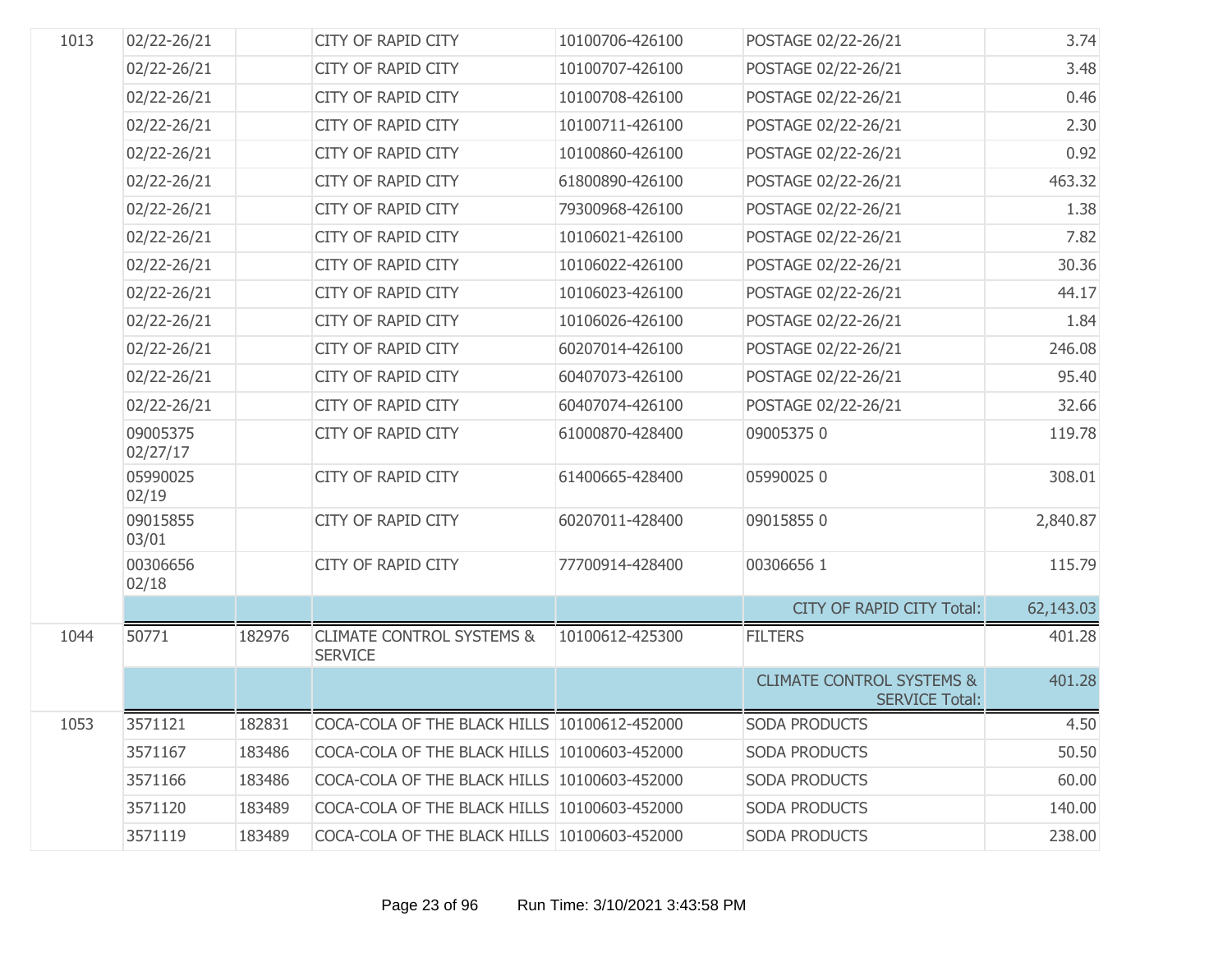| 1053  | 3573043     | 183553 | COCA-COLA OF THE BLACK HILLS 60407072-428400 |                 | BOTTLED WATER DELIVERY: 2-<br>$24 -$       | 40.20    |
|-------|-------------|--------|----------------------------------------------|-----------------|--------------------------------------------|----------|
|       |             |        |                                              |                 | COCA-COLA OF THE BLACK HILLS<br>Total:     | 533.20   |
| 12009 | 02/16-17/21 | 183677 | <b>CODY HEUPEL</b>                           | 61800890-427000 | PER DIEM - HEUPEL 02.16-17<br><b>SCO</b>   | 46.00    |
|       |             |        |                                              |                 | <b>CODY HEUPEL Total:</b>                  | 46.00    |
| 1103  | 02/28/21    |        | <b>CONNECTIONS INC</b>                       | 10100111-422500 | FEB21 EAP                                  | 1,392.65 |
|       |             |        |                                              |                 | <b>CONNECTIONS INC Total:</b>              | 1,392.65 |
| 1113  | 241901      | 182837 | CONTRACTOR'S SUPPLY INC                      | 10100205-426900 | Sledge handle                              | 14.18    |
|       | 241902      | 182744 | CONTRACTOR'S SUPPLY INC                      | 60207012-426300 | <b>TROY LANDRY</b>                         | 22.50    |
|       | 241985      | 183578 | CONTRACTOR'S SUPPLY INC                      | 60407072-426310 | SAFETY: RAIN BIBS                          | 25.00    |
|       | 241921      | 182996 | CONTRACTOR'S SUPPLY INC                      | 60407071-425500 | CONCRETE HD 50-MANHOLE ON<br><b>ENCH</b>   | 136.00   |
|       |             |        |                                              |                 | <b>CONTRACTOR'S SUPPLY INC</b><br>Total:   | 197.68   |
| 9890  | N777622     | 183636 | <b>CORE &amp; MAIN LP</b>                    | 60207014-426900 | SENSUS METERS, PRORATED<br><b>WARRAN</b>   | 475.44   |
|       | N777624     | 183637 | <b>CORE &amp; MAIN LP</b>                    | 60207014-426900 | SENSUS METERS, PRORATED<br><b>WARRAN</b>   | 792.40   |
|       | N710559     | 183550 | <b>CORE &amp; MAIN LP</b>                    | 60207014-426900 | SENSUS METERS, PRORATED<br><b>WARRAN</b>   | 1,122.56 |
|       | N710864     | 183551 | <b>CORE &amp; MAIN LP</b>                    | 60207014-426900 | SENSUS METERS, PRORATED<br><b>WARRAN</b>   | 118.85   |
|       | N710436     | 183548 | <b>CORE &amp; MAIN LP</b>                    | 60207014-426900 | SENSUS METERS, PRORATED<br><b>WARRAN</b>   | 198.08   |
|       | N562916     | 181416 | CORE & MAIN LP                               | 60407071-425500 | RING AND COVERS FOR NEW<br><b>MANHOL</b>   | 3,699.82 |
|       | N710888     | 183549 | <b>CORE &amp; MAIN LP</b>                    | 60207014-426900 | SENSUS METERS, PRORATED<br><b>WARRAN</b>   | 237.70   |
|       |             |        |                                              |                 | <b>CORE &amp; MAIN LP Total:</b>           | 6,644.85 |
| 1132  | 03/31/21    |        | CORNERSTONE RESCUE MISSION 10100621-459500   |                 | MAR21 CORNERSTONE RESCUE<br><b>MISSION</b> | 8,333.33 |
|       |             |        |                                              |                 | CORNERSTONE RESCUE MISSION<br>Total:       | 8,333.33 |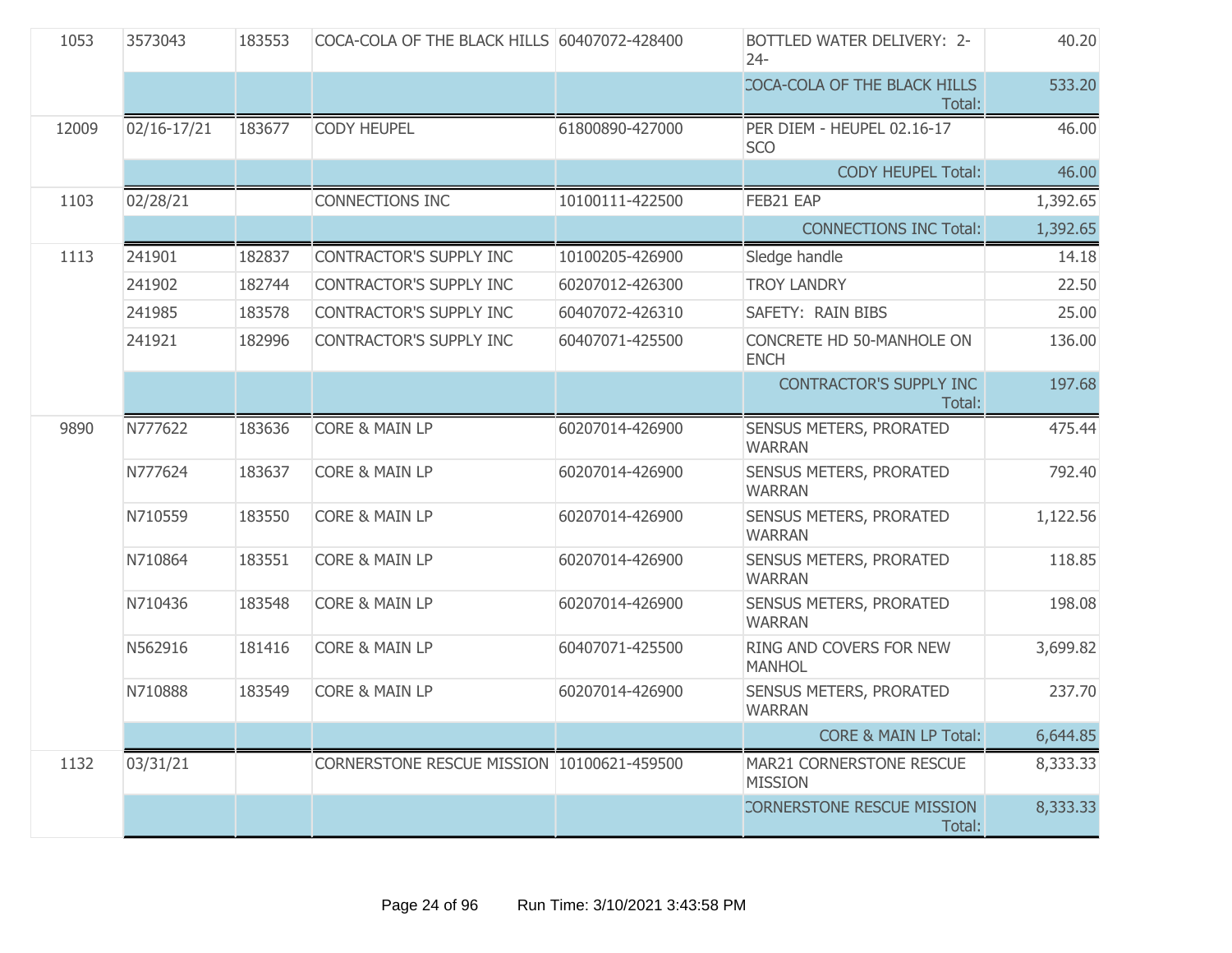| 1164  | S508852570.0 183764<br>01   |        | CRESCENT ELECTRIC SUPPLY CO        | 10102021-425100 | <b>STATION MAINT - ST1</b>               | 50.45     |
|-------|-----------------------------|--------|------------------------------------|-----------------|------------------------------------------|-----------|
|       | S508852570.0 183764<br>01   |        | <b>CRESCENT ELECTRIC SUPPLY CO</b> | 61800891-425100 | <b>STATION MAINT - ST1</b>               | 24.85     |
|       | S508837381.0<br>01          | 183593 | CRESCENT ELECTRIC SUPPLY CO        | 10100301-425700 | <b>REPAIR</b>                            | 91.46     |
|       | S508767114.0   182842<br>01 |        | CRESCENT ELECTRIC SUPPLY CO        | 10100205-426900 | Electrical cable                         | 206.95    |
|       | S508191895.0 182844<br>01   |        | CRESCENT ELECTRIC SUPPLY CO        | 10100304-426900 | Replacement pole for I-90 Pole           | 2,780.67  |
|       |                             |        |                                    |                 | CRESCENT ELECTRIC SUPPLY CO<br>Total:    | 3,154.38  |
| 1167  | 14801                       | 182017 | <b>CRICKET LAWN SERVICE</b>        | 26000927-422500 | PARCEL ID#2131502014, TAX<br>ID#50       | 550.00    |
|       | 14800                       | 181455 | <b>CRICKET LAWN SERVICE</b>        | 26000927-422500 | 4505 PATRIOT LANE - DEBRIS<br><b>REM</b> | 1,180.00  |
|       |                             |        |                                    |                 | <b>CRICKET LAWN SERVICE Total:</b>       | 1,730.00  |
| 1179  | 2245970-00                  | 182805 | <b>CRUM ELECTRIC</b>               | 60407072-425700 | RBC BLOWER #1: SOFT START                | 2,997.50  |
|       | 2243597-00                  | 182806 | <b>CRUM ELECTRIC</b>               | 60207012-425700 | REPIAR LIGHTS IN RESTROOM<br>AT U        | 60.00     |
|       | 2243597-00                  | 182806 | <b>CRUM ELECTRIC</b>               | 60407071-425700 | REPIAR LIGHTS IN RESTROOM<br>AT U        | 36.00     |
|       | 2243597-00                  | 182806 | <b>CRUM ELECTRIC</b>               | 60907401-425700 | REPIAR LIGHTS IN RESTROOM<br>AT U        | 24.00     |
|       |                             |        |                                    |                 | <b>CRUM ELECTRIC Total:</b>              | 3,117.50  |
| 14435 | 0020241-IN                  | 183683 | <b>CUSTOM FIRE APPARATUS</b>       | 10100202-425100 | <b>REPAIR - SPEARFISH</b>                | 427.05    |
|       |                             |        |                                    |                 | <b>CUSTOM FIRE APPARATUS Total:</b>      | 427.05    |
| 1218  | 03/31/21                    |        | DAHL FINE ARTS CENTER              | 10106062-456000 | MAR21 DAHL                               | 10,083.33 |
|       |                             |        |                                    |                 | DAHL FINE ARTS CENTER Total:             | 10,083.33 |
| 1231  | 68534                       | 183481 | DAKOTA BATTERY/ELECTRIC            | 61300664-425300 | BEARINGS/VOLT REG/BRUSH<br><b>HOLDER</b> | 95.62     |
|       |                             |        |                                    |                 | DAKOTA BATTERY/ELECTRIC<br>Total:        | 95.62     |
| 1239  | 6838116                     | 183086 | DAKOTA FLUID POWER                 | 61207101-425100 | S919 TUBING, NUT AND SLEEVE              | 32.00     |
|       | 6838111                     | 183085 | DAKOTA FLUID POWER                 | 61207101-425100 | S926 GATES HOSE                          | 311.79    |
|       | 6836645                     | 182772 | DAKOTA FLUID POWER                 | 61207101-425100 | S919 GATES HOSE ASSEMBLYS                | 700.97    |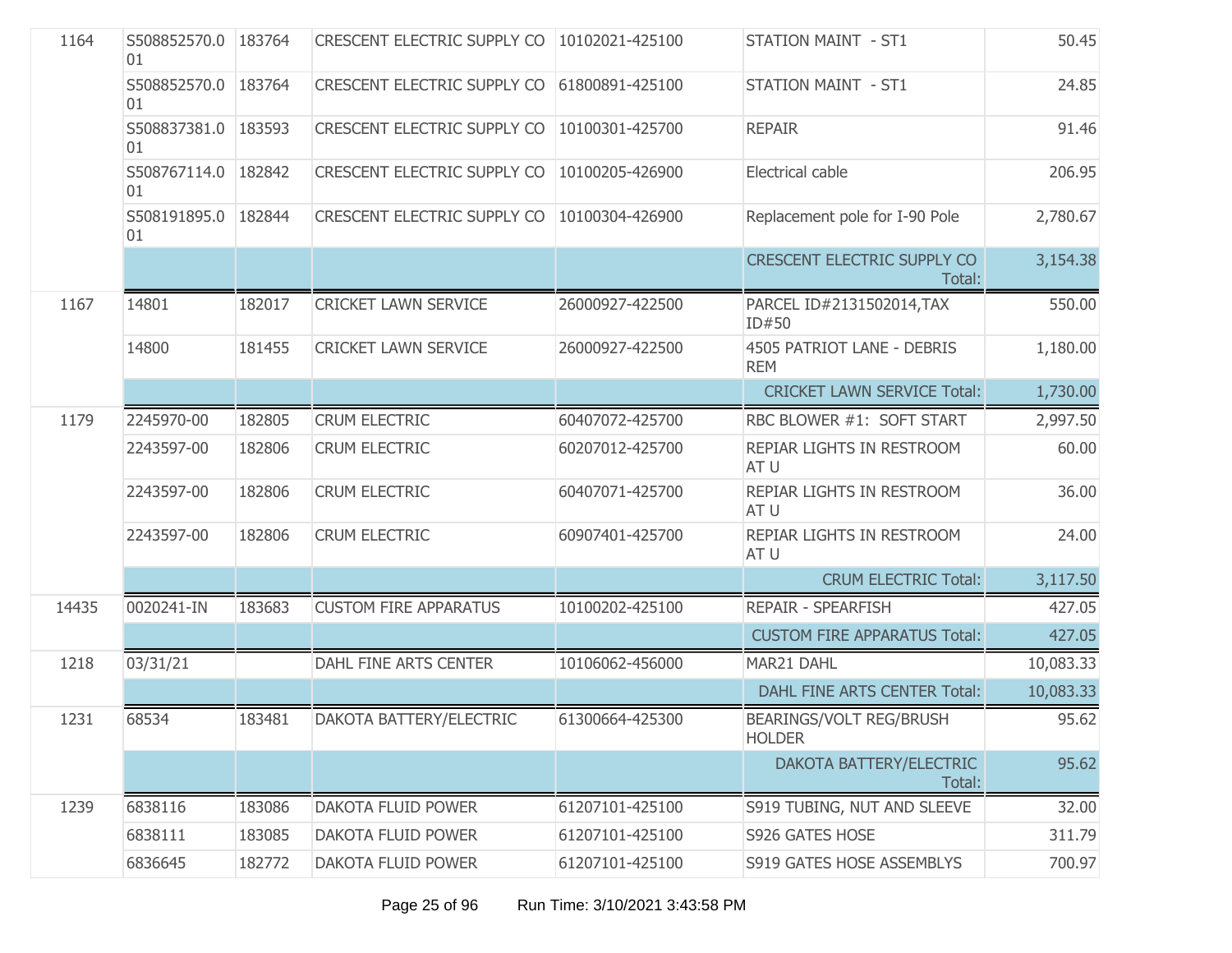| 1239 | 6834113                   | 182315 | <b>DAKOTA FLUID POWER</b>          | 10100302-425100 | <b>UNIT S026</b>                                | 10.57     |
|------|---------------------------|--------|------------------------------------|-----------------|-------------------------------------------------|-----------|
|      | 6834199                   | 182315 | <b>DAKOTA FLUID POWER</b>          | 10100302-425100 | <b>UNIT S026</b>                                | 274.86    |
|      | 6834205                   | 182315 | <b>DAKOTA FLUID POWER</b>          | 10100302-425100 | <b>UNIT S026</b>                                | 44.37     |
|      | 6837508                   | 183025 | <b>DAKOTA FLUID POWER</b>          | 10100302-425300 | UNIT S064                                       | 181.86    |
|      | 6836720                   | 182759 | DAKOTA FLUID POWER                 | 61207101-425100 | S929 GATE HOSE AND LANCING<br><b>CUT</b>        | 141.16    |
|      |                           |        |                                    |                 | <b>DAKOTA FLUID POWER Total:</b>                | 1,697.58  |
| 1252 | 14184                     | 182798 | DAKOTA PUMP INC                    | 60407072-422500 | LIFT PUMP#4:<br>TROUBLESHOOT/REWI               | 255.10    |
|      | 14185                     | 182811 | DAKOTA PUMP INC                    | 60407072-422500 | CENTRIFUGE HMI REPLACEMENT                      | 790.82    |
|      | 14185                     | 182811 | DAKOTA PUMP INC                    | 60407072-425300 | CENTRIFUGE HMI REPLACEMENT                      | 2,015.31  |
|      | 14187                     | 182940 | DAKOTA PUMP INC                    | 60407071-422500 | ELK VALE PUMP SWITCH & PLUM<br><b>CR</b>        | 76.53     |
|      | 14186                     | 182940 | DAKOTA PUMP INC                    | 60407071-422500 | ELK VALE PUMP SWITCH & PLUM<br><b>CR</b>        | 255.10    |
|      | 14229                     | 183527 | DAKOTA PUMP INC                    | 60207011-422500 | 2021 VT SCADA SOFTWARE<br><b>SUPPORT</b>        | 6,690.65  |
|      |                           |        |                                    |                 | <b>DAKOTA PUMP INC Total:</b>                   | 10,083.51 |
| 1260 | S100146066.0 163027<br>01 |        | <b>DAKOTA SUPPLY GROUP</b>         | 60207011-425300 | <b>WTP: PRESSURE REDUCING</b><br><b>CONTROL</b> | 830.93    |
|      | S100763925.0<br>01        | 183314 | <b>DAKOTA SUPPLY GROUP</b>         | 10100603-425500 | VAL FLUSH FOR TOILET                            | 289.74    |
|      |                           |        |                                    |                 | <b>DAKOTA SUPPLY GROUP Total:</b>               | 1,120.67  |
| 6888 | 3798                      | 182791 | DAKOTA TRUCK & AUTO LLC            | 10100618-425100 | <b>BUS REPAIRS</b>                              | 465.68    |
|      | 3843                      | 182990 | DAKOTA TRUCK & AUTO LLC            | 10100618-425100 | <b>BUS REPAIRS</b>                              | 137.43    |
|      | 3838                      | 182791 | DAKOTA TRUCK & AUTO LLC            | 10100618-425100 | <b>BUS REPAIRS</b>                              | 224.62    |
|      | 3827                      | 182435 | <b>DAKOTA TRUCK &amp; AUTO LLC</b> | 10100618-425100 | <b>BUS REPAIRS</b>                              | 396.41    |
|      | 3822                      | 182435 | <b>DAKOTA TRUCK &amp; AUTO LLC</b> | 10100618-425100 | <b>BUS REPAIRS</b>                              | 96.36     |
|      |                           |        |                                    |                 | <b>DAKOTA TRUCK &amp; AUTO LLC</b><br>Total:    | 1,320.50  |
| 1262 | 0797614-IN                | 183762 | DAKOTALAND AUTOGLASS INC           | 10100202-425100 | MAINT - CAR3                                    | 240.00    |
|      |                           |        |                                    |                 | DAKOTALAND AUTOGLASS INC<br>Total:              | 240.00    |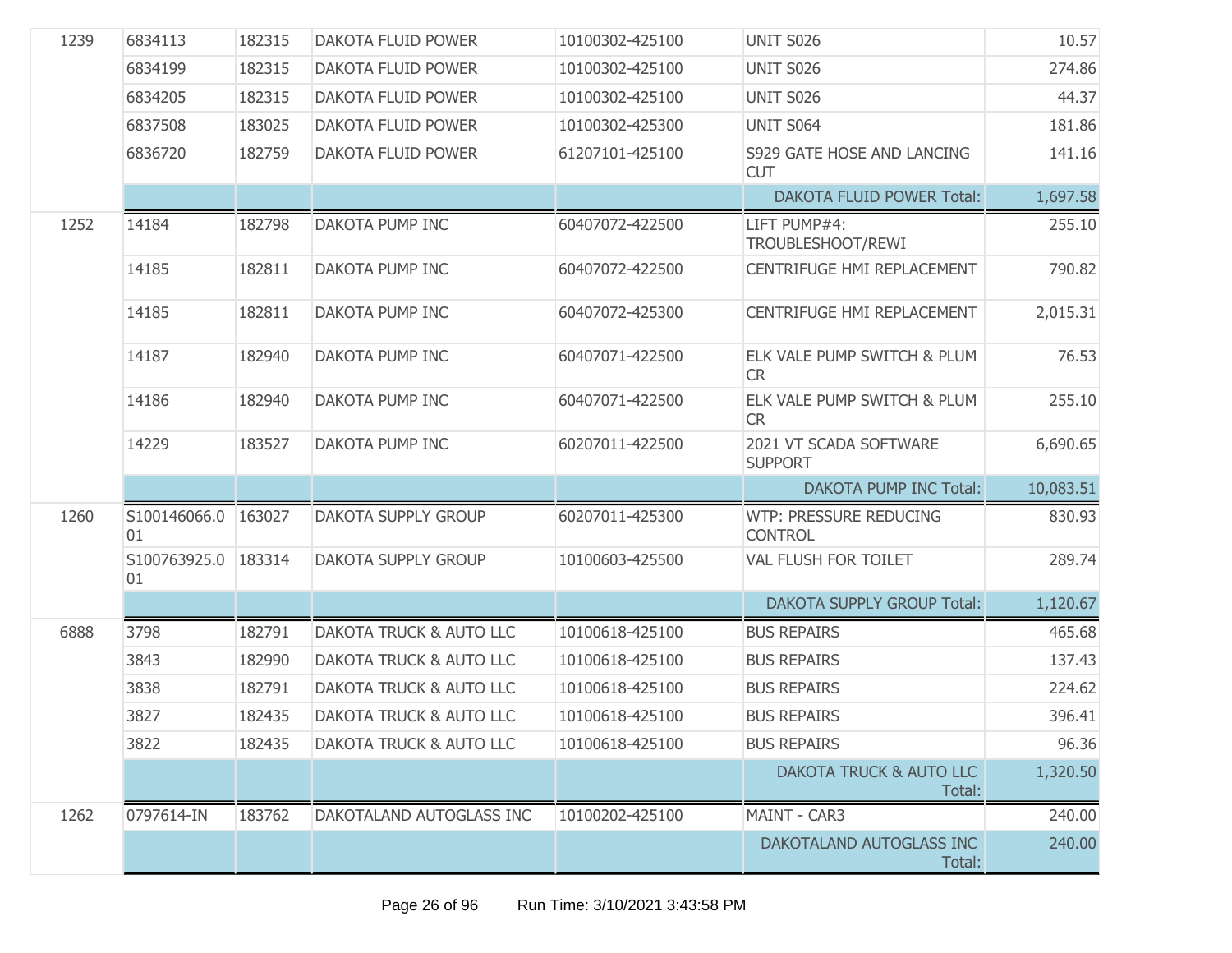| 1267  | 6-35423                       | 183482 | DALE'S TIRE & RETREADING INC               | 61300664-426700 | TIRE/DISMOUNT/MOUNT/DISPOS<br>AL/F             | 199.29   |
|-------|-------------------------------|--------|--------------------------------------------|-----------------|------------------------------------------------|----------|
|       | 6-35323                       | 183118 | DALE'S TIRE & RETREADING INC               | 61300664-425300 | <b>TURF TRAC</b><br>TIRE/GLIDE/DIMOUNT/M       | 176.33   |
|       | 6-35186                       | 183099 | DALE'S TIRE & RETREADING INC               | 10100201-426700 | <b>TIRES UNIT 133</b>                          | 592.28   |
|       | 6-35019                       | 182752 | DALE'S TIRE & RETREADING INC               | 61507103-425100 | M938 FLAT REPAIR                               | 55.00    |
|       | 6-35096                       | 182753 | DALE'S TIRE & RETREADING INC               | 61507103-425100 | M990 TIRE REPAIR                               | 55.00    |
|       | 6-35097                       | 182754 | DALE'S TIRE & RETREADING INC               | 61507103-425100 | M931 FLAT REPAIR                               | 55.00    |
|       | 6-35085                       | 182755 | DALE'S TIRE & RETREADING INC               | 61507103-425100 | M968 TIRE REPAIR                               | 237.00   |
|       |                               |        |                                            |                 | DALE'S TIRE & RETREADING INC<br>Total:         | 1,369.90 |
| 14454 | 03/01/21                      | 183816 | <b>DAVID A STEELE</b>                      | 50508910-431000 | 2505 UNA DEL DRIVE<br><b>RECONSTRUCT</b>       | 655.00   |
|       |                               |        |                                            |                 | <b>DAVID A STEELE Total:</b>                   | 655.00   |
| 14432 | 02/15/21                      | 182982 | <b>DENNIS MEIER</b>                        | 50508910-431000 | 2505 UNA DEL DRIVE<br><b>RECONSTRUCT</b>       | 595.00   |
|       |                               |        |                                            |                 | <b>DENNIS MEIER Total:</b>                     | 595.00   |
| 1335  | RC0001348998 182970<br>$-001$ |        | <b>DENNIS SUPPLY</b>                       | 10100603-425700 | <b>HONEYWELL RELAY</b>                         | 19.73    |
|       |                               |        |                                            |                 | <b>DENNIS SUPPLY Total:</b>                    | 19.73    |
| 10648 | 498701                        | 183754 | <b>DENNY MENHOLT CHEVROLET</b>             | 61800897-425100 | <b>CONNECTOR - MED7</b>                        | 19.44    |
|       | 498553                        | 183755 | DENNY MENHOLT CHEVROLET                    | 61800897-425100 | HOSE / PIPE - MED7                             | 210.61   |
|       | 498516                        | 183171 | DENNY MENHOLT CHEVROLET                    | 61800895-425100 | PUMP - MED5                                    | 225.81   |
|       |                               |        |                                            |                 | DENNY MENHOLT CHEVROLET<br>Total:              | 455.86   |
| 1380  | INV184795                     | 183694 | DIVE RESCUE INTERNATIONAL<br><b>INC</b>    | 10100202-459700 | OCEANID RDC WATER RESCUE<br><b>CRAFT</b>       | 4,900.00 |
|       |                               |        |                                            |                 | DIVE RESCUE INTERNATIONAL<br><b>INC Total:</b> | 4,900.00 |
| 9574  | 2565                          | 183547 | DMC WEAR PARTS LLC                         | 10100302-425300 | <b>STOCK</b>                                   | 529.00   |
|       |                               |        |                                            |                 | DMC WEAR PARTS LLC Total:                      | 529.00   |
| 1404  | 81412                         | 183183 | DOOR SECURITY PRODUCTS INC 10102030-425200 |                 | <b>STATION MAINT - PREVENTION</b>              | 895.75   |
|       | 81419                         | 183181 | DOOR SECURITY PRODUCTS INC                 | 10102022-425200 | <b>STATION MAINT - ST2</b>                     | 2,001.54 |
|       | 81419                         | 183181 | DOOR SECURITY PRODUCTS INC                 | 61800892-425200 | STATION MAINT - ST2                            | 2,001.53 |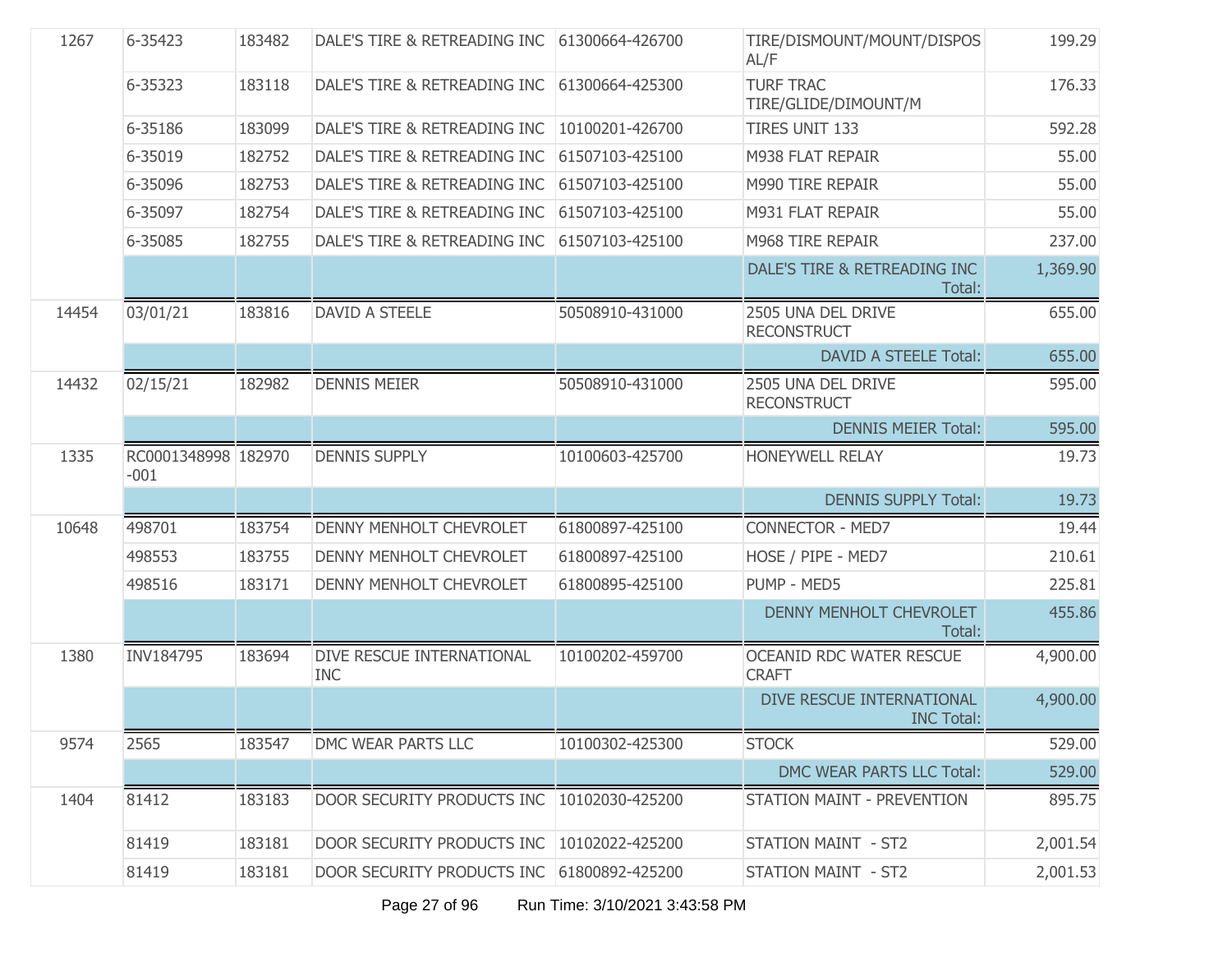| 1404  |                     |        |                                                          |                 | DOOR SECURITY PRODUCTS INC<br>Total:                     | 4,898.82   |
|-------|---------------------|--------|----------------------------------------------------------|-----------------|----------------------------------------------------------|------------|
| 14420 | 02/05/21            | 182403 | <b>DORRIS BUCKLEY</b>                                    | 10100607-426300 | WORK BOOTS - 2021 AFSCME<br><b>CLOTH</b>                 | 108.63     |
|       |                     |        |                                                          |                 | <b>DORRIS BUCKLEY Total:</b>                             | 108.63     |
| 6443  | 02/19/21            | 183306 | <b>DOUG KROEGER</b>                                      | 10100607-426300 | 2021 AFSCME CLOTHING REIMB.                              | 154.41     |
|       |                     |        |                                                          |                 | <b>DOUG KROEGER Total:</b>                               | 154.41     |
| 2983  | 03/31/21            |        | DR. NATHAN LONG                                          | 61800890-422500 | MAR21 CONTRACTED SVCS                                    | 1,800.00   |
|       |                     |        |                                                          |                 | DR. NATHAN LONG Total:                                   | 1,800.00   |
| 4929  | 17623<br>02/03/21   | 183132 | DRS TUCKER KUDRNA HOLEC<br><b>EYE CARE CENTER</b>        | 10100201-422500 | PREHIRE EYE EXAMS                                        | 75.00      |
|       |                     |        |                                                          |                 | DRS TUCKER KUDRNA HOLEC<br><b>EYE CARE CENTER Total:</b> | 75.00      |
| 7959  | CINV03182319 183146 |        | <b>DULUTH TRADING CO</b>                                 | 10500115-426300 | <b>WORK PANTS - HAZARD</b><br><b>MITIGATION</b>          | 402.50     |
|       |                     |        |                                                          |                 | <b>DULUTH TRADING CO</b><br>Total:                       | 402.50     |
| 1475  | 03/31/21            |        | EARLY CHILDHOOD<br><b>CONNECTIONS</b>                    | 10100621-621200 | MAR21 EARLY CHILDHOOD<br><b>CONNECTIONS</b>              | 4,166.67   |
|       |                     |        |                                                          |                 | <b>EARLY CHILDHOOD</b><br><b>CONNECTIONS Total:</b>      | 4,166.67   |
| 1504  | 2658                | 183127 | EILEEN'S COLOSSAL COOKIES                                | 10100201-426300 | FOOD FOR CHIEF MEETINGS                                  | 141.00     |
|       |                     |        |                                                          |                 | EILEEN'S COLOSSAL COOKIES<br>Total:                      | 141.00     |
| 12420 | 03/31/21            |        | <b>ELEVATE RAPID CITY</b>                                | 10700127-422500 | MAR21 VISION ECON DEV                                    | 166,666.67 |
|       | 03/31/2021          |        | <b>ELEVATE RAPID CITY</b>                                | 10100621-457600 | MAR21 ECON DEV                                           | 20,833.33  |
|       |                     |        |                                                          |                 | <b>ELEVATE RAPID CITY Total:</b>                         | 187,500.00 |
| 1536  | 2233803             | 183142 | EMERGENCY MEDICAL PRODUCTS 61800890-426900<br><b>INC</b> |                 | EMS NON-DISPOSABLES -<br><b>DEMERS</b>                   | 326.48     |
|       | 2236033             | 183668 | EMERGENCY MEDICAL PRODUCTS 61800890-426900<br><b>INC</b> |                 | EMS NON-DISPOSABLES -<br><b>DEMERS</b>                   | 136.49     |
|       |                     |        |                                                          |                 | <b>EMERGENCY MEDICAL</b><br>PRODUCTS INC Total:          | 462.97     |
| 14429 | 02/15/21            | 182985 | <b>ERIC SELJESKOG</b>                                    | 50508911-431000 | 2599 REGENCY CT STORM<br><b>SEWER IM</b>                 | 100.00     |
|       |                     |        |                                                          |                 | <b>ERIC SELJESKOG Total:</b>                             | 100.00     |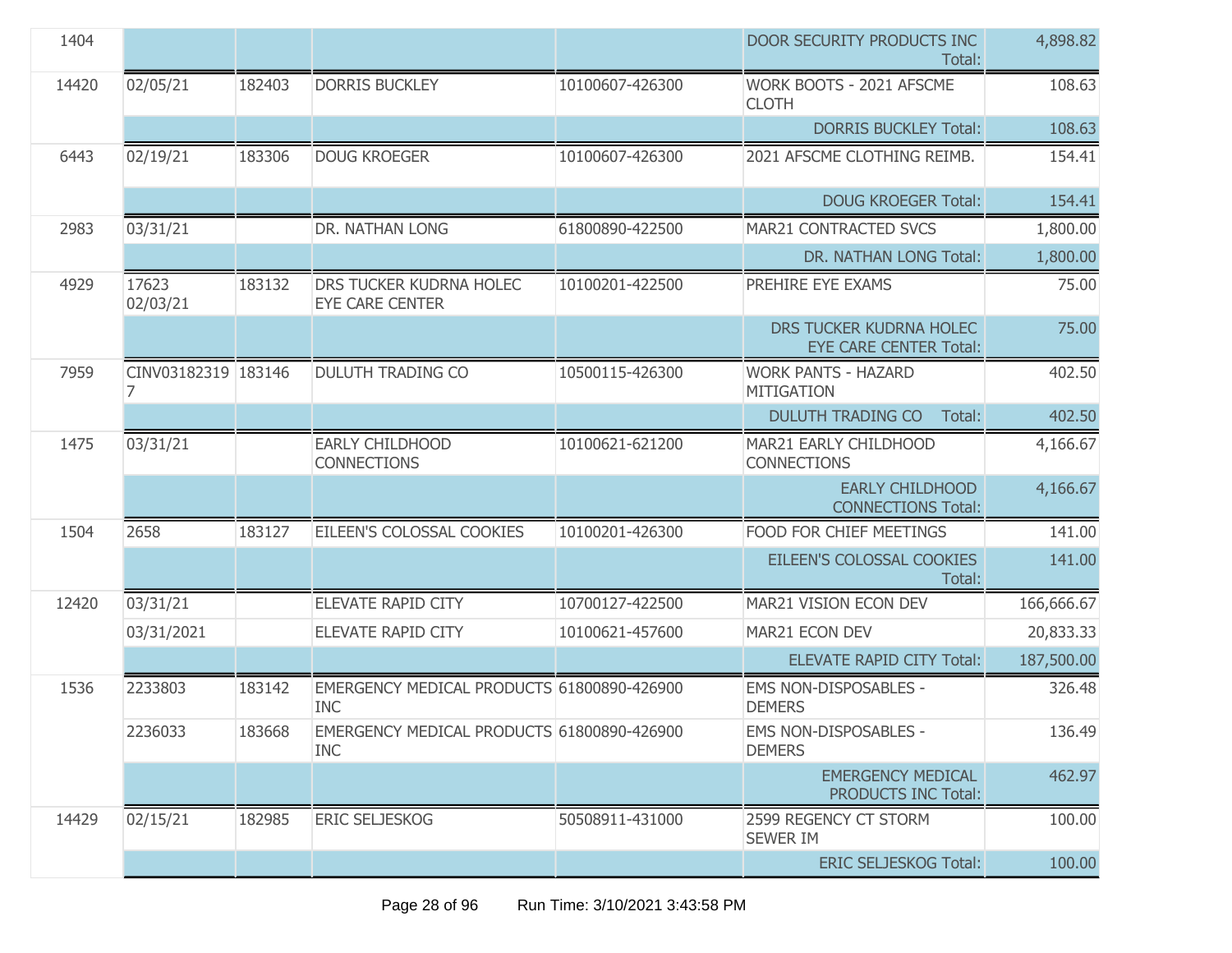| 1592 | 105294             | 183182 | EVERGREEN OFFICE PRODUCTS<br><b>INC</b> | 10102021-425300 | <b>REPAIR CHAIR - ST1</b>                             | 20.10    |
|------|--------------------|--------|-----------------------------------------|-----------------|-------------------------------------------------------|----------|
|      | 105294             | 183182 | EVERGREEN OFFICE PRODUCTS<br><b>INC</b> | 61800891-425300 | <b>REPAIR CHAIR - ST1</b>                             | 9.90     |
|      | 072948-00          | 182820 | EVERGREEN OFFICE PRODUCTS<br><b>INC</b> | 10106021-426100 | <b>OFFICE SUPPLIES</b>                                | 15.98    |
|      | 072932-00          | 182793 | EVERGREEN OFFICE PRODUCTS<br><b>INC</b> | 61300604-426100 | <b>LABELS</b>                                         | 19.59    |
|      |                    |        |                                         |                 | <b>EVERGREEN OFFICE PRODUCTS</b><br><b>INC Total:</b> | 65.57    |
| 1603 | $21 - 101$         | 182971 | EXTRACTOR CORPORATION                   | 10100612-425300 | SUITMATE SWIMSUIT WATER<br><b>EXTRAC</b>              | 1,269.00 |
|      |                    |        |                                         |                 | <b>EXTRACTOR CORPORATION</b><br>Total:                | 1,269.00 |
| 1627 | SDRA1102924        | 182943 | <b>FASTENAL COMPANY</b>                 | 60207012-426900 | <b>SHOP</b>                                           | 14.64    |
|      | SDRA1102953        | 182994 | <b>FASTENAL COMPANY</b>                 | 60207012-426400 | MULTI FOLD TOWELS, FOAM<br><b>CUPS-S</b>              | 14.16    |
|      | SDRA1102953        | 182994 | <b>FASTENAL COMPANY</b>                 | 60207012-426900 | MULTI FOLD TOWELS, FOAM<br><b>CUPS-S</b>              | 24.30    |
|      | SDRA1102953        | 182994 | FASTENAL COMPANY                        | 60407071-426400 | MULTI FOLD TOWELS, FOAM<br><b>CUPS-S</b>              | 8.50     |
|      | SDRA1102953        | 182994 | <b>FASTENAL COMPANY</b>                 | 60407071-426900 | MULTI FOLD TOWELS, FOAM<br><b>CUPS-S</b>              | 14.40    |
|      | SDRA1102953        | 182994 | <b>FASTENAL COMPANY</b>                 | 60907401-426400 | MULTI FOLD TOWELS, FOAM<br><b>CUPS-S</b>              | 5.66     |
|      | SDRA1102953        | 182994 | <b>FASTENAL COMPANY</b>                 | 60907401-426900 | MULTI FOLD TOWELS, FOAM<br><b>CUPS-S</b>              | 9.30     |
|      | SDRA1102846        | 183004 | <b>FASTENAL COMPANY</b>                 | 60407071-426900 | <b>GREEN MARKING PAINT AND</b><br><b>FLAGS</b>        | 52.16    |
|      | SDRA1102846        | 183004 | <b>FASTENAL COMPANY</b>                 | 60907401-426900 | <b>GREEN MARKING PAINT AND</b><br><b>FLAGS</b>        | 52.16    |
|      | SDRAP289236 183014 |        | FASTENAL COMPANY                        | 60207014-426310 | STOCK: INSTANT ADHESIVE,<br><b>INSER</b>              | 102.41   |
|      | SDRAP289236        | 183014 | <b>FASTENAL COMPANY</b>                 | 60207014-426400 | STOCK: INSTANT ADHESIVE,<br><b>INSER</b>              | 18.00    |
|      | SDRAP289236        | 183014 | <b>FASTENAL COMPANY</b>                 | 60207014-426500 | STOCK: INSTANT ADHESIVE,<br><b>INSER</b>              | 32.19    |
|      | SDRAP289236        | 183014 | FASTENAL COMPANY                        | 60207014-426900 | STOCK: INSTANT ADHESIVE,<br><b>INSER</b>              | 97.12    |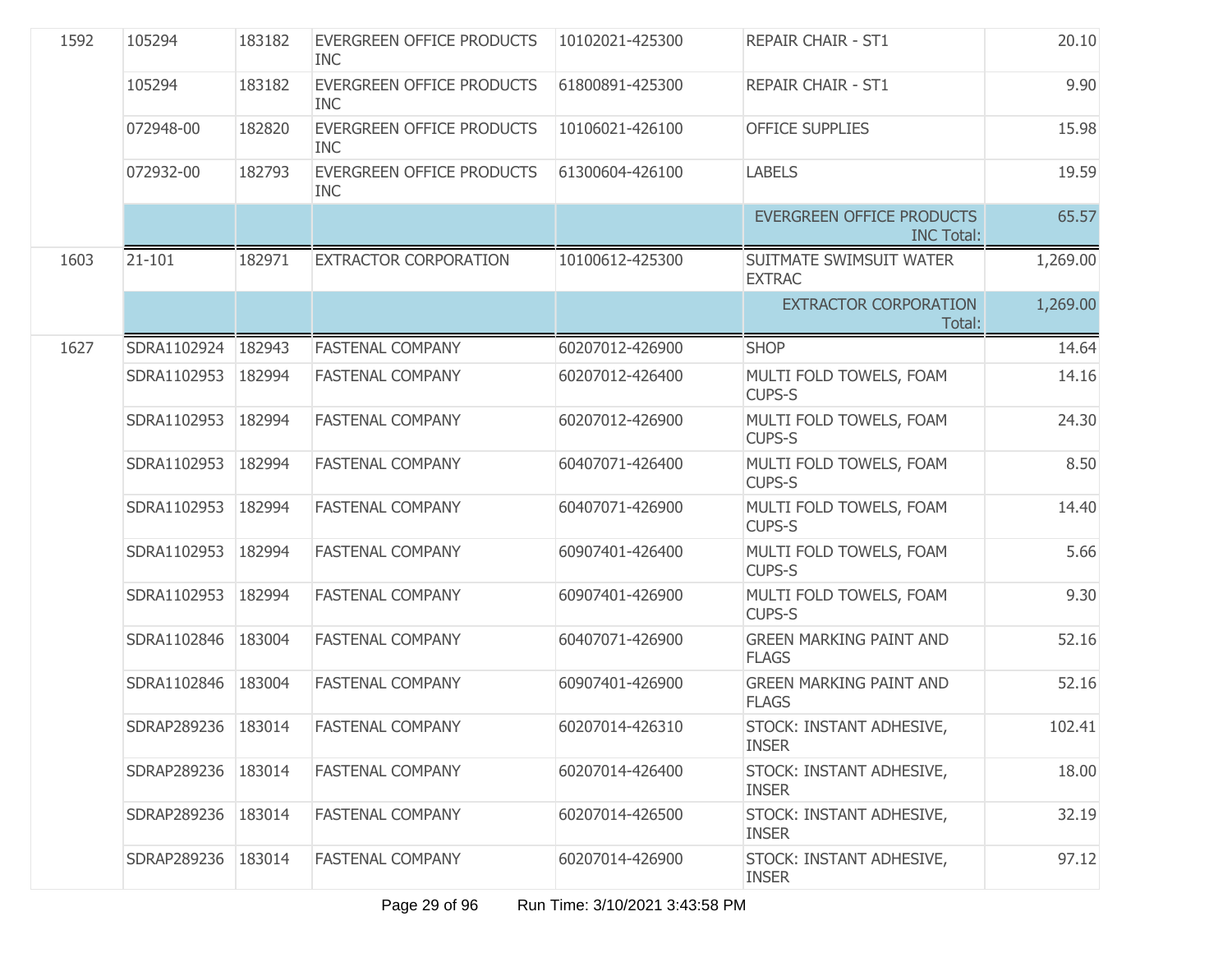| 1627 | SDRA1102847          | 182818 | <b>FASTENAL COMPANY</b> | 60907401-426500 | RECIPROCATING SAW-SHOP            | 272.99   |
|------|----------------------|--------|-------------------------|-----------------|-----------------------------------|----------|
|      | SDRA1102845          | 183005 | <b>FASTENAL COMPANY</b> | 60207012-426400 | <b>VENDING MACHINE STOCK-SHOP</b> | 50.35    |
|      | SDRA1102845          | 183005 | <b>FASTENAL COMPANY</b> | 60407071-426100 | <b>VENDING MACHINE STOCK-SHOP</b> | 6.99     |
|      | SDRA1102845          | 183005 | <b>FASTENAL COMPANY</b> | 60407071-426310 | <b>VENDING MACHINE STOCK-SHOP</b> | 52.19    |
|      | SDRA1102845          | 183005 | <b>FASTENAL COMPANY</b> | 60407071-426400 | <b>VENDING MACHINE STOCK-SHOP</b> | 89.23    |
|      | SDRA1102845          | 183005 | <b>FASTENAL COMPANY</b> | 60407071-426500 | <b>VENDING MACHINE STOCK-SHOP</b> | 13.03    |
|      | SDRA1102845          | 183005 | <b>FASTENAL COMPANY</b> | 60407071-426900 | <b>VENDING MACHINE STOCK-SHOP</b> | 19.17    |
|      | SDRA1102845          | 183005 | <b>FASTENAL COMPANY</b> | 60907401-426100 | <b>VENDING MACHINE STOCK-SHOP</b> | 3.39     |
|      | SDRA1102845          | 183005 | <b>FASTENAL COMPANY</b> | 60907401-426310 | <b>VENDING MACHINE STOCK-SHOP</b> | 36.82    |
|      | SDRA1102845          | 183005 | <b>FASTENAL COMPANY</b> | 60907401-426400 | <b>VENDING MACHINE STOCK-SHOP</b> | 89.23    |
|      | SDRA1102845          | 183005 | <b>FASTENAL COMPANY</b> | 60907401-426500 | <b>VENDING MACHINE STOCK-SHOP</b> | 13.02    |
|      | SDRA1102845          | 183005 | <b>FASTENAL COMPANY</b> | 60907401-426900 | <b>VENDING MACHINE STOCK-SHOP</b> | 4.45     |
|      | SDRA1102784          | 183087 | <b>FASTENAL COMPANY</b> | 61207101-425100 | <b>FASTENERS</b>                  | 556.44   |
|      | SDRA1102644   183057 |        | <b>FASTENAL COMPANY</b> | 61507102-425300 | L942 BIT BOLTS                    | 576.38   |
|      | SDRA1102810          | 183594 | <b>FASTENAL COMPANY</b> | 10100302-425100 | UNIT S012                         | 18.84    |
|      | SDRA1103025          | 183595 | <b>FASTENAL COMPANY</b> | 10100302-425100 | <b>UNIT S20-183</b>               | 16.01    |
|      | SDRAP289087          | 183594 | <b>FASTENAL COMPANY</b> | 10100302-425100 | <b>UNIT S012</b>                  | 12.43    |
|      | SDRA1102987          | 181925 | <b>FASTENAL COMPANY</b> | 60407071-426900 | DRAWER STACK UNIT FOR W903,<br>TV | 1,468.20 |
|      | SDRA1102826          | 183066 | <b>FASTENAL COMPANY</b> | 61507103-426500 | <b>UTILITY KNIVES</b>             | 43.59    |
|      | SDRA1102758          | 183068 | <b>FASTENAL COMPANY</b> | 61507103-426400 | <b>ROAD RUNNER</b>                | 70.95    |
|      | SDRA1102930          | 183653 | <b>FASTENAL COMPANY</b> | 10100205-426900 | Hex cap screws                    | 101.15   |
|      | SDRA1102954          | 183504 | <b>FASTENAL COMPANY</b> | 60407072-425300 | FUEL SYSTEM ANTIFREEZE &<br>PLEAT | 53.14    |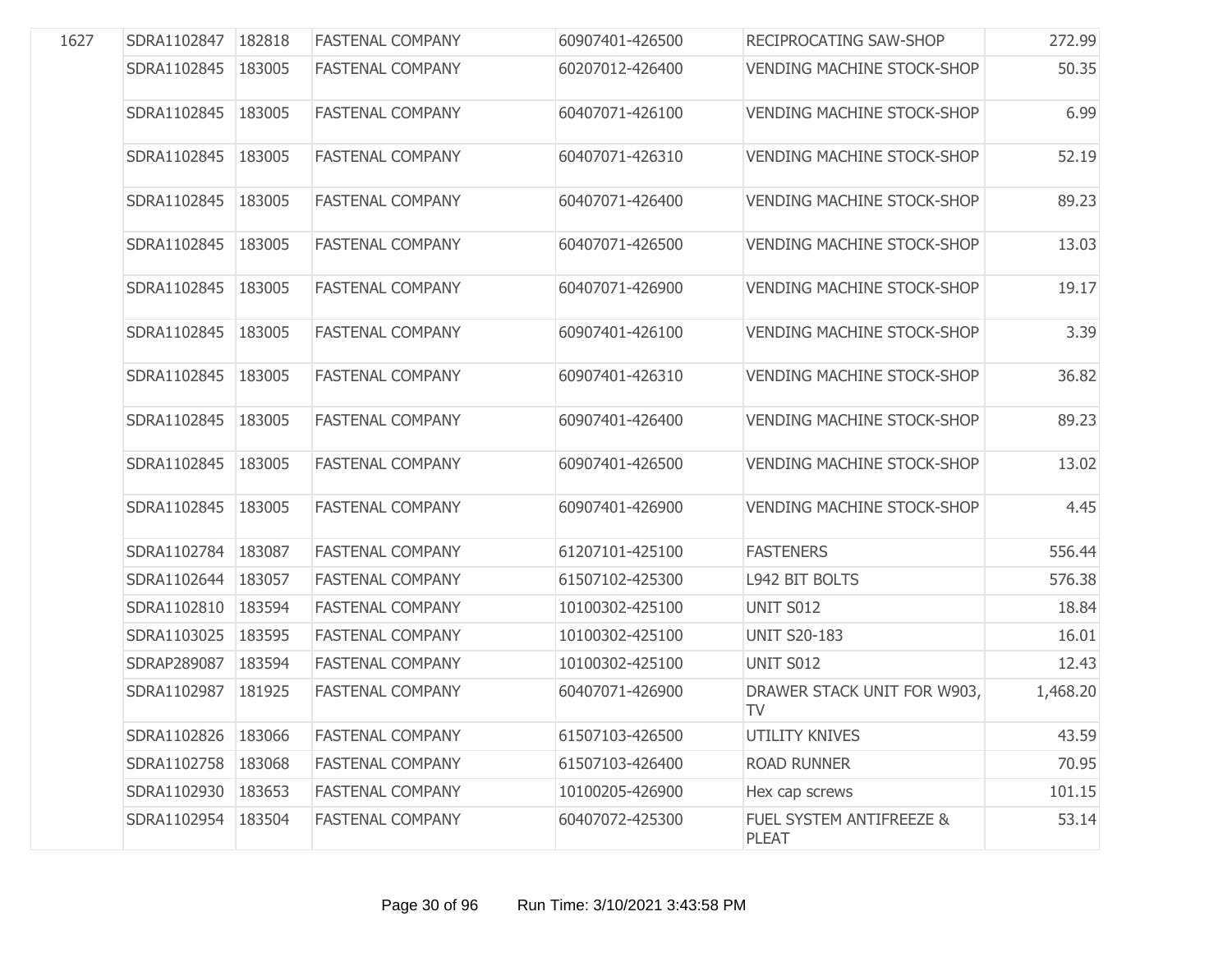| 1627 | SDRA1102954 183504 |        | <b>FASTENAL COMPANY</b>                      | 60407072-426900 | FUEL SYSTEM ANTIFREEZE &<br><b>PLEAT</b>            | 72.75    |
|------|--------------------|--------|----------------------------------------------|-----------------|-----------------------------------------------------|----------|
|      | SDRA1102786        | 183067 | <b>FASTENAL COMPANY</b>                      | 61507103-425300 | <b>SHOP PAINT</b>                                   | 297.04   |
|      |                    |        |                                              |                 | <b>FASTENAL COMPANY Total:</b>                      | 4,382.78 |
| 1633 | 7-272-96732        | 183094 | <b>FEDERAL EXPRESS</b><br>CORPORATION        | 10100201-426100 | <b>SHIPPING</b>                                     | 200.77   |
|      | 7-272-51236        | 182838 | <b>FEDERAL EXPRESS</b><br><b>CORPORATION</b> | 10100302-426100 | <b>SHIPPING</b>                                     | 17.91    |
|      | 7-272-51236        | 182838 | <b>FEDERAL EXPRESS</b><br><b>CORPORATION</b> | 10106022-426100 | <b>SHIPPING</b>                                     | 36.59    |
|      | 7-280-69044        | 183514 | <b>FEDERAL EXPRESS</b><br><b>CORPORATION</b> | 10100205-426100 | <b>SHIPPING</b>                                     | 19.48    |
|      | 7-280-69044        | 183514 | <b>FEDERAL EXPRESS</b><br><b>CORPORATION</b> | 10100601-426100 | <b>SHIPPING</b>                                     | 45.15    |
|      | 7-280-69044        | 183514 | <b>FEDERAL EXPRESS</b><br><b>CORPORATION</b> | 10100612-426100 | <b>SHIPPING</b>                                     | 39.54    |
|      | 7-280-69044        | 183514 | <b>FEDERAL EXPRESS</b><br>CORPORATION        | 60407073-426100 | <b>SHIPPING</b>                                     | 319.19   |
|      |                    |        |                                              |                 | <b>FEDERAL EXPRESS</b><br><b>CORPORATION Total:</b> | 678.63   |
| 1647 | J20-131.5          | 183447 | <b>FERBER ENGINEERING</b>                    | 50508912-422300 | PR20-6178 TAP GRANT DESIGN<br>PRO SERVICES          | 3,147.50 |
|      | J19-136.20         | 183734 | <b>FERBER ENGINEERING</b>                    | 50508910-422300 | 2499 12TH STREET RECON W<br><b>MAIN</b>             | 913.58   |
|      | J19-136.20         | 183734 | <b>FERBER ENGINEERING</b>                    | 50508911-422300 | 2499 12TH STREET RECON W<br><b>MAIN</b>             | 996.80   |
|      | J19-136.20         | 183734 | <b>FERBER ENGINEERING</b>                    | 60200933-422300 | 2499 12TH STREET RECON W<br><b>MAIN</b>             | 739.56   |
|      | J19-136.20         | 183734 | <b>FERBER ENGINEERING</b>                    | 60400833-422300 | 2499 12TH STREET RECON W<br><b>MAIN</b>             | 217.52   |
|      | J19-136.20         | 183734 | <b>FERBER ENGINEERING</b>                    | 60907402-422300 | 2499 12TH STREET RECON W<br>MAIN                    | 435.04   |
|      | J20-136.5          | 183731 | <b>FERBER ENGINEERING</b>                    | 50508910-422300 | 2604 ST ANDREW ST E PALO<br><b>VERDE</b>            | 1,555.73 |
|      | J20-136.5          | 183731 | FERBER ENGINEERING                           | 50508911-422300 | 2604 ST ANDREW ST E PALO<br><b>VERDE</b>            | 1,196.84 |
|      | J20-136.5          | 183731 | <b>FERBER ENGINEERING</b>                    | 60200933-422300 | 2604 ST ANDREW ST E PALO<br><b>VERDE</b>            | 5,425.07 |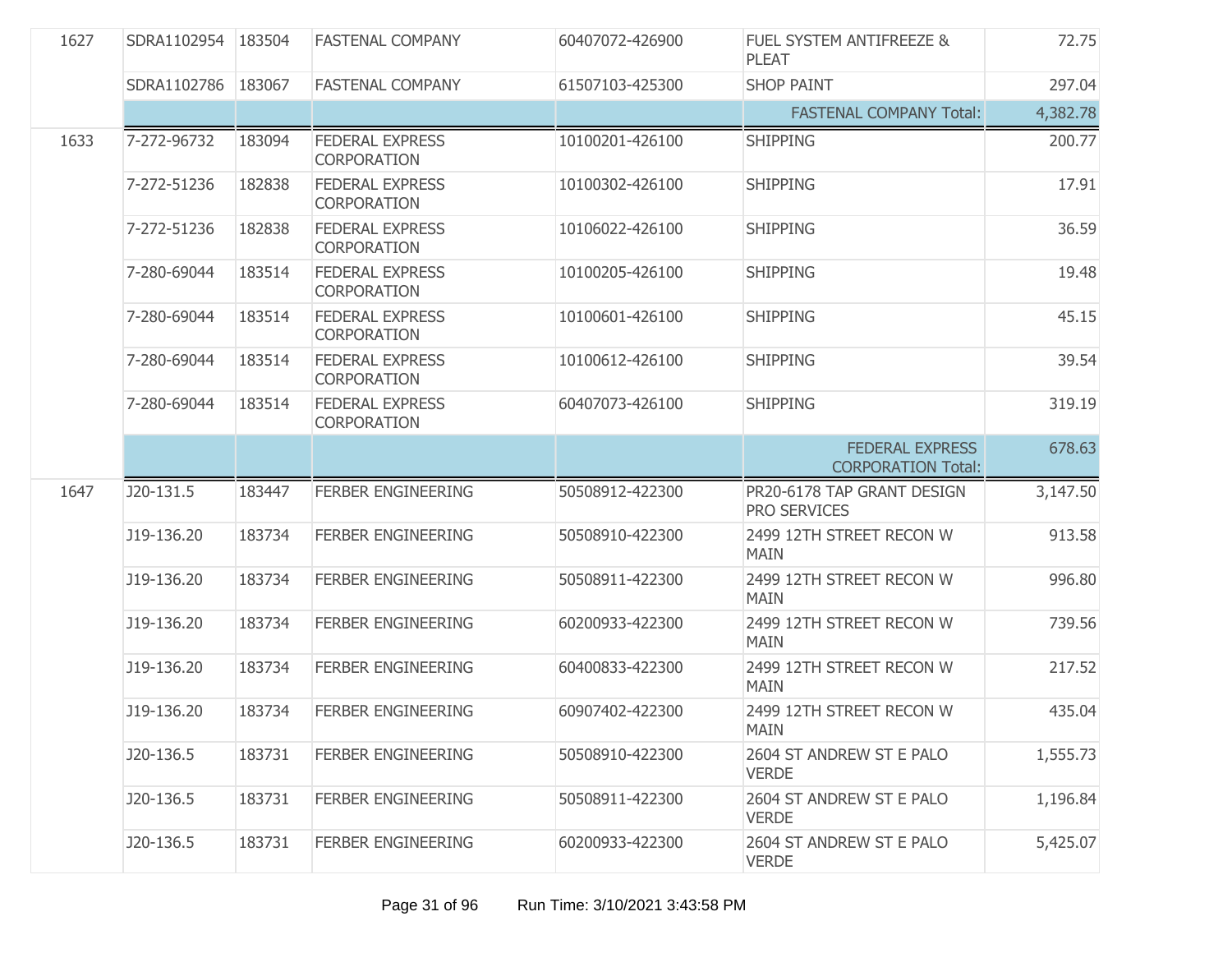| 1647  | J20-136.5         | 183731 | <b>FERBER ENGINEERING</b> | 60400833-422300 | 2604 ST ANDREW ST E PALO<br><b>VERDE</b>    | 3,406.61  |
|-------|-------------------|--------|---------------------------|-----------------|---------------------------------------------|-----------|
|       | J20-135.6         | 183733 | <b>FERBER ENGINEERING</b> | 50508911-422300 | 2601 KNOLLWOOD DRAINAGE<br><b>BASIN</b>     | 7,665.00  |
|       | J21-104.1         | 183735 | <b>FERBER ENGINEERING</b> | 50508910-422300 | 2499 12TH STREET RECON W<br><b>MAIN</b>     | 729.28    |
|       | J21-104.1         | 183735 | <b>FERBER ENGINEERING</b> | 50508911-422300 | 2499 12TH STREET RECON W<br><b>MAIN</b>     | 775.28    |
|       | J21-104.1         | 183735 | <b>FERBER ENGINEERING</b> | 60200933-422300 | 2499 12TH STREET RECON W<br><b>MAIN</b>     | 497.96    |
|       | J21-104.1         | 183735 | <b>FERBER ENGINEERING</b> | 60400833-422300 | 2499 12TH STREET RECON W<br><b>MAIN</b>     | 229.98    |
|       |                   |        |                           |                 | FERBER ENGINEERING Total:                   | 27,931.75 |
| 1648  | 8184160           | 182564 | FERGUSON ENTERPRISES INC  | 10106061-426900 | plumbing supplies                           | 24.22     |
|       |                   |        |                           |                 | FERGUSON ENTERPRISES INC<br>Total:          | 24.22     |
| 1694  | 4192269           | 183497 | <b>FISHER SCIENTIFIC</b>  | 60407073-426310 | LAB SUPPLIES: LAB COATS,<br><b>SAFE</b>     | 24.50     |
|       | 2324360           | 183497 | FISHER SCIENTIFIC         | 60407073-426310 | LAB SUPPLIES: LAB COATS,<br><b>SAFE</b>     | 24.50     |
|       | 2324360           | 183497 | <b>FISHER SCIENTIFIC</b>  | 60407073-426900 | LAB SUPPLIES: LAB COATS,<br><b>SAFE</b>     | 12.00     |
|       | 2724134           | 183497 | FISHER SCIENTIFIC         | 60407073-426900 | LAB SUPPLIES: LAB COATS,<br><b>SAFE</b>     | 30.93     |
|       | 2523445           | 183497 | FISHER SCIENTIFIC         | 60407073-426310 | LAB SUPPLIES: LAB COATS,<br><b>SAFE</b>     | 7.55      |
|       |                   |        |                           |                 | <b>FISHER SCIENTIFIC Total:</b>             | 99.48     |
| 12019 | 000269-R-<br>0025 | 183666 | FIT TO LIFT LLC           | 10100202-422500 | MONTHLY ASSESSMENT -<br><b>FEBRUARY</b>     | 219.50    |
|       | 000269-R-<br>0025 | 183666 | FIT TO LIFT LLC           | 61800890-422500 | MONTHLY ASSESSMENT -<br><b>FEBRUARY</b>     | 107.50    |
|       | 000343            | 183667 | FIT TO LIFT LLC           | 10102021-422500 | <b>RETURN TO WORK</b><br><b>ASSESSMENTS</b> | 225.00    |
|       | 000343            | 183667 | FIT TO LIFT LLC           | 10102028-422500 | <b>RETURN TO WORK</b><br><b>ASSESSMENTS</b> | 225.00    |
|       | 000343            | 183667 | FIT TO LIFT LLC           | 61800893-422500 | <b>RETURN TO WORK</b><br><b>ASSESSMENTS</b> | 225.00    |
|       | RC00007           | 183143 | FIT TO LIFT LLC           | 10100202-422500 | <b>NEW HIRE PHYSICALS</b>                   | 8,729.00  |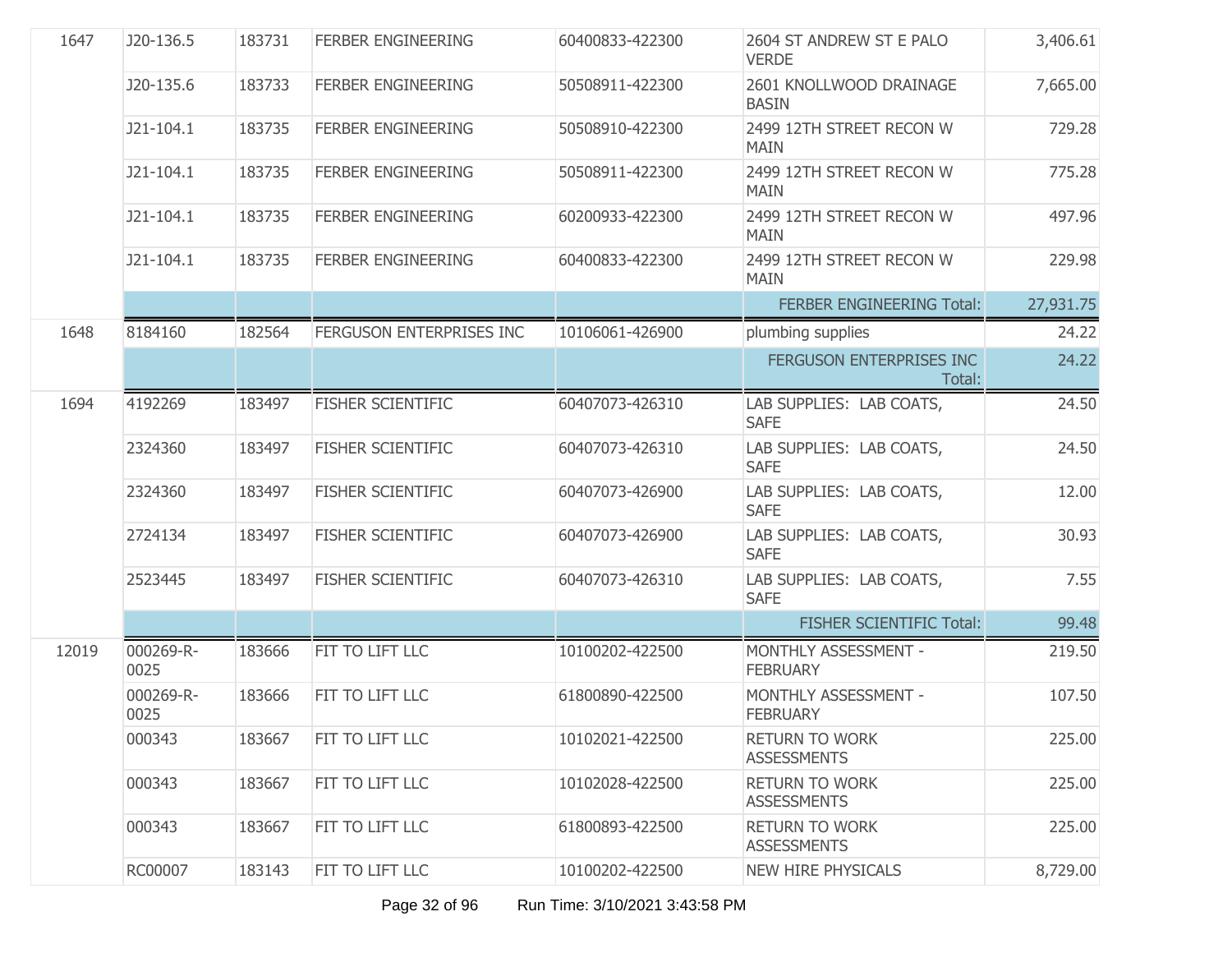| 12019 |                            |        |                             |                 | FIT TO LIFT LLC Total:                          | 9,731.00 |
|-------|----------------------------|--------|-----------------------------|-----------------|-------------------------------------------------|----------|
| 1717  | 25876                      | 183016 | FLEXIBLE PIPE TOOL CO       | 60407071-425300 | <b>TOGGLE SWITCH FOR JET TRUCK</b><br><b>WA</b> | 91.80    |
|       |                            |        |                             |                 | FLEXIBLE PIPE TOOL CO Total:                    | 91.80    |
| 14122 | 0200012987-1 178859        |        | FLOOR AND HOME CARPET ONE   | 10102021-425200 | <b>STATION MAINT - ST 1</b><br><b>CAPTAINS</b>  | 2,374.00 |
|       |                            |        |                             |                 | FLOOR AND HOME CARPET ONE<br>Total:             | 2,374.00 |
| 12292 | X201091100:0 183596        |        | <b>FLOYD'S TRUCK CENTER</b> | 10100302-425100 | <b>UNITS</b>                                    | 76.05    |
|       | X201091023:0 183596        |        | <b>FLOYD'S TRUCK CENTER</b> | 10100302-425100 | <b>UNITS</b>                                    | 120.08   |
|       | X201091363:0 183596        |        | <b>FLOYD'S TRUCK CENTER</b> | 10100302-425100 | <b>UNITS</b>                                    | 47.91    |
|       | X201091005:0 183596        |        | <b>FLOYD'S TRUCK CENTER</b> | 10100302-425100 | <b>UNITS</b>                                    | 40.50    |
|       | X201091179:0 183596        |        | <b>FLOYD'S TRUCK CENTER</b> | 10100302-425300 | <b>UNITS</b>                                    | 47.38    |
|       | X201091307:0 183596        |        | <b>FLOYD'S TRUCK CENTER</b> | 10100302-425100 | <b>UNITS</b>                                    | 178.93   |
|       | X201090895:0 183026<br>2   |        | <b>FLOYD'S TRUCK CENTER</b> | 10100302-425100 | <b>UNITS</b>                                    | 46.57    |
|       | X201090895:0   183026      |        | <b>FLOYD'S TRUCK CENTER</b> | 10100302-425100 | <b>UNITS</b>                                    | 37.08    |
|       | X201090848:0   183026      |        | <b>FLOYD'S TRUCK CENTER</b> | 10100302-425300 | <b>UNITS</b>                                    | 8.20     |
|       | X201090986:0 183026<br>1   |        | <b>FLOYD'S TRUCK CENTER</b> | 10100302-425100 | <b>UNITS</b>                                    | 219.09   |
|       | X201090589:0   183026      |        | <b>FLOYD'S TRUCK CENTER</b> | 10100302-425100 | <b>UNITS</b>                                    | 90.88    |
|       | X201090979:0 182813        |        | <b>FLOYD'S TRUCK CENTER</b> | 60407072-425100 | VEH 818: DOOR HANDLE                            | 67.53    |
|       | X201091022:0 183596<br>1   |        | <b>FLOYD'S TRUCK CENTER</b> | 10100301-425100 | <b>UNITS</b>                                    | 57.70    |
|       | X201091172:0 183596        |        | <b>FLOYD'S TRUCK CENTER</b> | 10100301-425100 | <b>UNITS</b>                                    | 57.22    |
|       | R201030948:0   183756<br>1 |        | <b>FLOYD'S TRUCK CENTER</b> | 61800891-425100 | BELTS / HOSE / BOLTS - MED12                    | 391.61   |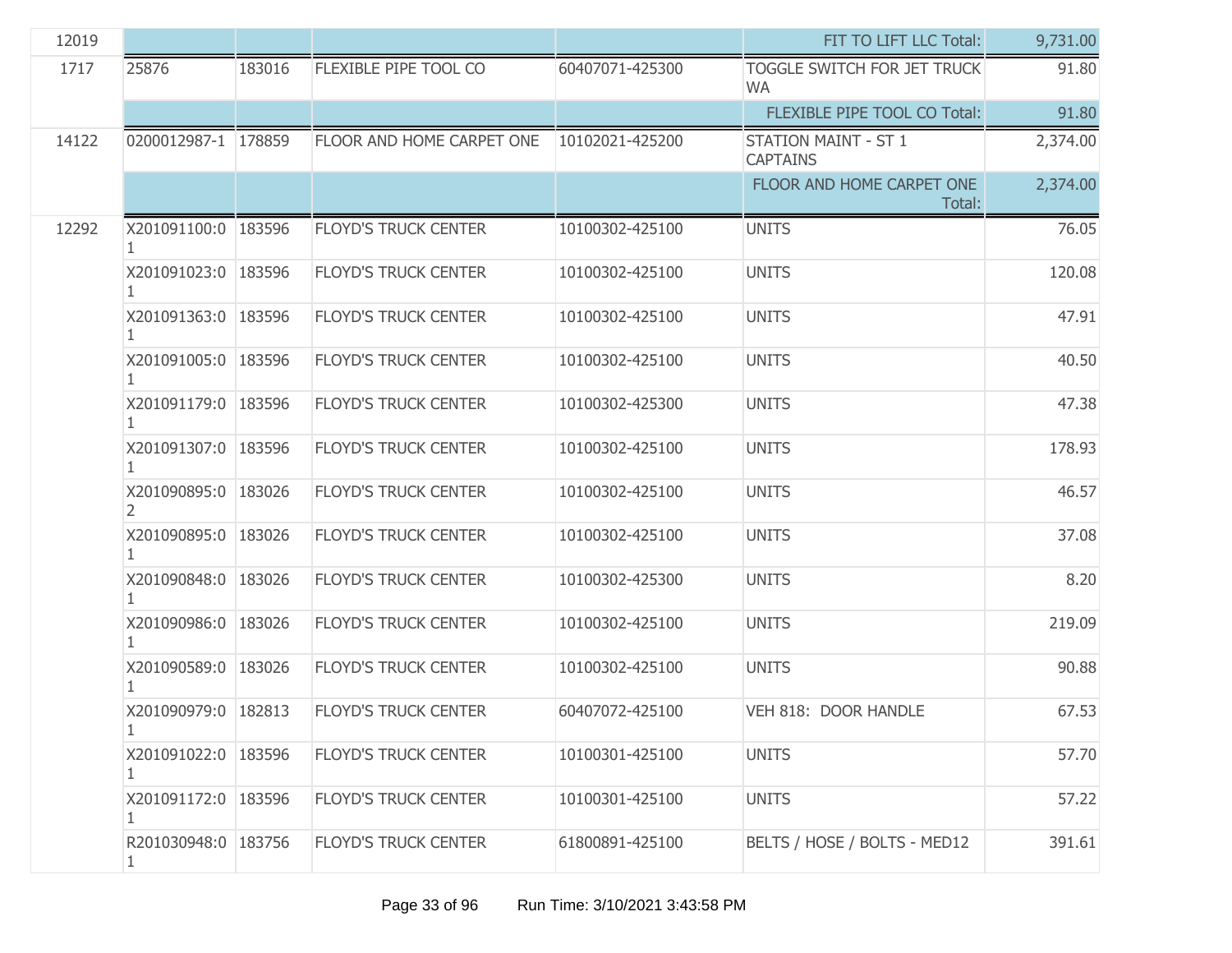| 12292 | X201091141:0   183596 |        | <b>FLOYD'S TRUCK CENTER</b>                   | 10100302-425100 | <b>UNITS</b>                                         | 18.74     |
|-------|-----------------------|--------|-----------------------------------------------|-----------------|------------------------------------------------------|-----------|
|       | X201091162:0 182816   |        | <b>FLOYD'S TRUCK CENTER</b>                   | 60907401-425300 | W879 FUEL FILTERS, COOLANT                           | 75.78     |
|       | X201091162:0 182816   |        | <b>FLOYD'S TRUCK CENTER</b>                   | 60907401-426400 | W879 FUEL FILTERS, COOLANT                           | 20.30     |
|       | X201090591:0   183026 |        | <b>FLOYD'S TRUCK CENTER</b>                   | 10100302-425100 | <b>UNITS</b>                                         | 41.77     |
|       |                       |        |                                               |                 | <b>FLOYD'S TRUCK CENTER Total:</b>                   | 1,643.32  |
| 1728  | 30573                 | 183044 | FMG INC.                                      | 10700134-422300 | 18-2452 CIVIC CENTER<br><b>EXPANSION</b>             | 12,482.63 |
|       | 30555                 | 182482 | FMG INC.                                      | 60907402-422300 | 18-2430 PERRINE AND UNNAMED<br><b>TR</b>             | 5,116.80  |
|       |                       |        |                                               |                 | FMG INC. Total:                                      | 17,599.43 |
| 1772  | 0184543-IN            | 183303 | FREEMAN ELECTRIC SERVICE INC 61300664-425700  |                 | <b>USED BREAKERS</b>                                 | 30.00     |
|       |                       |        |                                               |                 | FREEMAN ELECTRIC SERVICE INC<br>Total:               | 30.00     |
| 1820  | 00210025              | 183597 | G&H DISTRIBUTING INC.                         | 10100301-425300 | UNIT S008                                            | 12.75     |
|       | 00210176              | 182821 | G&H DISTRIBUTING INC.                         | 60207011-425300 | PACTOLA: WIRE HOSE, SWIVEL<br><b>ADA</b>             | 16.51     |
|       | 00210365              | 183384 | G&H DISTRIBUTING INC.                         | 10100607-425300 | PRESSURE WASHER HOSE, PIPE,<br>PO                    | 75.76     |
|       |                       |        |                                               |                 | G&H DISTRIBUTING INC. Total:                         | 105.02    |
| 7847  | 2021-103              | 183103 | <b>GLOBAL ASSETS INTEGRATED</b><br>LLC        | 10100201-427000 | Tactical Breacher Course in Li                       | 2,800.00  |
|       |                       |        |                                               |                 | <b>GLOBAL ASSETS INTEGRATED</b><br><b>LLC Total:</b> | 2,800.00  |
| 1924  | 210210179             | 183803 | <b>GOLDEN WEST TECHNOLOGIES</b><br><b>INC</b> | 60207011-422500 | TELE ANSWERING SERVICE                               | 124.33    |
|       | 210210179             | 183803 | <b>GOLDEN WEST TECHNOLOGIES</b><br>INC        | 60207013-422500 | TELE ANSWERING SERVICE                               | 124.33    |
|       | 210210179             | 183803 | <b>GOLDEN WEST TECHNOLOGIES</b><br><b>INC</b> | 60207014-422500 | TELE ANSWERING SERVICE                               | 117.03    |
|       | 210210179             | 183803 | <b>GOLDEN WEST TECHNOLOGIES</b><br><b>INC</b> | 60407071-422500 | TELE ANSWERING SERVICE                               | 182.83    |
|       | 210210179             | 183803 | <b>GOLDEN WEST TECHNOLOGIES</b><br><b>INC</b> | 60407072-422500 | TELE ANSWERING SERVICE                               | 182.83    |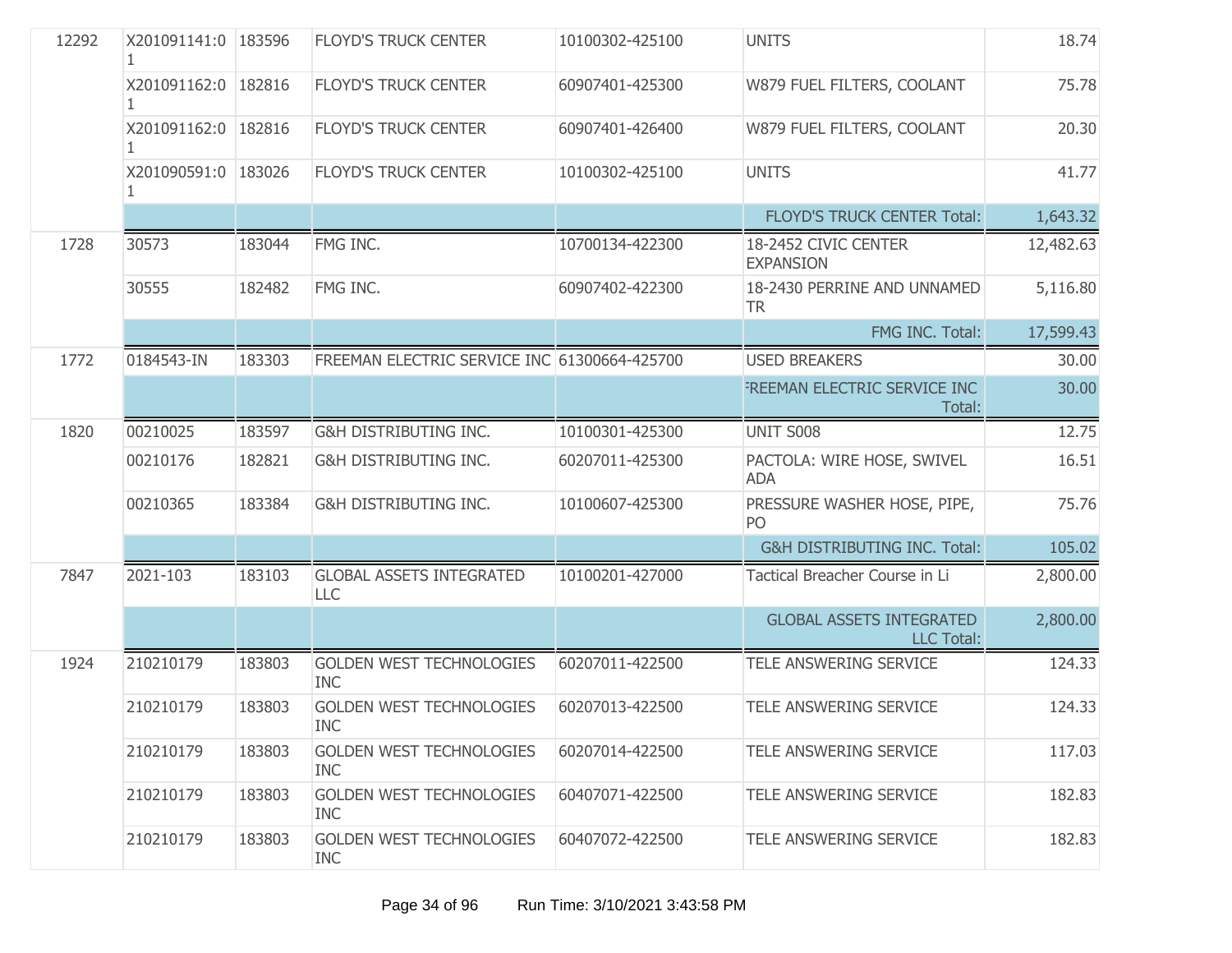| 1924 | 378197 | 179874 | <b>GOLDEN WEST TECHNOLOGIES</b><br><b>INC</b> | 60207014-426900 | MITEL 6930 IP PHONE, MITEL<br><b>DEC</b> | 3,071.25 |
|------|--------|--------|-----------------------------------------------|-----------------|------------------------------------------|----------|
|      | 379399 | 182849 | <b>GOLDEN WEST TECHNOLOGIES</b><br><b>INC</b> | 10100101-422500 | MITEL MIVOICE BUSINESS<br><b>LICENSE</b> | 87.30    |
|      | 379399 | 182849 | <b>GOLDEN WEST TECHNOLOGIES</b><br><b>INC</b> | 10100105-422500 | MITEL MIVOICE BUSINESS<br><b>LICENSE</b> | 29.10    |
|      | 379399 | 182849 | <b>GOLDEN WEST TECHNOLOGIES</b><br><b>INC</b> | 10100106-422500 | MITEL MIVOICE BUSINESS<br><b>LICENSE</b> | 97.00    |
|      | 379399 | 182849 | <b>GOLDEN WEST TECHNOLOGIES</b><br><b>INC</b> | 10100108-422500 | MITEL MIVOICE BUSINESS<br><b>LICENSE</b> | 465.60   |
|      | 379399 | 182849 | <b>GOLDEN WEST TECHNOLOGIES</b><br><b>INC</b> | 10100111-422500 | MITEL MIVOICE BUSINESS<br><b>LICENSE</b> | 97.00    |
|      | 379399 | 182849 | <b>GOLDEN WEST TECHNOLOGIES</b><br><b>INC</b> | 10100201-422500 | MITEL MIVOICE BUSINESS<br><b>LICENSE</b> | 1,037.90 |
|      | 379399 | 182849 | <b>GOLDEN WEST TECHNOLOGIES</b><br><b>INC</b> | 10100202-422500 | MITEL MIVOICE BUSINESS<br><b>LICENSE</b> | 106.70   |
|      | 379399 | 182849 | <b>GOLDEN WEST TECHNOLOGIES</b><br><b>INC</b> | 10100204-422500 | MITEL MIVOICE BUSINESS<br><b>LICENSE</b> | 436.50   |
|      | 379399 | 182849 | <b>GOLDEN WEST TECHNOLOGIES</b><br><b>INC</b> | 10100205-422500 | MITEL MIVOICE BUSINESS<br><b>LICENSE</b> | 87.30    |
|      | 379399 | 182849 | <b>GOLDEN WEST TECHNOLOGIES</b><br><b>INC</b> | 10100301-422500 | MITEL MIVOICE BUSINESS<br><b>LICENSE</b> | 145.50   |
|      | 379399 | 182849 | <b>GOLDEN WEST TECHNOLOGIES</b><br><b>INC</b> | 10100603-422500 | MITEL MIVOICE BUSINESS<br><b>LICENSE</b> | 116.40   |
|      | 379399 | 182849 | <b>GOLDEN WEST TECHNOLOGIES</b><br><b>INC</b> | 10100612-422500 | MITEL MIVOICE BUSINESS<br><b>LICENSE</b> | 203.70   |
|      | 379399 | 182849 | <b>GOLDEN WEST TECHNOLOGIES</b><br><b>INC</b> | 10100618-422500 | MITEL MIVOICE BUSINESS<br><b>LICENSE</b> | 77.60    |
|      | 379399 | 182849 | <b>GOLDEN WEST TECHNOLOGIES</b><br><b>INC</b> | 10100860-422500 | MITEL MIVOICE BUSINESS<br><b>LICENSE</b> | 19.40    |
|      | 379399 | 182849 | <b>GOLDEN WEST TECHNOLOGIES</b><br><b>INC</b> | 10106021-422500 | MITEL MIVOICE BUSINESS<br><b>LICENSE</b> | 173.50   |
|      | 379399 | 182849 | <b>GOLDEN WEST TECHNOLOGIES</b><br><b>INC</b> | 10106024-422500 | MITEL MIVOICE BUSINESS<br><b>LICENSE</b> | 101.00   |
|      | 379399 | 182849 | <b>GOLDEN WEST TECHNOLOGIES</b><br><b>INC</b> | 60207012-422500 | MITEL MIVOICE BUSINESS<br><b>LICENSE</b> | 97.00    |
|      | 379399 | 182849 | <b>GOLDEN WEST TECHNOLOGIES</b><br><b>INC</b> | 60207013-422500 | MITEL MIVOICE BUSINESS<br><b>LICENSE</b> | 242.50   |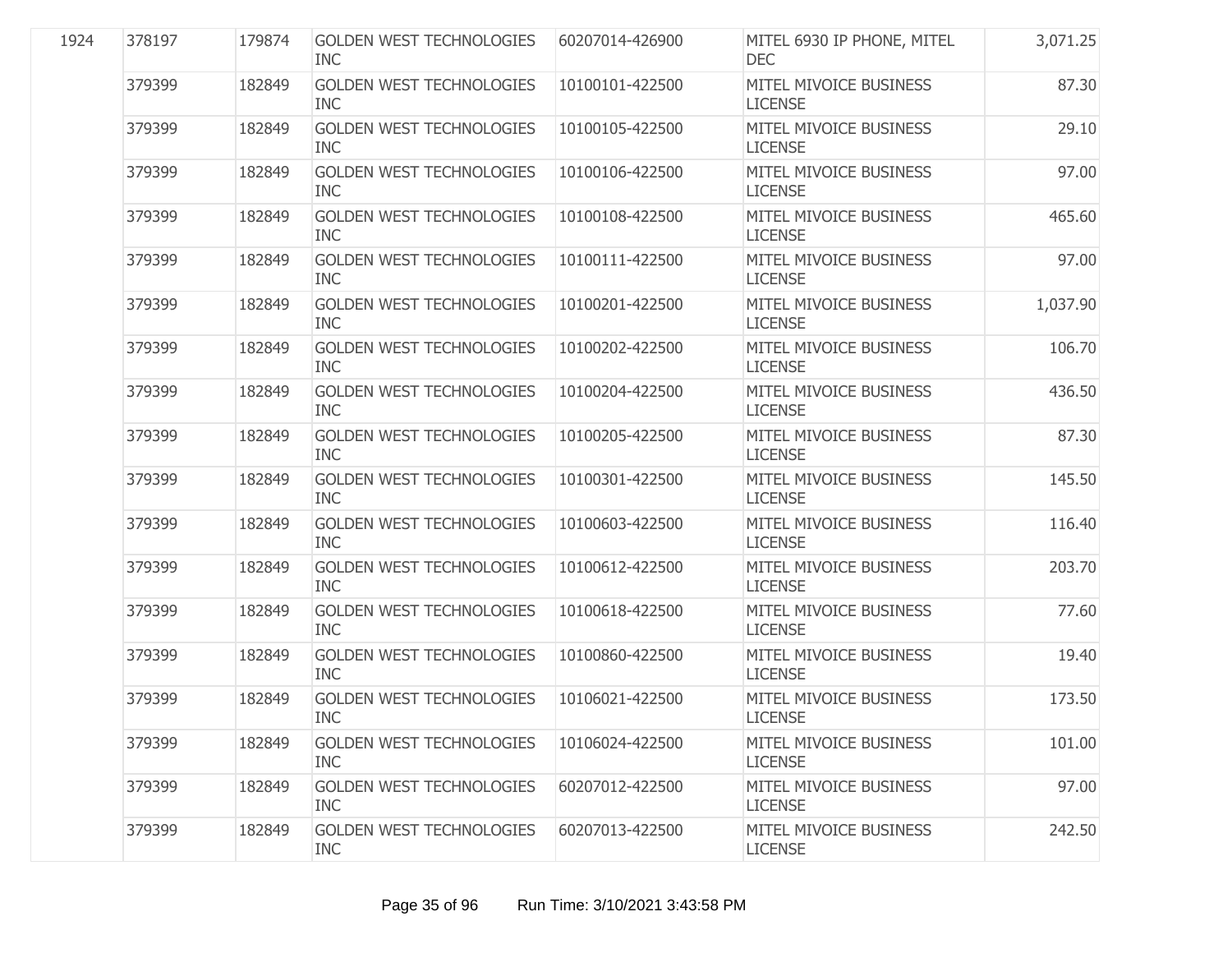| 1924 | 379399   | 182849 | <b>GOLDEN WEST TECHNOLOGIES</b><br><b>INC</b> | 60407071-422500 | MITEL MIVOICE BUSINESS<br><b>LICENSE</b>             | 97.00    |
|------|----------|--------|-----------------------------------------------|-----------------|------------------------------------------------------|----------|
|      | 379399   | 182849 | <b>GOLDEN WEST TECHNOLOGIES</b><br><b>INC</b> | 77700914-422500 | MITEL MIVOICE BUSINESS<br><b>LICENSE</b>             | 48.50    |
|      | 379340   | 181443 | <b>GOLDEN WEST TECHNOLOGIES</b><br><b>INC</b> | 10100108-426100 | MITEL 6930 IP PHONE, PKM, BUS                        | 503.86   |
|      | 379340   | 181443 | <b>GOLDEN WEST TECHNOLOGIES</b><br><b>INC</b> | 10100108-429600 | MITEL 6930 IP PHONE, PKM, BUS                        | 137.20   |
|      |          |        |                                               |                 | <b>GOLDEN WEST TECHNOLOGIES</b><br><b>INC Total:</b> | 8,210.16 |
| 6202 | 27782    | 178915 | <b>GOLFIRE INC</b>                            | 10100202-426300 | HELMET SHIELDS - BACKSTOCK                           | 122.88   |
|      |          |        |                                               |                 | <b>GOLFIRE INC</b><br>Total:                         | 122.88   |
| 1979 | 1-574372 | 182560 | <b>GREAT WESTERN TIRE INC.</b>                | 10100607-425300 | <b>TIRES - CASE BACKHOE</b>                          | 168.45   |
|      | 1-574078 | 182560 | <b>GREAT WESTERN TIRE INC.</b>                | 10100607-425300 | <b>TIRES - CASE BACKHOE</b>                          | 96.50    |
|      | 1-573894 | 182560 | <b>GREAT WESTERN TIRE INC.</b>                | 10100607-425300 | <b>TIRES - CASE BACKHOE</b>                          | 95.45    |
|      | 1-575153 | 183108 | <b>GREAT WESTERN TIRE INC.</b>                | 10100201-425100 | TIRE ALIGNMENT UNIT 190                              | 90.40    |
|      |          |        |                                               |                 | <b>GREAT WESTERN TIRE INC.</b><br>Total:             | 450.80   |
| 2000 | 33728    | 182502 | <b>GRIMM'S PUMP SERVICE INC</b>               | 60407072-425300 | RBC BLOWER - GAUGE                                   | 70.20    |
|      | 33666    | 182495 | <b>GRIMM'S PUMP SERVICE INC</b>               | 60407072-425300 | ADMIN BLDG HEAT EXCHANGER<br><b>PUMP</b>             | 454.94   |
|      | 33775    | 182942 | <b>GRIMM'S PUMP SERVICE INC</b>               | 60207012-426900 | <b>SHOP</b>                                          | 22.34    |
|      | 33697    | 182774 | <b>GRIMM'S PUMP SERVICE INC</b>               | 61507102-425300 | <b>COUPLER</b>                                       | 26.90    |
|      | 33931    | 183499 | <b>GRIMM'S PUMP SERVICE INC</b>               | 60407072-425300 | ADMIN BLDG HEAT EXCHANGER<br><b>PUMP</b>             | 443.37   |
|      | 33800    | 183598 | <b>GRIMM'S PUMP SERVICE INC</b>               | 10100401-422500 | <b>REPAIR</b>                                        | 123.45   |
|      |          |        |                                               |                 |                                                      |          |
|      | 33933    | 183763 | <b>GRIMM'S PUMP SERVICE INC</b>               | 10102021-425100 | <b>BALL VALVE - TK1</b>                              | 84.06    |
|      |          |        |                                               |                 | <b>GRIMM'S PUMP SERVICE INC</b><br>Total:            | 1,225.26 |
| 2132 | T73902   | 183105 | HARVEYS LOCK SHOP INC                         | 10100201-425100 | REPLACEMENT CAR KEY                                  | 42.00    |
|      | T73892   | 183097 | <b>HARVEYS LOCK SHOP INC</b>                  | 10100201-425100 | <b>KEYS FOR PATROL CAR</b>                           | 126.00   |
|      | T73922   | 183130 | HARVEYS LOCK SHOP INC                         | 10100201-425100 | <b>CAR KEYS</b>                                      | 11.20    |
|      |          |        |                                               |                 | <b>HARVEYS LOCK SHOP INC Total:</b>                  | 179.20   |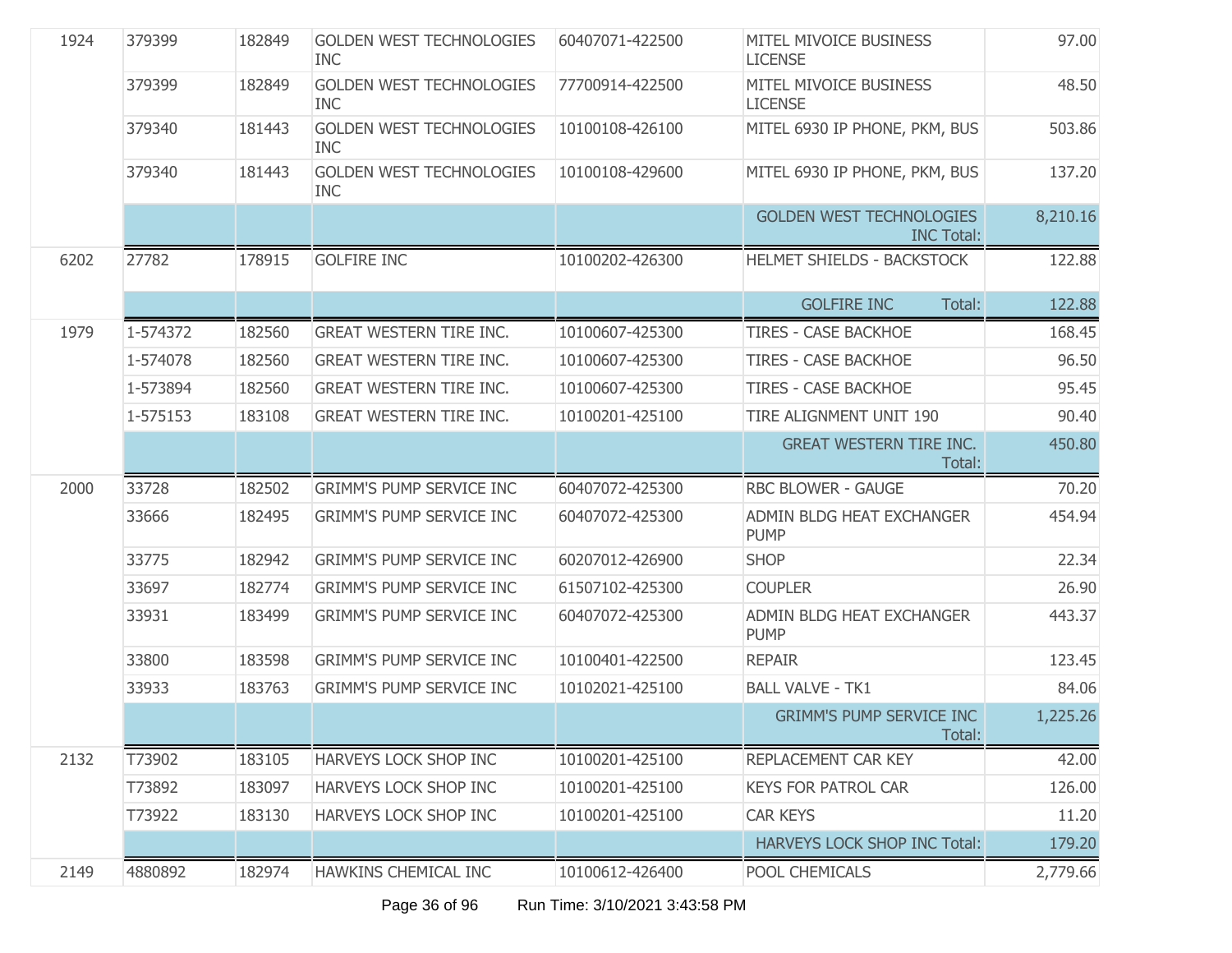| 2149 | 4879619    | 182825 | HAWKINS CHEMICAL INC | 60207011-425300 | CHLORINE, HYDROFLUOSILICIC<br>ACI                  | 4.00      |
|------|------------|--------|----------------------|-----------------|----------------------------------------------------|-----------|
|      | 4879619    | 182825 | HAWKINS CHEMICAL INC | 60207011-426400 | CHLORINE, HYDROFLUOSILICIC<br>ACI                  | 3,655.31  |
|      | 4883729    | 183510 | HAWKINS CHEMICAL INC | 60207011-426400 | CITRIC ACID,<br><b>HYDROFLUOSILICIC</b>            | 5,235.72  |
|      |            |        |                      |                 | <b>HAWKINS CHEMICAL INC Total:</b>                 | 11,674.69 |
| 2159 | 1200326695 | 182949 | HDR ENGINEERING INC  | 50508910-422300 | 2525 E MAIN ST N BRIDGE<br><b>REPAIR</b>           | 4,426.79  |
|      | 1200326314 | 182945 | HDR ENGINEERING INC  | 60200933-422300 | 2540 MISC IMPROVEMENTS<br><b>PROJECT</b>           | 4,551.88  |
|      | 1200326314 | 182945 | HDR ENGINEERING INC  | 60400833-422300 | 2540 MISC IMPROVEMENTS<br><b>PROJECT</b>           | 9,879.52  |
|      | 1200326314 | 182945 | HDR ENGINEERING INC  | 61507104-422300 | 2540 MISC IMPROVEMENTS<br><b>PROJECT</b>           | 8,265.25  |
|      | 1200328720 | 183381 | HDR ENGINEERING INC  | 50508912-422300 | PR20-1678 TAP GRANT<br><b>ENVIRONMENTAL REVIEW</b> | 8,298.13  |
|      |            |        |                      |                 | HDR ENGINEERING INC Total:                         | 35,421.57 |
| 9792 | 0895792-IN | 183767 | <b>HEIMAN INC</b>    | 10102025-425100 | BRACKET / NOZZLE HOLDER /<br><b>ORAN</b>           | 194.60    |
|      | 0895705-IN | 183421 | <b>HEIMAN INC</b>    | 10102025-425100 | <b>ITEMS FOR E5</b>                                | 606.32    |
|      | 0723161    | 178863 | <b>HEIMAN INC</b>    | 10100202-426500 | DEPARTMENT: MINOR TOOLS                            | 383.90    |
|      |            |        |                      |                 | <b>HEIMAN INC Total:</b>                           | 1,184.82  |
| 7104 | 20559      | 183070 | HENNEN EQUIPMENT INC | 61507103-425300 | <b>SIDE WEAR STRIPS</b>                            | 665.57    |
|      | 20553      | 183071 | HENNEN EQUIPMENT INC | 61507103-425300 | <b>BAG CONVEYING BELT</b>                          | 5,743.42  |
|      |            |        |                      |                 | HENNEN EQUIPMENT INC Total:                        | 6,408.99  |
| 2207 | 90064258   | 183745 | HENRY SCHEIN INC     | 61800890-426900 | <b>EMS NON-DISPOSABLES</b>                         | 112.82    |
|      | 89880783   | 183736 | HENRY SCHEIN INC     | 61800890-426900 | <b>EMS NON-DISPOSABLES</b>                         | 152.80    |
|      | 90064257   | 183743 | HENRY SCHEIN INC     | 61800890-429700 | <b>EMS DISPOSABLES</b>                             | 410.69    |
|      | 90171810   | 183746 | HENRY SCHEIN INC     | 61800890-426900 | <b>EMS DISPOSABLES / NON-</b><br><b>DISPOSAB</b>   | 191.56    |
|      | 90171810   | 183746 | HENRY SCHEIN INC     | 61800890-429700 | EMS DISPOSABLES / NON-<br><b>DISPOSAB</b>          | 58.11     |
|      | 90002148   | 183744 | HENRY SCHEIN INC     | 61800890-429700 | <b>EMS DISPOSABLES</b>                             | 103.28    |
|      | 89821149   | 183699 | HENRY SCHEIN INC     | 61800890-429700 | <b>EMS DISPOSABLES</b>                             | 72.73     |

Page 37 of 96 Run Time: 3/10/2021 3:43:58 PM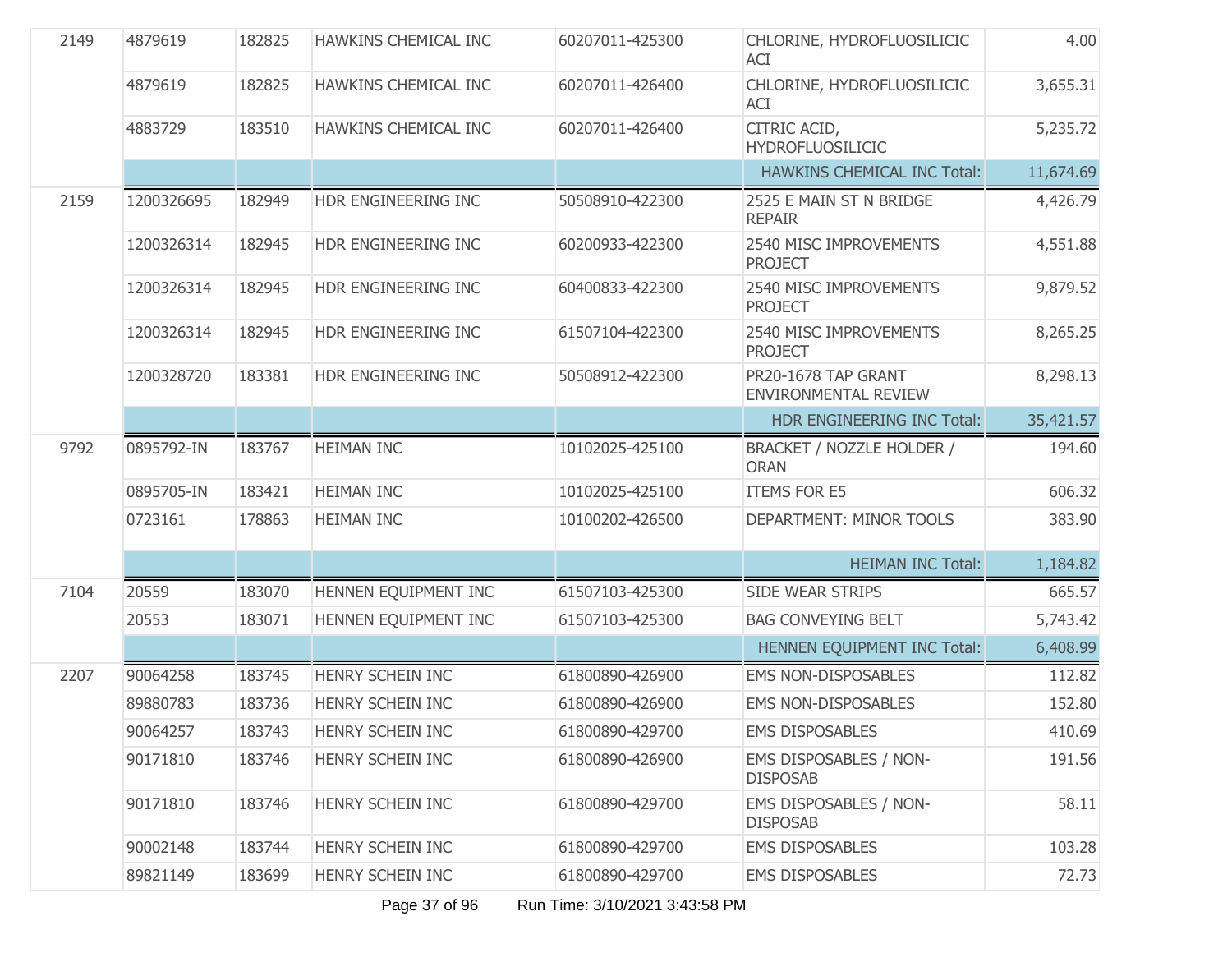| 2207 | 89765219                 | 183689 | HENRY SCHEIN INC                                          | 61800890-429700 | <b>EMS DISPOSABLES</b>                                                 | 222.84    |
|------|--------------------------|--------|-----------------------------------------------------------|-----------------|------------------------------------------------------------------------|-----------|
|      |                          |        |                                                           |                 | <b>HENRY SCHEIN INC Total:</b>                                         | 1,324.83  |
| 2264 | 2405                     | 182884 | HILLS ROOFING & SHEET METAL 50508915-432000<br><b>INC</b> |                 | 2614 STREET DIVISION BLDG<br>609                                       | 16,909.60 |
|      |                          |        |                                                           |                 | HILLS ROOFING & SHEET METAL<br><b>INC Total:</b>                       | 16,909.60 |
| 2267 | 604237256                | 183425 | HILLYARD INC. / SIOUX FALLS                               | 10100620-426400 | <b>PAPER TOWELS</b>                                                    | 62.57     |
|      | 604239538                | 182992 | HILLYARD INC. / SIOUX FALLS                               | 60207011-426400 | <b>FLOOR SEALER</b>                                                    | 119.68    |
|      |                          |        |                                                           |                 | HILLYARD INC. / SIOUX FALLS<br>Total:                                  | 182.25    |
| 2305 | 785205                   | 182565 | HOLSWORTH & SON INC., G.J                                 | 10106061-422500 | Grounds maintenance                                                    | 2,307.00  |
|      | 785211                   | 182567 | HOLSWORTH & SON INC., G.J                                 | 10106061-422500 | Grounds maintenance                                                    | 985.50    |
|      |                          |        |                                                           |                 | HOLSWORTH & SON INC., G.J.<br>Total:                                   | 3,292.50  |
| 2409 | 3447839                  | 183500 | <b>INDOFF INC</b>                                         | 60207014-426100 | INK CARTRIDGES, GEL PENS,<br><b>HIGH</b>                               | 203.65    |
|      |                          |        |                                                           |                 | <b>INDOFF INC Total:</b>                                               | 203.65    |
| 2424 | IN-810949                | 183074 | <b>INLAND TRUCK PARTS CO.</b>                             | 61207101-425100 | S920 HANGER BEARING AND<br><b>YOKE</b>                                 | 69.23     |
|      |                          |        |                                                           |                 | <b>INLAND TRUCK PARTS CO. Total:</b>                                   | 69.23     |
| 2443 | 7017417 2021             | 183401 | INTERNATIONAL ASSOCIATION<br>OF ELECTRICAL INSPECTORS     | 10100204-429200 | IAEI MEMBERSHIP - MARK<br><b>BRODRIC</b>                               | 120.00    |
|      |                          |        |                                                           |                 | <b>INTERNATIONAL ASSOCIATION</b><br>OF ELECTRICAL INSPECTORS<br>Total: | 120.00    |
| 2453 | 190100201694 183013      |        | <b>INTERSTATE BATTERIES INC</b>                           | 60207014-426900 | <b>BATTERY</b>                                                         | 33.75     |
|      | 190100101740 183069<br>5 |        | <b>INTERSTATE BATTERIES INC</b>                           | 61507103-425100 | STARTER AND BATTERY                                                    | 153.70    |
|      | 190100101740 183069<br>5 |        | INTERSTATE BATTERIES INC                                  | 61507103-425300 | STARTER AND BATTERY                                                    | 224.55    |
|      |                          |        |                                                           |                 | <b>INTERSTATE BATTERIES INC</b><br>Total:                              | 412.00    |
| 1893 | 02/05/21                 | 182444 | <b>JAMES GILBERT</b>                                      | 10700134-429500 | 2452 CIVIC CENTER EXPANSION                                            | 1,849.00  |
|      |                          |        |                                                           |                 | <b>JAMES GILBERT Total:</b>                                            | 1,849.00  |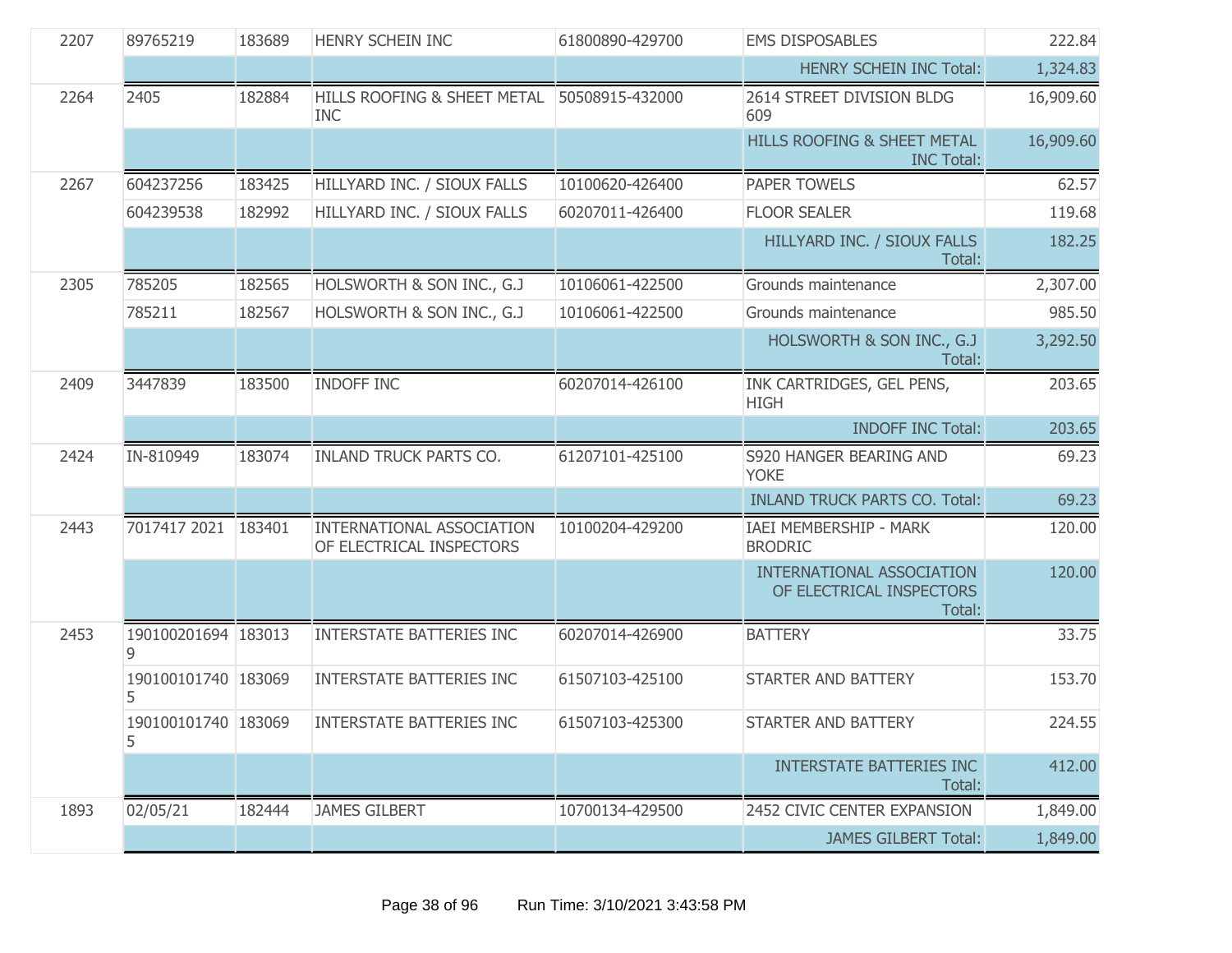| 2512  | SJ35204     | 183599 | JENNER EQUIPMENT CO                            | 10100301-425100 | UNIT S073                                             | 100.01    |
|-------|-------------|--------|------------------------------------------------|-----------------|-------------------------------------------------------|-----------|
|       | SJ34870A    | 183599 | JENNER EQUIPMENT CO                            | 10100301-425300 | <b>UNIT S073</b>                                      | 122.00    |
|       | SJ35230     | 183300 | JENNER EQUIPMENT CO                            | 61300664-425300 | TREAD/EDGE SNO                                        | 100.20    |
|       | SJ34767     | 182817 | JENNER EQUIPMENT CO                            | 60907401-425300 | E50 & E85 REPAIRS                                     | 1,109.02  |
|       | SJ34926     | 182817 | JENNER EQUIPMENT CO                            | 60907401-426900 | E50 & E85 REPAIRS                                     | 40.12     |
|       | SJ34736     | 182959 | JENNER EQUIPMENT CO                            | 10100607-425300 | CUTTING EDGE, BOLT, NUT #57                           | 149.34    |
|       | SJ34870     | 183028 | JENNER EQUIPMENT CO                            | 10100301-425300 | UNIT S073                                             | 84.97     |
|       | SJ34869     | 183028 | JENNER EQUIPMENT CO                            | 10100301-425300 | UNIT S073                                             | 500.42    |
|       |             |        |                                                |                 | JENNER EQUIPMENT CO Total:                            | 2,206.08  |
| 14426 | 02/16/21    | 183140 | <b>JENNIFER LONG</b>                           | 61800890-421100 | <b>REIMB FOR DAMAGED GOODS</b>                        | 100.00    |
|       |             |        |                                                |                 | <b>JENNIFER LONG Total:</b>                           | 100.00    |
| 2526  | 48 02/16/21 | 182960 | <b>JERRY'S CAKES SHAKES &amp; BAKE</b>         | 10100607-427000 | REFRESHMENTS 2/16 - SDARA<br><b>VIRT</b>              | 19.00     |
|       | 49 02/17/21 | 182960 | <b>JERRY'S CAKES SHAKES &amp; BAKE</b>         | 10100607-427000 | REFRESHMENTS 2/16 - SDARA<br><b>VIRT</b>              | 19.00     |
|       | 38 02/18/21 | 182960 | <b>JERRY'S CAKES SHAKES &amp; BAKE</b>         | 10100607-427000 | REFRESHMENTS 2/16 - SDARA<br><b>VIRT</b>              | 32.40     |
|       |             |        |                                                |                 | <b>JERRY'S CAKES SHAKES &amp; BAKE</b><br>Total:      | 70.40     |
| 14434 | 148307      | 183119 | JIMMY HACK GOLF LLC/ORANGE<br><b>WHIP GOLF</b> | 61300604-426900 | WHIP TRANERS FOR JR GOLF<br><b>PROGR</b>              | 256.00    |
|       | 148307      | 183119 | JIMMY HACK GOLF LLC/ORANGE<br><b>WHIP GOLF</b> | 61300604-452000 | WHIP TRANERS FOR JR GOLF<br><b>PROGR</b>              | 390.49    |
|       |             |        |                                                |                 | JIMMY HACK GOLF LLC/ORANGE<br><b>WHIP GOLF Total:</b> | 646.49    |
| 6699  | 10831       | 182986 | <b>JMD EXCAVATING</b>                          | 61000870-422500 | MAG TUCK ON CITY LOTS                                 | 14,235.00 |
|       |             |        |                                                |                 | <b>JMD EXCAVATING</b><br>Total:                       | 14,235.00 |
| 8689  | 02/14/21    | 182704 | <b>JOE SANDNESS</b>                            | 10100860-426300 | 2021 AFSCME CLOTHING<br><b>ALLOTMENT</b>              | 42.59     |
|       |             |        |                                                |                 | <b>JOE SANDNESS Total:</b>                            | 42.59     |
| 14431 | 02/15/21    | 182983 | <b>JOHN TSITRIAN</b>                           | 50508910-431000 | 2505 UNA DEL DRIVE<br><b>RECONSTRUCT</b>              | 100.00    |
|       |             |        |                                                |                 | <b>JOHN TSITRIAN Total:</b>                           | 100.00    |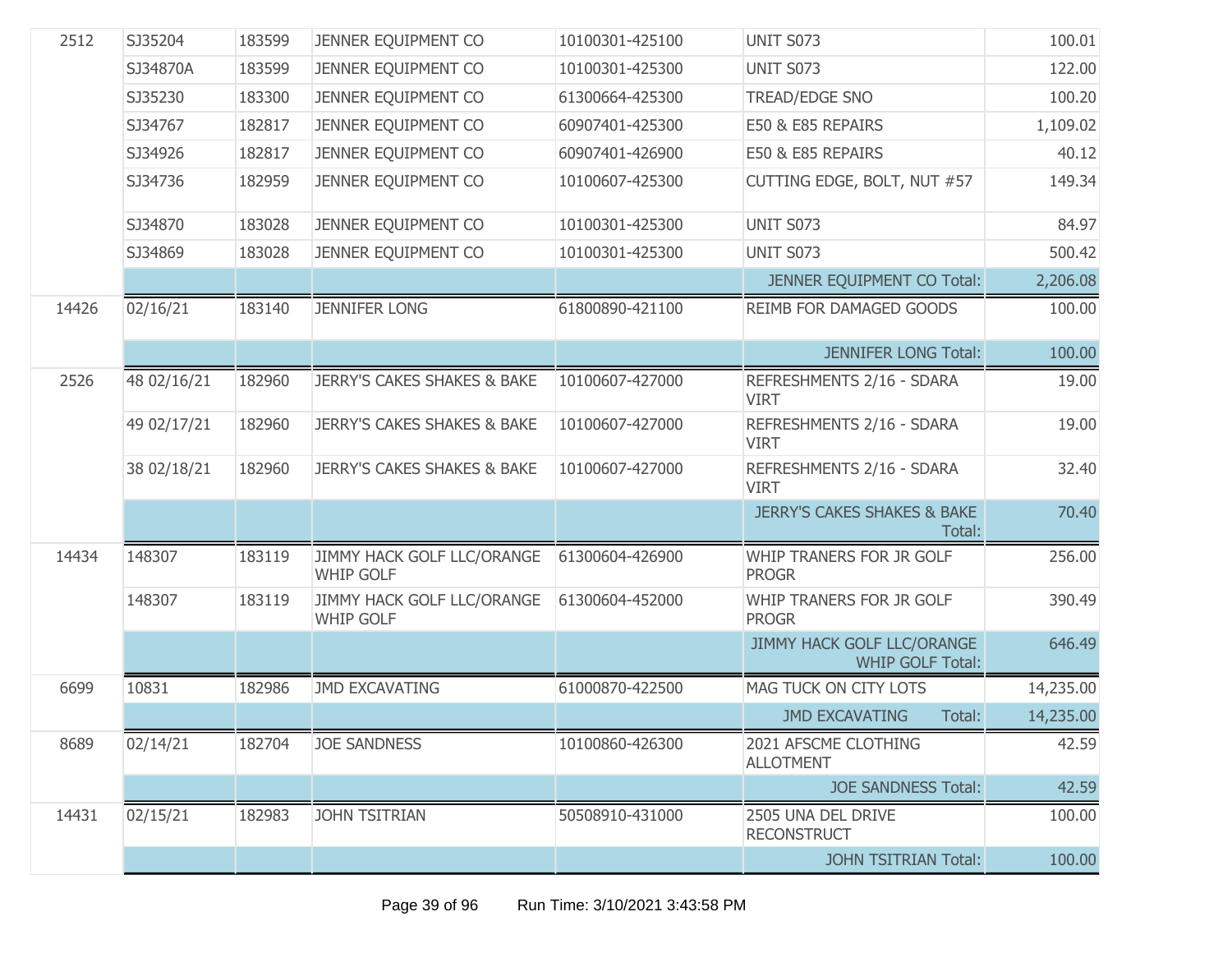| 2552  | 00044037666           | 177837 | JOHNSON CONTROLS INC        | 10100201-426900 | <b>ACCESS CONTROL SYSTEM</b><br><b>RETROFIT</b> | 25,360.51 |
|-------|-----------------------|--------|-----------------------------|-----------------|-------------------------------------------------|-----------|
|       | $1-$<br>101507433659  | 183634 | JOHNSON CONTROLS INC        | 60207011-422500 | <b>INSTALL P2000 ON</b><br><b>WORKSTATION C</b> | 492.05    |
|       | $1 -$<br>100567938077 | 183215 | JOHNSON CONTROLS INC        | 10106061-422500 | service agreement                               | 2,164.70  |
|       |                       |        |                             |                 | JOHNSON CONTROLS INC Total:                     | 28,017.26 |
| 14036 | $01/21 - 23/21$       | 183528 | <b>JORDAN ADKINS</b>        | 10100108-427000 | REIMB/TRVL EXP-INTERVIEW J<br><b>ADK</b>        | 445.40    |
|       |                       |        |                             |                 | <b>JORDAN ADKINS Total:</b>                     | 445.40    |
| 8441  | 02/10/21              | 182741 | <b>JUSTIN KURSAVE</b>       | 61507103-426300 | <b>SAFETY GLASSES</b><br><b>REIMBURSEMENT</b>   | 250.00    |
|       |                       |        |                             |                 | <b>JUSTIN KURSAVE Total:</b>                    | 250.00    |
| 12936 | N475815               | 180611 | <b>KAMAN DISTRIBUTION</b>   | 60407072-425300 | RBC - BLOWER                                    | 9,157.48  |
|       |                       |        |                             |                 | <b>KAMAN DISTRIBUTION Total:</b>                | 9,157.48  |
| 12423 | 02/24/21              | 183739 | <b>KARIN CLARKE</b>         | 61800890-422500 | REIMB: EMTP LICENSE                             | 75.00     |
|       |                       |        |                             |                 | <b>KARIN CLARKE Total:</b>                      | 75.00     |
| 11162 | 02/23/21              | 183682 | <b>KAYLA HOLZER-SCHAFER</b> | 61800890-426100 | <b>REIMB POSTAGE DUE</b>                        | 0.45      |
|       | 01/18/21              | 183682 | KAYLA HOLZER-SCHAFER        | 61800890-426100 | <b>REIMB POSTAGE DUE</b>                        | 0.62      |
|       | 01/25/21              | 183682 | KAYLA HOLZER-SCHAFER        | 61800890-426100 | <b>REIMB POSTAGE DUE</b>                        | 0.62      |
|       |                       |        |                             |                 | KAYLA HOLZER-SCHAFER Total:                     | 1.69      |
| 8915  | 02/24/21              | 183582 | <b>KEITH DYK</b>            | 10100305-426300 | <b>REIMBURSEMENT</b>                            | 250.00    |
|       |                       |        |                             |                 | <b>KEITH DYK Total:</b>                         | 250.00    |
| 14324 | 02232152793           | 183660 | <b>KEVIN TIFFT</b>          | 10100305-426500 | <b>REIMBURSEMENT</b>                            | 136.01    |
|       |                       |        |                             |                 | <b>KEVIN TIFFT Total:</b>                       | 136.01    |
| 2679  | 12884504              | 182764 | KIEFFER SANITATION INC      | 61507102-422500 | <b>PORTABLES</b>                                | 322.90    |
|       | 12900196              | 182765 | KIEFFER SANITATION INC      | 61507102-422500 | <b>PORTABLES</b>                                | 322.90    |
|       |                       |        |                             |                 | KIEFFER SANITATION INC Total:                   | 645.80    |
| 2682  | 8614469               | 182714 | <b>KIMBALL MIDWEST</b>      | 10100607-425300 | <b>SHOP STOCK</b>                               | 399.13    |
|       |                       |        |                             |                 | <b>KIMBALL MIDWEST Total:</b>                   | 399.13    |
| 2719  | 5863666               | 183007 | <b>KNECHT HOME CENTER</b>   | 60207014-426900 | <b>SPRAY PAINT</b>                              | 26.46     |
|       | 5865723               | 183385 | KNECHT HOME CENTER          | 10100607-426900 | 2X10 12' LUMBER - PICNIC TABLE                  | 112.60    |
|       | 5860693               | 183673 | <b>KNECHT HOME CENTER</b>   | 10102022-425200 | STATION MAINT - ST2                             | 3.50      |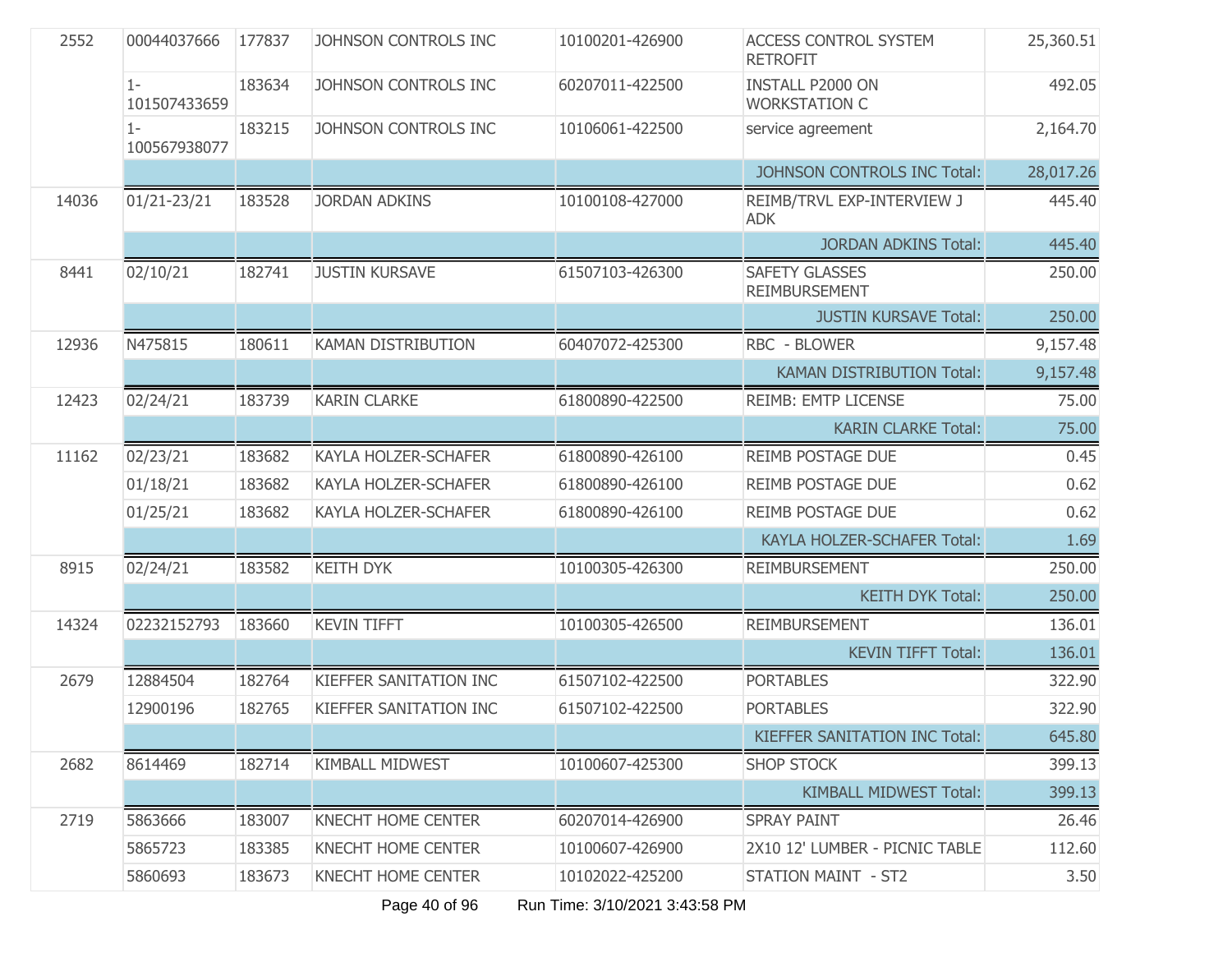| 2719 | 5860693 | 183673 | KNECHT HOME CENTER        | 61800892-425200 | <b>STATION MAINT - ST2</b>                    | 3.49    |
|------|---------|--------|---------------------------|-----------------|-----------------------------------------------|---------|
|      | 5870227 | 183671 | <b>KNECHT HOME CENTER</b> | 10102021-425200 | <b>STATION MAINT - ST1</b>                    | 10.28   |
|      | 5870227 | 183671 | <b>KNECHT HOME CENTER</b> | 61800891-425200 | <b>STATION MAINT - ST1</b>                    | 5.07    |
|      | 5885554 | 183696 | <b>KNECHT HOME CENTER</b> | 10102021-425200 | <b>STATION MAINT - ST1</b><br><b>BATHROOM</b> | 4.74    |
|      | 5885554 | 183696 | <b>KNECHT HOME CENTER</b> | 61800891-425200 | <b>STATION MAINT - ST1</b><br><b>BATHROOM</b> | 2.34    |
|      | 5886692 | 183753 | <b>KNECHT HOME CENTER</b> | 10102021-426500 | <b>STATION MAINT - ST1</b>                    | 14.79   |
|      | 5886692 | 183753 | <b>KNECHT HOME CENTER</b> | 61800891-426500 | <b>STATION MAINT - ST1</b>                    | 7.28    |
|      | 5872248 | 183761 | <b>KNECHT HOME CENTER</b> | 10102023-425200 | <b>STATION MAINT - ST3</b>                    | 26.49   |
|      | 5872248 | 183761 | <b>KNECHT HOME CENTER</b> | 61800893-425200 | <b>STATION MAINT - ST3</b>                    | 13.05   |
|      | 5876937 | 183483 | KNECHT HOME CENTER        | 61400665-426900 | HEM FIR/PAINT/MIN<br>SPIRITS/BRUS             | 99.59   |
|      | 5862161 | 183630 | KNECHT HOME CENTER        | 10106061-426900 | misc supplies                                 | 116.12  |
|      | 5875507 | 183601 | <b>KNECHT HOME CENTER</b> | 10100302-421100 | <b>REPAIR</b>                                 | 19.95   |
|      | 5886582 | 183632 | <b>KNECHT HOME CENTER</b> | 60207011-425300 | PVC CUTTER, ELBOWS, MARKERS                   | 9.58    |
|      | 5886582 | 183632 | KNECHT HOME CENTER        | 60207011-426500 | PVC CUTTER, ELBOWS, MARKERS                   | 14.39   |
|      | 5885307 | 183632 | <b>KNECHT HOME CENTER</b> | 60207011-425300 | PVC CUTTER, ELBOWS, MARKERS                   | 23.00   |
|      | 5885307 | 183632 | <b>KNECHT HOME CENTER</b> | 60207011-426900 | PVC CUTTER, ELBOWS, MARKERS                   | 1.53    |
|      | 5867080 | 183600 | <b>KNECHT HOME CENTER</b> | 10100302-421100 | <b>REPAIR</b>                                 | 19.98   |
|      | 426425  |        | <b>KNECHT HOME CENTER</b> | 10100302-421100 | CR RTN TOP RAIL                               | (19.98) |
|      | 5818384 | 183626 | <b>KNECHT HOME CENTER</b> | 10106061-426900 | misc supplies                                 | 52.15   |
|      | 5847336 | 183627 | <b>KNECHT HOME CENTER</b> | 10106061-426900 | misc supplies                                 | 18.83   |
|      | 5845698 | 183628 | <b>KNECHT HOME CENTER</b> | 10106061-426900 | misc supplies                                 | 12.43   |
|      | 5882250 | 183631 | <b>KNECHT HOME CENTER</b> | 10106061-426900 | misc supplies                                 | 27.71   |
|      | 5851768 | 183629 | <b>KNECHT HOME CENTER</b> | 10106061-426900 | misc supplies                                 | 70.62   |
|      | 5881278 | 183579 | <b>KNECHT HOME CENTER</b> | 60407072-426500 | TOOL: INSPECTION MIRROR                       | 14.39   |
|      |         |        |                           |                 | <b>KNECHT HOME CENTER Total:</b>              | 710.38  |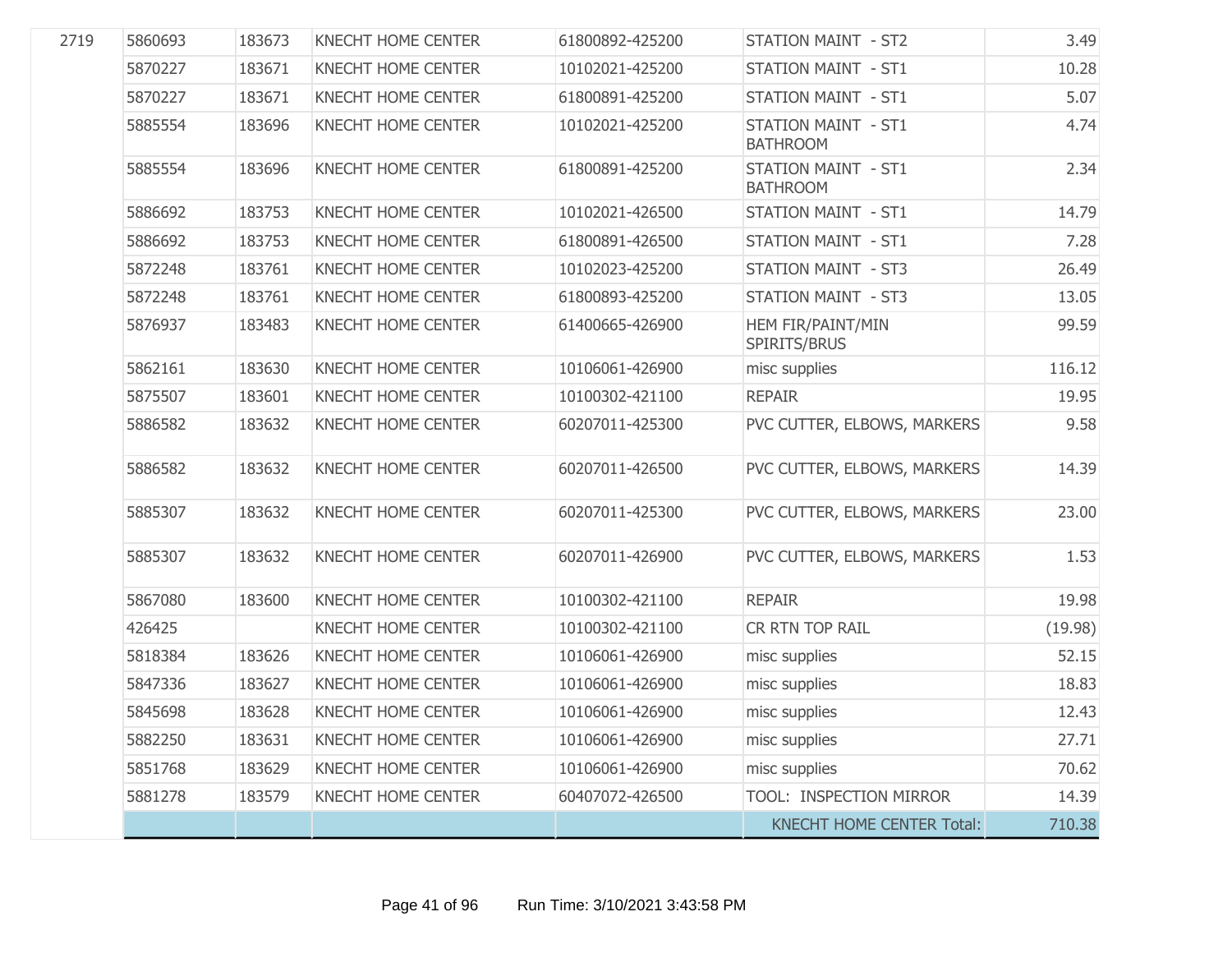| 2772  | 44119       | 182795 | <b>KT CONNECTIONS INC</b>   | 10100620-422500 | <b>TELEPHONE SERVICE</b>                        | 116.00    |
|-------|-------------|--------|-----------------------------|-----------------|-------------------------------------------------|-----------|
|       | 44101       | 175879 | <b>KT CONNECTIONS INC</b>   | 61507102-429500 | HP 800 G6 SFF Win 10 Pro (i5,                   | 880.00    |
|       |             |        |                             |                 | <b>KT CONNECTIONS INC Total:</b>                | 996.00    |
| 11163 | 4054        | 178856 | LAKOTA CONTRACTING INC      | 10100202-426300 | <b>COLLAR BRASS / BADGES -</b><br><b>BACKST</b> | 2,153.10  |
|       |             |        |                             |                 | LAKOTA CONTRACTING INC<br>Total:                | 2,153.10  |
| 12289 | 02/16-17/21 | 183676 | <b>LARRY EIDE</b>           | 61800890-427000 | PER DIEM - EIDE 02.16-17 SCOB                   | 46.00     |
|       |             |        |                             |                 | <b>LARRY EIDE Total:</b>                        | 46.00     |
| 2852  | 14129       | 182830 | LAUNDRY WORLD INC           | 10100612-422500 | SHOWER CURTAINS WASHED                          | 20.71     |
|       |             |        |                             |                 | <b>LAUNDRY WORLD INC Total:</b>                 | 20.71     |
| 6816  | RMCS402835  | 183147 | LIBERTY CHRYSLER CENTER LLC | 10102030-426900 | SPARE KEY - FLSD '14 RAM 1500                   | 290.08    |
|       | 21R1085     | 147823 | LIBERTY CHRYSLER CENTER LLC | 10106061-436000 | 2021 DODGE RAM 1500<br><b>EXTENDED C</b>        | 28,674.00 |
|       | 184110      | 183650 | LIBERTY CHRYSLER CENTER LLC | 10100205-425100 | T19-706 Filters & oil                           | 76.24     |
|       | 184110      | 183650 | LIBERTY CHRYSLER CENTER LLC | 10100205-426200 | T19-706 Filters & oil                           | 60.20     |
|       | 184114      | 183651 | LIBERTY CHRYSLER CENTER LLC | 10100205-425100 | T19-706 Oil Filter & exchange                   | 9.80      |
|       | 184114      | 183651 | LIBERTY CHRYSLER CENTER LLC | 10100205-425100 | T19-706 Oil Filter & exchange                   | (13.76)   |
|       |             |        |                             |                 | LIBERTY CHRYSLER CENTER LLC<br>Total:           | 29,096.56 |
| 2935  | 032700      |        | <b>LIFEWAYS INC</b>         | 10100621-460900 | MAR21 LIFEWAYS                                  | 5,000.00  |
|       |             |        |                             |                 | <b>LIFEWAYS INC Total:</b>                      | 5,000.00  |
| 2938  | 92154       | 183037 | LIGHTING MAINTENANCE CO     | 60207011-425700 | <b>MVWTP: LIGHT BULBS</b>                       | 60.77     |
|       | 92074       | 183655 | LIGHTING MAINTENANCE CO     | 10100304-422500 | LaCrosse Pole 53 arm repair                     | 344.61    |
|       | 92074       | 183655 | LIGHTING MAINTENANCE CO     | 10100304-426900 | LaCrosse Pole 53 arm repair                     | 29.21     |
|       |             |        |                             |                 | <b>LIGHTING MAINTENANCE CO</b><br>Total:        | 434.59    |
| 2951  | 25174       | 183568 | LIND-EXCO INC               | 50508910-437000 | 2517 ROBBINSDALE PH6<br><b>PARKVIEW</b>         | 65,241.88 |
|       | 25174       | 183568 | LIND-EXCO INC               | 50508911-437100 | 2517 ROBBINSDALE PH6<br><b>PARKVIEW</b>         | 250.60    |
|       | 25174       | 183568 | LIND-EXCO INC               | 60200933-438100 | 2517 ROBBINSDALE PH6<br><b>PARKVIEW</b>         | 9,097.64  |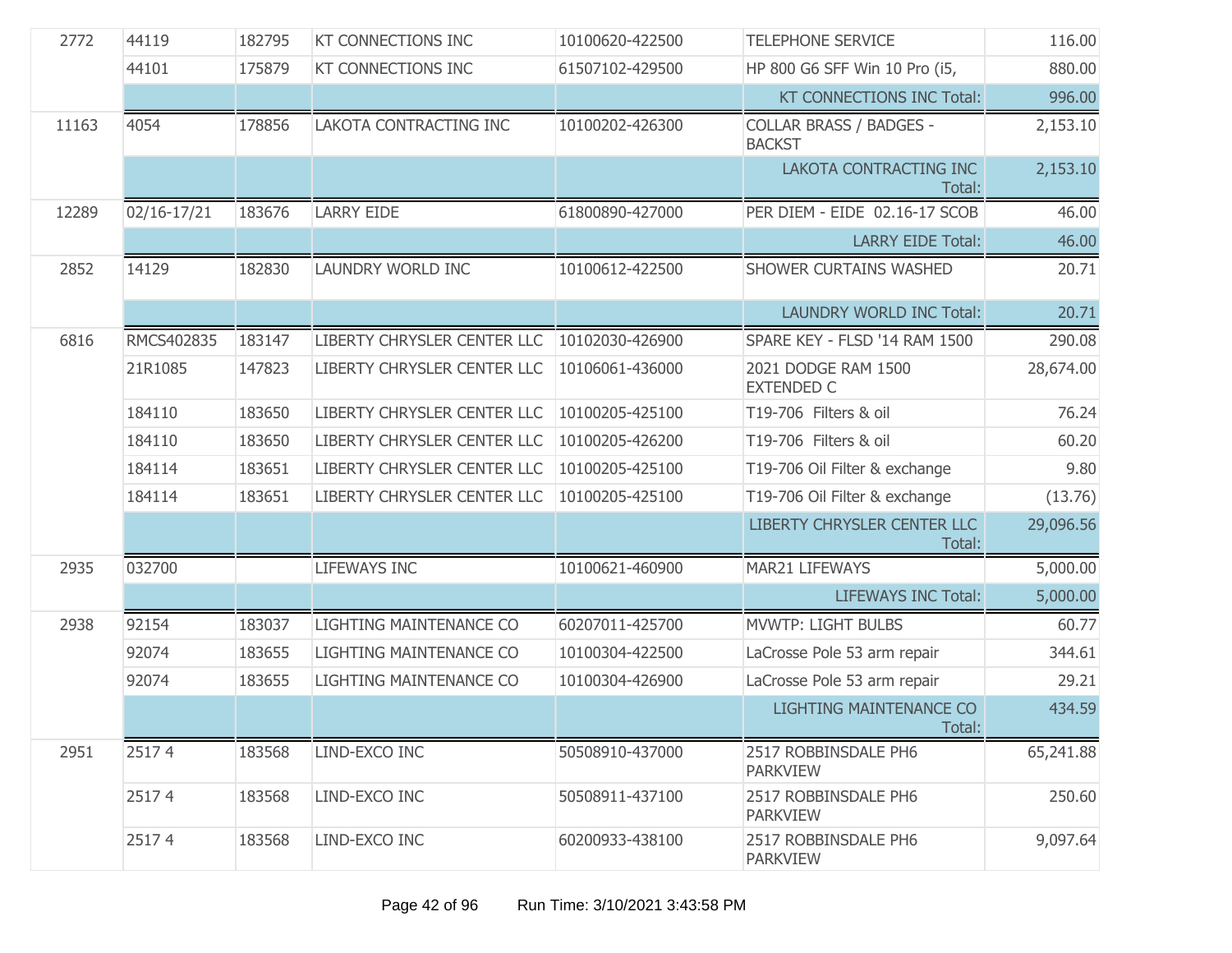| 2951 | 25174                    | 183568 | LIND-EXCO INC            | 60400833-438000 | 2517 ROBBINSDALE PH6<br><b>PARKVIEW</b>        | 1,503.61  |
|------|--------------------------|--------|--------------------------|-----------------|------------------------------------------------|-----------|
|      |                          |        |                          |                 | <b>LIND-EXCO INC Total:</b>                    | 76,093.73 |
| 2966 | 444228                   | 183061 | <b>LITTLE PRINT SHOP</b> | 61507102-422900 | <b>COMPOST STICKER</b>                         | 110.21    |
|      | 444229                   | 182705 | <b>LITTLE PRINT SHOP</b> | 10100607-426900 | <b>BUSINESS CARDS - JASON</b><br><b>PREBLE</b> | 69.50     |
|      | 444229                   | 182705 | <b>LITTLE PRINT SHOP</b> | 10100620-426900 | <b>BUSINESS CARDS - JASON</b><br><b>PREBLE</b> | 69.50     |
|      |                          |        |                          |                 | <b>LITTLE PRINT SHOP Total:</b>                | 249.21    |
| 3004 | 911830-<br><b>GJVMHC</b> | 182421 | LOWE'S                   | 60407072-426900 | ADMIN BLDG: MICROWAVE &<br><b>WALL</b>         | 244.14    |
|      | 913389-<br><b>GHQIMH</b> | 180842 | LOWE'S                   | 10102021-425100 | <b>INFRARED THERMOMETER - TK1</b>              | 33.24     |
|      | 902337-<br><b>GHZBTE</b> | 182333 | LOWE'S                   | 10100401-425200 | <b>REPAIR</b>                                  | 175.57    |
|      | 911788-<br><b>GJQZUM</b> | 182681 | LOWE'S                   | 10102026-425200 | <b>STATION MAINT - ST6</b>                     | 40.66     |
|      | 911788-<br><b>GJQZUM</b> | 182681 | LOWE'S                   | 61800896-425200 | <b>STATION MAINT - ST6</b>                     | 20.02     |
|      | 915865-<br><b>GJQZUQ</b> |        | LOWE'S                   | 10102026-425200 | CR RTN BLIND                                   | (40.66)   |
|      | 915865-<br><b>GJQZUQ</b> |        | LOWE'S                   | 61800896-425200 | CR RTN BLIND                                   | (20.02)   |
|      |                          |        |                          |                 | <b>LOWE'S Total:</b>                           | 452.95    |
| 8945 | 2527438-1                | 183693 | LOYAL PLUMBING           | 10102022-425200 | <b>STATION MAINT - ST2</b>                     | 81.00     |
|      | 2527438-1                | 183693 | LOYAL PLUMBING           | 61800892-425200 | STATION MAINT - ST2                            | 81.00     |
|      |                          |        |                          |                 | <b>LOYAL PLUMBING Total:</b>                   | 162.00    |
| 3036 | IN-447027                | 183580 | M G OIL CO               | 60407072-426200 | LUBRICANT: LUBE SPRAY                          | 62.35     |
|      | IN-446030                | 183072 | M G OIL CO               | 61507103-426200 | <b>LUBRICANT</b>                               | 173.56    |
|      | IN-446936                | 182953 | M G OIL CO               | 60407072-426200 | FUEL DELIVERY 2-18-2021: #1 D                  | 2,187.50  |
|      | IN-446311                | 183030 | M G OIL CO               | 10100302-426200 | <b>STOCK</b>                                   | 389.20    |
|      | IN-446679                | 182809 | M G OIL CO               | 60407072-426200 | FUEL DELIVERY 2/16/2021:<br><b>GASO</b>        | 1,198.66  |
|      | IN-445806                | 182756 | M G OIL CO               | 61507103-426200 | MRF LUBRICANTS                                 | 329.04    |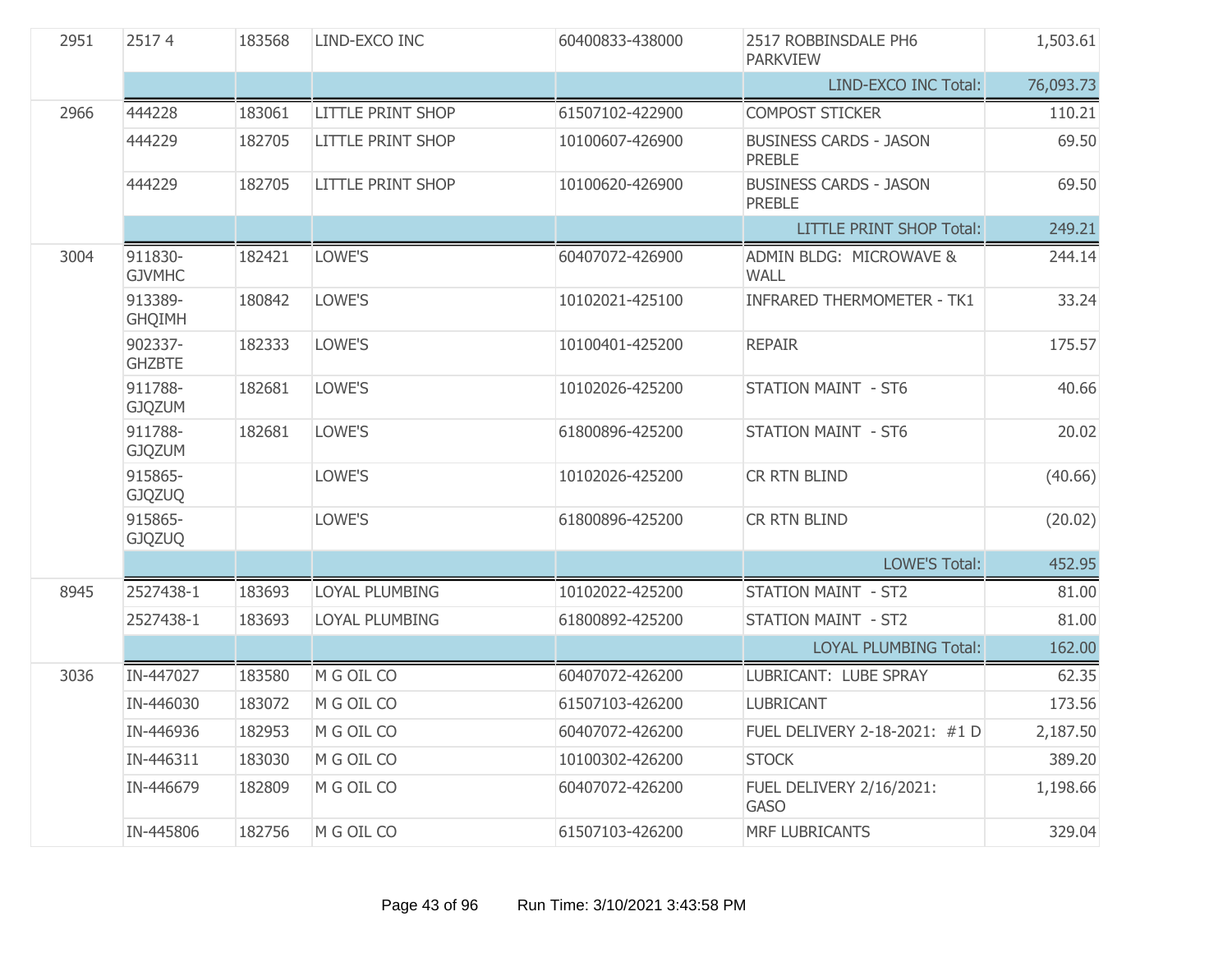| 3036  | IN-446543  | 182932 | M G OIL CO                                  | 60407072-426200 | LUBRICANT - OIL                                           | 148.30     |
|-------|------------|--------|---------------------------------------------|-----------------|-----------------------------------------------------------|------------|
|       | IN-446455  | 183602 | M G OIL CO                                  | 10100301-426200 | OIL                                                       | 1,067.47   |
|       |            |        |                                             |                 | M G OIL CO Total:                                         | 5,556.08   |
| 3040  | 2491 14F   | 183829 | MAC CONSTRUCTION CO                         | 10700132-432000 | 19-2491 RAPID CITY<br><b>ADMINISTRAT</b>                  | 36,997.42  |
|       | 25087      | 183395 | MAC CONSTRUCTION CO                         | 50508912-432000 | 2508 FITZGERAL STADIUM<br><b>RENOVAT</b>                  | 230,446.20 |
|       |            |        |                                             |                 | MAC CONSTRUCTION CO Total:                                | 267,443.62 |
| 3063  | 2589 5F    | 181534 | MAINLINE CONTRACTING                        | 61507104-437300 | 2589 LAKE HERMAN OUTFALL<br><b>IMPRO</b>                  | 11,607.77  |
|       |            |        |                                             |                 | <b>MAINLINE CONTRACTING Total:</b>                        | 11,607.77  |
| 9793  | 28662219   | 183402 | <b>MARCO</b>                                | 10100204-425300 | MAINTENANCE AGREEMENTS                                    | 369.82     |
|       |            |        |                                             |                 | <b>MARCO Total:</b>                                       | 369.82     |
| 14433 | 02/15/21   | 182981 | <b>MARK MOBERG</b>                          | 50508910-431000 | 2505 UNA DEL DRIVE<br><b>RECONSTRUCT</b>                  | 100.00     |
|       |            |        |                                             |                 | <b>MARK MOBERG Total:</b>                                 | 100.00     |
| 13758 | 35080      | 183050 | <b>MATRIX SCIENCES</b><br>INTERNATIONAL INC | 60407073-422500 | HERBACIDE ROUND 3 FOR MRF<br>7103                         | 36.00      |
|       | 35080      | 183050 | <b>MATRIX SCIENCES</b><br>INTERNATIONAL INC | 61507103-422500 | HERBACIDE ROUND 3 FOR MRF<br>7103                         | 1,200.00   |
|       |            |        |                                             |                 | <b>MATRIX SCIENCES</b><br><b>INTERNATIONAL INC Total:</b> | 1,236.00   |
| 9869  | 0042094-IN | 179917 | MC2 INC                                     | 60407072-425300 | <b>UV LAMPS</b>                                           | 126,135.57 |
|       |            |        |                                             |                 | MC2 INC Total:                                            | 126,135.57 |
| 3164  | 15094475   | 183101 | MCKIE FORD INC                              | 10100201-425100 | <b>CAR PARTS</b>                                          | 65.07      |
|       | 15094517   | 183101 | MCKIE FORD INC                              | 10100201-425100 | <b>CAR PARTS</b>                                          | 40.12      |
|       | 15094595   | 183101 | MCKIE FORD INC                              | 10100201-425100 | <b>CAR PARTS</b>                                          | 100.45     |
|       | 15094451   | 183101 | MCKIE FORD INC                              | 10100201-425100 | <b>CAR PARTS</b>                                          | 84.30      |
|       | 15094336   | 183101 | MCKIE FORD INC                              | 10100201-425100 | <b>CAR PARTS</b>                                          | 80.55      |
|       | 15094448   | 183101 | MCKIE FORD INC                              | 10100201-425100 | <b>CAR PARTS</b>                                          | 155.30     |
|       | 15094450   |        | MCKIE FORD INC                              | 10100201-425100 | <b>CREDIT-BRAKE PAD</b>                                   | (61.80)    |
|       |            |        |                                             |                 | <b>MCKIE FORD INC Total:</b>                              | 463.99     |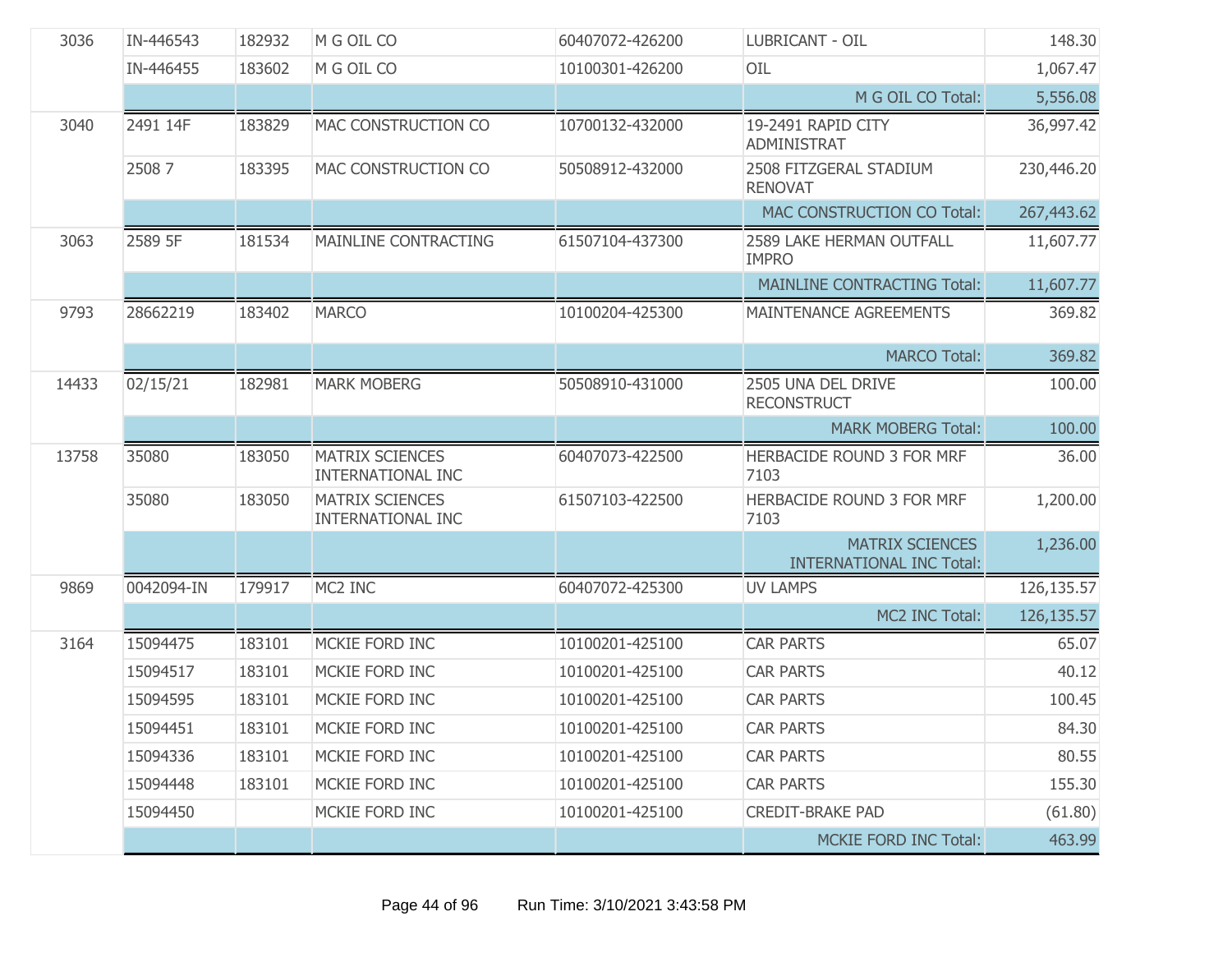| 3191 | 78216 | 183104 | MEDICAL WASTE TRANSPORT<br><b>INC</b> | 10100201-422500 | MEDICAL WASTE DISPOSAL                       | 265.31 |
|------|-------|--------|---------------------------------------|-----------------|----------------------------------------------|--------|
|      | 78214 | 183135 | MEDICAL WASTE TRANSPORT<br><b>INC</b> | 61800890-422500 | MEDICAL WASTE DISPOSAL - JAN                 | 300.40 |
|      | 78331 | 183742 | MEDICAL WASTE TRANSPORT<br><b>INC</b> | 61800890-422500 | MEDICAL WASTE DISPOSAL - FEB                 | 281.22 |
|      |       |        |                                       |                 | MEDICAL WASTE TRANSPORT<br><b>INC Total:</b> | 846.93 |
| 3208 | 91906 | 183749 | <b>MENARDS</b>                        | 10102021-425200 | <b>STATION MAINT - ST1</b>                   | 6.68   |
|      | 91906 | 183749 | <b>MENARDS</b>                        | 61800891-425200 | <b>STATION MAINT - ST1</b>                   | 3.29   |
|      | 91887 | 183750 | <b>MENARDS</b>                        | 10102021-425200 | <b>STATION MAINT - ST1</b>                   | 29.96  |
|      | 91887 | 183750 | <b>MENARDS</b>                        | 61800891-425200 | <b>STATION MAINT - ST1</b>                   | 14.76  |
|      | 91484 | 183042 | <b>MENARDS</b>                        | 60207011-426500 | PACTOLA: AUGER BIT                           | 11.99  |
|      | 91713 | 183393 | <b>MENARDS</b>                        | 61300604-426900 | SHELVES/CONTAINERS/DOOR<br>CHIME/            | 214.53 |
|      | 91358 | 182977 | <b>MENARDS</b>                        | 10100618-426200 | OIL, JANITORIAL & MISC. SUPPLI               | 16.96  |
|      | 91358 | 182977 | <b>MENARDS</b>                        | 10100618-426400 | OIL, JANITORIAL & MISC. SUPPLI               | 6.76   |
|      | 91358 | 182977 | <b>MENARDS</b>                        | 10100618-426900 | OIL, JANITORIAL & MISC. SUPPLI               | 187.77 |
|      | 90705 | 182445 | <b>MENARDS</b>                        | 60207012-426300 | CHAD WILCZYNSKI                              | 54.80  |
|      | 91070 | 182961 | <b>MENARDS</b>                        | 10100607-427000 | WATER - SDARA VIRTUAL CONF.                  | 2.56   |
|      | 91777 | 183624 | <b>MENARDS</b>                        | 10106061-426900 | misc supplies                                | 55.79  |
|      | 91776 | 183446 | <b>MENARDS</b>                        | 10100607-426900 | 27 GAL. TOTE, GREAT STUFF,<br><b>MOU</b>     | 25.13  |
|      | 90623 | 182775 | <b>MENARDS</b>                        | 61507102-425300 | <b>CERAMIC OSCILLATING FAN</b>               | 34.49  |
|      | 91249 | 183011 | <b>MENARDS</b>                        | 60207011-425700 | FLOOR SQUEEGEE, STAKE SIGN,<br>FL.           | 89.95  |
|      | 91249 | 183011 | <b>MENARDS</b>                        | 60207011-426400 | FLOOR SQUEEGEE, STAKE SIGN,<br>FL.           | 99.96  |
|      | 91249 | 183011 | <b>MENARDS</b>                        | 60207011-426900 | FLOOR SQUEEGEE, STAKE SIGN,<br>FL.           | 7.98   |
|      | 91407 | 183010 | <b>MENARDS</b>                        | 60207011-425700 | <b>WIRE CONNECTORS</b>                       | 21.75  |
|      | 91303 | 183000 | <b>MENARDS</b>                        | 60907401-426900 | HOOKS, RAIL, 4X8 CLEAR<br>SHEETS-            | 232.85 |
|      | 91362 | 183390 | <b>MENARDS</b>                        | 10100607-425700 | 5-2 DAY PROGRAMMABLE<br><b>THERMOSTA</b>     | 21.99  |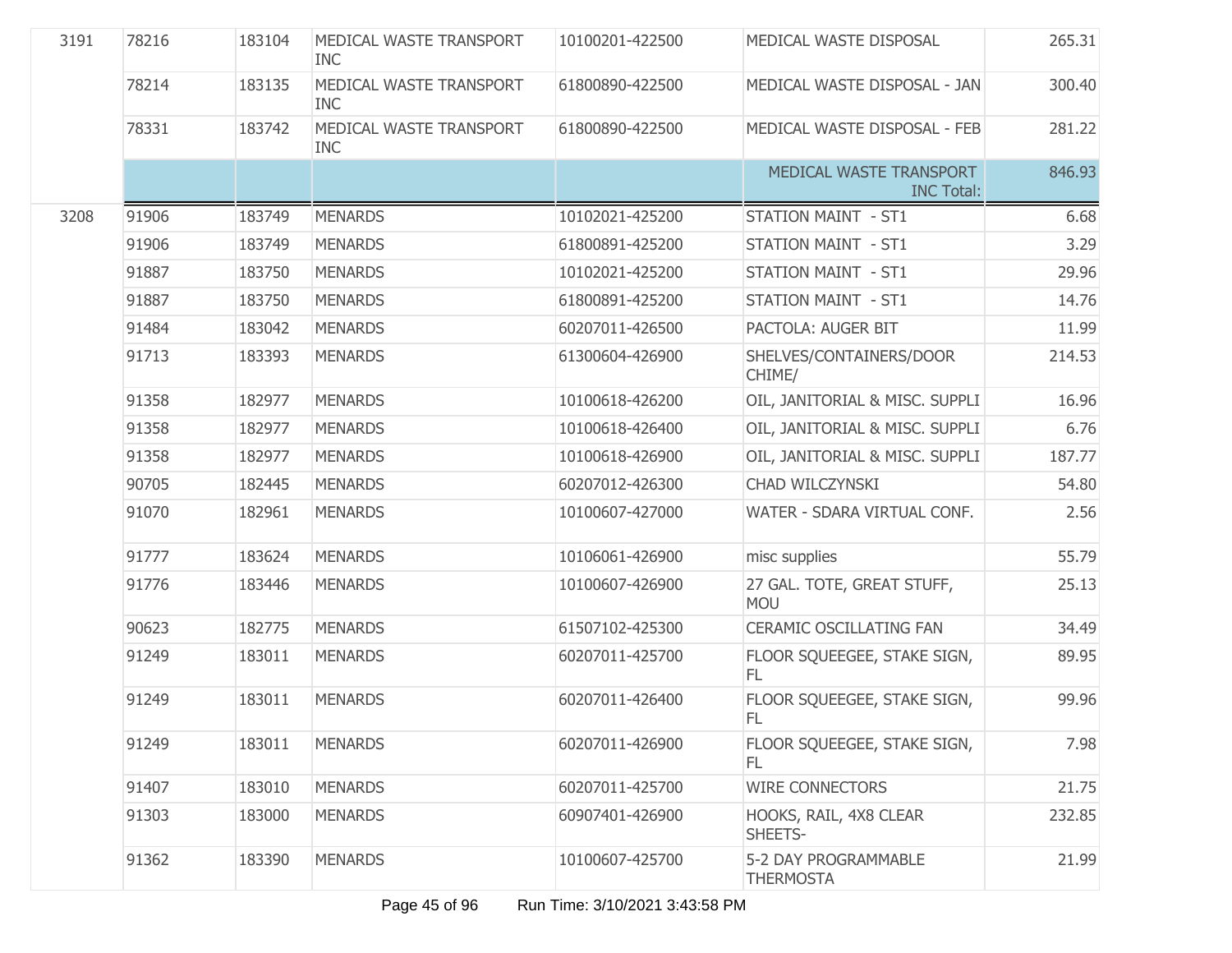| 3208  | 90811                | 183219 | <b>MENARDS</b>                                                | 10106061-426900 | misc supplies                                               | 149.55   |
|-------|----------------------|--------|---------------------------------------------------------------|-----------------|-------------------------------------------------------------|----------|
|       | 91594                | 183670 | <b>MENARDS</b>                                                | 10102021-425200 | <b>STATION MAINT - ST1</b>                                  | 13.24    |
|       | 91594                | 183670 | <b>MENARDS</b>                                                | 61800891-425200 | STATION MAINT - ST1                                         | 6.52     |
|       | 91787                | 183652 | <b>MENARDS</b>                                                | 10100304-426500 | Fish tape                                                   | 64.98    |
|       | 91717                | 183639 | <b>MENARDS</b>                                                | 10100860-425900 | 1X10 10' AND 8'                                             | 90.04    |
|       | 91717                | 183639 | <b>MENARDS</b>                                                | 10100860-426400 | 1X10 10' AND 8'                                             | 30.09    |
|       | 91447                | 183656 | <b>MENARDS</b>                                                | 10100205-426900 | Towing materials, T19-730                                   | 42.95    |
|       | 91977                | 183740 | <b>MENARDS</b>                                                | 61800890-426900 | NON-DISPOSABLES - SUPPLY<br><b>ROOM</b>                     | 85.90    |
|       | 92330                | 183766 | <b>MENARDS</b>                                                | 61800890-429600 | NON-DISPOSABLES - STORAGE<br><b>BINS</b>                    | 98.79    |
|       | 91146                | 182962 | <b>MENARDS</b>                                                | 10100607-426900 | STEEL END FRAME, STEEL<br><b>RACKING</b>                    | 384.46   |
|       | 90703                | 183226 | <b>MENARDS</b>                                                | 10106061-426900 | misc supplies                                               | 286.58   |
|       | 91309                | 183227 | <b>MENARDS</b>                                                | 10106061-426900 | misc supplies                                               | 214.99   |
|       | 91280                | 183155 | <b>MENARDS</b>                                                | 10102025-425100 | CABLE - E5                                                  | 15.30    |
|       |                      |        |                                                               |                 |                                                             |          |
|       |                      |        |                                                               |                 | <b>MENARDS Total:</b>                                       | 2,623.34 |
| 14311 | $281 -$<br>580029306 | 180609 | <b>METROHM USA</b>                                            | 60407073-426900 | LAB EQUIPMENT - AUTOMATED<br><b>TITR</b>                    | 5,062.85 |
|       | $281 -$<br>580028045 | 180609 | <b>METROHM USA</b>                                            | 60407073-426900 | LAB EQUIPMENT - AUTOMATED<br><b>TITR</b>                    | 15.37    |
|       |                      |        |                                                               |                 | <b>METROHM USA Total:</b>                                   | 5,078.22 |
| 3225  | 00128                |        | METROPOLITAN LIFE INSURANCE 70200922-454200<br><b>COMPANY</b> |                 | APR21 LIFE                                                  | 6,100.13 |
|       |                      |        |                                                               |                 | <b>METROPOLITAN LIFE INSURANCE</b><br><b>COMPANY Total:</b> | 6,100.13 |
| 10398 | 02/23/21             | 183589 | MICHAEL ZENAHLIK                                              | 10100301-426300 | <b>CLOTHING</b>                                             | 113.69   |
|       | 02/19/21             | 183590 | MICHAEL ZENAHLIK                                              | 10100301-426300 | <b>CLOTHING</b>                                             | 136.31   |
|       |                      |        |                                                               |                 | MICHAEL ZENAHLIK Total:                                     | 250.00   |
| 3234  | W15856               | 182794 | MICK'S ELECTRIC INC                                           | 10100620-422500 | ELECTRIC INSPECTION - ADMIN<br>OF                           | 96.94    |
|       | W15860               | 183218 | MICK'S ELECTRIC INC                                           | 10106061-422500 | Outlet installation                                         | 503.10   |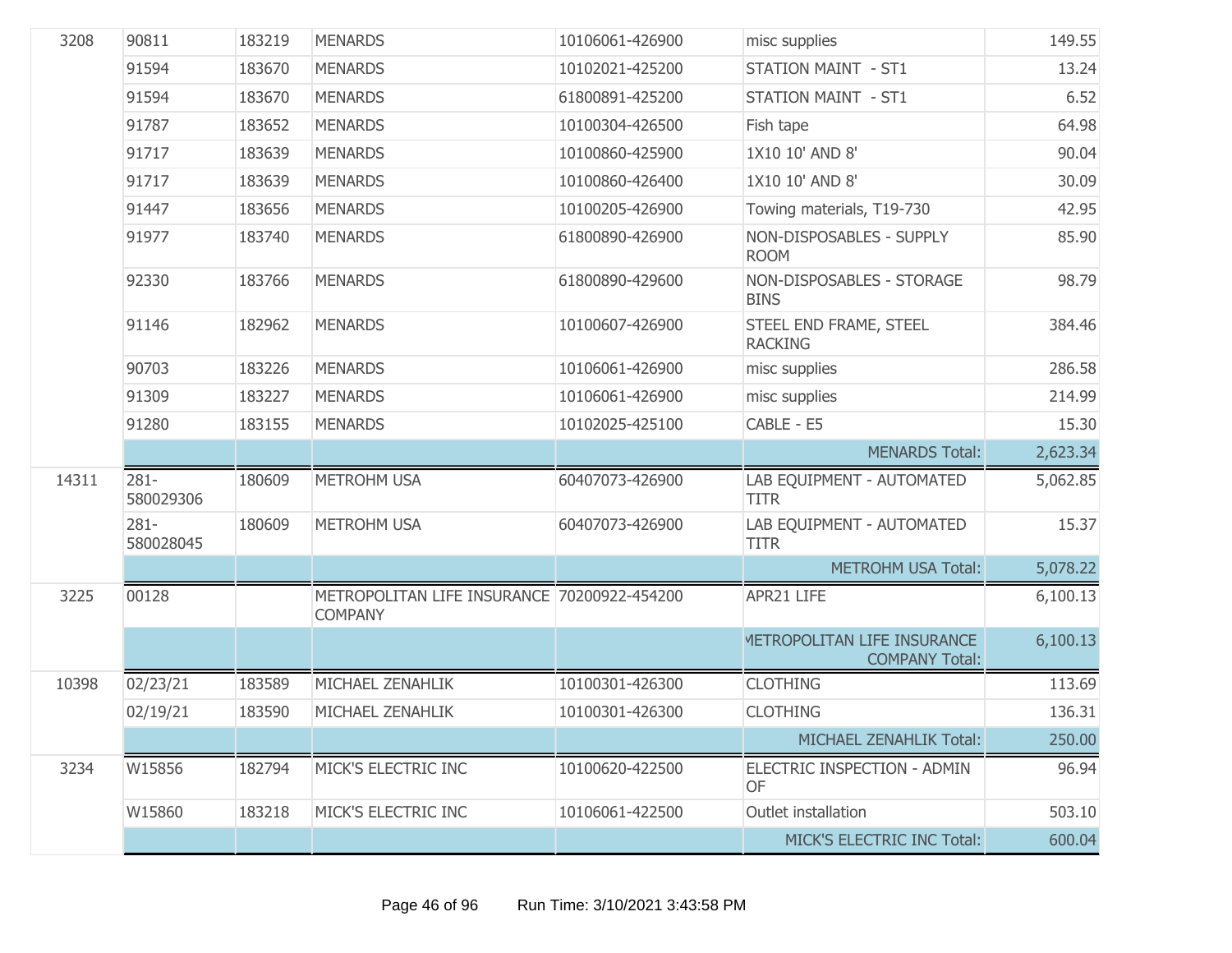| 3242  | 126964002118 182966<br>14 |        | MIDCONTINENT<br><b>COMMUNICATIONS</b>             | 10100603-428100 | SWIM CENTER/ICE ARENA<br><b>TEMPORAR</b>                 | 107.50    |
|-------|---------------------------|--------|---------------------------------------------------|-----------------|----------------------------------------------------------|-----------|
|       | 126964002118 182966<br>14 |        | MIDCONTINENT<br><b>COMMUNICATIONS</b>             | 10100612-428100 | SWIM CENTER/ICE ARENA<br><b>TEMPORAR</b>                 | 107.50    |
|       |                           |        |                                                   |                 | <b>MIDCONTINENT</b><br><b>COMMUNICATIONS Total:</b>      | 215.00    |
| 3243  | 111073                    | 182925 | MIDCONTINENT TESTING LABS<br><b>INC</b>           | 61507103-422500 | JAN 2021 COCOMPOST METALS -<br><b>MR</b>                 | 222.30    |
|       | 110939                    | 182824 | MIDCONTINENT TESTING LABS<br><b>INC</b>           | 60207011-422500 | JAN 2021 WATER TESTING                                   | 1,577.00  |
|       | 111074                    | 182796 | MIDCONTINENT TESTING LABS<br><b>INC</b>           | 60407073-422500 | <b>1ST QTR IPT</b>                                       | 1,337.12  |
|       | 111093                    | 183496 | MIDCONTINENT TESTING LABS<br><b>INC</b>           | 60407073-422500 | FEB 2021 EFFLUENT<br>NO3/NO2/TKN                         | 54.15     |
|       | 111102                    | 183727 | MIDCONTINENT TESTING LABS<br><b>INC</b>           | 61507103-422500 | JAN 2021 LEAD TCLP ADDT'L<br><b>TEST</b>                 | 61.75     |
|       | 111101                    | 183495 | MIDCONTINENT TESTING LABS<br><b>INC</b>           | 61507103-422500 | DEC 2020 COCOMPOST METALS<br><b>FOR</b>                  | 61.75     |
|       |                           |        |                                                   |                 | MIDCONTINENT TESTING LABS<br><b>INC Total:</b>           | 3,314.07  |
| 3260  | 3863764-00                | 183120 | MIDWEST TURF & IRRIGATION                         | 61300664-425300 | BEDKNIFE/SWITCH/SEAL                                     | 297.02    |
|       |                           |        |                                                   |                 | <b>MIDWEST TURF &amp; IRRIGATION</b><br>Total:           | 297.02    |
| 13772 | CINV00966                 | 183141 | MONUMENT HEALTH RAPID CITY<br><b>HOSPITAL INC</b> | 61800890-429700 | <b>EMS DISPOSABLES</b>                                   | 878.90    |
|       | 8331910<br>01/08/21       | 180243 | MONUMENT HEALTH RAPID CITY<br>HOSPITAL INC        | 10100201-426100 | <b>EVD EXAM GLOVES</b>                                   | 823.60    |
|       |                           |        |                                                   |                 | MONUMENT HEALTH RAPID CITY<br><b>HOSPITAL INC Total:</b> | 1,702.50  |
| 3357  | 16138311                  | 178858 | MOTOROLA SOLUTIONS INC                            | 10100201-429502 | RADIO UPGRADE SOFTWARE                                   | 11,333.89 |
|       | 16137007                  | 182680 | MOTOROLA SOLUTIONS INC                            | 10100202-426900 | <b>RADIOS</b>                                            | 3,441.05  |
|       | 16137007                  | 182680 | MOTOROLA SOLUTIONS INC                            | 61800890-426900 | <b>RADIOS</b>                                            | 5,044.65  |
|       |                           |        |                                                   |                 | MOTOROLA SOLUTIONS INC<br>Total:                         | 19,819.59 |
| 3373  | 36151                     | 179398 | MUELLENBERG ELECTRIC INC                          | 10100205-422500 | CFS 20-084883 6th St Joe Pole                            | 2,984.70  |
|       |                           |        |                                                   |                 | MUELLENBERG ELECTRIC INC<br>Total:                       | 2,984.70  |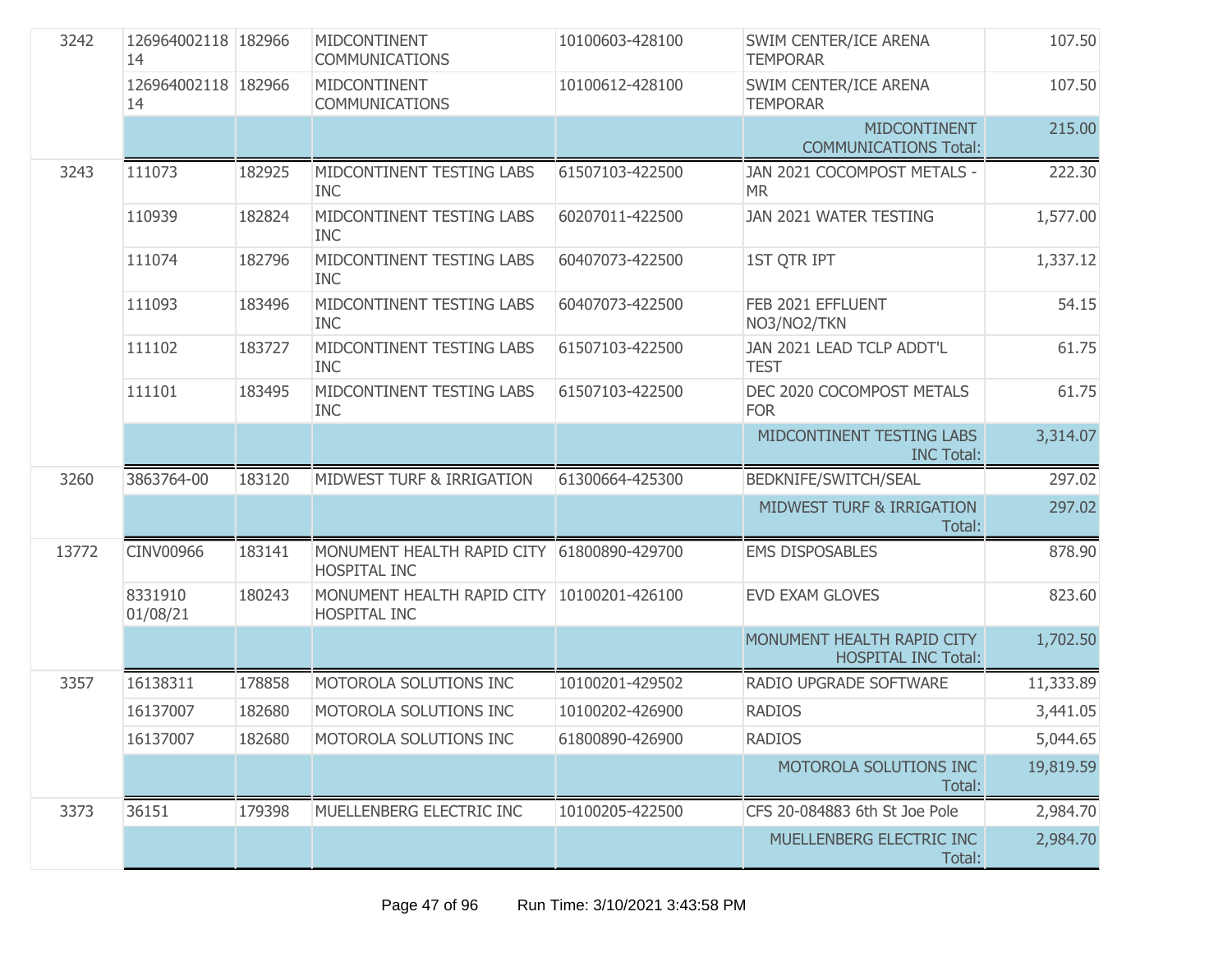| 3395  | 03/31/21          |        | MUSEUM ALLIANCE OF RC                       | 10106064-460600 | MAR21 JOURNEY MUSEUM                              | 55,000.00 |
|-------|-------------------|--------|---------------------------------------------|-----------------|---------------------------------------------------|-----------|
|       |                   |        |                                             |                 | MUSEUM ALLIANCE OF RC Total:                      | 55,000.00 |
| 3417  | 171935            | 182568 | NATIONAL LEAGUE OF CITIES                   | 10100101-429200 | Annual NLC membership dues                        | 5,669.00  |
|       |                   |        |                                             |                 | NATIONAL LEAGUE OF CITIES<br>Total:               | 5,669.00  |
| 14437 | 65753<br>01/08/21 | 183518 | NATIONAL RURAL WATER<br><b>ASSOCIATION</b>  | 60207013-429200 | JEFF CROCKETT: MEMBERSHIP<br>FEE                  | 49.00     |
|       |                   |        |                                             |                 | NATIONAL RURAL WATER<br><b>ASSOCIATION Total:</b> | 49.00     |
| 3439  | 59798             | 183603 | <b>NEBRASKA SALT &amp; GRAIN CO</b>         | 10100302-426400 | <b>SALT</b>                                       | 12,742.86 |
|       |                   |        |                                             |                 | <b>NEBRASKA SALT &amp; GRAIN CO</b><br>Total:     | 12,742.86 |
| 12778 | 02/15-16/21       | 183702 | <b>NICK KNOTEK</b>                          | 10100202-427000 | PER DIEM: N. KNOTEK 2.15-16<br>JO                 | 45.56     |
|       | 02/15-16/21       | 183702 | <b>NICK KNOTEK</b>                          | 61800890-427000 | PER DIEM: N. KNOTEK 2.15-16<br>JO                 | 22.44     |
|       |                   |        |                                             |                 | <b>NICK KNOTEK Total:</b>                         | 68.00     |
| 11541 | 02/19/21          | 183206 | <b>NICK STROOT</b>                          | 10100111-426300 | 2022 Budget Meeting Lunch at T                    | 46.66     |
|       |                   |        |                                             |                 | <b>NICK STROOT Total:</b>                         | 46.66     |
| 3515  | 450185            | 182800 | NORTH CENTRAL LABORATORIES                  | 60407073-426400 | LAB SUPPLIES - AMMONIA                            | 397.49    |
|       |                   |        |                                             |                 | <b>VORTH CENTRAL LABORATORIES</b><br>Total:       | 397.49    |
| 3517  | 012612            | 182561 | NORTH CENTRAL SUPPLY INC                    | 10106061-422500 | Maintenance on closers/doors                      | 3,305.41  |
|       | 012613            | 182562 | NORTH CENTRAL SUPPLY INC                    | 10106061-422500 | locks/keys                                        | 1,870.10  |
|       | 012614            | 182563 | NORTH CENTRAL SUPPLY INC                    | 10106061-422500 | Door locks                                        | 1,099.43  |
|       |                   |        |                                             |                 | NORTH CENTRAL SUPPLY INC<br>Total:                | 6,274.94  |
| 14414 | 402               | 183410 | NORTH FORTY LANDSCAPING LLC 26000927-422500 |                 | 728 HALLEY AVENUE - BRANCH<br><b>REM</b>          | 140.00    |
|       | 405               | 183414 | NORTH FORTY LANDSCAPING LLC 26000927-422500 |                 | 747 TIMMONS BLVD - ICE AND<br><b>SNO</b>          | 90.00     |
|       | 401               | 181456 | NORTH FORTY LANDSCAPING LLC 26000927-422500 |                 | 1921 3RD STREET - DEBRIS<br><b>REMOV</b>          | 180.00    |
|       | 400               | 181457 | NORTH FORTY LANDSCAPING LLC 26000927-422500 |                 | 1911 IVY AVENUE - DEBRIS<br><b>REMOV</b>          | 60.00     |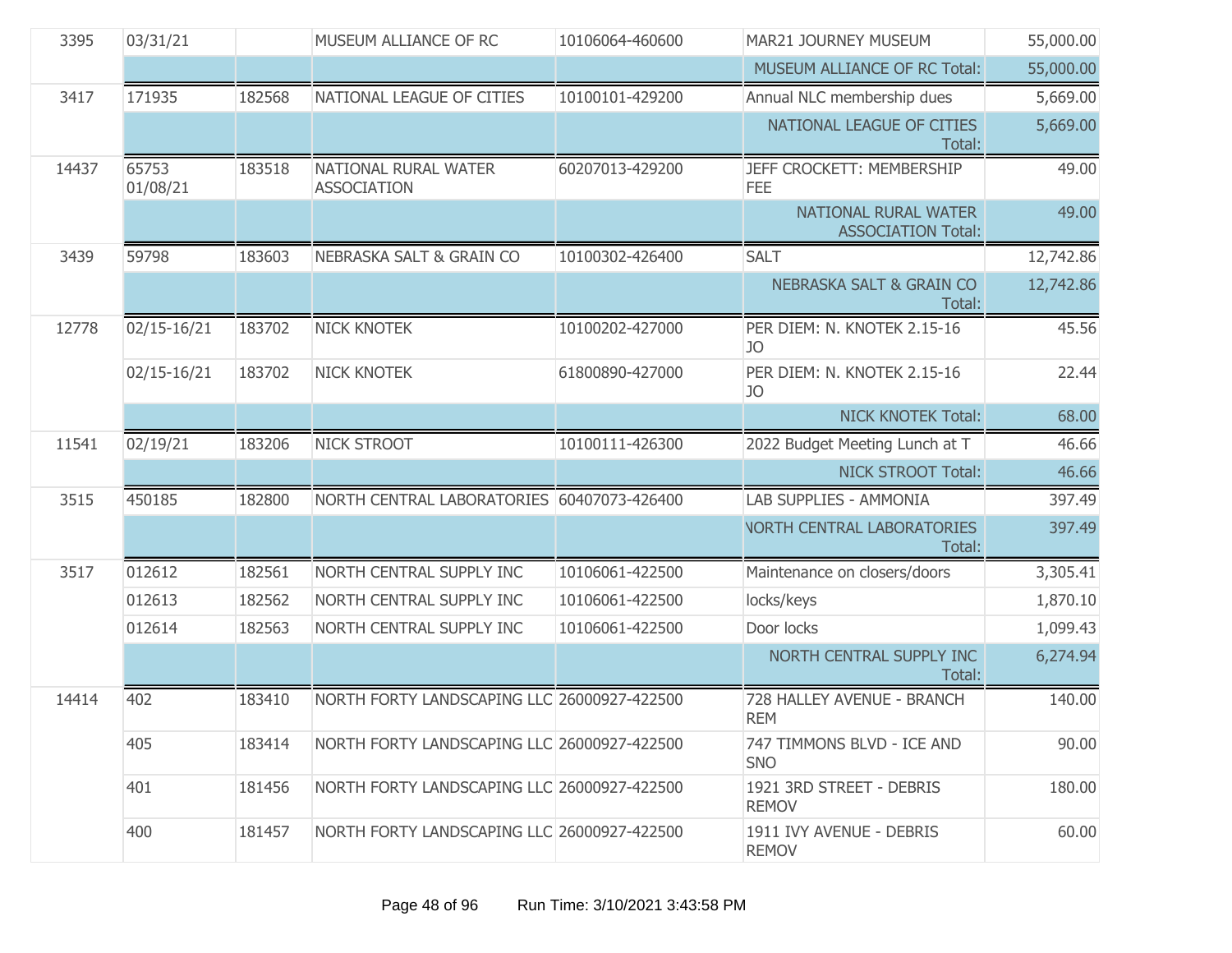| 14414 |             |        |                                             |                 | NORTH FORTY LANDSCAPING<br><b>LLC Total:</b>      | 470.00     |
|-------|-------------|--------|---------------------------------------------|-----------------|---------------------------------------------------|------------|
| 3525  | RCI00629    | 182931 | NORTHERN TRUCK EQUIPMENT<br><b>CORP</b>     | 61207101-425100 | S917 VALVE AND COIL                               | 1,451.36   |
|       | RCI00633    | 182930 | NORTHERN TRUCK EQUIPMENT<br><b>CORP</b>     | 61207101-425100 | S917 REGEN VALVE                                  | 1,310.12   |
|       | RCI00634    | 182929 | NORTHERN TRUCK EQUIPMENT<br><b>CORP</b>     | 61207101-425100 | S917 MANIFOLD                                     | 3,680.12   |
|       | RCI00616    | 182758 | NORTHERN TRUCK EQUIPMENT<br><b>CORP</b>     | 61507103-425100 | M931 ROLLER TUBE                                  | 918.14     |
|       | RCI00646    | 183031 | NORTHERN TRUCK EQUIPMENT<br><b>CORP</b>     | 10100302-425300 | <b>STOCK</b>                                      | 403.56     |
|       |             |        |                                             |                 | NORTHERN TRUCK EQUIPMENT<br><b>CORP Total:</b>    | 7,763.30   |
| 3530  | 1335083     | 183073 | NORTHWEST PIPE FITTINGS INC                 | 61507102-425300 | <b>BLACK NIPPLE</b>                               | 9.90       |
|       | 1335979     | 183623 | NORTHWEST PIPE FITTINGS INC                 | 10106061-426900 | misc supplies                                     | 165.34     |
|       | 1335452     | 182963 | NORTHWEST PIPE FITTINGS INC                 | 10100607-426900 | PARTS FOR WATER SPRAYER                           | 37.01      |
|       | 1336471     | 183588 | NORTHWEST PIPE FITTINGS INC                 | 60207012-425500 | 1510 PEVANS PARKWAY                               | 168.04     |
|       |             |        |                                             |                 | NORTHWEST PIPE FITTINGS INC<br>Total:             | 380.29     |
| 3532  | 210076KK    | 183543 | NORTHWESTERN POWER<br>EQUIPMENT INC         | 60207011-425300 | RESTRICTOR VALVES,<br><b>COMPRESSION</b>          | 1,093.99   |
|       |             |        |                                             |                 | NORTHWESTERN POWER<br><b>EQUIPMENT INC Total:</b> | 1,093.99   |
| 3588  | 109558      | 182823 | <b>OLSON TOWING</b>                         | 60207014-422500 | UNIT #341: VEHICLE TOW                            | 100.00     |
|       | 109127      | 183107 | <b>OLSON TOWING</b>                         | 10100201-422500 | TOW UNIT 119                                      | 85.00      |
|       |             |        |                                             |                 | <b>OLSON TOWING Total:</b>                        | 185.00     |
| 13105 | 2452 1      | 182980 | ONE DIVERSIFIED LLC                         | 10700134-432000 | 18-2452 CIVIC CENTER<br><b>EXPANSION</b>          | 138,505.77 |
|       |             |        |                                             |                 | ONE DIVERSIFIED LLC Total:                        | 138,505.77 |
| 3604  | 1550-274099 | 183100 | O'REILLY AUTO PARTS                         | 10100201-425100 | <b>ENGINE MOUNT UNIT 190</b>                      | 49.65      |
|       |             |        |                                             |                 | <b>O'REILLY AUTO PARTS Total:</b>                 | 49.65      |
| 11668 | 5989        | 183737 | OVERHEAD DOOR OF RAPID CITY 10102021-425200 |                 | <b>STATION MAINT - ST1</b>                        | 507.27     |
|       | 5989        | 183737 | OVERHEAD DOOR OF RAPID CITY 61800891-425200 |                 | STATION MAINT - ST1                               | 249.85     |
|       |             |        |                                             |                 | <b>OVERHEAD DOOR OF RAPID CITY</b><br>Total:      | 757.12     |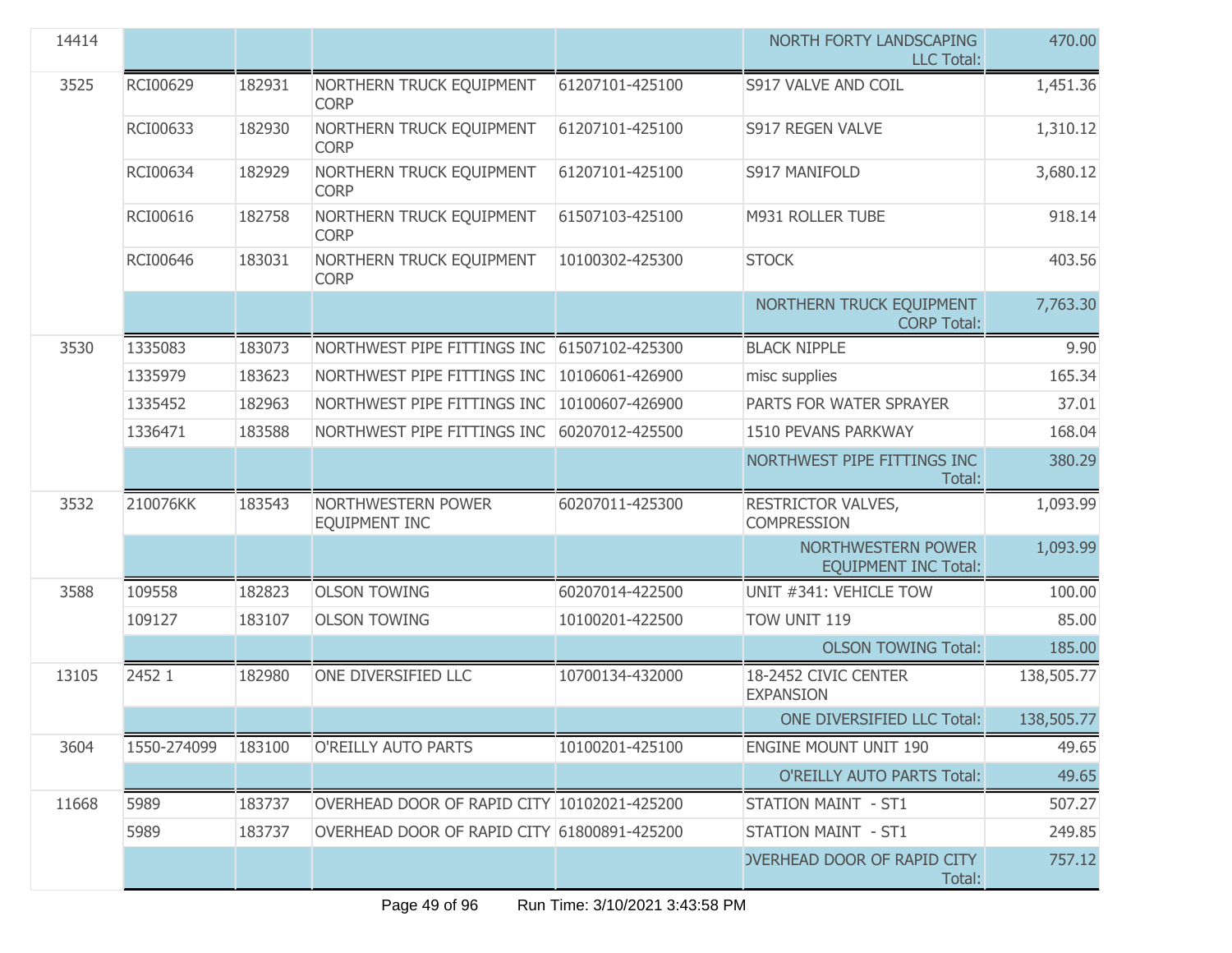| 3625 | 7536857        | 182964 | PACIFIC STEEL & RECYCLING INC 10100607-422500 |                 | <b>ENVIRONMENTAL FEE</b>                           | 25.00      |
|------|----------------|--------|-----------------------------------------------|-----------------|----------------------------------------------------|------------|
|      | 7541777        | 183521 | PACIFIC STEEL & RECYCLING INC 60407072-425100 |                 | VEH 826: TUBING                                    | 10.00      |
|      |                |        |                                               |                 | <b>PACIFIC STEEL &amp; RECYCLING INC</b><br>Total: | 35.00      |
| 3660 | 25842          | 182812 | PARKWAY CAR WASH INC                          | 10100108-425100 | <b>CAR WASHES</b>                                  | 50.00      |
|      |                |        |                                               |                 | PARKWAY CAR WASH INC Total:                        | 50.00      |
| 3690 | 119406195      | 182934 | PEAK-RYZEX INC                                | 60207014-422500 | <b>2021 PRESSURE SEALER</b><br><b>MAINTENAN</b>    | 390.40     |
|      | 119406195      | 182934 | PEAK-RYZEX INC                                | 60407072-422500 | 2021 PRESSURE SEALER<br><b>MAINTENAN</b>           | 390.40     |
|      | 119406195      | 182934 | PEAK-RYZEX INC                                | 61207101-422500 | 2021 PRESSURE SEALER<br><b>MAINTENAN</b>           | 390.40     |
|      | 119406196      | 183508 | PEAK-RYZEX INC                                | 60207014-425300 | FEB 2021 PRESSURE SEALER<br><b>MAINT</b>           | 35.33      |
|      | 119406196      | 183508 | PEAK-RYZEX INC                                | 60407072-425300 | FEB 2021 PRESSURE SEALER<br><b>MAINT</b>           | 35.34      |
|      | 119406196      | 183508 | PEAK-RYZEX INC                                | 61207101-425300 | FEB 2021 PRESSURE SEALER<br><b>MAINT</b>           | 35.33      |
|      |                |        |                                               |                 |                                                    |            |
|      |                |        |                                               |                 | PEAK-RYZEX INC Total:                              | 1,277.20   |
| 3601 | 39203 2020     | 183187 | PENNINGTON COUNTY                             | 10100202-422500 | PROP TAX-118 KINNEY AVE                            | 150.76     |
|      | 36523 2020     | 183187 | PENNINGTON COUNTY                             | 10100202-422500 | PROP TAX-118 KINNEY AVE                            | 1,528.96   |
|      | 03/31/21       |        | PENNINGTON COUNTY                             | 10100621-458200 | MAR21 DISPATCH                                     | 133,921.25 |
|      | 03/31/2021     |        | PENNINGTON COUNTY                             | 10100621-459600 | MAR21 EMERG MGMT                                   | 12,577.75  |
|      | $03 - 31 - 21$ |        | PENNINGTON COUNTY                             | 10100621-459700 | MAR21 SEARCH/RESCUE                                | 1,833.33   |
|      | 03-31-2021     |        | PENNINGTON COUNTY                             | 10100621-456600 | MAR21 DETOX                                        | 63,084.42  |
|      |                |        |                                               |                 | PENNINGTON COUNTY Total:                           | 213,096.47 |
| 5432 | 03/31/21       |        | PERFORMING ARTS CENTER OF<br>RAPID CITY INC   | 10100621-462000 | MAR21 PERFORMING ARTS<br><b>CENTER OF RC</b>       | 3,000.00   |
|      |                |        |                                               |                 | PERFORMING ARTS CENTER OF<br>RAPID CITY INC Total: | 3,000.00   |
| 5497 | 02/28/21       |        | PIONEER BANK & TRUST                          | 61300604-453000 | <b>CREDIT CARD FEES-</b><br><b>MEADOWBROOK</b>     | 169.51     |
|      |                |        |                                               |                 | PIONEER BANK & TRUST Total:                        | 169.51     |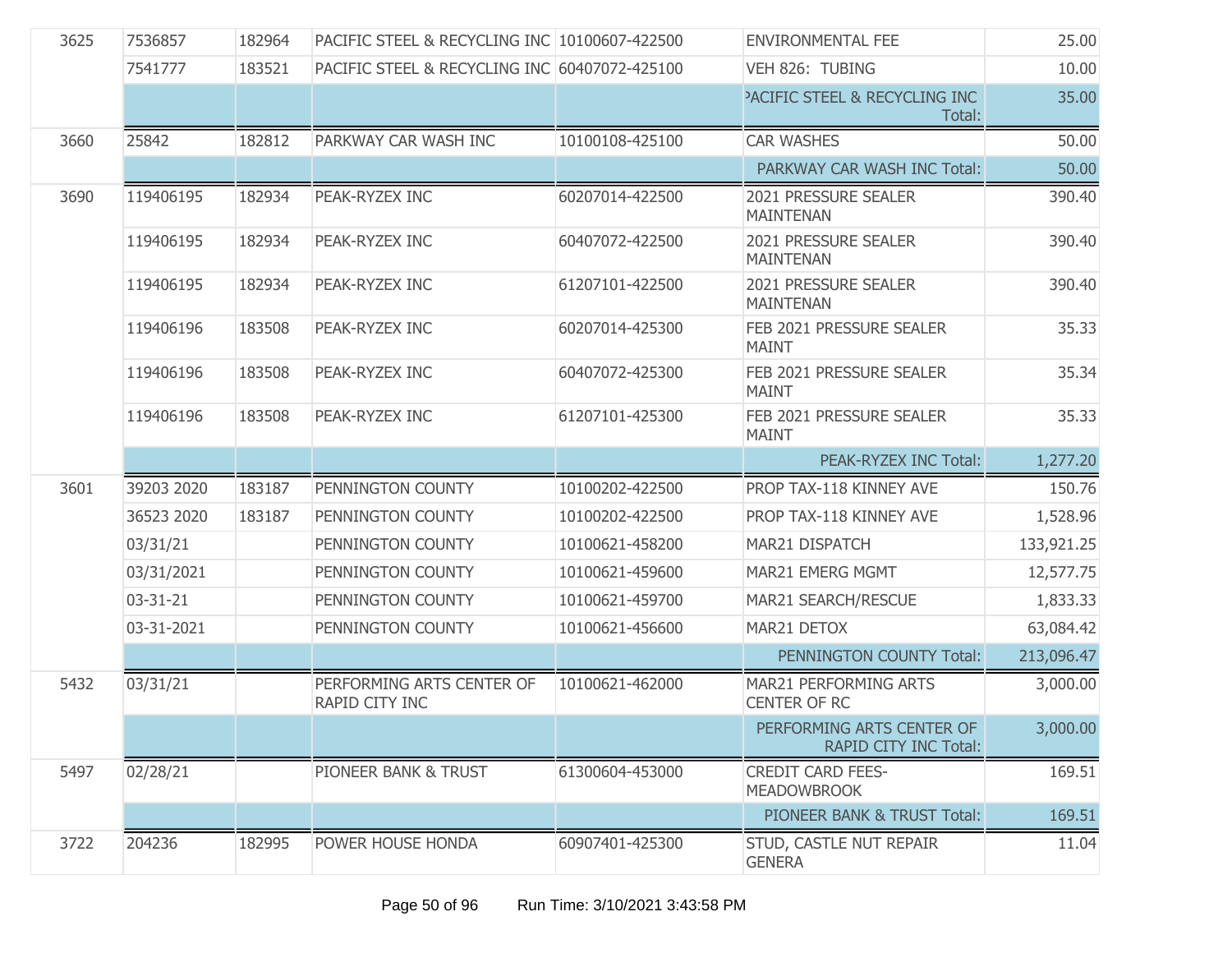| 3722  | 204312 | 179394 | POWER HOUSE HONDA  | 10100607-436000 | 72" ZERO TURN MOWER                      | 6,499.00 |
|-------|--------|--------|--------------------|-----------------|------------------------------------------|----------|
|       | 204138 | 183145 | POWER HOUSE HONDA  | 10500115-425300 | CHAINSAW REPAIR - HAZ<br><b>MITIGATI</b> | 21.99    |
|       | 204137 | 183032 | POWER HOUSE HONDA  | 10100305-425100 | UNIT S065                                | 83.94    |
|       |        |        |                    |                 | POWER HOUSE HONDA Total:                 | 6,615.97 |
| 11354 | 511662 | 182950 | PRAIRIE AUTO PARTS | 10100302-425300 | units                                    | 40.80    |
|       | 510678 | 182950 | PRAIRIE AUTO PARTS | 10100302-425100 | units                                    | 5.90     |
|       | 511154 | 182950 | PRAIRIE AUTO PARTS | 10100302-425100 | units                                    | 25.60    |
|       | 511335 | 182950 | PRAIRIE AUTO PARTS | 10100302-425100 | units                                    | 19.51    |
|       | 509335 | 182950 | PRAIRIE AUTO PARTS | 10100302-425100 | units                                    | 143.42   |
|       | 511571 | 182950 | PRAIRIE AUTO PARTS | 10100302-426200 | units                                    | 97.20    |
|       | 513323 | 183536 | PRAIRIE AUTO PARTS | 10100302-425100 | <b>UNITS</b>                             | 39.26    |
|       | 512150 | 183536 | PRAIRIE AUTO PARTS | 10100302-425300 | <b>UNITS</b>                             | 27.60    |
|       | 511295 | 183536 | PRAIRIE AUTO PARTS | 10100301-426200 | <b>UNITS</b>                             | 19.98    |
|       | 512580 | 183536 | PRAIRIE AUTO PARTS | 10100302-425100 | <b>UNITS</b>                             | 12.00    |
|       | 512832 | 183536 | PRAIRIE AUTO PARTS | 10100301-426200 | <b>UNITS</b>                             | 9.99     |
|       | 482350 | 183604 | PRAIRIE AUTO PARTS | 10100302-425100 | UNIT S095                                | 13.11    |
|       | 511330 | 182454 | PRAIRIE AUTO PARTS | 60207012-425100 | W306                                     | 13.80    |
|       | 511334 | 182456 | PRAIRIE AUTO PARTS | 60207012-425100 | W306                                     | 13.80    |
|       | 513199 | 183536 | PRAIRIE AUTO PARTS | 10100302-425100 | <b>UNITS</b>                             | 8.00     |
|       | 513199 | 183536 | PRAIRIE AUTO PARTS | 10100302-426200 | <b>UNITS</b>                             | 10.69    |
|       | 511677 | 183536 | PRAIRIE AUTO PARTS | 10100302-425100 | <b>UNITS</b>                             | 26.10    |
|       | 511709 | 183536 | PRAIRIE AUTO PARTS | 10100302-426200 | <b>UNITS</b>                             | 15.98    |
|       | 512453 | 183536 | PRAIRIE AUTO PARTS | 10100305-426900 | <b>UNITS</b>                             | 5.44     |
|       | 921058 | 182716 | PRAIRIE AUTO PARTS | 10100607-425100 | <b>SHOP STOCK</b>                        | 127.81   |
|       | 510142 | 182835 | PRAIRIE AUTO PARTS | 10100205-426900 | Broken bolt removal supplies             | 29.25    |
|       | 920795 | 182716 | PRAIRIE AUTO PARTS | 10100607-425100 | <b>SHOP STOCK</b>                        | 34.35    |
|       | 920851 | 182716 | PRAIRIE AUTO PARTS | 10100860-425300 | <b>SHOP STOCK</b>                        | 6.36     |
|       | 921385 | 182965 | PRAIRIE AUTO PARTS | 10100860-425300 | HYD FILTER #CO43                         | 49.50    |
|       | 921076 |        | PRAIRIE AUTO PARTS | 10100607-425100 | CREDIT-CORE DEPOSIT                      | (18.00)  |
|       | 921295 | 183114 | PRAIRIE AUTO PARTS | 61300664-425300 | <b>BEARINGS</b>                          | 49.96    |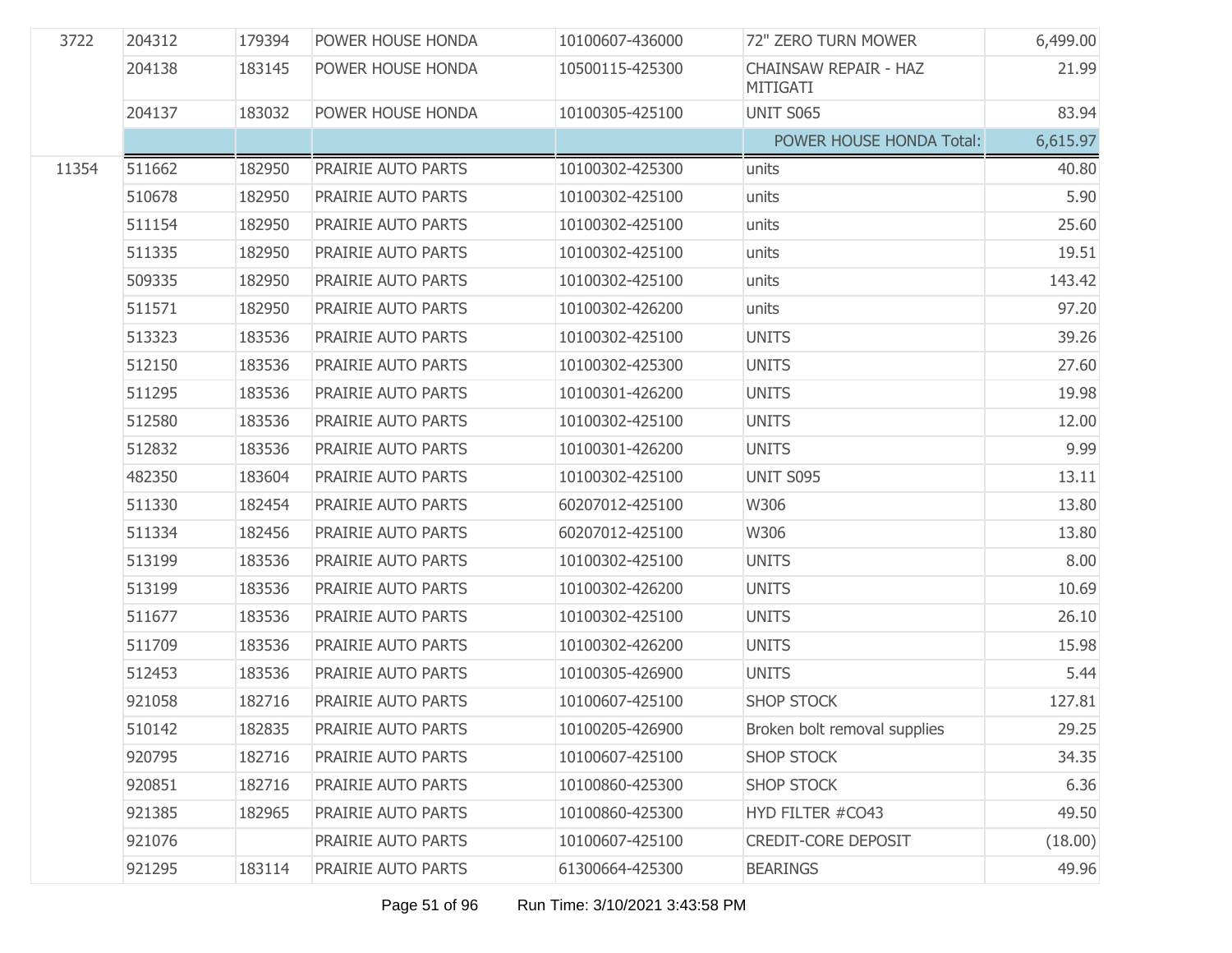| 11354 | 502841 | 183405 | <b>PRAIRIE AUTO PARTS</b> | 10100204-426200 | CITY VEHICLE - MAINTENANCE -<br>KE              | 4.17     |
|-------|--------|--------|---------------------------|-----------------|-------------------------------------------------|----------|
|       | 510103 | 183403 | PRAIRIE AUTO PARTS        | 10100204-425100 | <b>CITY VEHICLE - MAINTENANCE</b><br>G01        | 22.47    |
|       | 510103 | 183403 | PRAIRIE AUTO PARTS        | 10100204-426200 | <b>CITY VEHICLE - MAINTENANCE</b><br>G01        | 13.14    |
|       | 512080 | 183404 | PRAIRIE AUTO PARTS        | 10100204-425100 | CITY VEHICLE G012-<br><b>MAINTENANCE</b>        | 22.60    |
|       | 513179 | 182998 | PRAIRIE AUTO PARTS        | 60907401-425300 | <b>RELAYS FOR BOBCAT SWEEPER</b>                | 53.80    |
|       | 513193 |        | PRAIRIE AUTO PARTS        | 60907401-425300 | <b>CREDIT-RELAY</b>                             | (10.76)  |
|       | 513425 | 183180 | PRAIRIE AUTO PARTS        | 10100202-426200 | <b>ANTIFREEZE - SHOP</b>                        | 40.16    |
|       | 513425 | 183180 | PRAIRIE AUTO PARTS        | 61800890-426200 | <b>ANTIFREEZE - SHOP</b>                        | 19.78    |
|       | 512581 | 183167 | PRAIRIE AUTO PARTS        | 61800892-425100 | OIL FILTER - MM                                 | 3.66     |
|       | 511417 | 183168 | PRAIRIE AUTO PARTS        | 61800890-425100 | OIL & AIR & FUEL FILTER - UNIT                  | 119.41   |
|       | 510728 | 183169 | PRAIRIE AUTO PARTS        | 61800893-425100 | OIL & AIR & FUEL FILTER - MED3                  | 77.11    |
|       | 920100 | 183160 | PRAIRIE AUTO PARTS        | 61800891-425100 | <b>BELT - MED1</b>                              | 31.32    |
|       | 513639 | 183386 | PRAIRIE AUTO PARTS        | 10100607-425300 | SELF ETCHING PRIM, RED<br>ANODIZE               | 76.02    |
|       | 510672 | 183162 | PRAIRIE AUTO PARTS        | 61800891-425100 | OIL FILTER - MED12                              | 4.77     |
|       | 510434 | 183163 | <b>PRAIRIE AUTO PARTS</b> | 61800891-425100 | <b>ALTERNATOR / HEATER</b><br><b>CONNECTOR</b>  | 404.61   |
|       | 510559 |        | PRAIRIE AUTO PARTS        | 61800891-425100 | CREDIT-CORE/WARRANTY                            | (288.25) |
|       | 511276 | 183164 | PRAIRIE AUTO PARTS        | 61800891-425100 | CORE - MED1                                     | 82.50    |
|       | 513084 | 183165 | PRAIRIE AUTO PARTS        | 61800896-425100 | RETAINER / REFLECTR - MED6                      | 15.72    |
|       | 511663 | 183166 | PRAIRIE AUTO PARTS        | 61800895-425100 | <b>TERMOSTAT - MED5</b>                         | 35.48    |
|       | 510246 | 183158 | PRAIRIE AUTO PARTS        | 10100202-425100 | <b>BLISTER PACK CAPS - BATT1</b>                | 29.08    |
|       | 512828 | 183150 | PRAIRIE AUTO PARTS        | 10100202-425100 | <b>BATTERY MAINT / BUTT</b><br><b>CONNECTOR</b> | 40.99    |
|       | 512939 | 183151 | PRAIRIE AUTO PARTS        | 10102030-425100 | BATTERY - UNIT 2141                             | 122.36   |
|       | 512582 | 183152 | PRAIRIE AUTO PARTS        | 10100202-425100 | OIL FILTER - UNIT 6162                          | 3.16     |
|       | 512663 | 183153 | PRAIRIE AUTO PARTS        | 10100202-425100 | OIL FILTER - UNIT 2192                          | 3.48     |
|       | 511238 | 183154 | PRAIRIE AUTO PARTS        | 10102021-425100 | <b>BATTERY - PLOW TRUCK</b>                     | 109.81   |
|       | 511360 | 182950 | PRAIRIE AUTO PARTS        | 10100302-425100 | units                                           | 43.92    |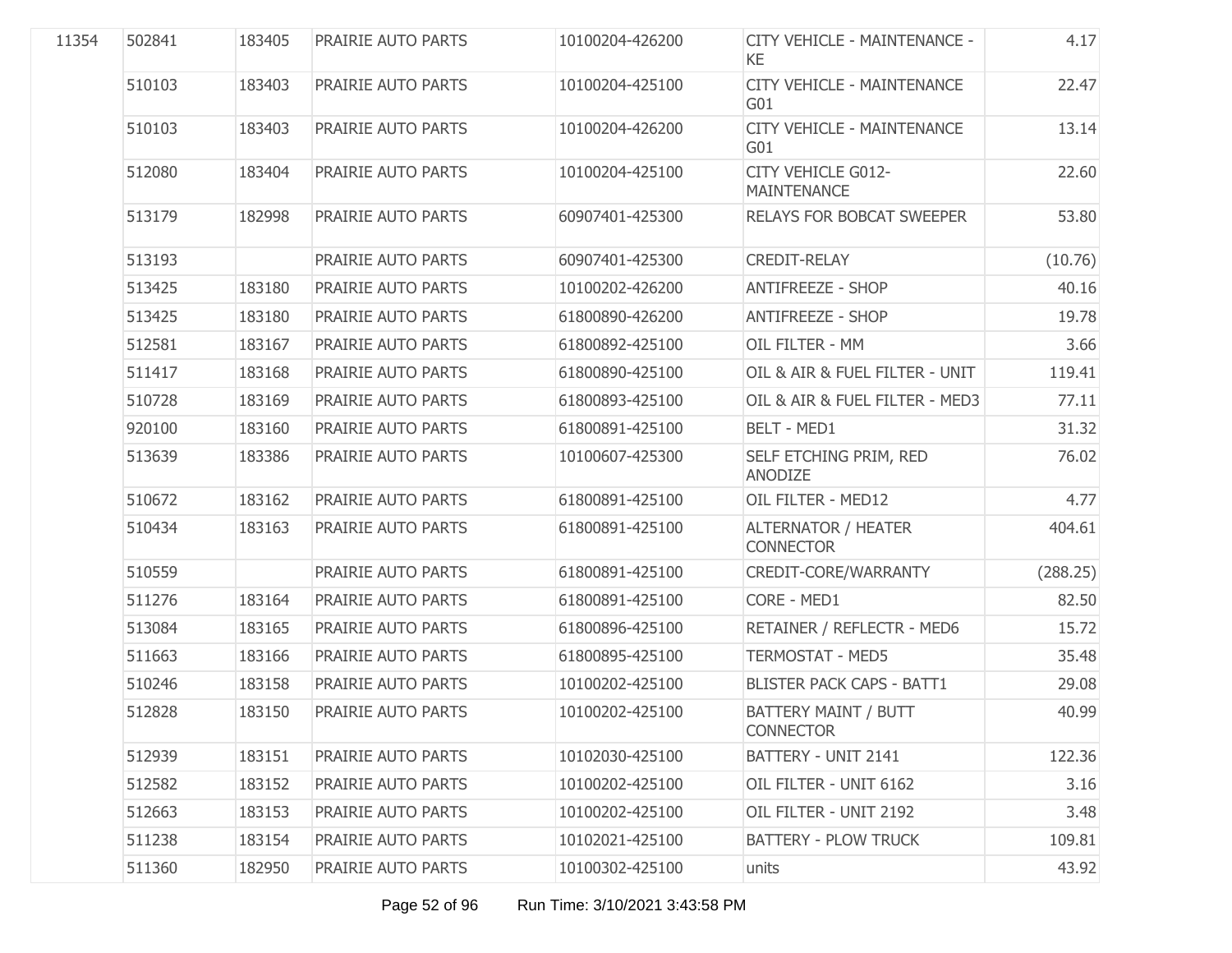| 11354 | 512169                  | 182950 | PRAIRIE AUTO PARTS                       | 10100301-425300 | units                                           | 11.98    |
|-------|-------------------------|--------|------------------------------------------|-----------------|-------------------------------------------------|----------|
|       | 509409                  | 182950 | PRAIRIE AUTO PARTS                       | 10100301-425100 | units                                           | 32.68    |
|       | 507492                  | 182950 | PRAIRIE AUTO PARTS                       | 10100301-425300 | units                                           | 5.88     |
|       | 508561                  | 182950 | PRAIRIE AUTO PARTS                       | 10100301-425300 | units                                           | 30.67    |
|       | 513020                  | 183184 | PRAIRIE AUTO PARTS                       | 10102030-425100 | BOLT - UNIT 2141                                | 1.96     |
|       |                         |        |                                          |                 | <b>PRAIRIE AUTO PARTS Total:</b>                | 1,991.09 |
| 6215  | 5381                    | 183156 | PROFESSIONAL METAL WORKS<br>LLC          | 10102025-425100 | SHEAR & BEND - E5                               | 90.00    |
|       |                         |        |                                          |                 | PROFESSIONAL METAL WORKS<br><b>LLC Total:</b>   | 90.00    |
| 7323  | 8883899                 | 181939 | PROVANTAGE LLC                           | 10700134-435000 | <b>CIVIC CENTER EXPANSION</b>                   | 149.06   |
|       | 8883935                 | 181939 | PROVANTAGE LLC                           | 10700134-435000 | <b>CIVIC CENTER EXPANSION</b>                   | 140.50   |
|       | 8883898                 | 181939 | PROVANTAGE LLC                           | 10700134-435000 | <b>CIVIC CENTER EXPANSION</b>                   | 2,471.44 |
|       |                         |        |                                          |                 | PROVANTAGE LLC<br>Total:                        | 2,761.00 |
| 14452 | 02/11/21                | 183657 | PTL PAINTING PROFESSIONALS<br><b>INC</b> | 60207014-422500 | PAINT LOBBY & OFFICES                           | 3,779.87 |
|       |                         |        |                                          |                 | PTL PAINTING PROFESSIONALS<br><b>INC Total:</b> | 3,779.87 |
| 13347 | N8721873                | 182885 | QUADIENT LEASING USA INC                 | 10106061-425300 | POSTAGE MACHINE LEASE                           | 1,181.85 |
|       |                         |        |                                          |                 | QUADIENT LEASING USA INC<br>Total:              | 1,181.85 |
| 7106  | 738526901               | 183705 | <b>QUALITY INN &amp; SUITES</b>          | 10100202-427000 | LODGING: JUNGCK 2.15 LAKE<br><b>AREA</b>        | 65.66    |
|       | 738526901               | 183705 | <b>QUALITY INN &amp; SUITES</b>          | 61800890-427000 | LODGING: JUNGCK 2.15 LAKE<br><b>AREA</b>        | 32.34    |
|       | 738526902               | 183704 | <b>OUALITY INN &amp; SUITES</b>          | 10100202-427000 | LODGING: KNOTEK 2.15 LAKE<br><b>AREA</b>        | 65.66    |
|       | 738526902               | 183704 | <b>OUALITY INN &amp; SUITES</b>          | 61800890-427000 | LODGING: KNOTEK 2.15 LAKE<br><b>AREA</b>        | 32.34    |
|       |                         |        |                                          |                 | <b>QUALITY INN &amp; SUITES Total:</b>          | 196.00   |
| 3849  | FEBRUARY202 183046<br>1 |        | RAPID CITY ARTS COUNCIL                  | 10106062-422500 | FEB21<br>MAINTENANCE/JANITORIAL S               | 1,521.52 |
|       | 02/10/21                | 182851 | RAPID CITY ARTS COUNCIL                  | 10106062-426400 | <b>JANITORIAL SUPPLIES</b>                      | 265.13   |
|       |                         |        |                                          |                 | RAPID CITY ARTS COUNCIL<br>Total:               | 1,786.65 |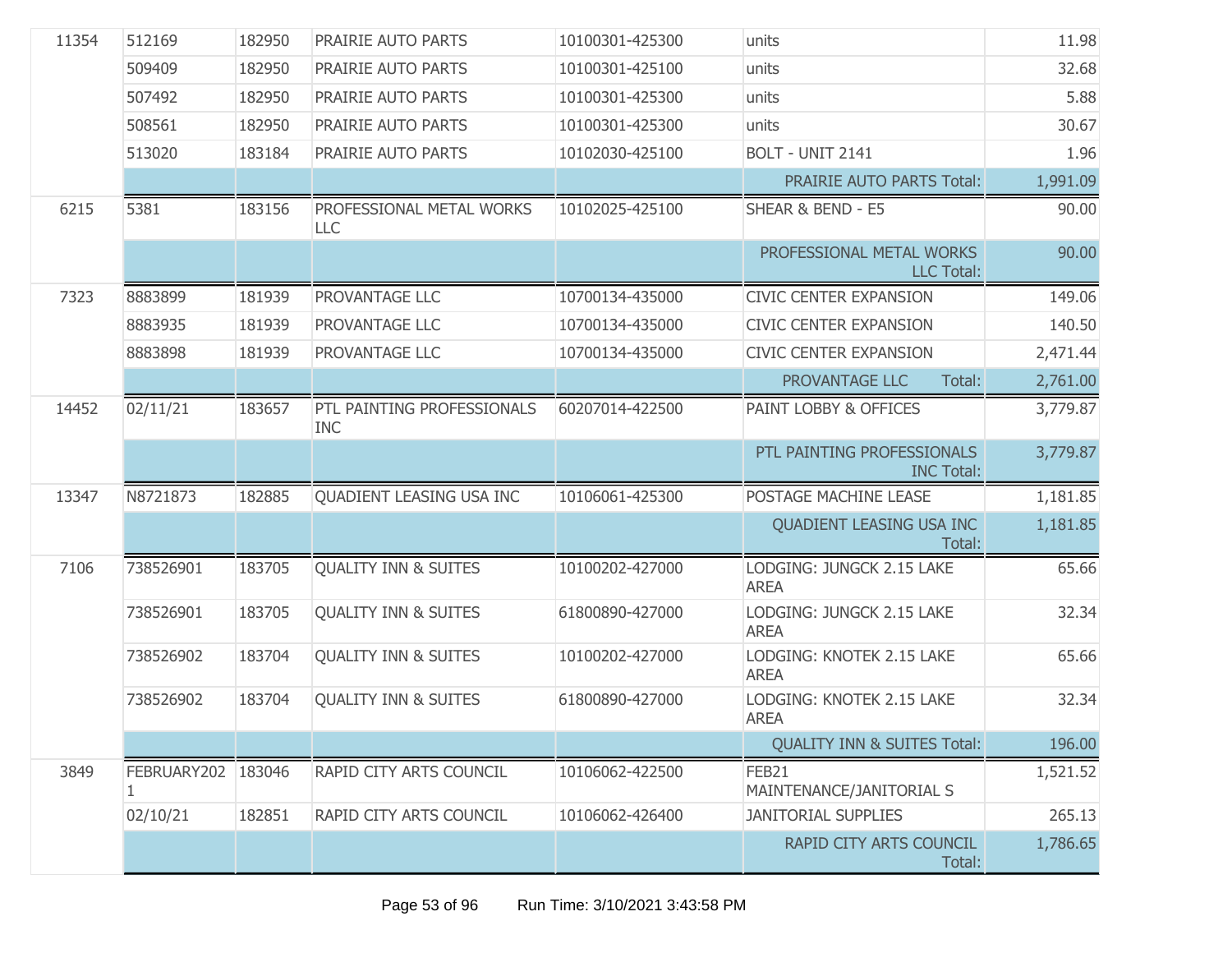| 12750 | 2906/1              | 183420 | RAPID CITY HARDWARE                        | 10102025-425100 | <b>HARDWARE - E5</b>                              | 16.88    |
|-------|---------------------|--------|--------------------------------------------|-----------------|---------------------------------------------------|----------|
|       | 2878/1              | 183310 | RAPID CITY HARDWARE                        | 10100603-426900 | <b>AERATOR WASHER</b>                             | 1.99     |
|       | 2866/1              | 183391 | RAPID CITY HARDWARE                        | 10100607-425500 | <b>HYDRAULIC BOTTLE</b>                           | 22.99    |
|       | 2865/1              | 183391 | RAPID CITY HARDWARE                        | 10100607-425500 | <b>HYDRAULIC BOTTLE</b>                           | 18.99    |
|       | 2877/1              | 183311 | RAPID CITY HARDWARE                        | 10100603-426900 | <b>ENTRY KNOB</b>                                 | 27.31    |
|       |                     |        |                                            |                 | <b>RAPID CITY HARDWARE Total:</b>                 | 88.16    |
| 3863  | 24873               | 182845 | RAPID CITY JOURNAL -<br><b>ADVERTISING</b> | 10106021-423000 | <b>PUBLISHING</b>                                 | 1,475.98 |
|       | 24444               | 182845 | RAPID CITY JOURNAL -<br><b>ADVERTISING</b> | 10106021-423000 | <b>PUBLISHING</b>                                 | 23.99    |
|       | 24458               | 182845 | RAPID CITY JOURNAL -<br><b>ADVERTISING</b> | 10106021-423000 | <b>PUBLISHING</b>                                 | 34.27    |
|       | 24437               | 182845 | RAPID CITY JOURNAL -<br><b>ADVERTISING</b> | 10106021-423000 | <b>PUBLISHING</b>                                 | 61.68    |
|       | 23655               | 183398 | RAPID CITY JOURNAL -<br><b>ADVERTISING</b> | 10100706-423000 | LEGAL AD FOR SECTION 5310<br><b>FUND</b>          | 214.97   |
|       | 24343               | 183399 | RAPID CITY JOURNAL -<br><b>ADVERTISING</b> | 10100204-423000 | <b>LEGAL AD FOR PC 02 04 2021</b>                 | 108.52   |
|       | 24924               | 183787 | RAPID CITY JOURNAL -<br><b>ADVERTISING</b> | 10106021-423000 | <b>PUBLISHING</b>                                 | 1,003.60 |
|       |                     |        |                                            |                 | RAPID CITY JOURNAL -<br><b>ADVERTISING Total:</b> | 2,923.01 |
| 3885  | 435709              | 183831 | RAPID DELIVERY                             | 10106022-422500 | FEB21 MAIL DELIVERY                               | 54.62    |
|       | 435709              | 183831 | RAPID DELIVERY                             | 10106023-422500 | FEB21 MAIL DELIVERY                               | 54.63    |
|       |                     |        |                                            |                 | <b>RAPID DELIVERY Total:</b>                      | 109.25   |
| 3958  | 915992439346 182739 |        | RED WING SHOE STORE                        | 61507103-426300 | MCDOW SAFETY BOOTS                                | 182.74   |
|       | 915-99-<br>2439766  | 181919 | <b>RED WING SHOE STORE</b>                 | 60907401-426300 | <b>EMPLOYEE WORK BOOTS</b>                        | 208.24   |
|       | 915-99-<br>2439400  | 182993 | RED WING SHOE STORE                        | 60907401-426300 | <b>EMPLOYEE WORK BOOTS</b>                        | 208.24   |
|       | 915-99-<br>2439410  | 183417 | <b>RED WING SHOE STORE</b>                 | 10100204-426300 | <b>BOOTS - BRETT BASSHAM</b>                      | 203.99   |
|       | 915-99-<br>2439309  | 182426 | <b>RED WING SHOE STORE</b>                 | 61207101-426300 | KOERLIN SAFETY BOOTS                              | 169.99   |
|       |                     |        |                                            |                 | <b>RED WING SHOE STORE Total:</b>                 | 973.20   |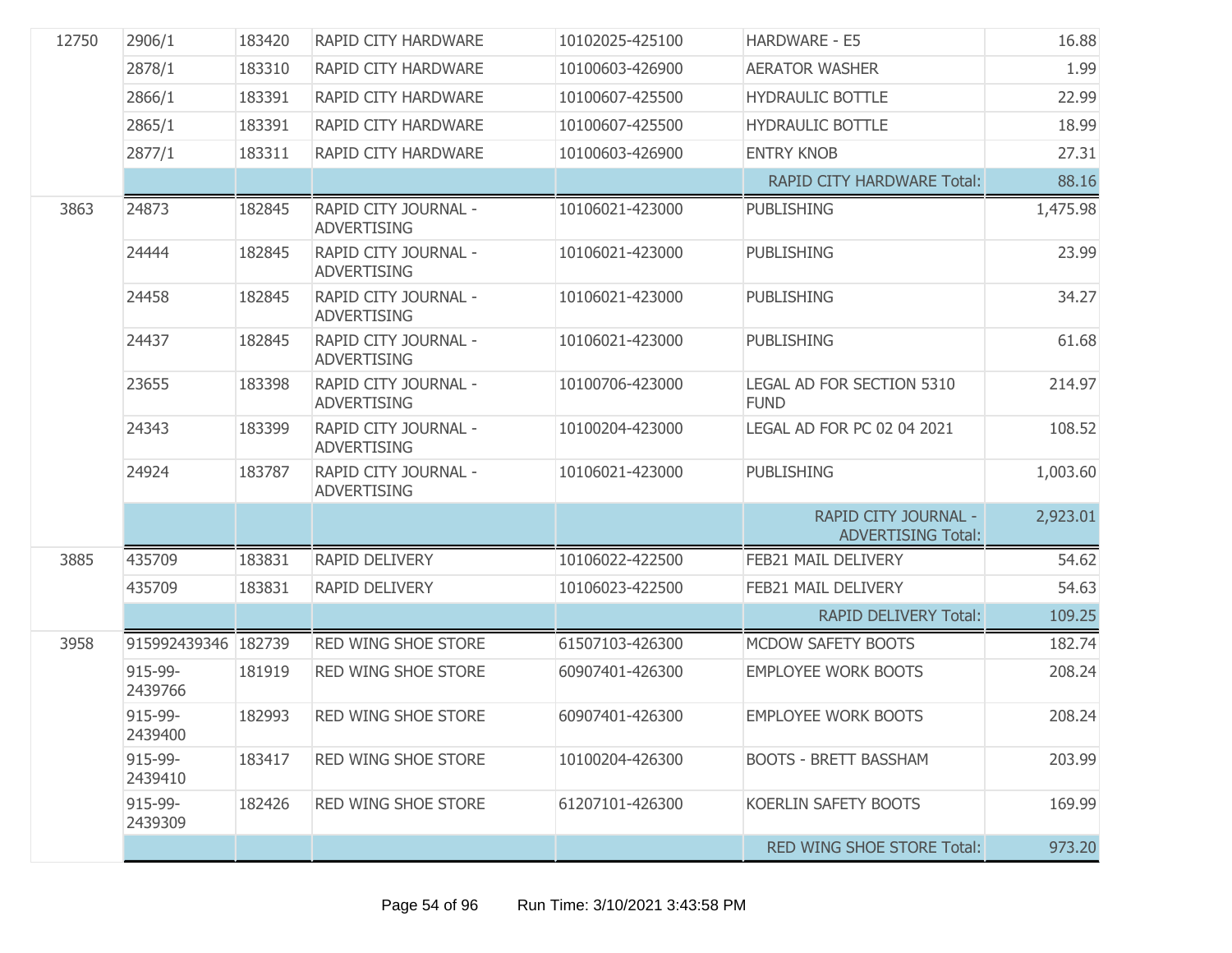| 9023 | 540        | 183109 | RICK'S BODY SHOP LLC       | 10100201-425100 | <b>CAR REPAIR</b>                        | 6,221.55 |
|------|------------|--------|----------------------------|-----------------|------------------------------------------|----------|
|      | 643        | 183109 | RICK'S BODY SHOP LLC       | 10100201-425100 | <b>CAR REPAIR</b>                        | 859.20   |
|      |            |        |                            |                 | RICK'S BODY SHOP LLC Total:              | 7,080.75 |
| 994  | 02/15/21   | 182944 | ROBERT CHRISTENSEN         | 50508910-431000 | 2505 UNA DEL DRIVE<br><b>RECONSTRUCT</b> | 100.00   |
|      |            |        |                            |                 | <b>ROBERT CHRISTENSEN Total:</b>         | 100.00   |
| 3918 | 02/20/21   | 183189 | ROBERT RAUE                | 10100607-426300 | 2021 AFSCME CLOTHING REIMB.              | 63.66    |
|      | 02/20/2021 | 183189 | ROBERT RAUE                | 10100607-426300 | 2021 AFSCME CLOTHING REIMB.              | 21.29    |
|      | 02-20-21   | 183189 | <b>ROBERT RAUE</b>         | 10100607-426300 | 2021 AFSCME CLOTHING REIMB.              | 26.61    |
|      | 5948061    | 182979 | <b>ROBERT RAUE</b>         | 10100607-426300 | BOOTS - 2021 AFSCME<br><b>CLOTHING A</b> | 138.44   |
|      |            |        |                            |                 | <b>ROBERT RAUE Total:</b>                | 250.00   |
| 4125 | 5952006    | 183535 | <b>RUNNINGS SUPPLY INC</b> | 60207011-426500 | JSWTP: MOVERS DOLLY, DOOR<br><b>STOP</b> | 36.98    |
|      | 5952006    | 183535 | RUNNINGS SUPPLY INC        | 60207011-426900 | JSWTP: MOVERS DOLLY, DOOR<br><b>STOP</b> | 24.57    |
|      | 5957325    | 183759 | RUNNINGS SUPPLY INC        | 10100202-426400 | STATION JANITORIAL SUPPLIES -            | 17.19    |
|      | 5957325    | 183759 | RUNNINGS SUPPLY INC        | 61800890-426400 | STATION JANITORIAL SUPPLIES -            | 8.46     |
|      | 5946031    | 182941 | RUNNINGS SUPPLY INC        | 60207012-426900 | <b>SHOP</b>                              | 81.58    |
|      | 5941457    | 182776 | RUNNINGS SUPPLY INC        | 61507102-425300 | <b>THERMOMETER</b>                       | 42.98    |
|      | 5947703    | 183002 | RUNNINGS SUPPLY INC        | 60407071-425300 | WIRE WHEEL, W808- TOOLS FOR<br>W8        | 31.98    |
|      | 5947703    | 183002 | RUNNINGS SUPPLY INC        | 60407071-426500 | WIRE WHEEL, W808- TOOLS FOR<br>W8        | 54.87    |
|      | 5948027    | 183002 | RUNNINGS SUPPLY INC        | 60407071-426500 | WIRE WHEEL, W808- TOOLS FOR<br>W8        | 17.58    |
|      | 5952012    | 183537 | <b>RUNNINGS SUPPLY INC</b> | 60207011-426300 | STOCK: PANTS                             | 61.95    |
|      | 5942676    | 183051 | RUNNINGS SUPPLY INC        | 61507103-426300 | GALLAGHER SAFETY BOOTS                   | 199.95   |
|      | 5936155    | 183179 | RUNNINGS SUPPLY INC        | 10102022-425200 | STATION MAINT - ST2                      | 15.99    |
|      | 5936155    | 183179 | RUNNINGS SUPPLY INC        | 61800892-425200 | STATION MAINT - ST2                      | 15.98    |
|      | 5941514    | 183177 | RUNNINGS SUPPLY INC        | 10102022-425200 | STATION MAINT - ST2                      | 37.38    |
|      | 5941514    | 183177 | RUNNINGS SUPPLY INC        | 61800892-425200 | STATION MAINT - ST2                      | 37.38    |
|      |            |        |                            |                 |                                          |          |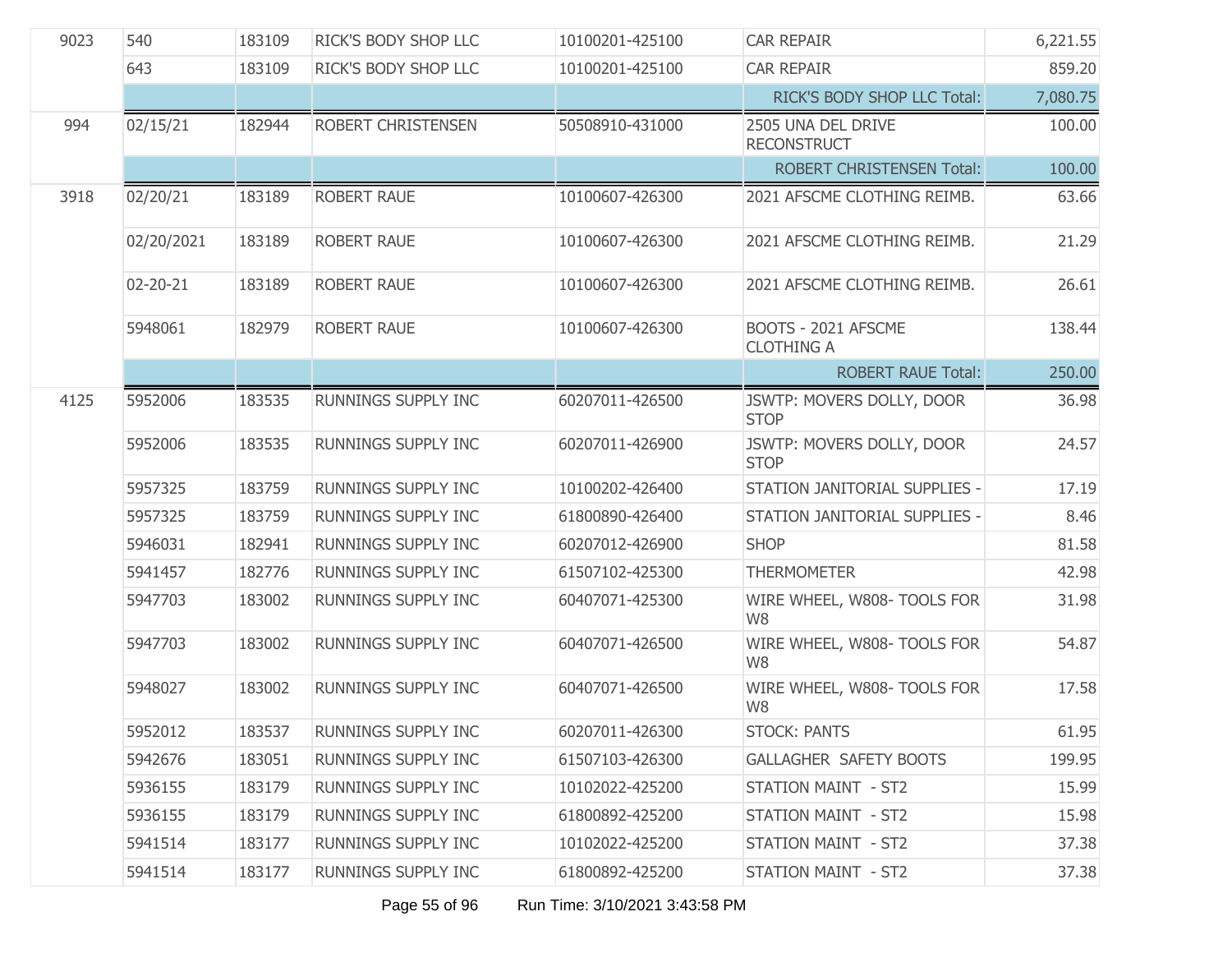| 4125  | 5947603            | 183001 | RUNNINGS SUPPLY INC        | 60407071-426300 | <b>EMPLOYEE WORK UNIFORMS</b>            | 248.94   |
|-------|--------------------|--------|----------------------------|-----------------|------------------------------------------|----------|
|       | 5947988            | 183001 | RUNNINGS SUPPLY INC        | 60407071-426300 | <b>EMPLOYEE WORK UNIFORMS</b>            | 23.99    |
|       | 5947988            | 183001 | <b>RUNNINGS SUPPLY INC</b> | 60407071-426300 | <b>EMPLOYEE WORK UNIFORMS</b>            | (19.99)  |
|       |                    |        |                            |                 | <b>RUNNINGS SUPPLY INC Total:</b>        | 937.76   |
| 14421 | <b>INV0451</b>     | 183498 | SAFETY IO LLC              | 60407071-429501 | MSA ALTAIR SOFTWARE-DEPTS<br>7071        | 725.00   |
|       | <b>INV0451</b>     | 183498 | SAFETY IO LLC              | 60407072-429501 | MSA ALTAIR SOFTWARE-DEPTS<br>7071        | 725.00   |
|       | <b>INV0451</b>     | 183498 | SAFETY IO LLC              | 60407073-429501 | MSA ALTAIR SOFTWARE-DEPTS<br>7071        | 725.00   |
|       | <b>INV0451</b>     | 183498 | SAFETY IO LLC              | 60907401-429501 | MSA ALTAIR SOFTWARE-DEPTS<br>7071        | 725.00   |
|       |                    |        |                            |                 | <b>SAFETY IO LLC Total:</b>              | 2,900.00 |
| 4182  | 000000<br>01/27/21 | 181265 | <b>SAM'S CLUB</b>          | 10100603-452000 | MISC SUPPLIES - PLATES, WIPES,           | 161.54   |
|       | 000000<br>01/27/21 | 181265 | <b>SAM'S CLUB</b>          | 10100620-426900 | MISC SUPPLIES - PLATES, WIPES,           | 35.38    |
|       | 000000<br>02/18/21 | 182991 | <b>SAM'S CLUB</b>          | 10100618-426400 | MISC & JANITORIAL SUPPLIES               | 117.30   |
|       | 000000<br>02/18/21 | 182991 | <b>SAM'S CLUB</b>          | 10100618-426900 | MISC & JANITORIAL SUPPLIES               | 21.12    |
|       | 006799             | 181956 | <b>SAM'S CLUB</b>          | 10100607-426900 | MISC SUPPLIES - SHOP                     | 87.03    |
|       | 007840             | 182887 | <b>SAM'S CLUB</b>          | 10100612-426900 | <b>FACE MASKS</b>                        | 269.40   |
|       | 007953             | 181646 | <b>SAM'S CLUB</b>          | 10100202-426400 | DEPT JANITORIAL SUPPLIES                 | 370.07   |
|       | 007953             | 181646 | <b>SAM'S CLUB</b>          | 61800890-426400 | DEPT JANITORIAL SUPPLIES                 | 182.27   |
|       | 009460             | 182287 | <b>SAM'S CLUB</b>          | 61507103-425300 | BATTERIES AND TOTES                      | 67.88    |
|       | 008349             | 182720 | <b>SAM'S CLUB</b>          | 10100607-426400 | <b>TRASH BAGS</b>                        | 303.76   |
|       | 008349             | 182720 | <b>SAM'S CLUB</b>          | 10100620-426900 | TRASH BAGS                               | 44.94    |
|       | 008349             | 182720 | <b>SAM'S CLUB</b>          | 10100860-426400 | <b>TRASH BAGS</b>                        | 157.80   |
|       | 000364<br>02/05/21 | 181965 | <b>SAM'S CLUB</b>          | 61300664-426900 | <b>CUPS/PAPER</b><br>TOWELS/PRINTER/SOAP | 125.50   |
|       | 000140             | 181951 | <b>SAM'S CLUB</b>          | 61300604-426100 | SHARPIES/PAPER/TAPEFILES/TIM<br>Е        | 309.10   |
|       | 008914             | 183445 | <b>SAM'S CLUB</b>          | 10100603-426400 | <b>CUSTODIAL SUPPLIES</b>                | 65.14    |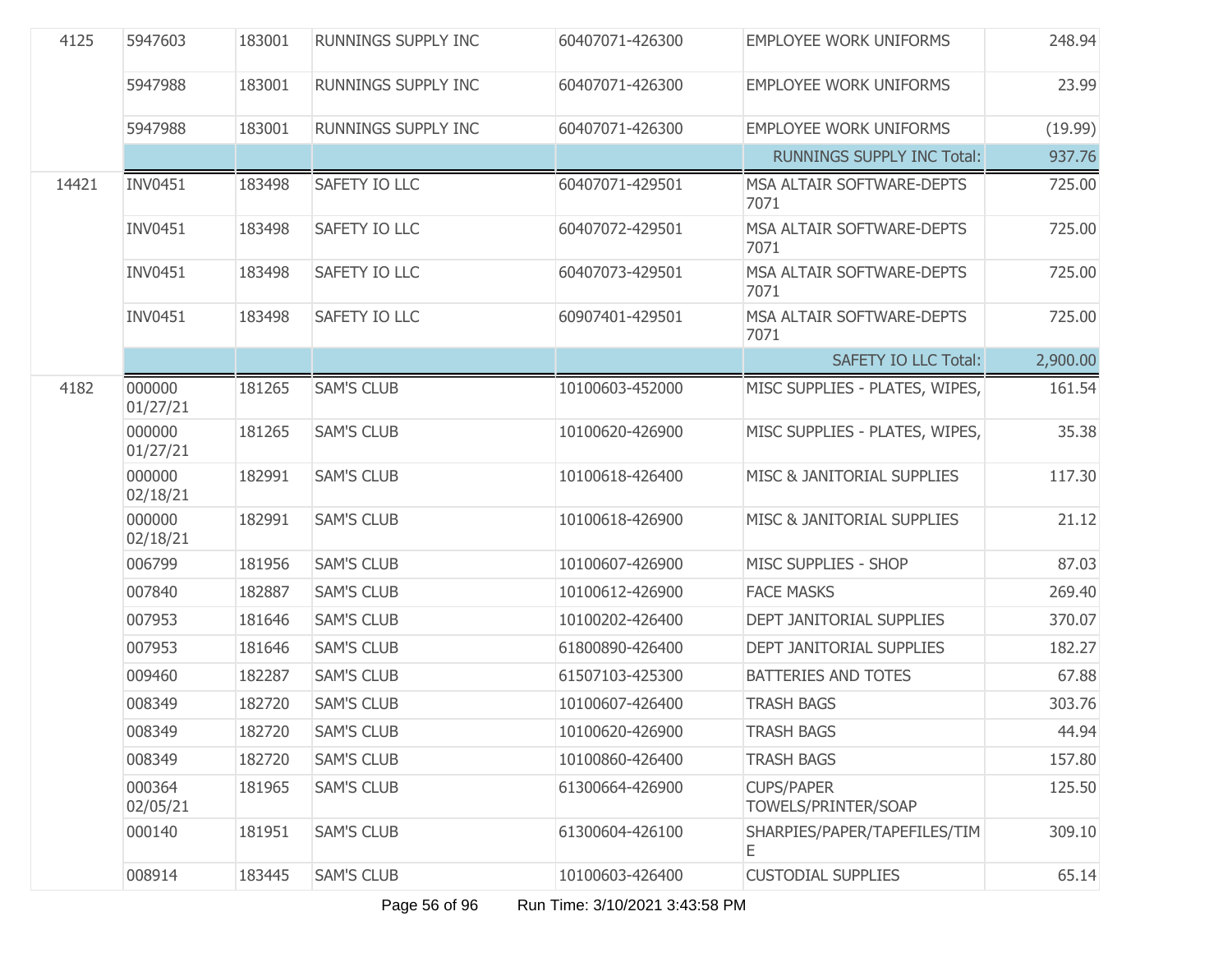| 4182  | 008914             | 183445 | <b>SAM'S CLUB</b>                      | 10100603-452000 | <b>CUSTODIAL SUPPLIES</b>           | 96.68    |
|-------|--------------------|--------|----------------------------------------|-----------------|-------------------------------------|----------|
|       | 008914             | 183445 | <b>SAM'S CLUB</b>                      | 10100620-426900 | <b>CUSTODIAL SUPPLIES</b>           | 24.66    |
|       | 000000<br>01/29/21 | 182840 | <b>SAM'S CLUB</b>                      | 10100603-426900 | <b>CONCESSION FOODS</b>             | 136.49   |
|       | 000000<br>01/29/21 | 182840 | <b>SAM'S CLUB</b>                      | 10100612-426900 | <b>CONCESSION FOODS</b>             | 136.49   |
|       | 000000<br>01/29/21 | 182840 | <b>SAM'S CLUB</b>                      | 10100612-452000 | <b>CONCESSION FOODS</b>             | 1,227.60 |
|       |                    |        |                                        |                 | <b>SAM'S CLUB Total:</b>            | 3,940.15 |
| 12542 | 5493               | 183772 | SANDER SANITATION SERVICE              | 10106061-422500 | sanitation services                 | 200.00   |
|       |                    |        |                                        |                 | SANDER SANITATION SERVICE<br>Total: | 200.00   |
| 4194  | 78198              | 183039 | SANITATION PRODUCTS INC                | 60207012-425300 | W348                                | 462.15   |
|       |                    |        |                                        |                 | SANITATION PRODUCTS INC<br>Total:   | 462.15   |
| 4215  | 21501              | 183230 | <b>SCHEELS ALL SPORTS</b>              | 10100201-426900 | <b>RIFLE PARTS</b>                  | 77.94    |
|       | 21500              | 183230 | <b>SCHEELS ALL SPORTS</b>              | 10100201-426900 | <b>RIFLE PARTS</b>                  | 557.88   |
|       | 19064              | 183695 | <b>SCHEELS ALL SPORTS</b>              | 10102022-426900 | <b>UTILITY BENCH - ST2</b>          | 85.00    |
|       | 19064              | 183695 | <b>SCHEELS ALL SPORTS</b>              | 61800892-426900 | <b>UTILITY BENCH - ST2</b>          | 84.99    |
|       |                    |        |                                        |                 | <b>SCHEELS ALL SPORTS Total:</b>    | 805.81   |
| 2604  | 02/15-16/21        | 183703 | <b>SCOTT JUNGCK</b>                    | 10100202-427000 | PER DIEM: S. JUNGCK 2.15-16 JO      | 45.56    |
|       | 02/15-16/21        | 183703 | <b>SCOTT JUNGCK</b>                    | 61800890-427000 | PER DIEM: S. JUNGCK 2.15-16 JO      | 22.44    |
|       |                    |        |                                        |                 | <b>SCOTT JUNGCK Total:</b>          | 68.00    |
| 13216 | 01/29-30/21        | 183681 | <b>SCOTT LENSEGRAV</b>                 | 10102025-425200 | <b>REIMB FOR SUPPLIES</b>           | 11.51    |
|       | 01/29-30/21        | 183681 | <b>SCOTT LENSEGRAV</b>                 | 61800895-425200 | <b>REIMB FOR SUPPLIES</b>           | 5.67     |
|       | 01/29/21           | 183681 | <b>SCOTT LENSEGRAV</b>                 | 10102025-425300 | <b>REIMB FOR SUPPLIES</b>           | 31.60    |
|       |                    |        |                                        |                 | <b>SCOTT LENSEGRAV Total:</b>       | 48.78    |
| 9530  | 54267              | 183172 | SELECT TECH                            | 61800894-425100 | SUPER AUTOEJECT 20 AMP -<br>MED4    | 450.42   |
|       |                    |        |                                        |                 | <b>SELECT TECH Total:</b>           | 450.42   |
| 4330  | 0451966            | 183773 | SERVALL UNIFORM/LINEN CO<br><b>INC</b> | 10106061-426400 | janitorial supplies                 | 60.37    |
|       | 0451041            | 183675 | SERVALL UNIFORM/LINEN CO<br><b>INC</b> | 10100202-426400 | <b>LINEN SERVICE</b>                | 60.36    |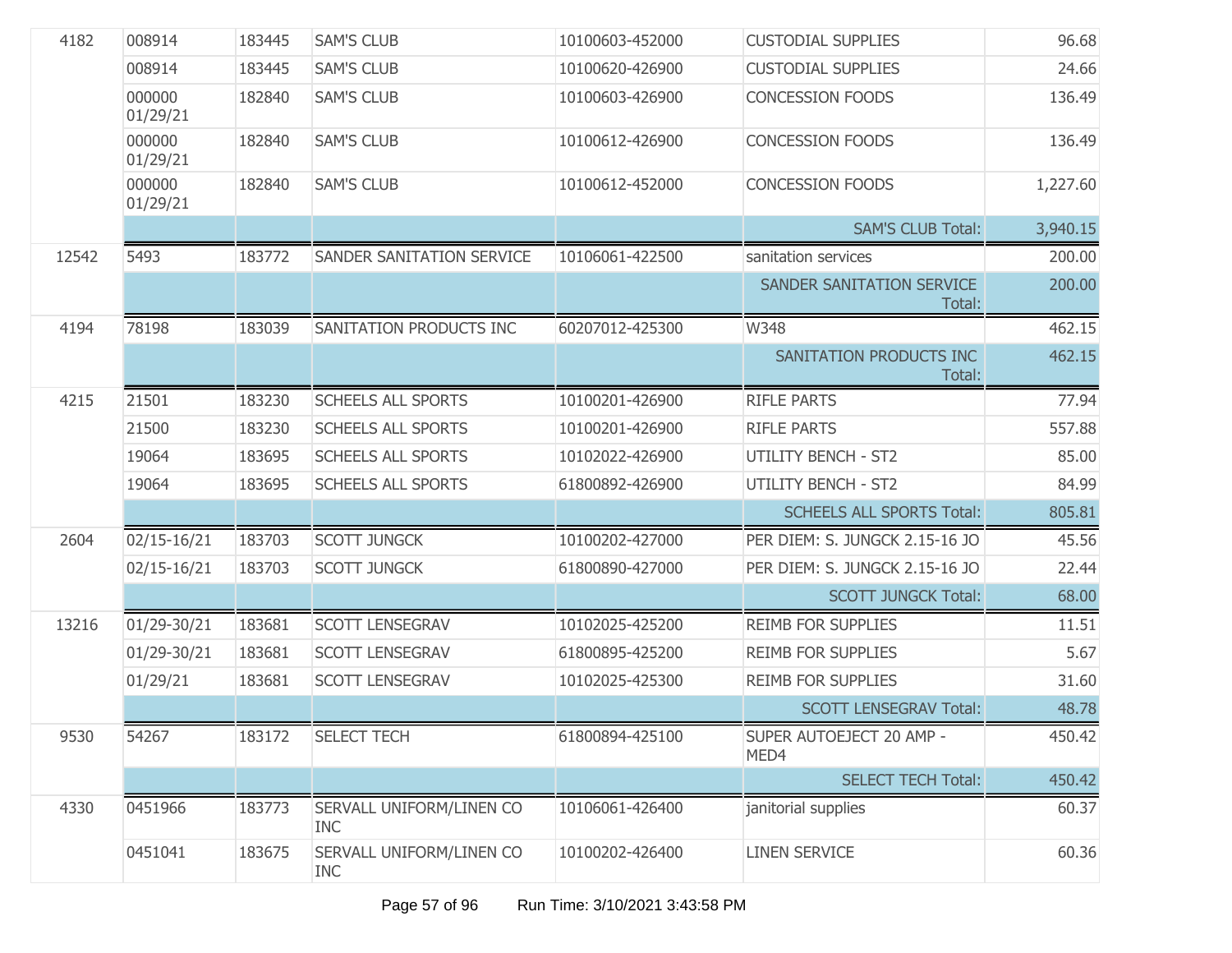| 4330  | 0451041  | 183675 | SERVALL UNIFORM/LINEN CO<br><b>INC</b>          | 61800890-426400 | <b>LINEN SERVICE</b>                          | 122.56   |
|-------|----------|--------|-------------------------------------------------|-----------------|-----------------------------------------------|----------|
|       | 0450031  | 183503 | SERVALL UNIFORM/LINEN CO<br><b>INC</b>          | 60407072-426400 | MOPS, SHOP TOWELS & MATS 2-<br>$19-$          | 81.81    |
|       | 0452940  | 183625 | SERVALL UNIFORM/LINEN CO<br><b>INC</b>          | 60407072-426400 | MOPS, SHOP TOWELS & MATS 2-<br>$26 -$         | 81.81    |
|       | 0446561  | 183228 | SERVALL UNIFORM/LINEN CO<br><b>INC</b>          | 10106061-426400 | janitorial supplies                           | 60.37    |
|       | 0443833  | 183018 | SERVALL UNIFORM/LINEN CO<br><b>INC</b>          | 10106061-426400 | janitorial supplies                           | 63.66    |
|       | 0450788  | 183428 | SERVALL UNIFORM/LINEN CO<br><b>INC</b>          | 10106062-426400 | <b>JANITORIAL SUPPLIES</b>                    | 267.35   |
|       | 0444634  | 182757 | SERVALL UNIFORM/LINEN CO<br><b>INC</b>          | 61507103-426400 | COVERALL LAUNDRY SERVICE                      | 31.54    |
|       | 0448495  | 182814 | SERVALL UNIFORM/LINEN CO<br><b>INC</b>          | 60207012-426400 | RUG RENTAL SHOP 2-16-2021                     | 34.14    |
|       | 0448495  | 182814 | SERVALL UNIFORM/LINEN CO<br><b>INC</b>          | 60407071-426400 | RUG RENTAL SHOP 2-16-2021                     | 22.13    |
|       | 0448495  | 182814 | SERVALL UNIFORM/LINEN CO<br><b>INC</b>          | 60907401-426400 | RUG RENTAL SHOP 2-16-2021                     | 15.30    |
|       | 0447848  | 183006 | SERVALL UNIFORM/LINEN CO<br><b>INC</b>          | 60207011-426400 | 2/15/2021: MATS, MOPS                         | 41.00    |
|       | 0449118  | 182988 | SERVALL UNIFORM/LINEN CO<br><b>INC</b>          | 10100618-422500 | PROFESSIONAL SERVICES                         | 52.54    |
|       | 0447384  | 182804 | SERVALL UNIFORM/LINEN CO<br><b>INC</b>          | 60407072-426400 | MOPS, SHOP TOWELS AND MATS<br>$2 - 1$         | 81.81    |
|       |          |        |                                                 |                 | SERVALL UNIFORM/LINEN CO<br><b>INC Total:</b> | 1,076.75 |
| 14441 | 02/22/21 | 183520 | <b>SHARAF PROPERTIES</b>                        | 61000870-453000 | PARKING PERMIT REFUNDS -<br><b>MOVED</b>      | 150.00   |
|       |          |        |                                                 |                 | <b>SHARAF PROPERTIES Total:</b>               | 150.00   |
| 4359  | 0306-8   |        | 182890 SHERWIN-WILLIAMS COMPANY 10100620-425900 |                 | PAINT - ADMIN OFFICE                          | 17.64    |
|       | 0343-1   | 182890 | SHERWIN-WILLIAMS COMPANY                        | 10100620-425900 | PAINT - ADMIN OFFICE                          | 14.05    |
|       |          |        |                                                 |                 | SHERWIN-WILLIAMS COMPANY<br>Total:            | 31.69    |
| 10772 | 2114354  | 183392 | SIMON NORTH REGION SD                           | 10100607-425400 | <b>ROADSTONE</b>                              | 132.03   |
|       |          |        |                                                 |                 | SIMON NORTH REGION SD Total:                  | 132.03   |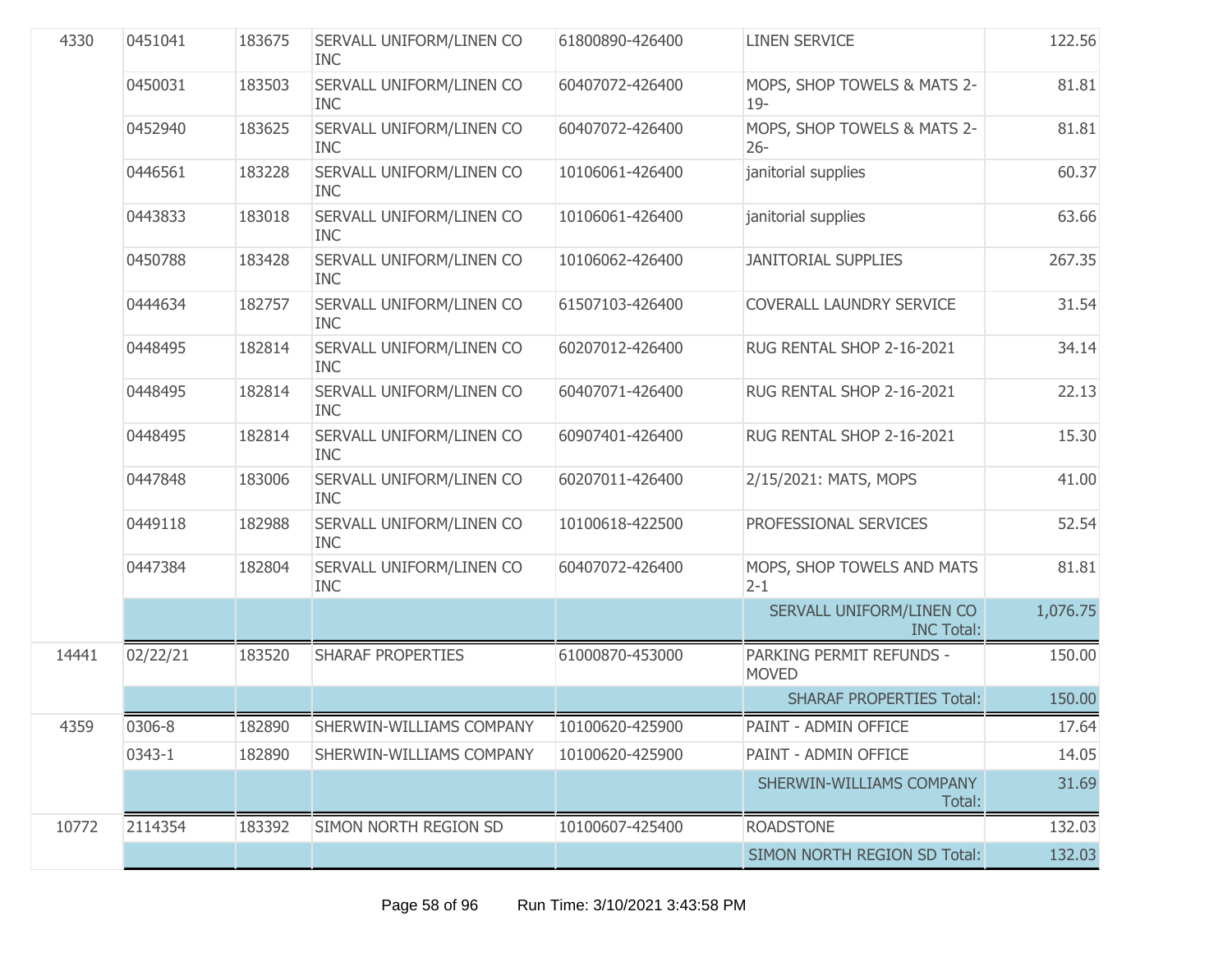| 4405  | 120510                         | 183415 | SIMPSON'S PRINTING                               | 10100204-426100 | OFFICE SUPPLIES, INSPECTION<br><b>SH</b>                | 285.00   |
|-------|--------------------------------|--------|--------------------------------------------------|-----------------|---------------------------------------------------------|----------|
|       | 120492                         | 183416 | <b>SIMPSON'S PRINTING</b>                        | 10100204-426100 | OFFICE SUPPLIES, IPERMIT<br><b>HOLDE</b>                | 158.00   |
|       | 120524                         | 183111 | <b>SIMPSON'S PRINTING</b>                        | 10100201-426100 | <b>CARDS HARLEY</b>                                     | 53.00    |
|       | 120546                         | 183047 | <b>SIMPSON'S PRINTING</b>                        | 10106022-426100 | 1000 TRAVEL AND TRAINING<br><b>REQUE</b>                | 658.00   |
|       | 120445                         | 183091 | <b>SIMPSON'S PRINTING</b>                        | 10100201-426100 | <b>RECORDS CARDS</b>                                    | 115.00   |
|       | 120600                         | 183687 | SIMPSON'S PRINTING                               | 10100202-426100 | OFFICE SUPPLIES: MAILING<br><b>LABEL</b>                | 50.25    |
|       | 120600                         | 183687 | SIMPSON'S PRINTING                               | 61800890-426100 | OFFICE SUPPLIES: MAILING<br><b>LABEL</b>                | 24.75    |
|       |                                |        |                                                  |                 | <b>SIMPSON'S PRINTING Total:</b>                        | 1,344.00 |
| 12844 | 193934                         | 183170 | SIOUX FALLS FORD INC                             | 61800897-425100 | GASKET / SPORDREMAN - MED14                             | 959.21   |
|       |                                |        |                                                  |                 | <b>SIOUX FALLS FORD INC Total:</b>                      | 959.21   |
| 4431  | 7785                           | 182946 | SKYLINE ENGINEERING                              | 10700132-422300 | 2500 DOWNTOWN LIGHTING<br><b>PROJECT</b>                | 8,454.29 |
|       |                                |        |                                                  |                 | <b>SKYLINE ENGINEERING Total:</b>                       | 8,454.29 |
| 6758  | 3480                           | 183654 | <b>SKYLINE SIGNS &amp; LIGHTING</b>              | 10100205-422500 | Clean detection cameras                                 | 1,479.58 |
|       |                                |        |                                                  |                 | <b>SKYLINE SIGNS &amp; LIGHTING</b><br>Total:           | 1,479.58 |
| 4498  | 04/06/21<br><b>SCHNITTGRUN</b> | 183400 | SOUTH DAKOTA BUILDING<br>OFFICIALS' ASSOC        | 10100204-427000 | ICC CODE OFFICIALS INSTITUTE<br>P                       | 82.00    |
|       | 04/06/21<br><b>JANSON</b>      | 183400 | SOUTH DAKOTA BUILDING<br>OFFICIALS' ASSOC        | 10100204-427000 | ICC CODE OFFICIALS INSTITUTE<br>Ρ                       | 82.00    |
|       | 04/06/21<br><b>KUXHAUSEN</b>   | 183400 | <b>SOUTH DAKOTA BUILDING</b><br>OFFICIALS' ASSOC | 10100204-427000 | ICC CODE OFFICIALS INSTITUTE<br>P                       | 82.00    |
|       |                                |        |                                                  |                 | SOUTH DAKOTA BUILDING<br><b>OFFICIALS' ASSOC Total:</b> | 246.00   |
| 4519  | SD21-00072                     | 183513 | SOUTH DAKOTA ONE CALL                            | 10100205-422500 | 720 LOCATES                                             | 186.31   |
|       | SD21-00072                     | 183513 | SOUTH DAKOTA ONE CALL                            | 10100607-422500 | 720 LOCATES                                             | 186.29   |
|       | SD21-00072                     | 183513 | SOUTH DAKOTA ONE CALL                            | 60207012-422500 | 720 LOCATES                                             | 186.31   |
|       | SD21-00072                     | 183513 | SOUTH DAKOTA ONE CALL                            | 60907401-422500 | 720 LOCATES                                             | 186.31   |
|       |                                |        |                                                  |                 | <b>SOUTH DAKOTA ONE CALL Total:</b>                     | 745.22   |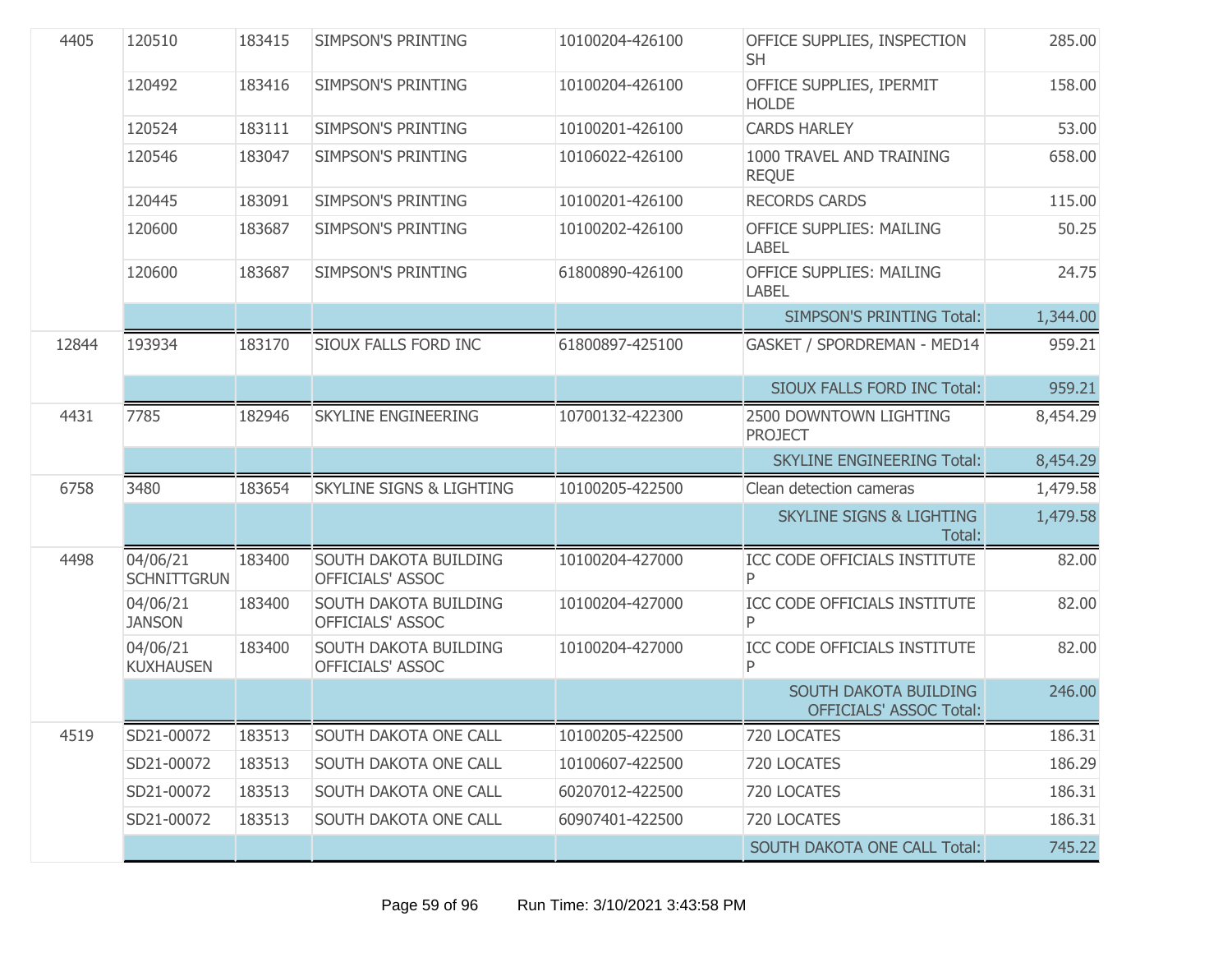| 4528  | 02/22/21                      | 183774 | SOUTH DAKOTA RETIREMENT<br><b>SYSTEM</b>            | 10100108-413000 | <b>ADD'L RETIREMENT</b><br><b>CONTRIBUTION</b>      | 213.26   |
|-------|-------------------------------|--------|-----------------------------------------------------|-----------------|-----------------------------------------------------|----------|
|       | 02/22/21                      | 183774 | SOUTH DAKOTA RETIREMENT<br><b>SYSTEM</b>            | 60602074-413000 | <b>ADD'L RETIREMENT</b><br><b>CONTRIBUTION</b>      | 668.75   |
|       |                               |        |                                                     |                 | SOUTH DAKOTA RETIREMENT<br><b>SYSTEM Total:</b>     | 882.01   |
| 6171  | 04/20-22/21<br><b>HEDRICK</b> | 182524 | SOUTH DAKOTA SHERIFF'S<br><b>ASSOCIATION</b>        | 10100201-427000 | SD Sheriff's & Police Chief's                       | 115.00   |
|       | 04/20-22/21<br><b>JOHNS</b>   | 182524 | <b>SOUTH DAKOTA SHERIFF'S</b><br><b>ASSOCIATION</b> | 10100201-427000 | SD Sheriff's & Police Chief's                       | 115.00   |
|       | 04/20-22/21<br><b>OLSON</b>   | 182524 | <b>SOUTH DAKOTA SHERIFF'S</b><br><b>ASSOCIATION</b> | 10100201-427000 | SD Sheriff's & Police Chief's                       | 115.00   |
|       | 04/20-22/21<br><b>SITTS</b>   | 182524 | SOUTH DAKOTA SHERIFF'S<br><b>ASSOCIATION</b>        | 10100201-427000 | SD Sheriff's & Police Chief's                       | 115.00   |
|       |                               |        |                                                     |                 | SOUTH DAKOTA SHERIFF'S<br><b>ASSOCIATION Total:</b> | 460.00   |
| 14436 | 000008                        | 183638 | SPILDE'S QUALITY MEATS LLC                          | 10100607-462100 | 2021 DEER PROCESSING                                | 8,000.00 |
|       |                               |        |                                                     |                 | SPILDE'S QUALITY MEATS LLC<br>Total:                | 8,000.00 |
| 10486 | 6258035 SO                    | 183452 | SRIXON/CLEVELAND GOLF/XXIO                          | 61300604-452000 | <b>RESALE GOLF BALLS</b>                            | 176.76   |
|       | 6248901 SO                    | 183451 | SRIXON/CLEVELAND GOLF/XXIO                          | 61300604-452000 | <b>RESALE GOLF BALLS</b>                            | 353.52   |
|       |                               |        |                                                     |                 | SRIXON/CLEVELAND GOLF/XXIO<br>Total:                | 530.28   |
| 2332  | 02 993396                     | 183040 | STAN HOUSTON EQUIP CO INC                           | 60207012-426500 | <b>INSPECTION EQUIPMENT</b>                         | 125.00   |
|       |                               |        |                                                     |                 | STAN HOUSTON EQUIP CO INC<br>Total:                 | 125.00   |
| 4599  | 3470843783                    |        |                                                     |                 |                                                     |          |
|       |                               | 183477 | <b>STAPLES ADVANTAGE</b>                            | 10106021-426100 | <b>OFFICE SUPPLIES</b>                              | 110.89   |
|       | 3470843783                    | 183477 | <b>STAPLES ADVANTAGE</b>                            | 10106022-426100 | <b>OFFICE SUPPLIES</b>                              | 107.82   |
|       | 3470127167                    | 183126 | <b>STAPLES ADVANTAGE</b>                            | 10100201-426100 | <b>CORK BOARD</b>                                   | 31.42    |
|       | 3469697502                    | 182843 | <b>STAPLES ADVANTAGE</b>                            | 10106021-426100 | <b>TAPE</b>                                         | 20.34    |
|       | 3469241747                    | 182803 | <b>STAPLES ADVANTAGE</b>                            | 10106021-426100 | LAMINATING CARTRIDGE                                | 35.40    |
|       |                               |        |                                                     |                 | <b>STAPLES ADVANTAGE Total:</b>                     | 305.87   |
| 4504  | 02/11/21                      | 183019 | STATE OF SOUTH DAKOTA                               | 10100101-422500 | <b>BACKGROUND CHECKS</b>                            | 43.25    |
|       | 02/11/21                      | 183019 | STATE OF SOUTH DAKOTA                               | 10100108-422500 | <b>BACKGROUND CHECKS</b>                            | 43.25    |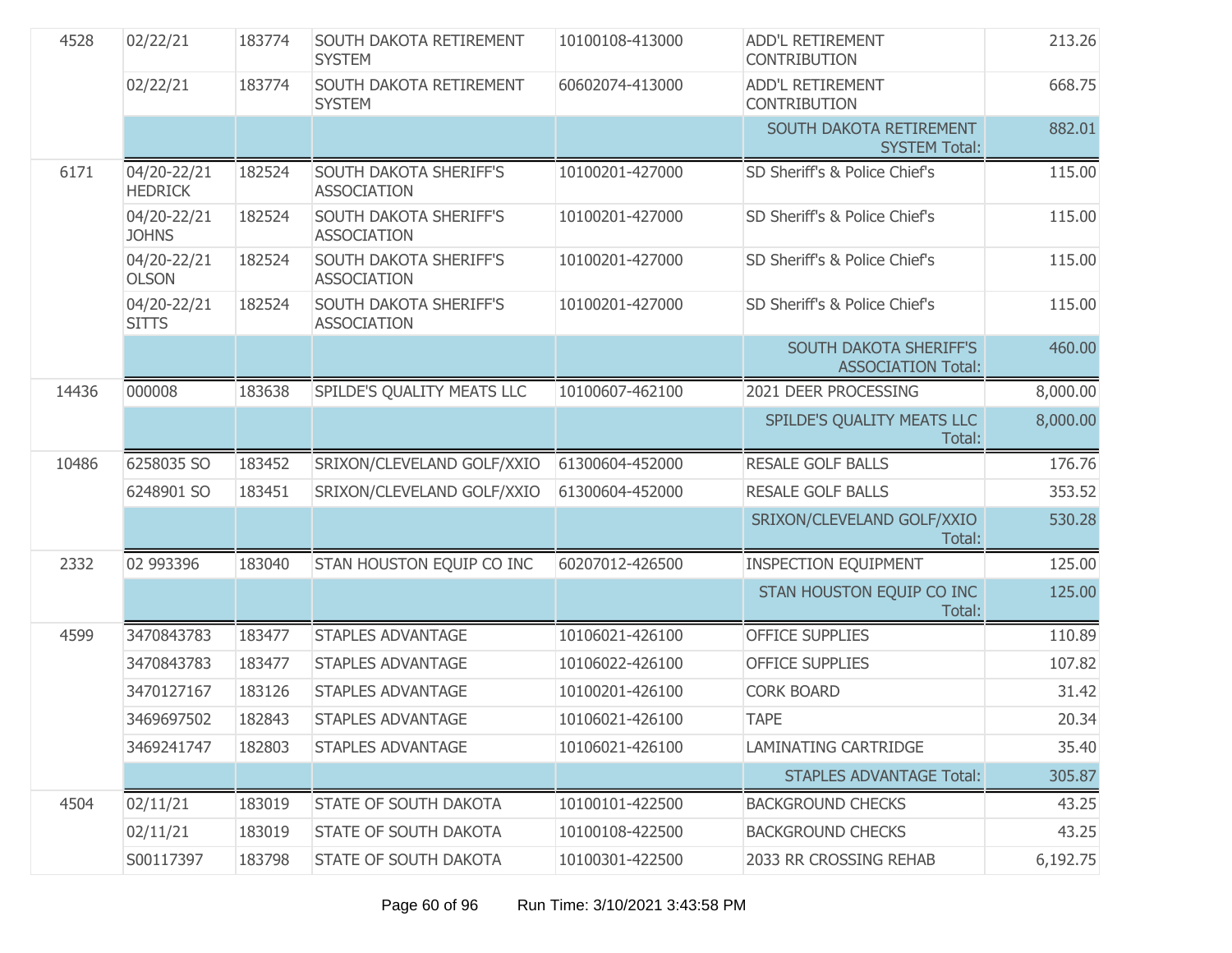| 4504  | S00117398          | 183797 | <b>STATE OF SOUTH DAKOTA</b>                    | 10100301-422500 | 2033 RR CROSSING REHAB                                 | 18,510.00 |
|-------|--------------------|--------|-------------------------------------------------|-----------------|--------------------------------------------------------|-----------|
|       | 02/22/21           | 183730 | <b>STATE OF SOUTH DAKOTA</b>                    | 50508910-422500 | 2505 UNA DEL DRIVE<br><b>RECONSTRUCT</b>               | 100.00    |
|       | S00117394          | 183396 | STATE OF SOUTH DAKOTA                           | 50508912-422500 | 2563 WEST MEMORIAL PARK PH<br>2                        | 40,486.80 |
|       |                    |        |                                                 |                 | <b>STATE OF SOUTH DAKOTA Total:</b>                    | 65,376.05 |
| 4615  | 38781              | 182529 | <b>STEC'S ADVERTISING</b><br><b>SPECIALTIES</b> | 10100201-426300 | <b>NAME TAPES</b>                                      | 81.90     |
|       |                    |        |                                                 |                 | <b>STEC'S ADVERTISING</b><br><b>SPECIALTIES Total:</b> | 81.90     |
| 12841 | 00337177-IN        | 182768 | STERN OIL CO                                    | 61507102-426200 | L 954 DELVAC SYN                                       | 337.06    |
|       |                    |        |                                                 |                 | <b>STERN OIL CO Total:</b>                             | 337.06    |
| 6987  | 21-PLAN-IT-<br>049 | 183815 | STRATEGIC INSIGHTS INC                          | 10100108-429501 | PLAN IT SOFTWARE RENEWAL                               | 750.00    |
|       |                    |        |                                                 |                 | <b>STRATEGIC INSIGHTS INC Total:</b>                   | 750.00    |
| 4676  | 3303969M           | 183697 | STRYKER SALES CORPORATION                       | 61800890-425300 | <b>COT REPAIR</b>                                      | 78.99     |
|       |                    |        |                                                 |                 | STRYKER SALES CORPORATION<br>Total:                    | 78.99     |
|       |                    |        |                                                 |                 |                                                        |           |
| 4684  | 33-292004          | 183534 | STURDEVANT'S AUTO PARTS                         | 10100301-425100 | <b>UNITS</b>                                           | 24.30     |
|       | 33-293842          | 183534 | STURDEVANT'S AUTO PARTS                         | 10100301-425300 | <b>UNITS</b>                                           | 15.13     |
|       | 33-291632          | 183161 | STURDEVANT'S AUTO PARTS                         | 61800890-425100 | <b>ALTERNATOR - MED1</b>                               | 309.99    |
|       | 33-292138          | 183534 | STURDEVANT'S AUTO PARTS                         | 10100302-425100 | <b>UNITS</b>                                           | 120.29    |
|       | 33-292046          | 182721 | STURDEVANT'S AUTO PARTS                         | 10100607-425100 | FLOORLINER #90                                         | 139.95    |
|       | 33-284330          | 183038 | <b>STURDEVANT'S AUTO PARTS</b>                  | 60207012-425300 | W317                                                   | 51.93     |
|       | 33-293434          | 183121 | <b>STURDEVANT'S AUTO PARTS</b>                  | 61300664-425300 | FILTERS/HYDRAULIC/LUBE/SPK<br>PLU                      | 59.89     |
|       | 33-293858          | 183388 | STURDEVANT'S AUTO PARTS                         | 10100607-425100 | OIL AND AIR FILTERS, MOTOR<br><b>TUN</b>               | 145.59    |
|       | 33-293857          | 183186 | STURDEVANT'S AUTO PARTS                         | 10100860-425300 | MISC. FILTERS                                          | 73.12     |
|       |                    |        |                                                 |                 | STURDEVANT'S AUTO PARTS<br>Total:                      | 940.19    |
| 4695  | 59222              | 182722 | SUMMIT SIGNS & SUPPLY INC                       | 10100607-426900 | PARK SIGNS AND SUPPLIES                                | 355.00    |
|       |                    |        |                                                 |                 | <b>SUMMIT SIGNS &amp; SUPPLY INC</b><br>Total:         | 355.00    |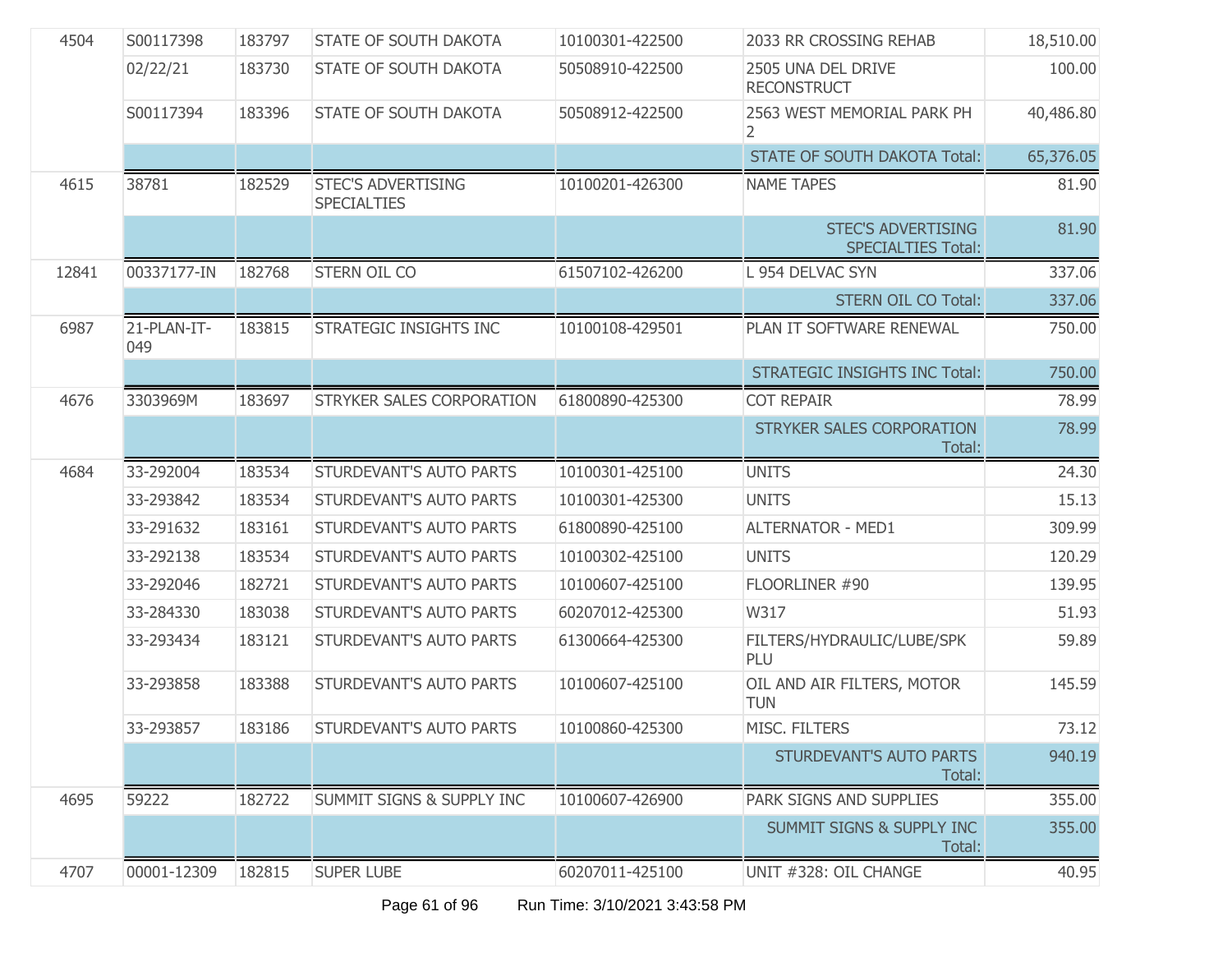| 4707  | 00001-12392        | 183017 | <b>SUPER LUBE</b>                                     | 60207011-425100 | UNIT #330: OIL CHANGE                               | 30.95    |
|-------|--------------------|--------|-------------------------------------------------------|-----------------|-----------------------------------------------------|----------|
|       | 00001-12687        | 183804 | <b>SUPER LUBE</b>                                     | 60207014-425100 | UNIT #312: OIL CHANGE                               | 66.95    |
|       |                    |        |                                                       |                 | <b>SUPER LUBE Total:</b>                            | 138.85   |
| 10670 | 0107912-IN         | 183092 | SURVIVAL ARMOR, INC                                   | 10100201-426300 | <b>BALLISTIC VESTS STOCK</b>                        | 8,321.12 |
|       | 0107913-IN         | 183092 | SURVIVAL ARMOR, INC                                   | 10100201-426300 | <b>BALLISTIC VESTS STOCK</b>                        | 1,040.14 |
|       |                    |        |                                                       |                 | <b>SURVIVAL ARMOR, INC Total:</b>                   | 9,361.26 |
| 6784  | 9016684            | 183137 | <b>TASK FORCE TIPS</b>                                | 10102026-425100 | HANDLINE W/ GRIP - E6                               | 141.92   |
|       |                    |        |                                                       |                 | <b>TASK FORCE TIPS</b><br>Total:                    | 141.92   |
| 4765  | 16450              | 183701 | TDG COMMUNICATIONS INC                                | 10100707-422500 | <b>WEBSITE HOSTING</b>                              | 55.00    |
|       |                    |        |                                                       |                 | TDG COMMUNICATIONS INC<br>Total:                    | 55.00    |
| 12772 | 96026448           | 183669 | <b>TELEFLEX LLC</b>                                   | 61800890-429700 | <b>EMS DISPOSABLES</b>                              | 600.00   |
|       |                    |        |                                                       |                 | <b>TELEFLEX LLC Total:</b>                          | 600.00   |
| 4781  | 24598              | 183216 | TEMPERATURE TECHNOLOGY<br>INC.                        | 10106061-422500 | heating/cooling service                             | 91.84    |
|       |                    |        |                                                       |                 | <b>TEMPERATURE TECHNOLOGY</b><br><b>INC. Total:</b> | 91.84    |
| 4985  | 00000005530        | 181660 | THE UPS STORE 3912                                    | 10102023-422500 | SHIPPING - TK3                                      | 73.54    |
|       |                    |        |                                                       |                 | THE UPS STORE 3912 Total:                           | 73.54    |
| 4805  | 9634               | 183110 | THOMAS AUTO SERVICE                                   | 10100201-422500 | TOW CR#21-201954                                    | 225.00   |
|       |                    |        |                                                       |                 | THOMAS AUTO SERVICE Total:                          | 225.00   |
| 4845  | 077100             | 182475 | TIME EQUIP. RENTAL & SALES<br>INC.                    | 10100301-425100 | <b>UNIT S064</b>                                    | 237.63   |
|       | 077551             | 183043 | TIME EQUIP. RENTAL & SALES<br>INC.                    | 60207011-425300 | MOTOR COVER                                         | 25.00    |
|       |                    |        |                                                       |                 | TIME EQUIP. RENTAL & SALES<br>INC. Total:           | 262.63   |
| 4852  | 15177239 GP 182357 |        | <b>TITAN MACHINERY</b>                                | 60407071-425300 | TELEVISING CAMERA REPAIR-<br>W863                   | 1,422.94 |
|       |                    |        |                                                       |                 | <b>TITAN MACHINERY Total:</b>                       | 1,422.94 |
| 10249 | 42P2150            | 183606 | <b>TRANSOURCE TRUCK &amp;</b><br>EQUIPMENT INC        | 10100301-425100 | UNIT S037                                           | 402.51   |
|       | 42P2166            | 183606 | <b>TRANSOURCE TRUCK &amp;</b><br><b>EQUIPMENT INC</b> | 10100301-425300 | UNIT S037                                           | 1,170.32 |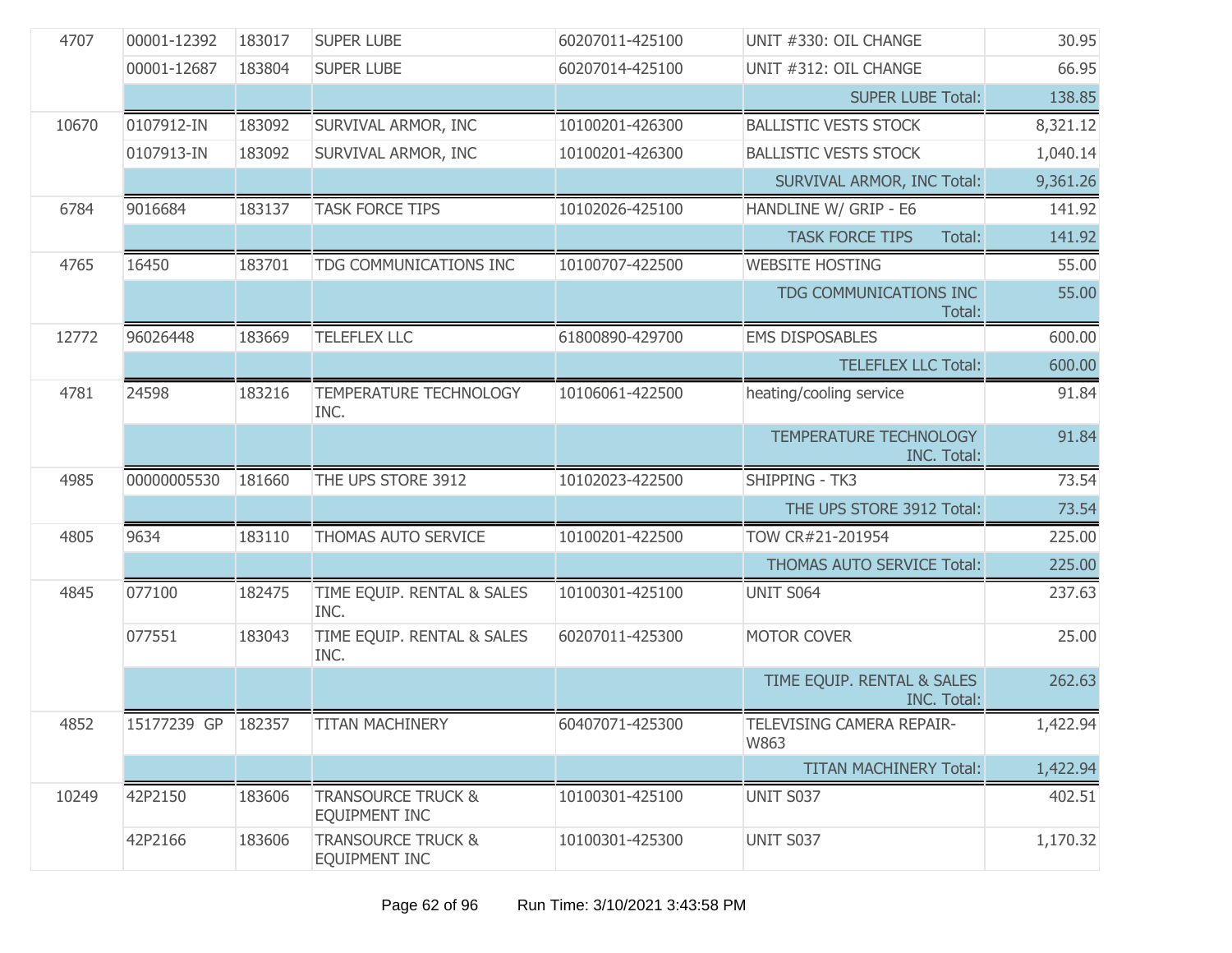| 10249 | 42P2093    | 182935 | <b>TRANSOURCE TRUCK &amp;</b><br><b>EQUIPMENT INC</b> | 61207101-425100 | S925 TUBE                                                    | 151.05       |
|-------|------------|--------|-------------------------------------------------------|-----------------|--------------------------------------------------------------|--------------|
|       | 42P2133    | 182933 | <b>TRANSOURCE TRUCK &amp;</b><br><b>EQUIPMENT INC</b> | 61207101-425100 | <b>S920 SUPPORT BRKT</b>                                     | 82.78        |
|       |            |        |                                                       |                 | <b>TRANSOURCE TRUCK &amp;</b><br><b>EQUIPMENT INC Total:</b> | 1,806.66     |
| 4916  | 20-20WMB-9 | 183048 | TRU-FORM CONSTRUCTION INC                             | 60207012-425500 | 521 CLEVELAND                                                | 1,793.90     |
|       |            |        |                                                       |                 | TRU-FORM CONSTRUCTION INC<br>Total:                          | 1,793.90     |
| 4925  | 0056595    | 182751 | <b>TSP INC</b>                                        | 10700132-422300 | 19-2491 RAPID CITY<br>ADMINISTRAT                            | 626.25       |
|       |            |        |                                                       |                 | <b>TSP INC Total:</b>                                        | 626.25       |
| 12207 | 436757397  | 183449 | US BANK EQUIPMENT FINANCE                             | 10100601-425300 | <b>COPIER MAINTENANCE</b>                                    | 61.30        |
|       | 436757397  | 183449 | US BANK EQUIPMENT FINANCE                             | 10100607-425300 | <b>COPIER MAINTENANCE</b>                                    | 61.30        |
|       | 436757397  | 183449 | US BANK EQUIPMENT FINANCE                             | 10100620-425300 | <b>COPIER MAINTENANCE</b>                                    | 61.30        |
|       | 436254452  | 183516 | US BANK EQUIPMENT FINANCE                             | 61207101-422500 | RICOH IMC4500 COPIER<br><b>CONTRACT</b>                      | 66.77        |
|       | 436254452  | 183516 | US BANK EQUIPMENT FINANCE                             | 61507102-422500 | RICOH IMC4500 COPIER<br><b>CONTRACT</b>                      | 66.77        |
|       | 436254452  | 183516 | US BANK EQUIPMENT FINANCE                             | 61507103-422500 | RICOH IMC4500 COPIER<br><b>CONTRACT</b>                      | 66.77        |
|       |            |        |                                                       |                 | US BANK EQUIPMENT FINANCE<br>Total:                          | 384.21       |
| 12684 | 03/25/21   |        | <b>US BANK NATIONAL</b><br><b>ASSOCIATION</b>         | 60400833-442000 | 2011B WASTEWATER BOND<br>PYMT                                | 86,031.25    |
|       | 04/01/21   |        | <b>US BANK NATIONAL</b><br><b>ASSOCIATION</b>         | 60200932-442000 | 2015 WTR REV BOND PYMT                                       | 280,413.02   |
|       | 02/26/21   |        | <b>US BANK NATIONAL</b><br><b>ASSOCIATION</b>         | 10700124-442000 | 2018 SALES TAX REV BOND<br><b>PYMT</b>                       | 751,632.03   |
|       |            |        |                                                       |                 | <b>US BANK NATIONAL</b><br><b>ASSOCIATION Total:</b>         | 1,118,076.30 |
| 13115 | 10153      | 182850 | <b>VANTAGE LAW GROUP</b>                              | 10100106-422500 | Lloyd Development Agreement                                  | 1,980.00     |
|       |            |        |                                                       |                 | <b>VANTAGE LAW GROUP Total:</b>                              | 1,980.00     |
| 5039  | 104439     | 182972 | <b>VANWAY TROPHY &amp; AWARD</b>                      | 10100601-426900 | <b>PLATE</b>                                                 | 49.00        |
|       |            |        |                                                       |                 | <b>VANWAY TROPHY &amp; AWARD</b><br>Total:                   | 49.00        |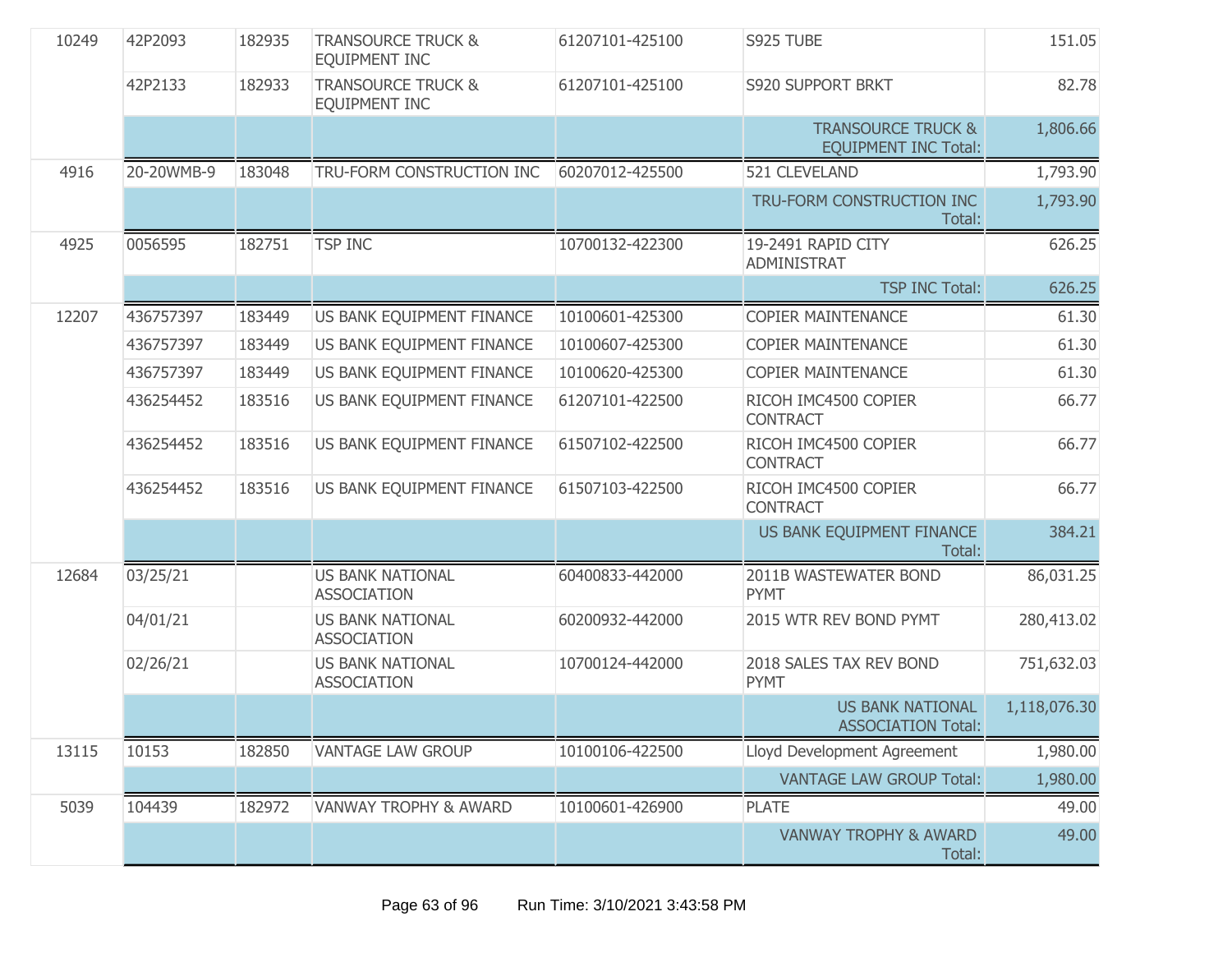| 6415 | 015118701<br>03/01 | <b>VAST BUSINESS</b> | 10100607-428100 | 22.09  |
|------|--------------------|----------------------|-----------------|--------|
|      | 015118701<br>03/01 | <b>VAST BUSINESS</b> | 10100607-428100 | 22.09  |
|      | 009542602<br>02/26 | <b>VAST BUSINESS</b> | 10100205-428100 | 36.81  |
|      | 015146801<br>02/12 | <b>VAST BUSINESS</b> | 10106024-428100 | 16.17  |
|      | 015146801<br>02/12 | <b>VAST BUSINESS</b> | 10106024-428100 | 16.17  |
|      | 007674101<br>02/20 | <b>VAST BUSINESS</b> | 10100202-428100 | 125.09 |
|      | 007674101<br>02/20 | <b>VAST BUSINESS</b> | 10100202-428100 | 22.10  |
|      | 011912101<br>02/20 | <b>VAST BUSINESS</b> | 10100202-428100 | 115.60 |
|      | 011912101<br>02/20 | <b>VAST BUSINESS</b> | 10100202-428100 | 17.59  |
|      | 015099701<br>02/12 | <b>VAST BUSINESS</b> | 60207013-428100 | 17.30  |
|      | 007711702<br>02/20 | <b>VAST BUSINESS</b> | 61300664-428100 | 68.85  |
|      | 007711702<br>02/20 | <b>VAST BUSINESS</b> | 61300664-428100 | 17.49  |
|      | 007711702<br>02/20 | <b>VAST BUSINESS</b> | 61300664-428100 | 20.49  |
|      | 007711702<br>02/20 | <b>VAST BUSINESS</b> | 61300664-428100 | 20.49  |
|      | 007711702<br>02/20 | <b>VAST BUSINESS</b> | 61300664-428100 | 17.49  |
|      | 007441701<br>02/16 | <b>VAST BUSINESS</b> | 61400665-428100 | 19.42  |
|      | 007441701<br>02/16 | <b>VAST BUSINESS</b> | 61400665-428100 | 16.42  |
|      | 009402601<br>02/14 | <b>VAST BUSINESS</b> | 61507102-428100 | 16.92  |
|      | 015099701<br>02/12 | <b>VAST BUSINESS</b> | 60207011-428100 | 19.30  |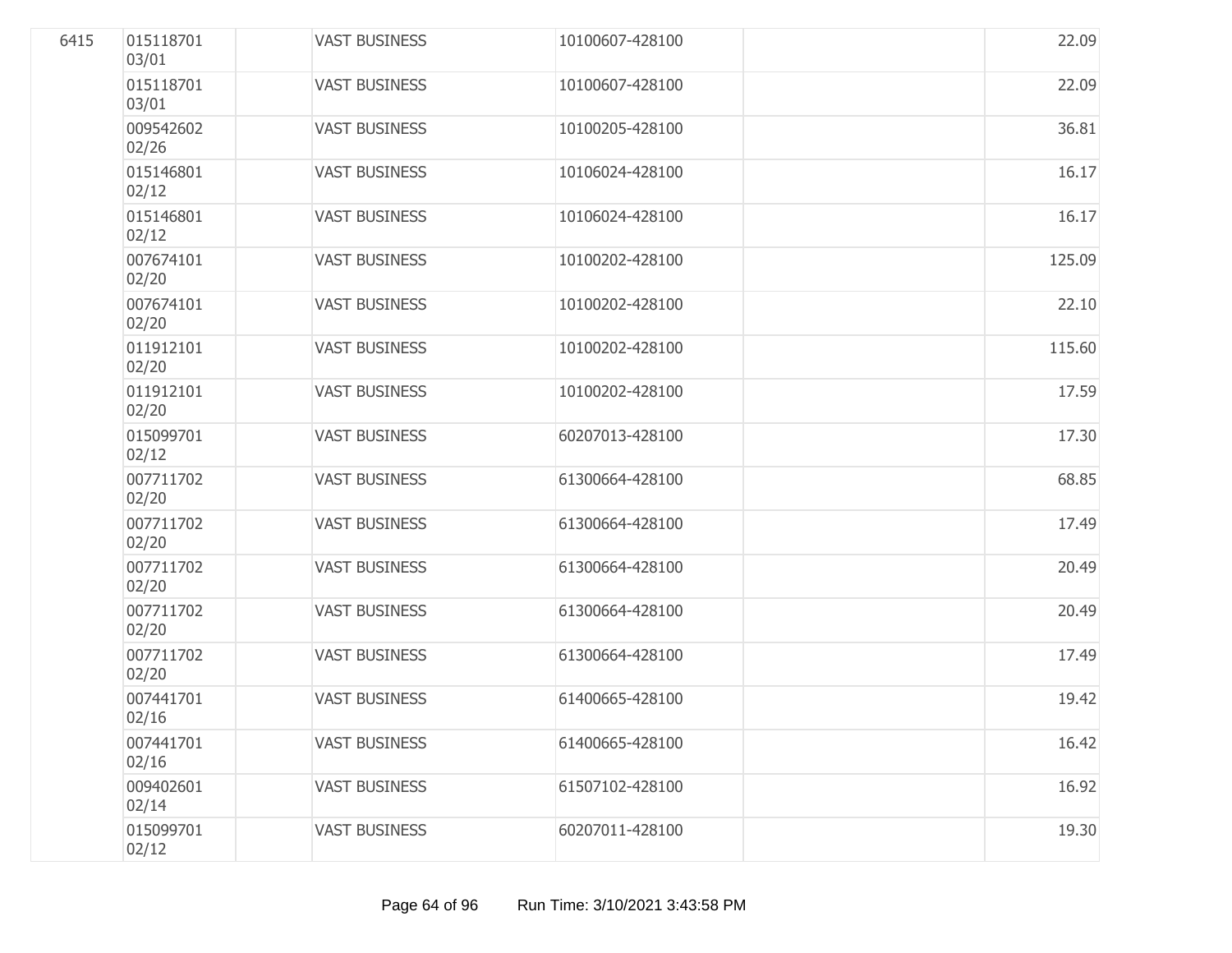| 6415 | 015099701<br>02/12 | <b>VAST BUSINESS</b> | 60207011-428100 | 19.29 |
|------|--------------------|----------------------|-----------------|-------|
|      | 015099701<br>02/12 | <b>VAST BUSINESS</b> | 60207011-428100 | 19.29 |
|      | 015146201<br>02/22 | <b>VAST BUSINESS</b> | 10100202-428100 | 13.75 |
|      | 015146201<br>02/22 | <b>VAST BUSINESS</b> | 10100202-428100 | 13.75 |
|      | 015092701<br>02/20 | <b>VAST BUSINESS</b> | 10100618-428100 | 17.42 |
|      | 015092701<br>02/20 | <b>VAST BUSINESS</b> | 10100714-428100 | 17.42 |
|      | 009136501<br>02/20 | <b>VAST BUSINESS</b> | 61300664-428100 | 19.92 |
|      | 007441701<br>02/16 | <b>VAST BUSINESS</b> | 61400665-428100 | 25.49 |
|      | 015188201<br>02/20 | <b>VAST BUSINESS</b> | 10100618-428100 | 33.68 |
|      | 015188201<br>02/20 | <b>VAST BUSINESS</b> | 10100205-428100 | 4.35  |
|      | 015188201<br>02/20 | <b>VAST BUSINESS</b> | 10100201-428100 | 4.36  |
|      | 015188201<br>02/20 | <b>VAST BUSINESS</b> | 10100618-428100 | 8.71  |
|      | 015146201<br>02/22 | <b>VAST BUSINESS</b> | 10100202-428100 | 13.75 |
|      | 015146201<br>02/22 | <b>VAST BUSINESS</b> | 10100202-428100 | 13.75 |
|      | 008580401<br>02/20 | <b>VAST BUSINESS</b> | 10100607-428100 | 20.42 |
|      | 008580401<br>02/20 | <b>VAST BUSINESS</b> | 10100607-428100 | 17.42 |
|      | 008580401<br>02/20 | <b>VAST BUSINESS</b> | 10100607-428100 | 17.42 |
|      | 014216501<br>02/20 | <b>VAST BUSINESS</b> | 61300664-428100 | 25.75 |
|      | 015188201<br>02/20 | <b>VAST BUSINESS</b> | 10100205-428100 | 16.85 |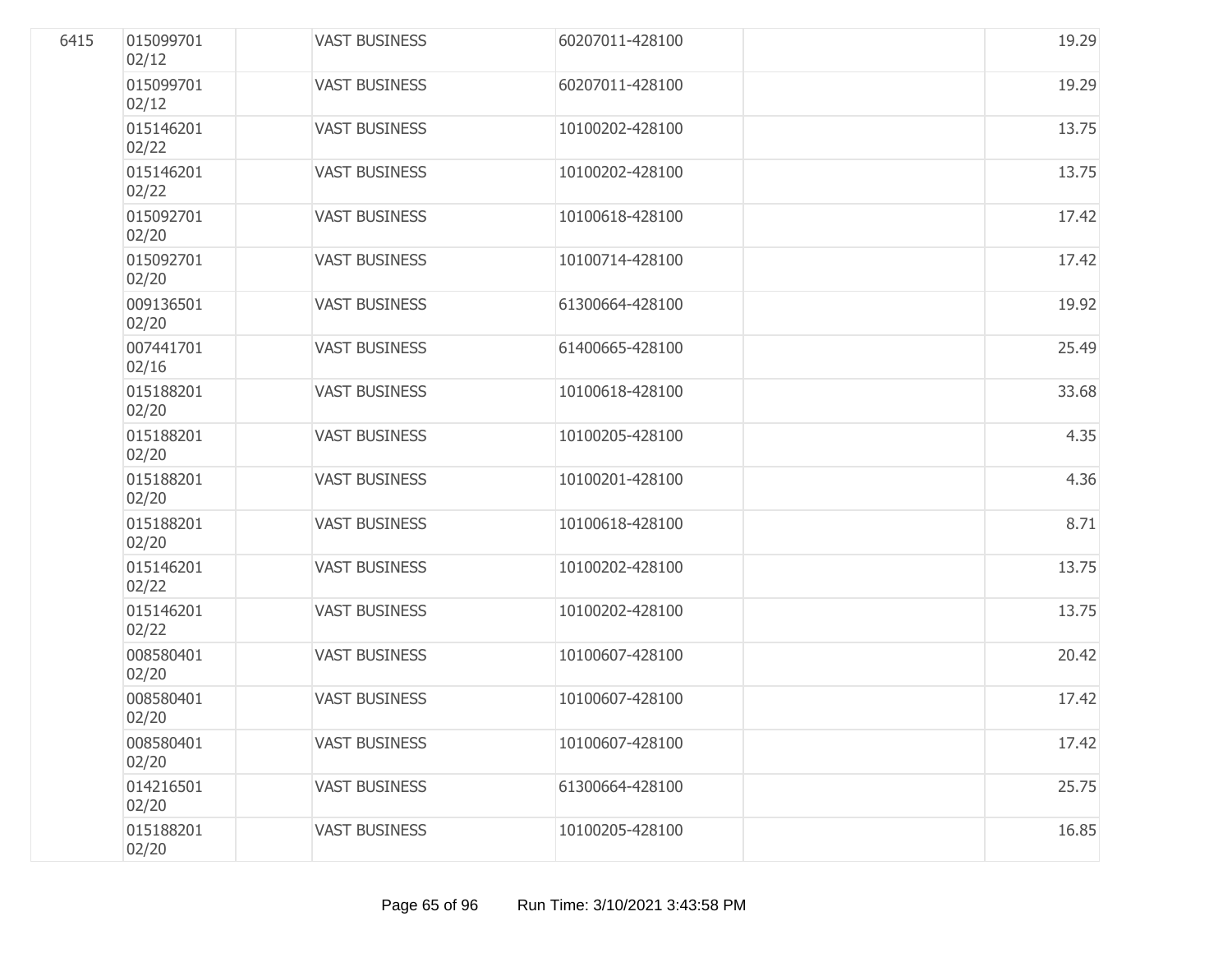| 6415 | 015188201<br>02/20 | <b>VAST BUSINESS</b>    | 10100201-428100 |                                                | 16.84    |
|------|--------------------|-------------------------|-----------------|------------------------------------------------|----------|
|      | 015146801<br>02/12 | <b>VAST BUSINESS</b>    | 10106024-428100 |                                                | 16.17    |
|      | 039904001<br>02/10 | <b>VAST BUSINESS</b>    | 10100201-428100 |                                                | 206.99   |
|      | 012864101<br>02/16 | <b>VAST BUSINESS</b>    | 10100202-428100 |                                                | 177.13   |
|      | 012864101<br>02/16 | <b>VAST BUSINESS</b>    | 10100202-428100 |                                                | 43.14    |
|      | 012864101<br>02/16 | <b>VAST BUSINESS</b>    | 10100202-428100 |                                                | 43.14    |
|      | 012864101<br>02/16 | <b>VAST BUSINESS</b>    | 10100202-428100 |                                                | 43.14    |
|      |                    |                         |                 | <b>VAST BUSINESS Total:</b>                    | 1,497.22 |
| 5053 | 9873083001         | <b>VERIZON WIRELESS</b> | 60602079-428100 |                                                | 42.04    |
|      | 9873083001         | <b>VERIZON WIRELESS</b> | 60602073-428100 |                                                | 45.79    |
|      | 9873083001         | <b>VERIZON WIRELESS</b> | 60602073-428100 |                                                | 40.79    |
|      | 9873083001         | <b>VERIZON WIRELESS</b> | 60602073-428100 |                                                | 23.61    |
|      | 9873083001         | <b>VERIZON WIRELESS</b> | 60602074-428100 |                                                | 23.61    |
|      | 9873083001         | <b>VERIZON WIRELESS</b> | 60602074-428100 |                                                | 40.01    |
|      | 008546219001       | <b>VERIZON WIRELESS</b> | 10100201-426900 | PHONE, CASE, SCREEN<br>PROTECTOR-390-6009      | 474.97   |
|      | 008581360001       | <b>VERIZON WIRELESS</b> | 10100618-426900 | POWER ADAPTER                                  | 14.98    |
|      | 008574869001       | <b>VERIZON WIRELESS</b> | 60207011-426900 | MODEM 431-8635                                 | 79.99    |
|      | 008571853001       | <b>VERIZON WIRELESS</b> | 60207011-426900 | SCREEN PROTECTORS SAMSUNG<br><b>GALAXY S10</b> | 44.98    |
|      | 9873083001         | <b>VERIZON WIRELESS</b> | 10100302-422500 |                                                | 19.00    |
|      | 9873083001         | <b>VERIZON WIRELESS</b> | 10100302-422500 |                                                | 19.00    |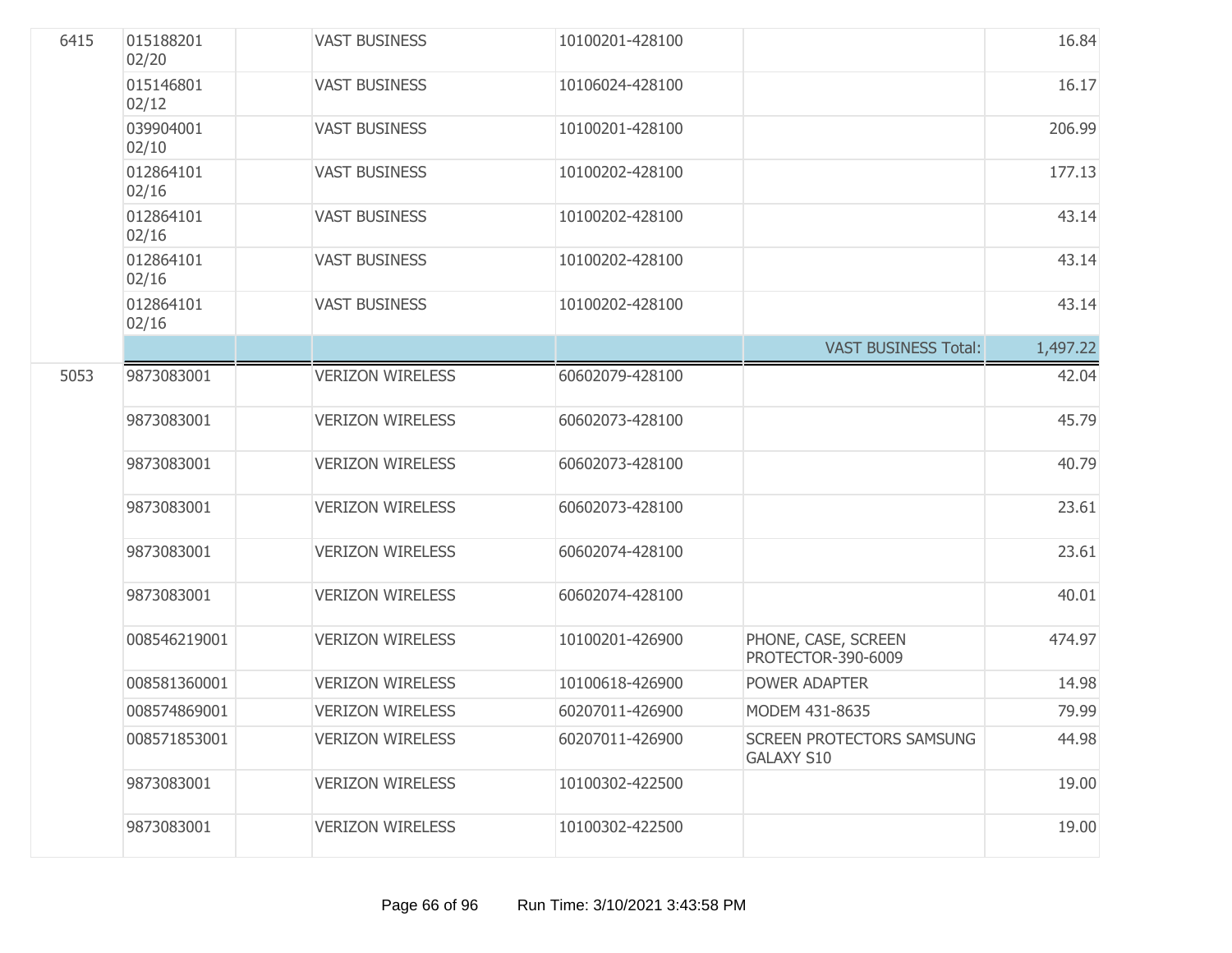| 5053 | 9873083001   | <b>VERIZON WIRELESS</b> | 10100302-422500 |                       | 19.00  |
|------|--------------|-------------------------|-----------------|-----------------------|--------|
|      | 9873083001   | <b>VERIZON WIRELESS</b> | 10100302-422500 |                       | 19.00  |
|      | 008543044001 | <b>VERIZON WIRELESS</b> | 10100202-426900 | PHONE-939-5032        | 549.99 |
|      | 008529696001 | <b>VERIZON WIRELESS</b> | 10100108-426900 | <b>PHONE 593-2526</b> | 114.99 |
|      | 9873083001   | <b>VERIZON WIRELESS</b> | 61207101-422500 |                       | 19.00  |
|      | 9873083001   | <b>VERIZON WIRELESS</b> | 10100302-422500 |                       | 19.00  |
|      | 9873083001   | <b>VERIZON WIRELESS</b> | 10100302-422500 |                       | 19.00  |
|      | 9873083001   | <b>VERIZON WIRELESS</b> | 61207101-422500 |                       | 19.00  |
|      | 9873083001   | <b>VERIZON WIRELESS</b> | 10100302-422500 |                       | 19.00  |
|      | 9873083001   | <b>VERIZON WIRELESS</b> | 61207101-422500 |                       | 19.00  |
|      | 9873083001   | <b>VERIZON WIRELESS</b> | 10100302-422500 |                       | 19.00  |
|      | 9873083001   | <b>VERIZON WIRELESS</b> | 10100302-422500 |                       | 19.00  |
|      | 9873083001   | <b>VERIZON WIRELESS</b> | 61207101-422500 |                       | 19.00  |
|      | 9873083001   | <b>VERIZON WIRELESS</b> | 61207101-422500 |                       | 19.00  |
|      | 9873083001   | <b>VERIZON WIRELESS</b> | 61207101-422500 |                       | 19.00  |
|      | 9873083001   | <b>VERIZON WIRELESS</b> | 61207101-422500 |                       | 19.00  |
|      | 9873083001   | <b>VERIZON WIRELESS</b> | 10100302-422500 |                       | 19.00  |
|      | 9873083001   | <b>VERIZON WIRELESS</b> | 10100302-422500 |                       | 19.00  |
|      | 9873083001   | <b>VERIZON WIRELESS</b> | 10100302-422500 |                       | 19.00  |
|      | 9873083001   | <b>VERIZON WIRELESS</b> | 61207101-422500 |                       | 19.00  |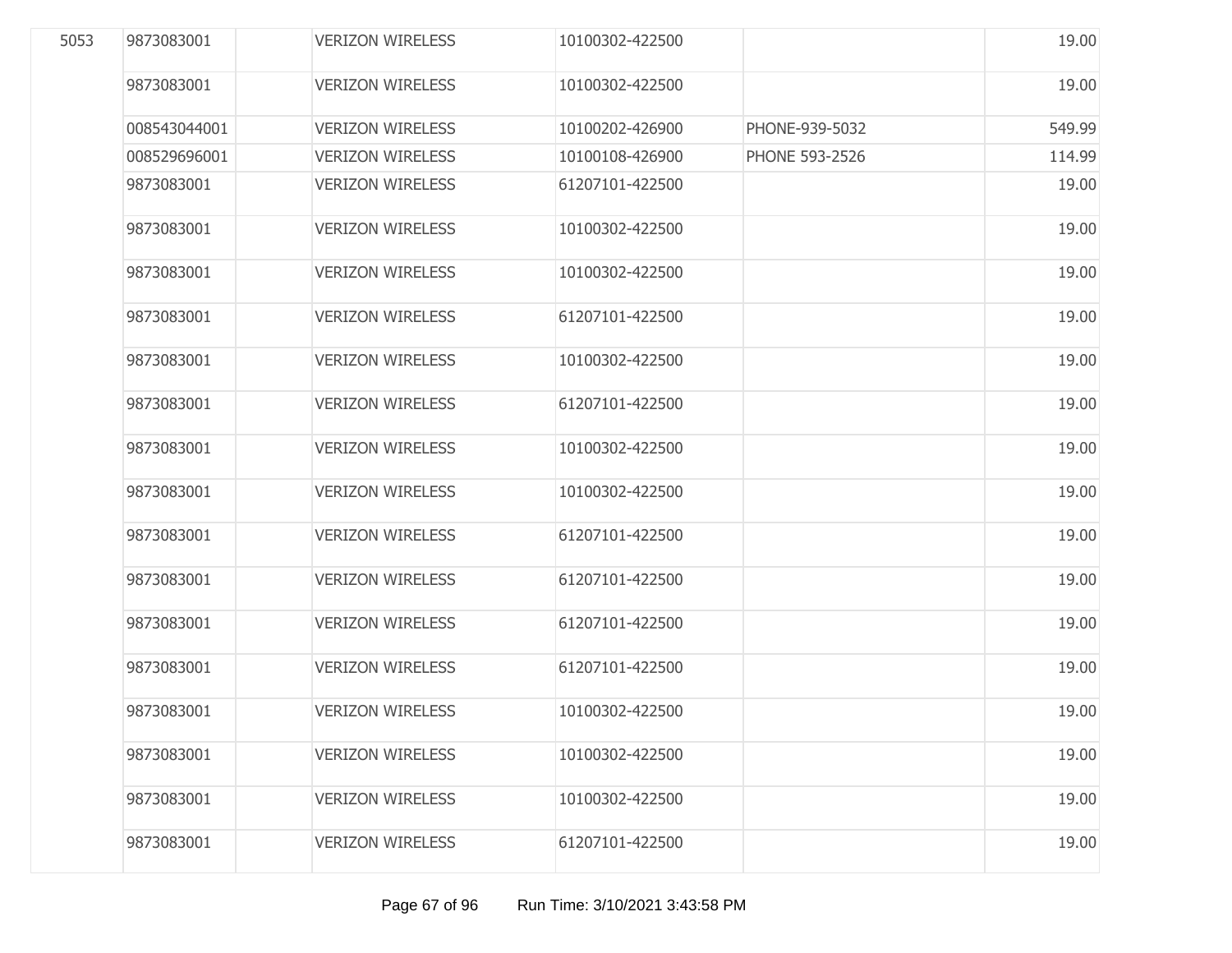| 5053 | 9873083001 | <b>VERIZON WIRELESS</b> | 10100302-422500 | 19.00 |
|------|------------|-------------------------|-----------------|-------|
|      | 9873083001 | <b>VERIZON WIRELESS</b> | 10100302-422500 | 19.00 |
|      | 9873083001 | <b>VERIZON WIRELESS</b> | 61207101-422500 | 19.00 |
|      | 9873083001 | <b>VERIZON WIRELESS</b> | 10100302-422500 | 19.00 |
|      | 9873083001 | <b>VERIZON WIRELESS</b> | 10100302-422500 | 19.00 |
|      | 9873083001 | <b>VERIZON WIRELESS</b> | 10100302-422500 | 19.00 |
|      | 9873083001 | <b>VERIZON WIRELESS</b> | 10100302-422500 | 19.00 |
|      | 9873083001 | <b>VERIZON WIRELESS</b> | 10100302-422500 | 19.00 |
|      | 9873083001 | <b>VERIZON WIRELESS</b> | 61207101-422500 | 19.00 |
|      | 9873083001 | <b>VERIZON WIRELESS</b> | 61207101-422500 | 19.00 |
|      | 9873083001 | <b>VERIZON WIRELESS</b> | 61207101-422500 | 19.00 |
|      | 9873083001 | <b>VERIZON WIRELESS</b> | 10100302-422500 | 19.00 |
|      | 9873083001 | <b>VERIZON WIRELESS</b> | 10100302-422500 | 19.00 |
|      | 9873083001 | <b>VERIZON WIRELESS</b> | 10100302-422500 | 19.00 |
|      | 9873083001 | <b>VERIZON WIRELESS</b> | 61207101-422500 | 19.00 |
|      | 9873083001 | <b>VERIZON WIRELESS</b> | 61207101-422500 | 19.00 |
|      | 9873083001 | <b>VERIZON WIRELESS</b> | 10100302-422500 | 19.00 |
|      | 9873083001 | <b>VERIZON WIRELESS</b> | 61207101-422500 | 19.00 |
|      | 9873083001 | <b>VERIZON WIRELESS</b> | 10100302-422500 | 19.00 |
|      |            |                         |                 |       |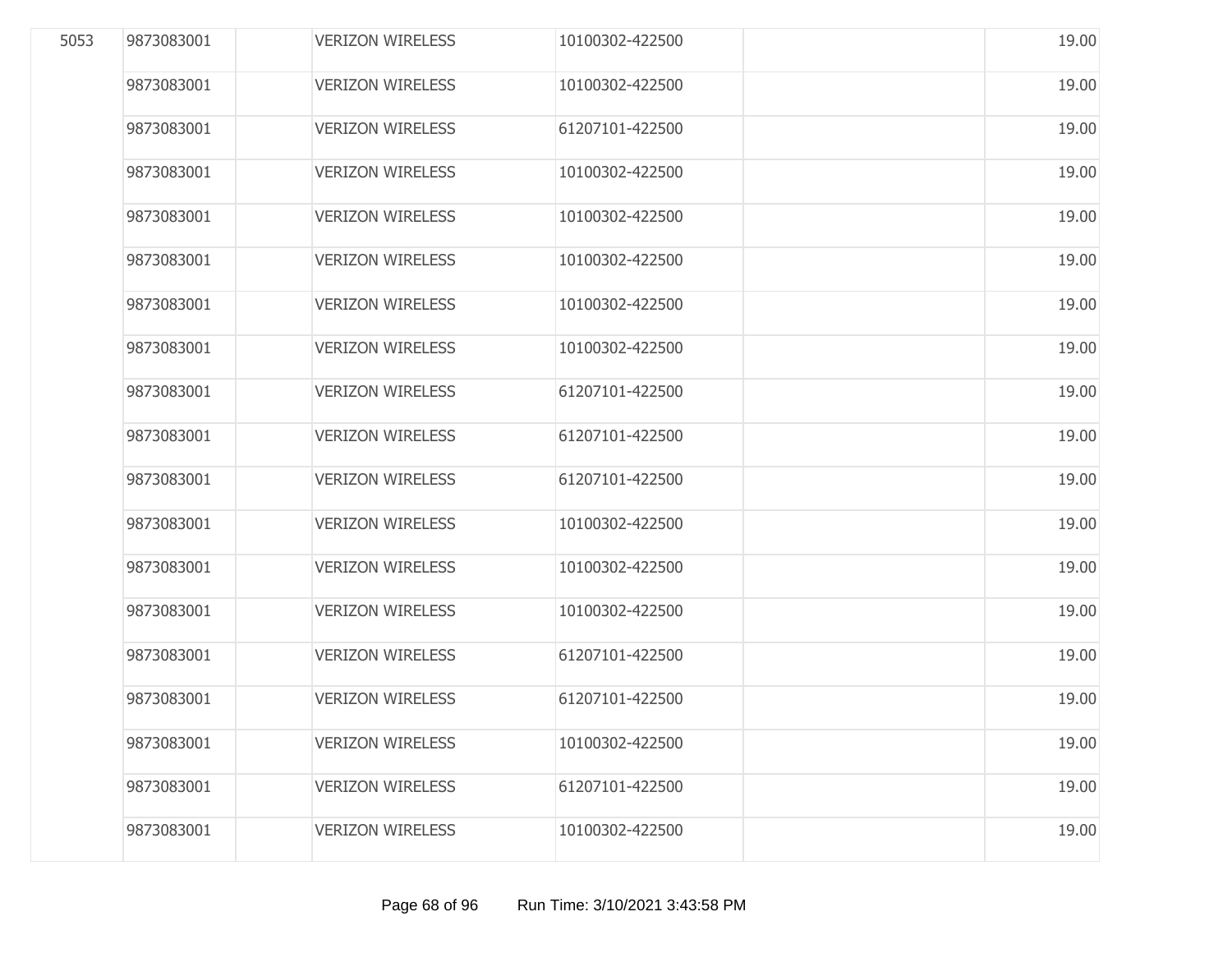| 5053 | 9873083001 | <b>VERIZON WIRELESS</b> | 10100302-422500 | 19.00 |
|------|------------|-------------------------|-----------------|-------|
|      | 9873083001 | <b>VERIZON WIRELESS</b> | 10100302-422500 | 19.00 |
|      | 9873083001 | <b>VERIZON WIRELESS</b> | 10100302-422500 | 19.00 |
|      | 9873083001 | <b>VERIZON WIRELESS</b> | 10100302-422500 | 19.00 |
|      | 9873083001 | <b>VERIZON WIRELESS</b> | 10100302-422500 | 19.00 |
|      | 9873083001 | <b>VERIZON WIRELESS</b> | 10100302-422500 | 19.00 |
|      | 9873083001 | <b>VERIZON WIRELESS</b> | 10100302-422500 | 19.00 |
|      | 9873083001 | <b>VERIZON WIRELESS</b> | 10100302-422500 | 19.00 |
|      | 9873083001 | <b>VERIZON WIRELESS</b> | 10100302-422500 | 19.00 |
|      | 9873083001 | <b>VERIZON WIRELESS</b> | 61207101-422500 | 19.00 |
|      | 9873083001 | <b>VERIZON WIRELESS</b> | 61207101-422500 | 19.00 |
|      | 9873083001 | <b>VERIZON WIRELESS</b> | 10100302-422500 | 19.00 |
|      | 9873083001 | <b>VERIZON WIRELESS</b> | 61207101-422500 | 19.00 |
|      | 9873083001 | <b>VERIZON WIRELESS</b> | 60407071-428100 | 40.01 |
|      | 9873083001 | <b>VERIZON WIRELESS</b> | 10100302-422500 | 19.00 |
|      | 9873083001 | <b>VERIZON WIRELESS</b> | 10100302-422500 | 19.00 |
|      | 9873083001 | <b>VERIZON WIRELESS</b> | 10100302-422500 | 19.00 |
|      | 9873083001 | <b>VERIZON WIRELESS</b> | 61207101-422500 | 19.00 |
|      | 9873083001 | <b>VERIZON WIRELESS</b> | 61207101-422500 | 19.00 |
|      |            |                         |                 |       |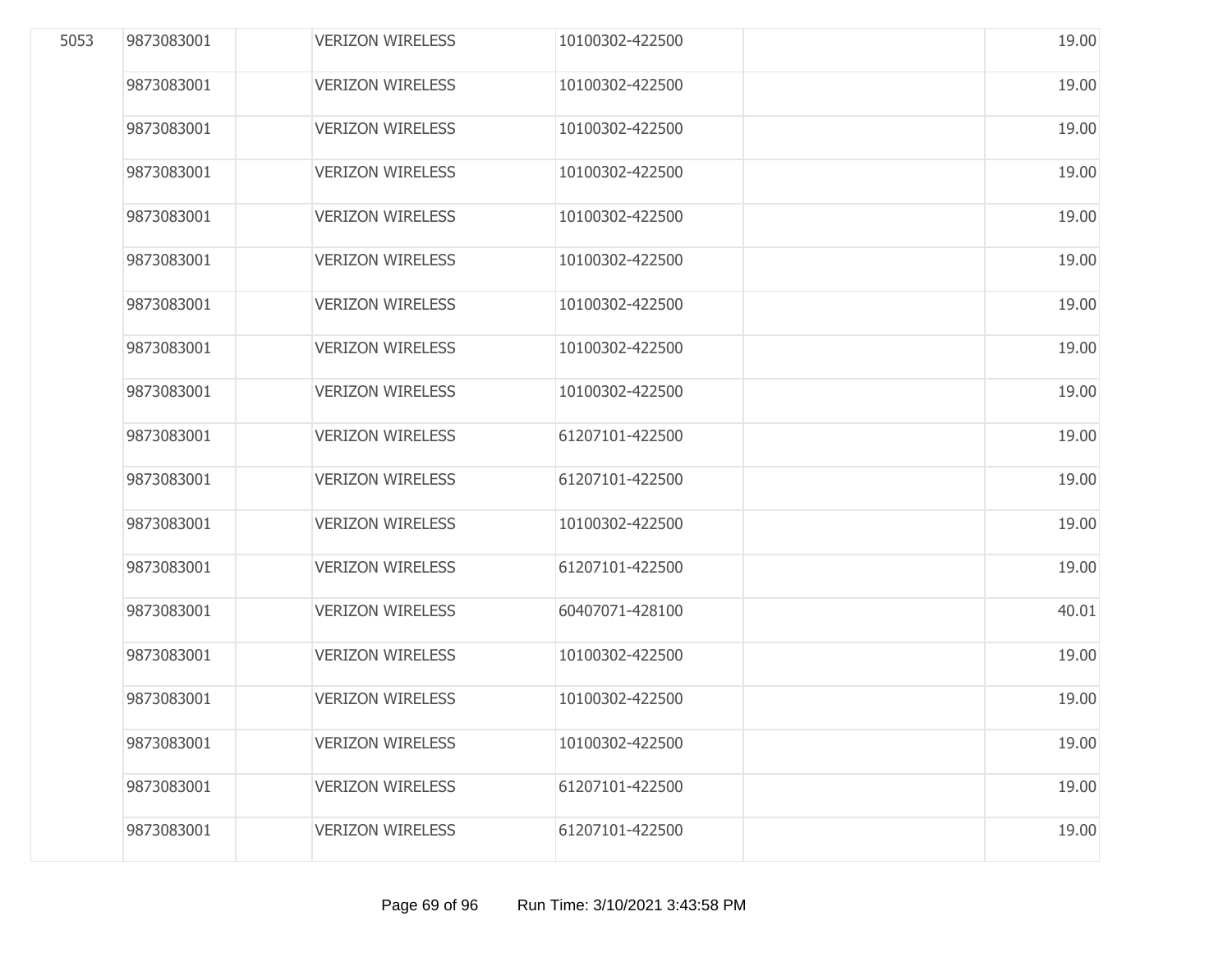| 5053 | 9873083001 | <b>VERIZON WIRELESS</b> | 60407073-428100 | 40.79 |
|------|------------|-------------------------|-----------------|-------|
|      | 9873083001 | <b>VERIZON WIRELESS</b> | 60407072-428100 | 40.01 |
|      | 9873083001 | <b>VERIZON WIRELESS</b> | 60907401-428100 | 40.79 |
|      | 9873083001 | <b>VERIZON WIRELESS</b> | 60407071-428100 | 40.79 |
|      | 9873083001 | <b>VERIZON WIRELESS</b> | 60407071-428100 | 40.01 |
|      | 9873083001 | <b>VERIZON WIRELESS</b> | 60407071-428100 | 40.01 |
|      | 9873083001 | <b>VERIZON WIRELESS</b> | 60407071-428100 | 26.97 |
|      | 9873083001 | <b>VERIZON WIRELESS</b> | 60407072-428100 | 40.01 |
|      | 9873083001 | <b>VERIZON WIRELESS</b> | 60907401-428100 | 40.01 |
|      | 9873083001 | <b>VERIZON WIRELESS</b> | 60207012-428100 | 20.40 |
|      | 9873083001 | <b>VERIZON WIRELESS</b> | 60407071-428100 | 20.39 |
|      | 9873083001 | <b>VERIZON WIRELESS</b> | 60407072-428100 | 40.01 |
|      | 9873083001 | <b>VERIZON WIRELESS</b> | 60407071-428100 | 24.86 |
|      | 9873083001 | <b>VERIZON WIRELESS</b> | 60407073-428100 | 42.04 |
|      | 9873083001 | <b>VERIZON WIRELESS</b> | 60407072-428100 | 47.04 |
|      | 9873083001 | <b>VERIZON WIRELESS</b> | 60407072-428100 | 42.04 |
|      | 9873083001 | <b>VERIZON WIRELESS</b> | 60407071-428100 | 42.04 |
|      | 9873083001 | <b>VERIZON WIRELESS</b> | 60407071-428100 | 40.09 |
|      | 9873083001 | <b>VERIZON WIRELESS</b> | 60207011-428100 | 40.79 |
|      |            |                         |                 |       |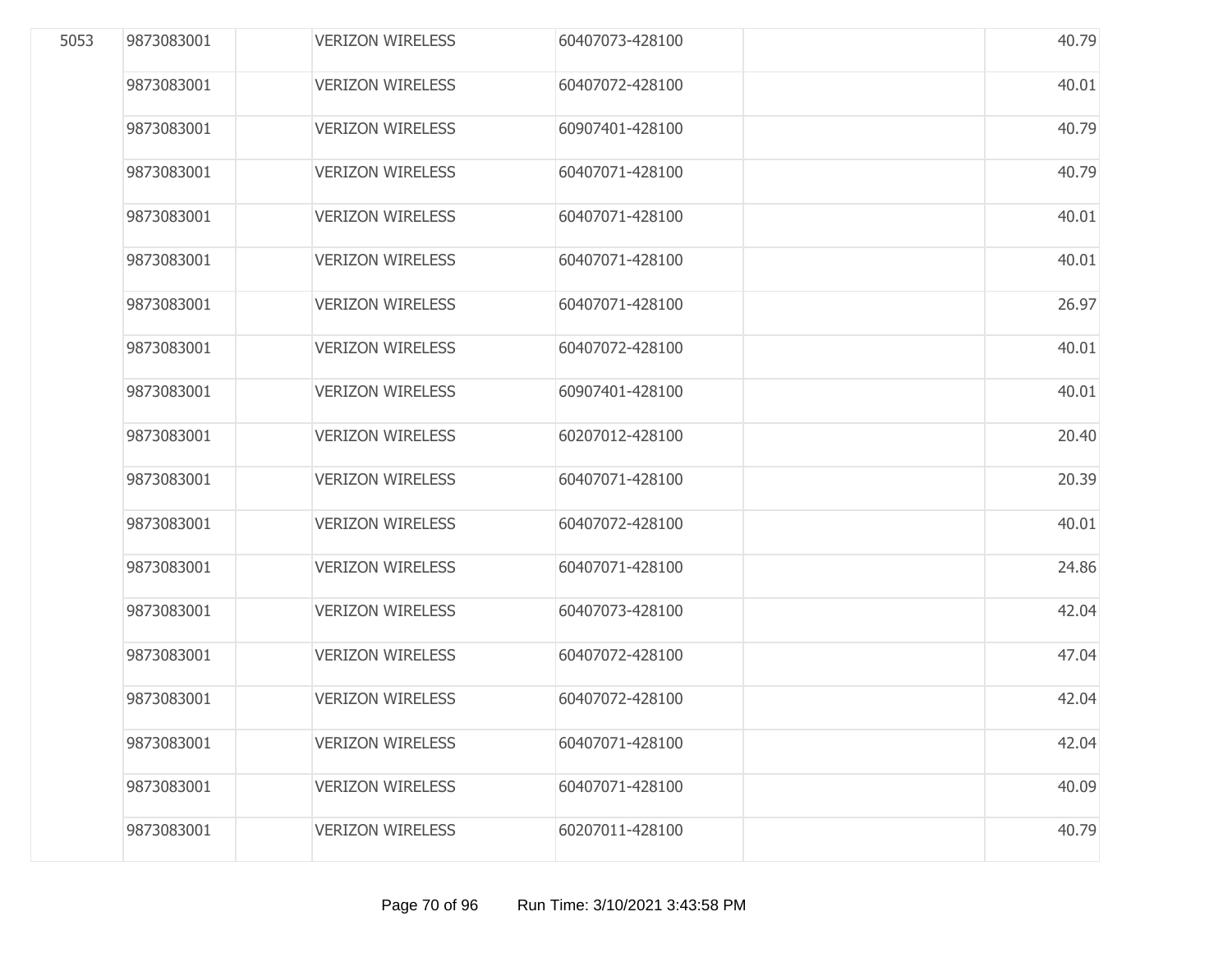| 5053 | 9873083001 | <b>VERIZON WIRELESS</b> | 60407072-428100 | 47.04   |
|------|------------|-------------------------|-----------------|---------|
|      | 9873083001 | <b>VERIZON WIRELESS</b> | 60407072-428100 | 42.04   |
|      | 9873083001 | <b>VERIZON WIRELESS</b> | 60407072-428100 | 40.01   |
|      | 9873083001 | <b>VERIZON WIRELESS</b> | 60407072-428100 | 47.04   |
|      | 9873083001 | <b>VERIZON WIRELESS</b> | 60407071-428100 | 47.04   |
|      | 9873083001 | <b>VERIZON WIRELESS</b> | 60207012-428100 | (11.61) |
|      | 9873083001 | <b>VERIZON WIRELESS</b> | 60207014-428100 | 40.79   |
|      | 9873083001 | <b>VERIZON WIRELESS</b> | 60207011-428100 | 40.79   |
|      | 9873083001 | <b>VERIZON WIRELESS</b> | 60207011-428100 | 40.79   |
|      | 9873083001 | <b>VERIZON WIRELESS</b> | 60207014-428100 | 40.79   |
|      | 9873083001 | <b>VERIZON WIRELESS</b> | 60207013-428100 | 40.01   |
|      | 9873083001 | <b>VERIZON WIRELESS</b> | 60207012-428100 | 40.01   |
|      | 9873083001 | <b>VERIZON WIRELESS</b> | 60207012-428100 | 40.01   |
|      | 9873083001 | <b>VERIZON WIRELESS</b> | 60207014-428100 | 40.01   |
|      | 9873083001 | <b>VERIZON WIRELESS</b> | 60207014-428100 | 40.01   |
|      | 9873083001 | <b>VERIZON WIRELESS</b> | 60207014-428100 | 40.01   |
|      | 9873083001 | <b>VERIZON WIRELESS</b> | 60207012-428100 | 40.01   |
|      | 9873083001 | <b>VERIZON WIRELESS</b> | 60207012-428100 | 40.01   |
|      | 9873083001 | <b>VERIZON WIRELESS</b> | 60207014-428100 | 40.01   |
|      |            |                         |                 |         |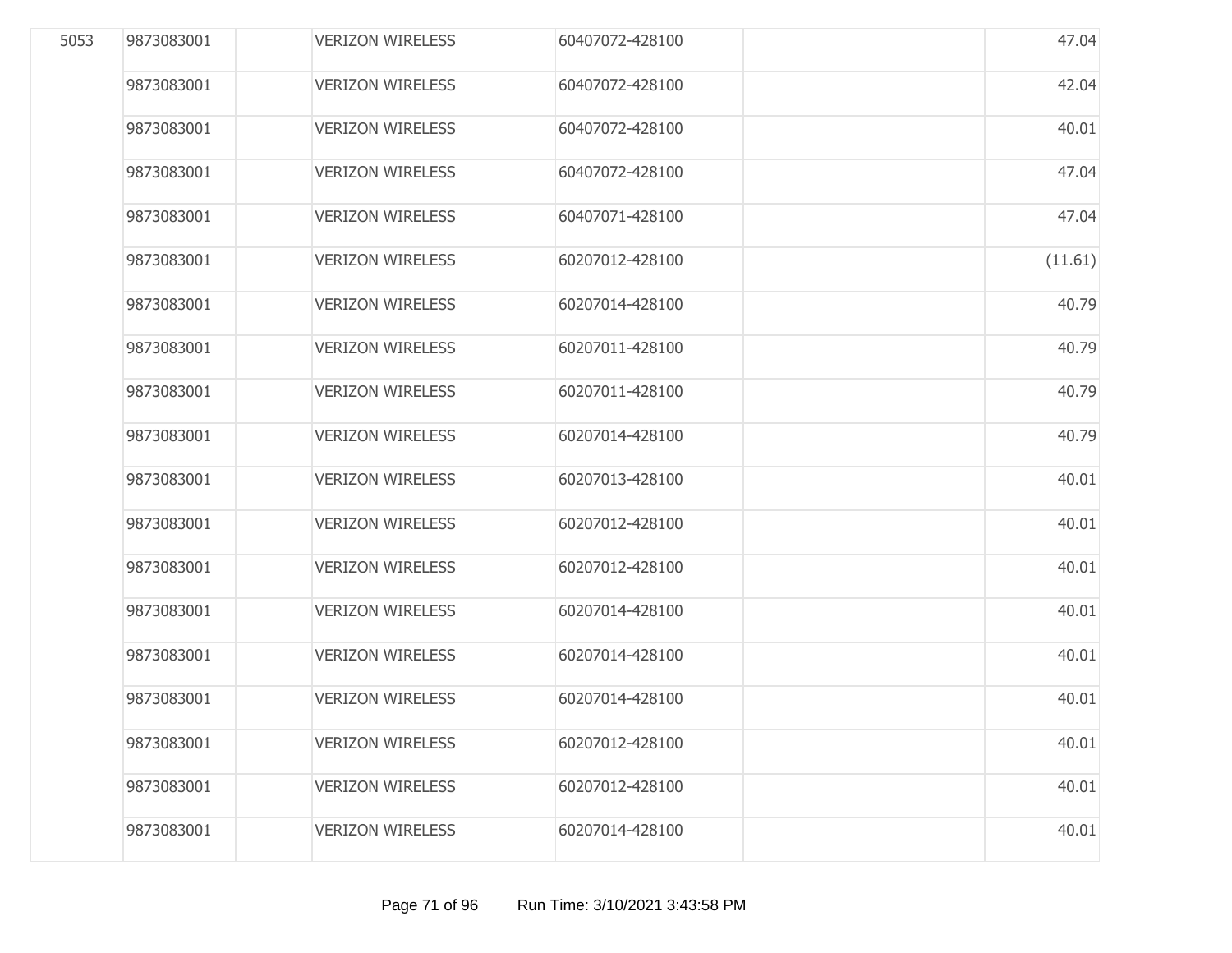| 5053 | 9873083001 | <b>VERIZON WIRELESS</b> | 60207014-428100 | 40.01   |
|------|------------|-------------------------|-----------------|---------|
|      | 9873083001 | <b>VERIZON WIRELESS</b> | 60207014-428100 | 40.01   |
|      | 9873083001 | <b>VERIZON WIRELESS</b> | 60207014-428100 | 40.01   |
|      | 9873083001 | <b>VERIZON WIRELESS</b> | 60207014-428100 | 40.01   |
|      | 9873083001 | <b>VERIZON WIRELESS</b> | 60207012-428100 | 26.97   |
|      | 9873083001 | <b>VERIZON WIRELESS</b> | 60207012-428100 | 26.97   |
|      | 9873083001 | <b>VERIZON WIRELESS</b> | 60207012-428100 | (11.61) |
|      | 9873083001 | <b>VERIZON WIRELESS</b> | 60207011-428100 | 40.79   |
|      | 9873083001 | <b>VERIZON WIRELESS</b> | 60207012-428100 | 40.01   |
|      | 9873083001 | <b>VERIZON WIRELESS</b> | 60207012-428100 | 40.01   |
|      | 9873083001 | <b>VERIZON WIRELESS</b> | 60207012-428100 | 23.61   |
|      | 9873083001 | <b>VERIZON WIRELESS</b> | 60207012-428100 | 23.61   |
|      | 9873083001 | <b>VERIZON WIRELESS</b> | 60207011-428100 | 40.79   |
|      | 9873083001 | <b>VERIZON WIRELESS</b> | 60207011-428100 | 40.79   |
|      | 9873083001 | <b>VERIZON WIRELESS</b> | 60207011-428100 | 40.79   |
|      | 9873083001 | <b>VERIZON WIRELESS</b> | 60207011-428100 | 40.79   |
|      | 9873083001 | <b>VERIZON WIRELESS</b> | 60207011-428100 | 42.04   |
|      | 9873083001 | <b>VERIZON WIRELESS</b> | 60207011-428100 | 40.09   |
|      | 9873083001 | <b>VERIZON WIRELESS</b> | 60207011-428100 | (13.18) |
|      |            |                         |                 |         |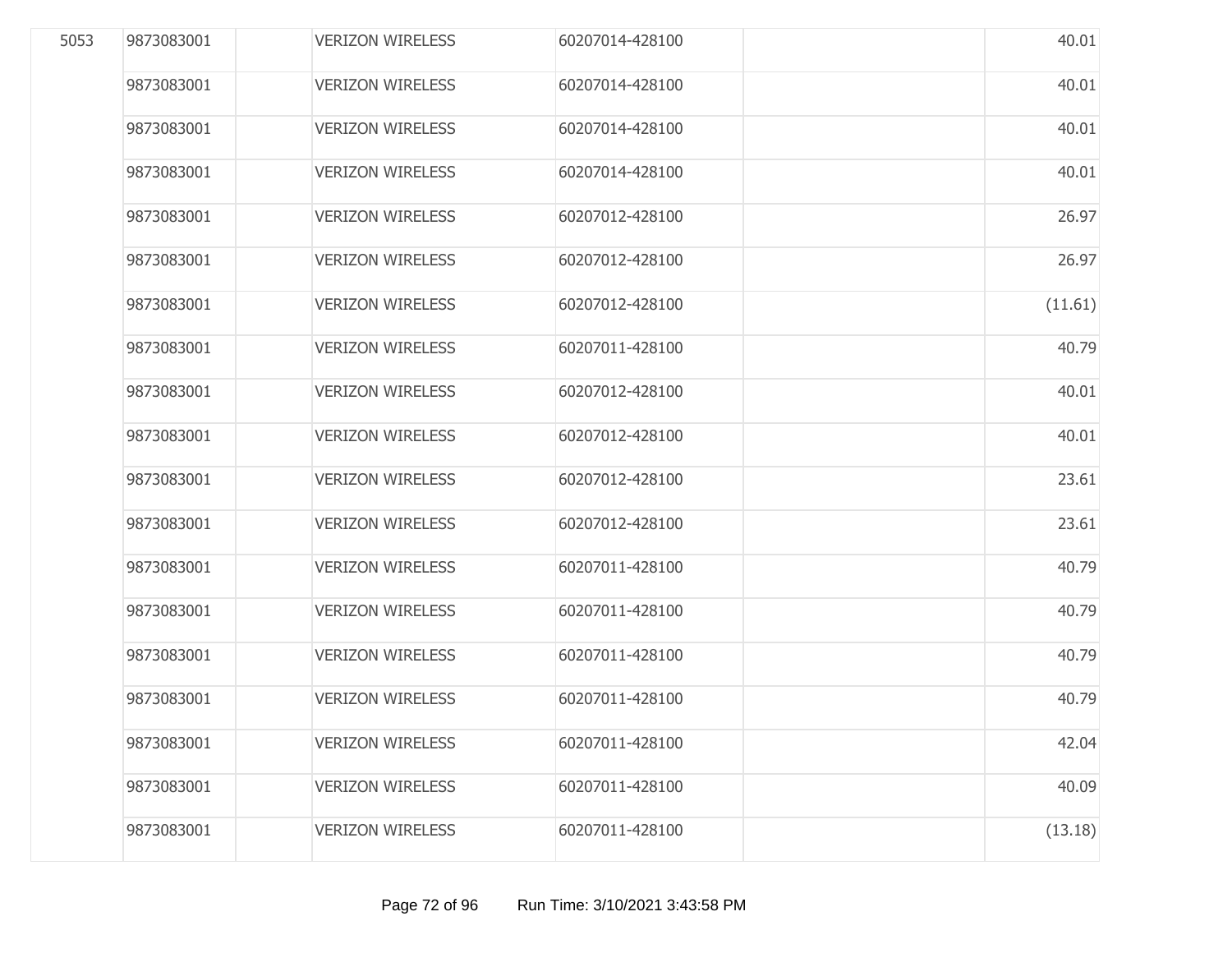| 5053 | 9873083001 | <b>VERIZON WIRELESS</b> | 60207012-428100 | 23.61 |
|------|------------|-------------------------|-----------------|-------|
|      | 9873083001 | <b>VERIZON WIRELESS</b> | 60207012-428100 | 23.61 |
|      | 9873083001 | <b>VERIZON WIRELESS</b> | 60207012-428100 | 23.61 |
|      | 9873083001 | <b>VERIZON WIRELESS</b> | 10100612-428100 | 40.79 |
|      | 9873083001 | <b>VERIZON WIRELESS</b> | 60207014-428100 | 42.04 |
|      | 9873083001 | <b>VERIZON WIRELESS</b> | 60207013-428100 | 42.04 |
|      | 9873083001 | <b>VERIZON WIRELESS</b> | 60207011-428100 | 40.01 |
|      | 9873083001 | <b>VERIZON WIRELESS</b> | 60207012-428100 | 42.04 |
|      | 9873083001 | <b>VERIZON WIRELESS</b> | 60207012-428100 | 42.04 |
|      | 9873083001 | <b>VERIZON WIRELESS</b> | 10100612-428100 | 42.04 |
|      | 9873083001 | <b>VERIZON WIRELESS</b> | 10100612-428100 | 42.04 |
|      | 9873083001 | <b>VERIZON WIRELESS</b> | 10100612-428100 | 40.79 |
|      | 9873083001 | <b>VERIZON WIRELESS</b> | 10100612-428100 | 40.01 |
|      | 9873083001 | <b>VERIZON WIRELESS</b> | 10100612-428100 | 40.79 |
|      | 9873083001 | <b>VERIZON WIRELESS</b> | 10100612-428100 | 40.01 |
|      | 9873083001 | <b>VERIZON WIRELESS</b> | 10100305-428100 | 24.86 |
|      | 9873083001 | <b>VERIZON WIRELESS</b> | 10100302-428100 | 23.61 |
|      | 9873083001 | <b>VERIZON WIRELESS</b> | 10100302-428100 | 23.61 |
|      | 9873083001 | <b>VERIZON WIRELESS</b> | 10100301-428100 | 40.79 |
|      |            |                         |                 |       |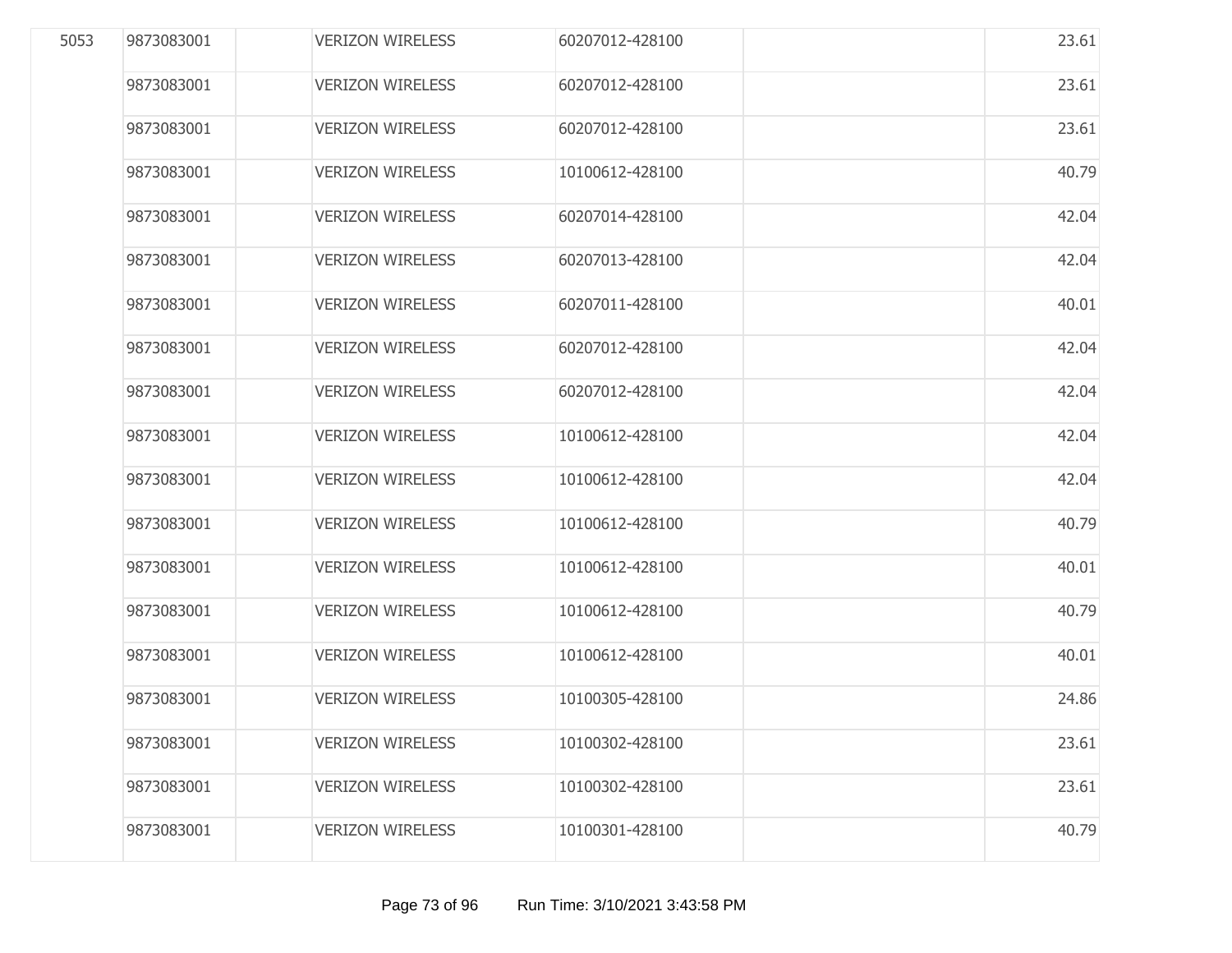| 5053 | 9873083001 | <b>VERIZON WIRELESS</b> | 10100401-428100 | 23.61   |
|------|------------|-------------------------|-----------------|---------|
|      | 9873083001 | <b>VERIZON WIRELESS</b> | 10100603-428100 | 42.04   |
|      | 9873083001 | <b>VERIZON WIRELESS</b> | 10100601-428100 | (10.32) |
|      | 9873083001 | <b>VERIZON WIRELESS</b> | 10100601-428100 | 40.79   |
|      | 9873083001 | <b>VERIZON WIRELESS</b> | 10100603-428100 | 40.79   |
|      | 9873083001 | <b>VERIZON WIRELESS</b> | 10100301-428100 | 24.86   |
|      | 9873083001 | <b>VERIZON WIRELESS</b> | 10100305-428100 | 42.04   |
|      | 9873083001 | <b>VERIZON WIRELESS</b> | 10100302-428100 | 47.90   |
|      | 9873083001 | <b>VERIZON WIRELESS</b> | 10100618-428100 | 41.90   |
|      | 9873083001 | <b>VERIZON WIRELESS</b> | 10100618-428100 | 40.79   |
|      | 9873083001 | <b>VERIZON WIRELESS</b> | 10100618-428100 | 10.02   |
|      | 9873083001 | <b>VERIZON WIRELESS</b> | 10100618-428100 | 40.01   |
|      | 9873083001 | <b>VERIZON WIRELESS</b> | 10100601-428100 | 42.04   |
|      | 9873083001 | <b>VERIZON WIRELESS</b> | 10100603-428100 | 40.79   |
|      | 9873083001 | <b>VERIZON WIRELESS</b> | 10100618-428100 | 10.02   |
|      | 9873083001 | <b>VERIZON WIRELESS</b> | 10100618-428100 | 10.02   |
|      | 9873083001 | <b>VERIZON WIRELESS</b> | 10100618-428100 | 10.02   |
|      | 9873083001 | <b>VERIZON WIRELESS</b> | 10100618-428100 | 10.02   |
|      | 9873083001 | <b>VERIZON WIRELESS</b> | 10100618-428100 | 10.02   |
|      |            |                         |                 |         |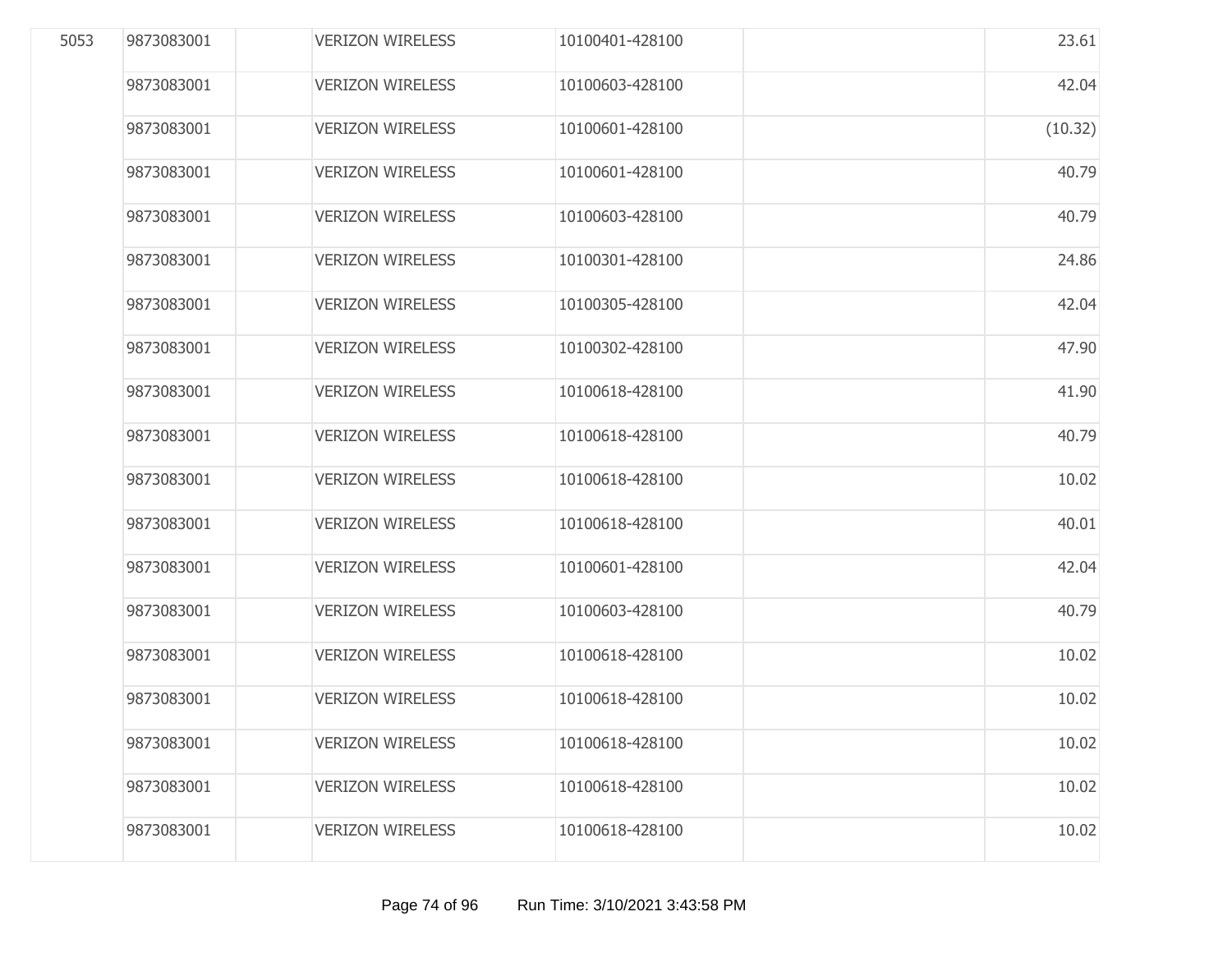| 5053 | 9873083001 | <b>VERIZON WIRELESS</b> | 10100618-428100 | 10.02 |
|------|------------|-------------------------|-----------------|-------|
|      | 9873083001 | <b>VERIZON WIRELESS</b> | 10100618-428100 | 40.79 |
|      | 9873083001 | <b>VERIZON WIRELESS</b> | 10100618-428100 | 40.79 |
|      | 9873083001 | <b>VERIZON WIRELESS</b> | 10100618-428100 | 10.02 |
|      | 9873083001 | <b>VERIZON WIRELESS</b> | 10100618-428100 | 10.02 |
|      | 9873083001 | <b>VERIZON WIRELESS</b> | 10100618-428100 | 10.02 |
|      | 9873083001 | <b>VERIZON WIRELESS</b> | 10100618-428100 | 10.02 |
|      | 9873083001 | <b>VERIZON WIRELESS</b> | 10100201-428100 | 40.79 |
|      | 9873083001 | <b>VERIZON WIRELESS</b> | 10100201-428100 | 40.79 |
|      | 9873083001 | <b>VERIZON WIRELESS</b> | 10100201-428100 | 40.05 |
|      | 9873083001 | <b>VERIZON WIRELESS</b> | 10100618-428100 | 42.04 |
|      | 9873083001 | <b>VERIZON WIRELESS</b> | 10100618-428100 | 26.97 |
|      | 9873083001 | <b>VERIZON WIRELESS</b> | 10100618-428100 | 45.79 |
|      | 9873083001 | <b>VERIZON WIRELESS</b> | 10100201-428100 | 45.79 |
|      | 9873083001 | <b>VERIZON WIRELESS</b> | 10100201-428100 | 40.01 |
|      | 9873083001 | <b>VERIZON WIRELESS</b> | 10100201-428100 | 23.61 |
|      | 9873083001 | <b>VERIZON WIRELESS</b> | 10100201-428100 | 40.79 |
|      | 9873083001 | <b>VERIZON WIRELESS</b> | 10100201-428100 | 40.79 |
|      | 9873083001 | <b>VERIZON WIRELESS</b> | 10100201-428100 | 40.79 |
|      |            |                         |                 |       |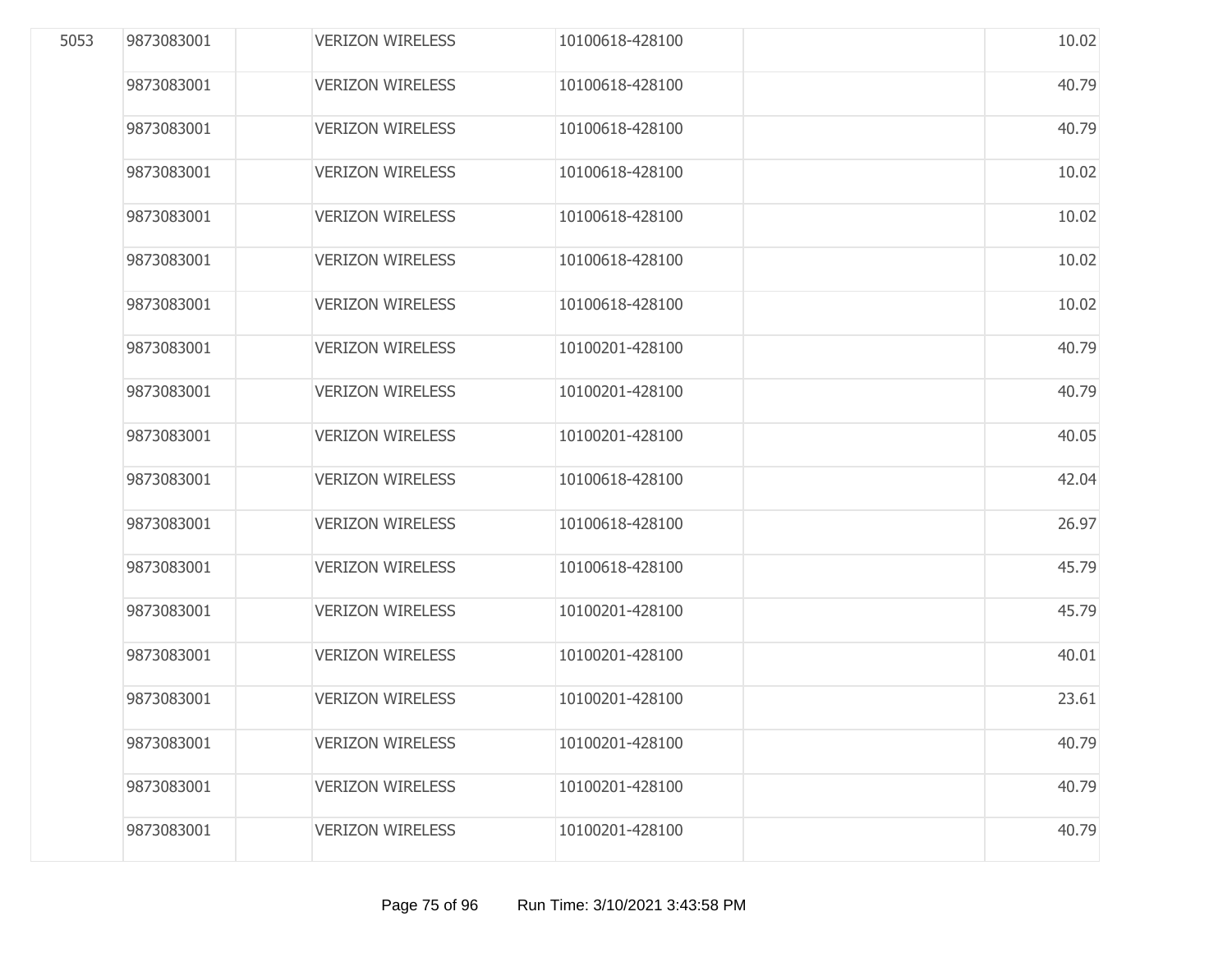| 5053 | 9873083001 | <b>VERIZON WIRELESS</b> | 10100201-428100 | 40.79   |
|------|------------|-------------------------|-----------------|---------|
|      | 9873083001 | <b>VERIZON WIRELESS</b> | 10100201-428100 | 40.79   |
|      | 9873083001 | <b>VERIZON WIRELESS</b> | 10100201-428100 | 45.79   |
|      | 9873083001 | <b>VERIZON WIRELESS</b> | 10100201-428100 | 40.79   |
|      | 9873083001 | <b>VERIZON WIRELESS</b> | 10100201-428100 | 40.43   |
|      | 9873083001 | <b>VERIZON WIRELESS</b> | 10100201-428100 | 45.79   |
|      | 9873083001 | <b>VERIZON WIRELESS</b> | 10100201-428100 | 40.79   |
|      | 9873083001 | <b>VERIZON WIRELESS</b> | 10100201-428100 | 23.61   |
|      | 9873083001 | <b>VERIZON WIRELESS</b> | 10100201-428100 | 40.79   |
|      | 9873083001 | <b>VERIZON WIRELESS</b> | 10100201-428100 | 40.03   |
|      | 9873083001 | <b>VERIZON WIRELESS</b> | 10100201-428100 | 40.79   |
|      | 9873083001 | <b>VERIZON WIRELESS</b> | 10100201-428100 | 45.79   |
|      | 9873083001 | <b>VERIZON WIRELESS</b> | 10100201-428100 | (26.06) |
|      | 9873083001 | <b>VERIZON WIRELESS</b> | 10100201-428100 | 40.79   |
|      | 9873083001 | <b>VERIZON WIRELESS</b> | 10100201-428100 | 23.61   |
|      | 9873083001 | <b>VERIZON WIRELESS</b> | 10100201-428100 | 40.79   |
|      | 9873083001 | <b>VERIZON WIRELESS</b> | 10100201-428100 | 40.79   |
|      | 9873083001 | <b>VERIZON WIRELESS</b> | 10100201-428100 | 40.79   |
|      | 9873083001 | <b>VERIZON WIRELESS</b> | 10100201-428100 | 40.79   |
|      |            |                         |                 |         |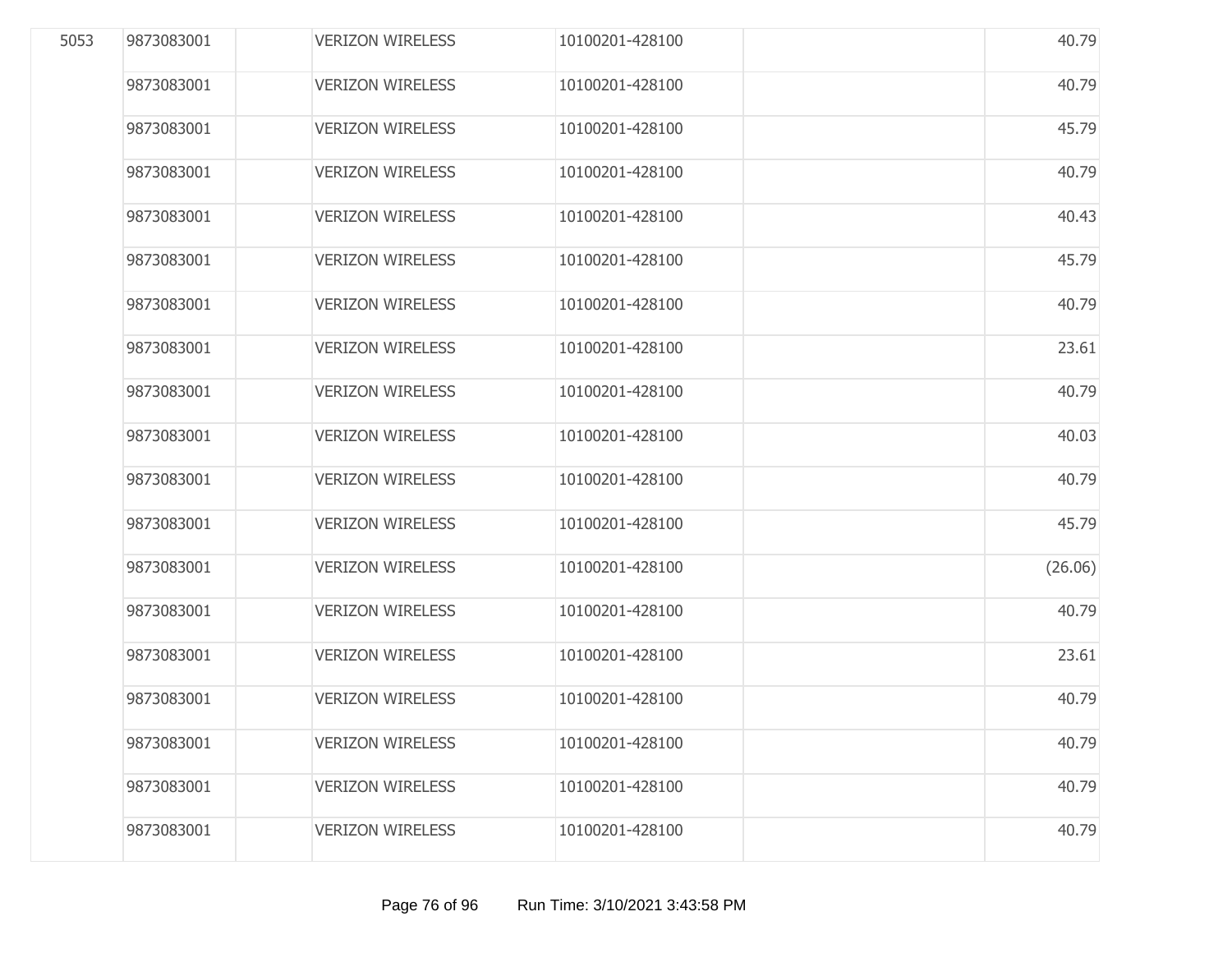| 5053 | 9873083001 | <b>VERIZON WIRELESS</b> | 10100201-428100 | 40.03 |
|------|------------|-------------------------|-----------------|-------|
|      | 9873083001 | <b>VERIZON WIRELESS</b> | 10100201-428100 | 40.79 |
|      | 9873083001 | <b>VERIZON WIRELESS</b> | 10100201-428100 | 40.79 |
|      | 9873083001 | <b>VERIZON WIRELESS</b> | 10100201-428100 | 40.79 |
|      | 9873083001 | <b>VERIZON WIRELESS</b> | 10100201-428100 | 45.79 |
|      | 9873083001 | <b>VERIZON WIRELESS</b> | 10100201-428100 | 23.61 |
|      | 9873083001 | <b>VERIZON WIRELESS</b> | 10100201-428100 | 23.61 |
|      | 9873083001 | <b>VERIZON WIRELESS</b> | 10100201-428100 | 53.34 |
|      | 9873083001 | <b>VERIZON WIRELESS</b> | 10100201-428100 | 40.79 |
|      | 9873083001 | <b>VERIZON WIRELESS</b> | 10100201-428100 | 40.79 |
|      | 9873083001 | <b>VERIZON WIRELESS</b> | 10100201-428100 | 40.79 |
|      | 9873083001 | <b>VERIZON WIRELESS</b> | 10100201-428100 | 40.79 |
|      | 9873083001 | <b>VERIZON WIRELESS</b> | 10100201-428100 | 23.61 |
|      | 9873083001 | <b>VERIZON WIRELESS</b> | 10100201-428100 | 40.79 |
|      | 9873083001 | <b>VERIZON WIRELESS</b> | 10100201-428100 | 40.79 |
|      | 9873083001 | <b>VERIZON WIRELESS</b> | 10100201-428100 | 23.61 |
|      | 9873083001 | <b>VERIZON WIRELESS</b> | 10100201-428100 | 23.61 |
|      | 9873083001 | <b>VERIZON WIRELESS</b> | 10100201-428100 | 40.01 |
|      | 9873083001 | <b>VERIZON WIRELESS</b> | 10100201-428100 | 40.79 |
|      |            |                         |                 |       |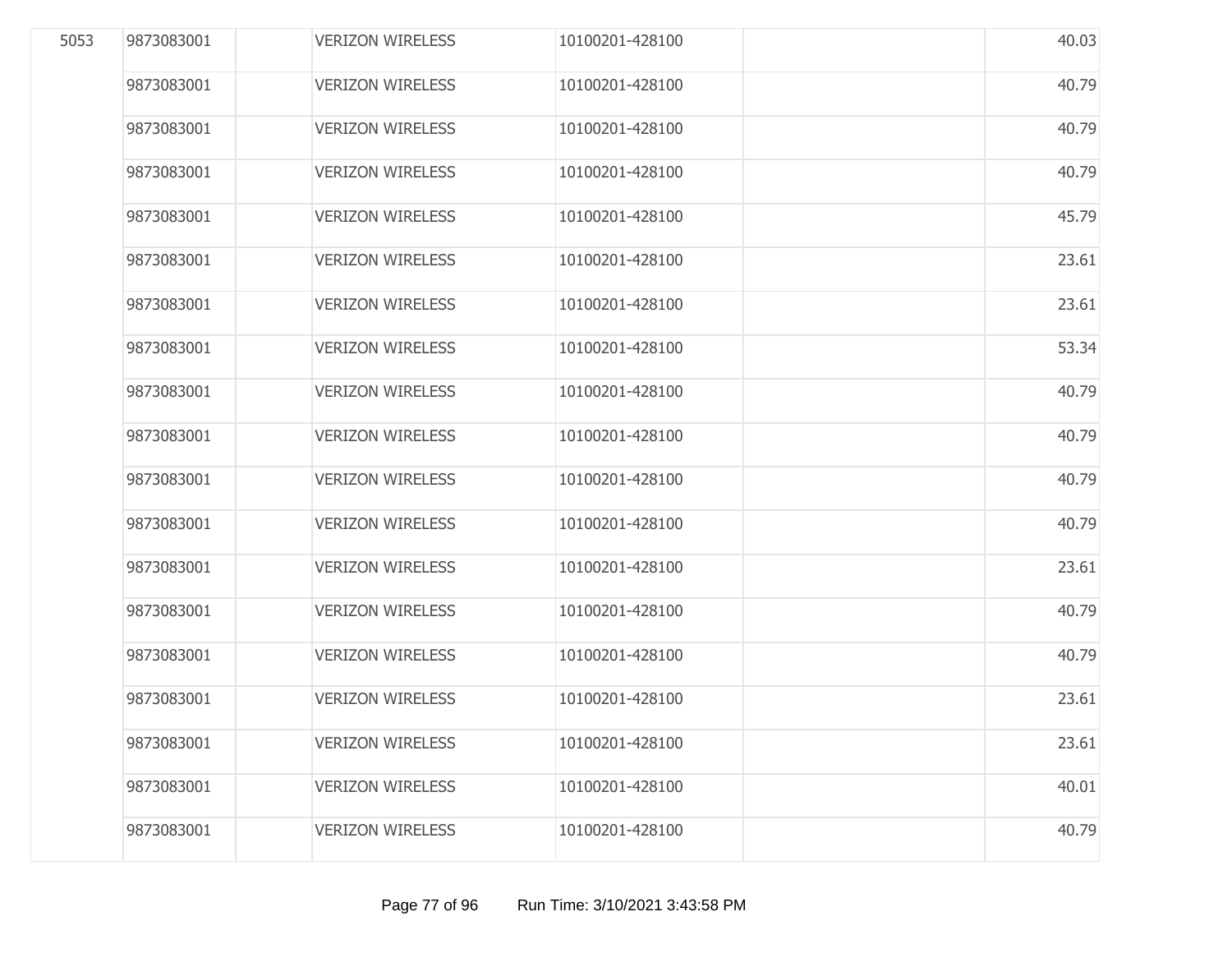| 5053 | 9873083001 | <b>VERIZON WIRELESS</b> | 10100201-428100 | 40.14 |
|------|------------|-------------------------|-----------------|-------|
|      | 9873083001 | <b>VERIZON WIRELESS</b> | 10100201-428100 | 40.79 |
|      | 9873083001 | <b>VERIZON WIRELESS</b> | 10100201-428100 | 23.61 |
|      | 9873083001 | <b>VERIZON WIRELESS</b> | 10100201-428100 | 45.79 |
|      | 9873083001 | <b>VERIZON WIRELESS</b> | 10100201-428100 | 40.01 |
|      | 9873083001 | <b>VERIZON WIRELESS</b> | 10100201-428100 | 40.01 |
|      | 9873083001 | <b>VERIZON WIRELESS</b> | 10100201-428100 | 40.05 |
|      | 9873083001 | <b>VERIZON WIRELESS</b> | 10100201-428100 | 40.01 |
|      | 9873083001 | <b>VERIZON WIRELESS</b> | 10100201-428100 | 40.01 |
|      | 9873083001 | <b>VERIZON WIRELESS</b> | 10100201-428100 | 40.01 |
|      | 9873083001 | <b>VERIZON WIRELESS</b> | 10100201-428100 | 40.01 |
|      | 9873083001 | <b>VERIZON WIRELESS</b> | 10100201-428100 | 40.01 |
|      | 9873083001 | <b>VERIZON WIRELESS</b> | 10100201-428100 | 40.01 |
|      | 9873083001 | <b>VERIZON WIRELESS</b> | 10100201-428100 | 40.79 |
|      | 9873083001 | <b>VERIZON WIRELESS</b> | 10100201-428100 | 40.01 |
|      | 9873083001 | <b>VERIZON WIRELESS</b> | 10100201-428100 | 40.01 |
|      | 9873083001 | <b>VERIZON WIRELESS</b> | 10100201-428100 | 40.07 |
|      | 9873083001 | <b>VERIZON WIRELESS</b> | 10100201-428100 | 40.01 |
|      | 9873083001 | <b>VERIZON WIRELESS</b> | 10100201-428100 | 23.61 |
|      |            |                         |                 |       |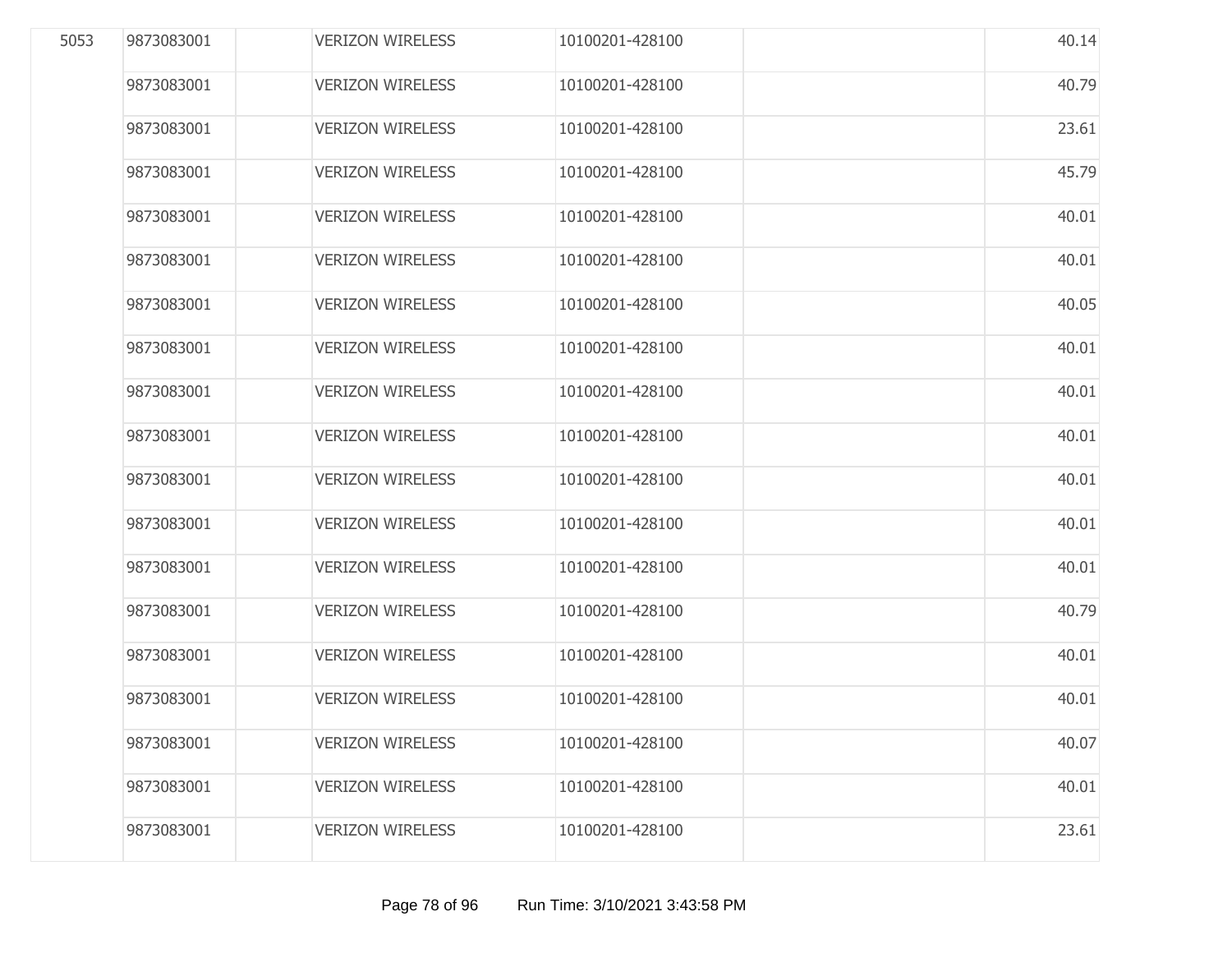| 5053 | 9873083001 | <b>VERIZON WIRELESS</b> | 10100201-428100 | (33.54) |
|------|------------|-------------------------|-----------------|---------|
|      | 9873083001 | <b>VERIZON WIRELESS</b> | 10100201-428100 | 40.01   |
|      | 9873083001 | <b>VERIZON WIRELESS</b> | 10100201-428100 | 40.01   |
|      | 9873083001 | <b>VERIZON WIRELESS</b> | 10100201-428100 | 40.01   |
|      | 9873083001 | <b>VERIZON WIRELESS</b> | 10100201-428100 | 40.01   |
|      | 9873083001 | <b>VERIZON WIRELESS</b> | 10100201-428100 | 40.01   |
|      | 9873083001 | <b>VERIZON WIRELESS</b> | 10100201-428100 | 40.01   |
|      | 9873083001 | <b>VERIZON WIRELESS</b> | 10100201-428100 | 40.01   |
|      | 9873083001 | <b>VERIZON WIRELESS</b> | 10100201-428100 | 40.01   |
|      | 9873083001 | <b>VERIZON WIRELESS</b> | 10100201-428100 | 40.01   |
|      | 9873083001 | <b>VERIZON WIRELESS</b> | 10100201-428100 | 40.01   |
|      | 9873083001 | <b>VERIZON WIRELESS</b> | 10100201-428100 | 40.01   |
|      | 9873083001 | <b>VERIZON WIRELESS</b> | 10100201-428100 | 40.79   |
|      | 9873083001 | <b>VERIZON WIRELESS</b> | 10100201-428100 | 40.01   |
|      | 9873083001 | <b>VERIZON WIRELESS</b> | 10100201-428100 | 40.05   |
|      | 9873083001 | <b>VERIZON WIRELESS</b> | 10100201-428100 | 40.79   |
|      | 9873083001 | <b>VERIZON WIRELESS</b> | 10100201-428100 | 23.61   |
|      | 9873083001 | <b>VERIZON WIRELESS</b> | 10100201-428100 | 40.01   |
|      | 9873083001 | <b>VERIZON WIRELESS</b> | 10100201-428100 | 40.01   |
|      |            |                         |                 |         |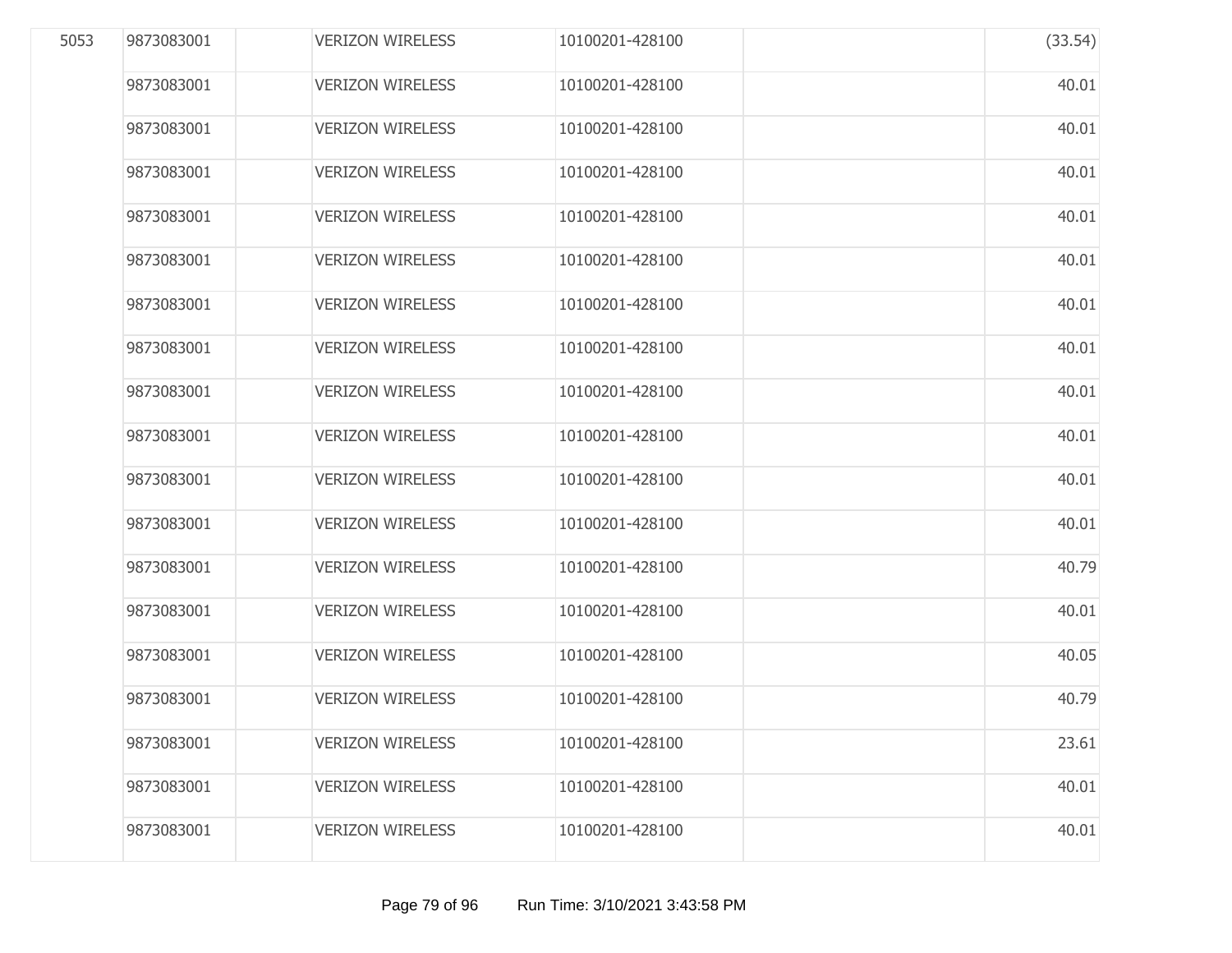| 5053 | 9873083001 | <b>VERIZON WIRELESS</b> | 10100201-428100 | 40.03 |
|------|------------|-------------------------|-----------------|-------|
|      | 9873083001 | <b>VERIZON WIRELESS</b> | 10100201-428100 | 40.01 |
|      | 9873083001 | <b>VERIZON WIRELESS</b> | 10100201-428100 | 45.79 |
|      | 9873083001 | <b>VERIZON WIRELESS</b> | 10100201-428100 | 40.79 |
|      | 9873083001 | <b>VERIZON WIRELESS</b> | 10100201-428100 | 23.61 |
|      | 9873083001 | <b>VERIZON WIRELESS</b> | 10100201-428100 | 23.61 |
|      | 9873083001 | <b>VERIZON WIRELESS</b> | 10100201-428100 | 23.61 |
|      | 9873083001 | <b>VERIZON WIRELESS</b> | 10100201-428100 | 40.01 |
|      | 9873083001 | <b>VERIZON WIRELESS</b> | 10100201-428100 | 40.79 |
|      | 9873083001 | <b>VERIZON WIRELESS</b> | 10100201-428100 | 23.61 |
|      | 9873083001 | <b>VERIZON WIRELESS</b> | 10100201-428100 | 40.79 |
|      | 9873083001 | <b>VERIZON WIRELESS</b> | 10100201-428100 | 40.01 |
|      | 9873083001 | <b>VERIZON WIRELESS</b> | 10100201-428100 | 40.01 |
|      | 9873083001 | <b>VERIZON WIRELESS</b> | 10100201-428100 | 40.01 |
|      | 9873083001 | <b>VERIZON WIRELESS</b> | 10100201-428100 | 23.61 |
|      | 9873083001 | <b>VERIZON WIRELESS</b> | 10100201-428100 | 40.79 |
|      | 9873083001 | <b>VERIZON WIRELESS</b> | 10100201-428100 | 45.79 |
|      | 9873083001 | <b>VERIZON WIRELESS</b> | 10100201-428100 | 40.79 |
|      | 9873083001 | <b>VERIZON WIRELESS</b> | 10100201-428100 | 23.61 |
|      |            |                         |                 |       |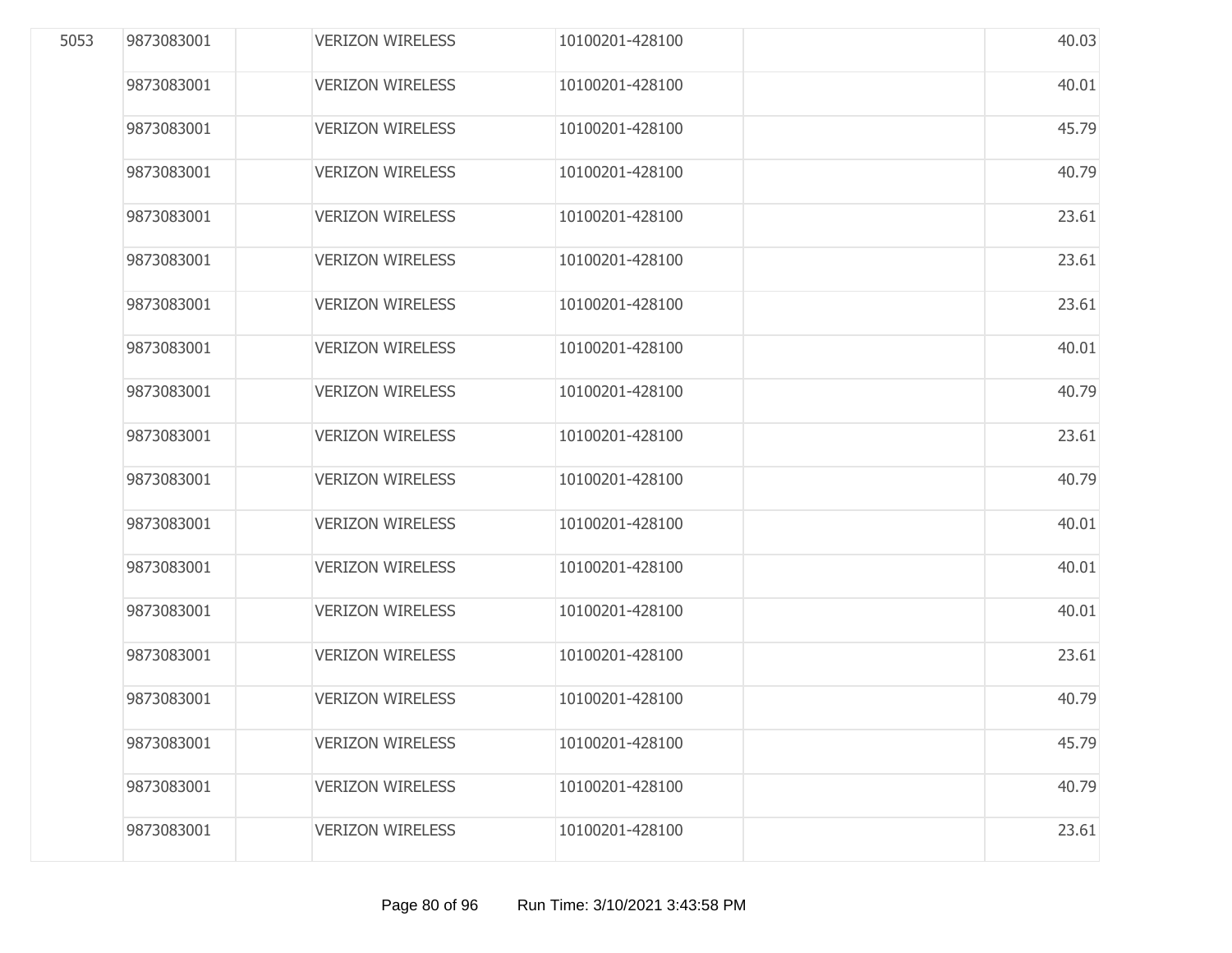| 5053 | 9873083001 | <b>VERIZON WIRELESS</b> | 10100201-428100 | 40.79 |
|------|------------|-------------------------|-----------------|-------|
|      | 9873083001 | <b>VERIZON WIRELESS</b> | 10100201-428100 | 40.79 |
|      | 9873083001 | <b>VERIZON WIRELESS</b> | 10100201-428100 | 23.61 |
|      | 9873083001 | <b>VERIZON WIRELESS</b> | 10100201-428100 | 23.61 |
|      | 9873083001 | <b>VERIZON WIRELESS</b> | 10100201-428100 | 23.61 |
|      | 9873083001 | <b>VERIZON WIRELESS</b> | 10100201-428100 | 23.61 |
|      | 9873083001 | <b>VERIZON WIRELESS</b> | 10100201-428100 | 45.79 |
|      | 9873083001 | <b>VERIZON WIRELESS</b> | 10100201-428100 | 23.61 |
|      | 9873083001 | <b>VERIZON WIRELESS</b> | 10100201-428100 | 23.61 |
|      | 9873083001 | <b>VERIZON WIRELESS</b> | 10100201-428100 | 23.61 |
|      | 9873083001 | <b>VERIZON WIRELESS</b> | 10100201-428100 | 40.79 |
|      | 9873083001 | <b>VERIZON WIRELESS</b> | 10100201-428100 | 23.61 |
|      | 9873083001 | <b>VERIZON WIRELESS</b> | 10100201-428100 | 23.61 |
|      | 9873083001 | <b>VERIZON WIRELESS</b> | 10100201-428100 | 40.79 |
|      | 9873083001 | <b>VERIZON WIRELESS</b> | 10100201-428100 | 45.79 |
|      | 9873083001 | <b>VERIZON WIRELESS</b> | 10100201-428100 | 23.61 |
|      | 9873083001 | <b>VERIZON WIRELESS</b> | 10100201-428100 | 23.61 |
|      | 9873083001 | <b>VERIZON WIRELESS</b> | 10100201-428100 | 23.61 |
|      | 9873083001 | <b>VERIZON WIRELESS</b> | 10100201-428100 | 23.61 |
|      |            |                         |                 |       |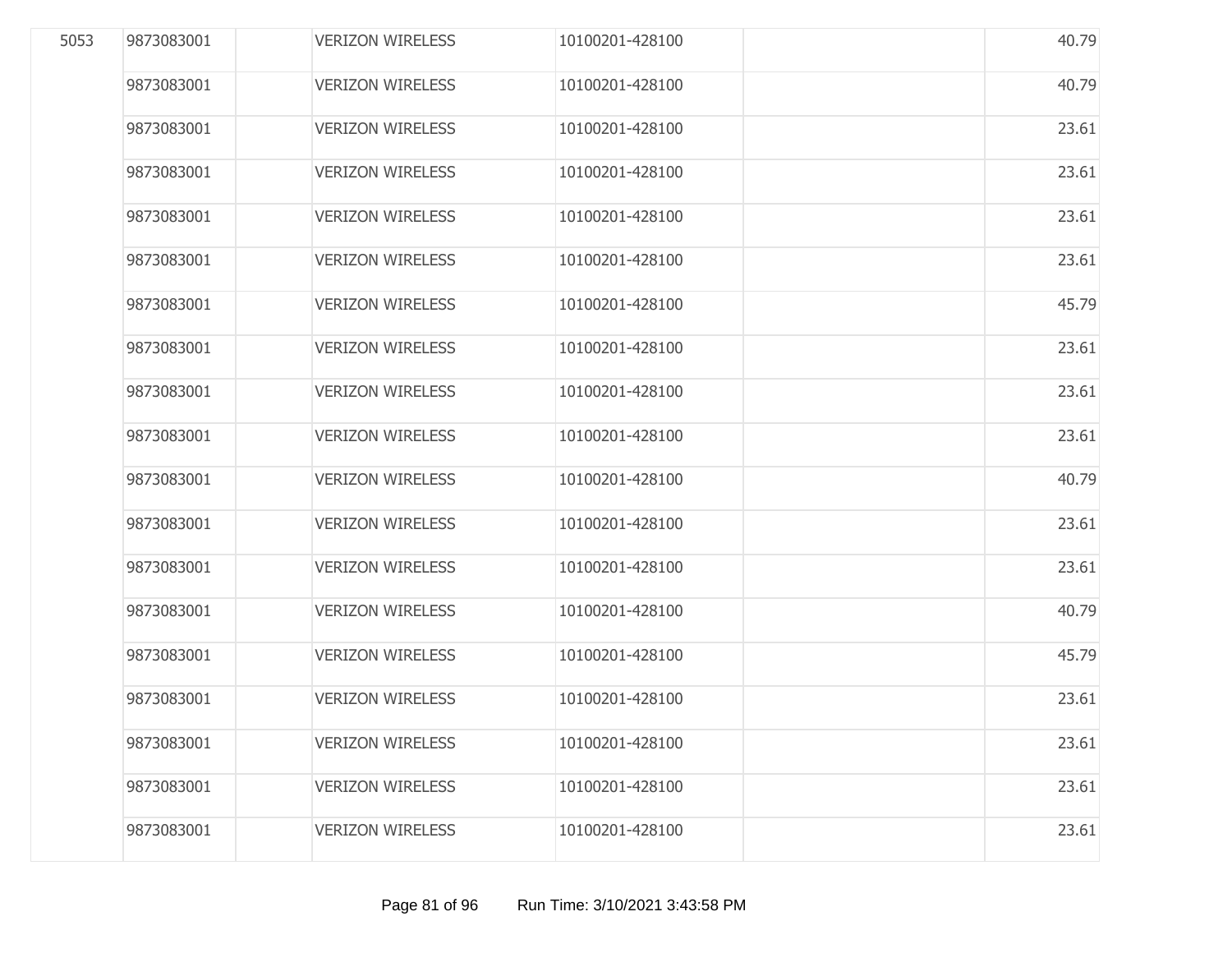| 5053 | 9873083001 | <b>VERIZON WIRELESS</b> | 10100201-428100 | 40.79 |
|------|------------|-------------------------|-----------------|-------|
|      | 9873083001 | <b>VERIZON WIRELESS</b> | 10100201-428100 | 40.79 |
|      | 9873083001 | <b>VERIZON WIRELESS</b> | 10100201-428100 | 40.79 |
|      | 9873083001 | <b>VERIZON WIRELESS</b> | 10100201-428100 | 40.79 |
|      | 9873083001 | <b>VERIZON WIRELESS</b> | 10100201-428100 | 40.79 |
|      | 9873083001 | <b>VERIZON WIRELESS</b> | 10100201-428100 | 40.79 |
|      | 9873083001 | <b>VERIZON WIRELESS</b> | 10100201-428100 | 23.61 |
|      | 9873083001 | <b>VERIZON WIRELESS</b> | 10100201-428100 | 40.79 |
|      | 9873083001 | <b>VERIZON WIRELESS</b> | 10100201-428100 | 40.79 |
|      | 9873083001 | <b>VERIZON WIRELESS</b> | 10100201-428100 | 40.79 |
|      | 9873083001 | <b>VERIZON WIRELESS</b> | 10100201-428100 | 40.79 |
|      | 9873083001 | <b>VERIZON WIRELESS</b> | 10100201-428100 | 40.79 |
|      | 9873083001 | <b>VERIZON WIRELESS</b> | 10100201-428100 | 42.04 |
|      | 9873083001 | <b>VERIZON WIRELESS</b> | 10100201-428100 | 40.01 |
|      | 9873083001 | <b>VERIZON WIRELESS</b> | 10100201-428100 | 47.04 |
|      | 9873083001 | <b>VERIZON WIRELESS</b> | 10100201-428100 | 42.04 |
|      | 9873083001 | <b>VERIZON WIRELESS</b> | 10100201-428100 | 47.04 |
|      | 9873083001 | <b>VERIZON WIRELESS</b> | 10100201-428100 | 42.04 |
|      | 9873083001 | <b>VERIZON WIRELESS</b> | 10100201-428100 | 47.04 |
|      |            |                         |                 |       |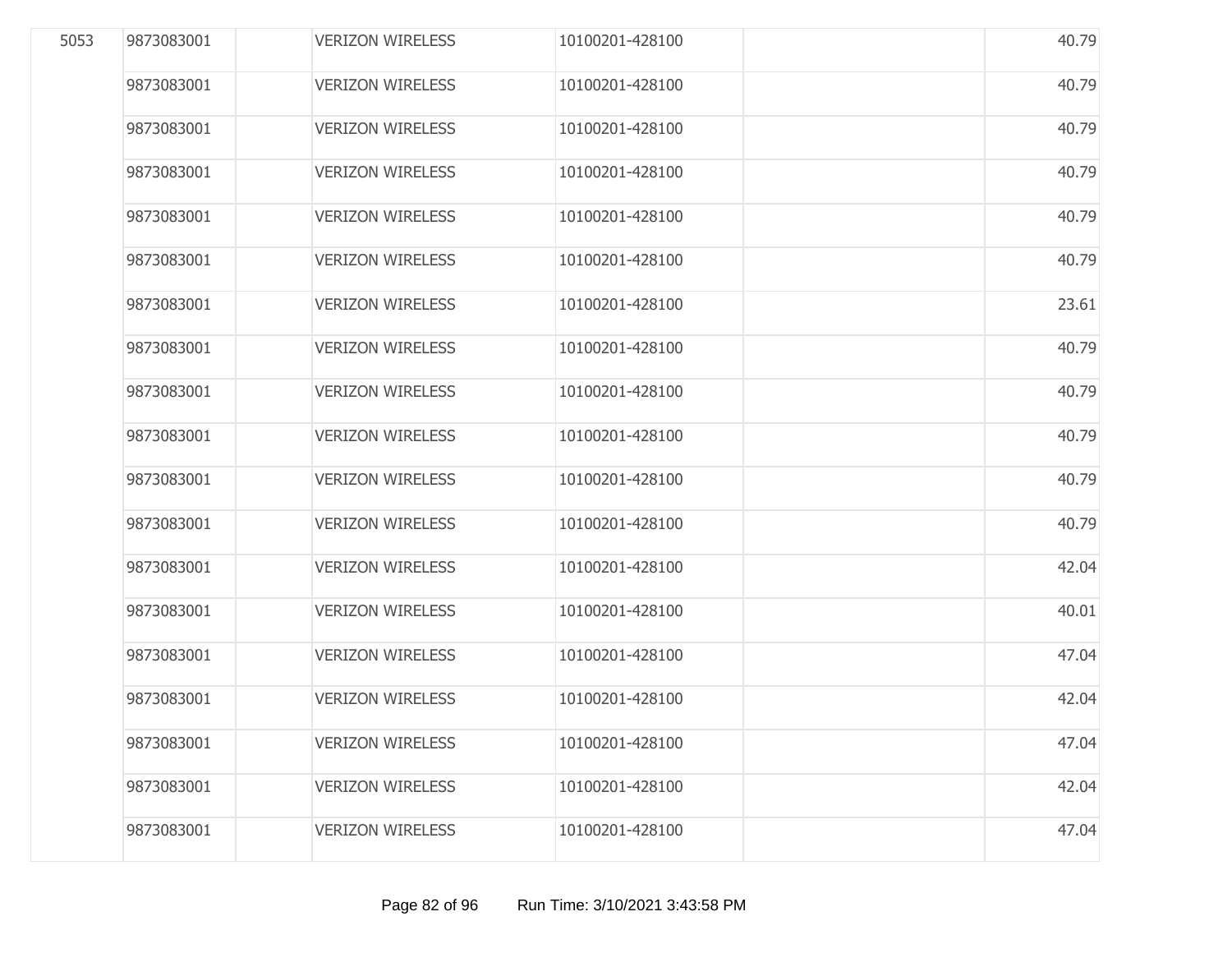| 5053 | 9873083001 | <b>VERIZON WIRELESS</b> | 10100201-428100 | 24.86 |
|------|------------|-------------------------|-----------------|-------|
|      | 9873083001 | <b>VERIZON WIRELESS</b> | 10100201-428100 | 47.04 |
|      | 9873083001 | <b>VERIZON WIRELESS</b> | 10100201-428100 | 42.04 |
|      | 9873083001 | <b>VERIZON WIRELESS</b> | 10100201-428100 | 47.04 |
|      | 9873083001 | <b>VERIZON WIRELESS</b> | 10100201-428100 | 42.04 |
|      | 9873083001 | <b>VERIZON WIRELESS</b> | 10100201-428100 | 24.86 |
|      | 9873083001 | <b>VERIZON WIRELESS</b> | 10100201-428100 | 42.04 |
|      | 9873083001 | <b>VERIZON WIRELESS</b> | 10100201-428100 | 42.04 |
|      | 9873083001 | <b>VERIZON WIRELESS</b> | 10100201-428100 | 42.04 |
|      | 9873083001 | <b>VERIZON WIRELESS</b> | 10100201-428100 | 42.04 |
|      | 9873083001 | <b>VERIZON WIRELESS</b> | 10100201-428100 | 40.01 |
|      | 9873083001 | <b>VERIZON WIRELESS</b> | 10100607-428100 | 40.79 |
|      | 9873083001 | <b>VERIZON WIRELESS</b> | 10100607-428100 | 40.79 |
|      | 9873083001 | <b>VERIZON WIRELESS</b> | 10100201-428100 | 42.04 |
|      | 9873083001 | <b>VERIZON WIRELESS</b> | 10100201-428100 | 24.86 |
|      | 9873083001 | <b>VERIZON WIRELESS</b> | 10100201-428100 | 42.04 |
|      | 9873083001 | <b>VERIZON WIRELESS</b> | 10100201-428100 | 42.04 |
|      | 9873083001 | <b>VERIZON WIRELESS</b> | 10100607-428100 | 40.79 |
|      | 9873083001 | <b>VERIZON WIRELESS</b> | 10100607-428100 | 35.79 |
|      |            |                         |                 |       |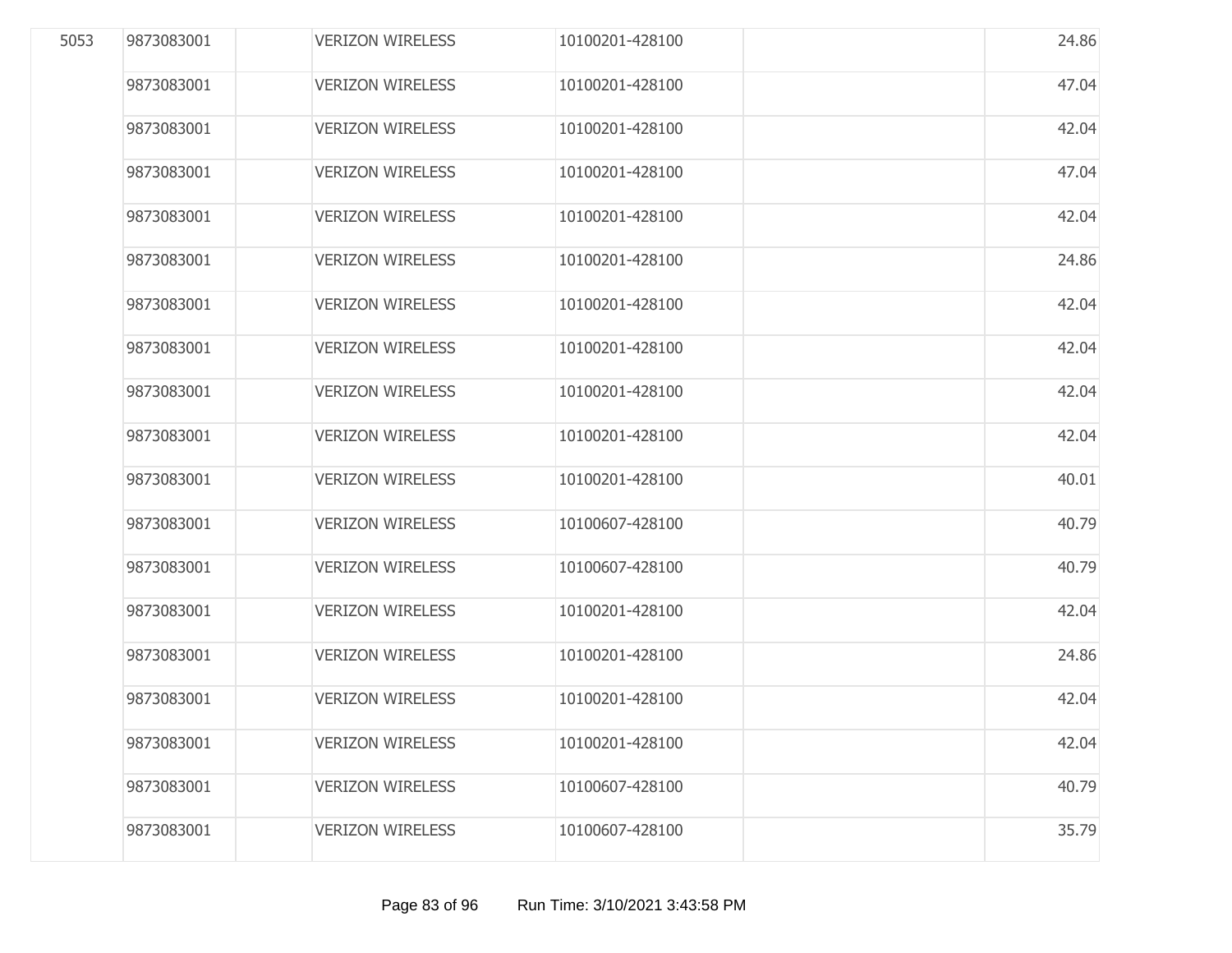| 5053 | 9873083001 | <b>VERIZON WIRELESS</b> | 10100607-428100 | 52.04 |
|------|------------|-------------------------|-----------------|-------|
|      | 9873083001 | <b>VERIZON WIRELESS</b> | 10100860-428100 | 40.79 |
|      | 9873083001 | <b>VERIZON WIRELESS</b> | 10100607-428100 | 40.79 |
|      | 9873083001 | <b>VERIZON WIRELESS</b> | 10100607-428100 | 40.79 |
|      | 9873083001 | <b>VERIZON WIRELESS</b> | 10100607-428100 | 40.79 |
|      | 9873083001 | <b>VERIZON WIRELESS</b> | 10100607-428100 | 40.79 |
|      | 9873083001 | <b>VERIZON WIRELESS</b> | 10100607-428100 | 42.91 |
|      | 9873083001 | <b>VERIZON WIRELESS</b> | 10100607-428100 | 40.79 |
|      | 9873083001 | <b>VERIZON WIRELESS</b> | 10100607-428100 | 40.79 |
|      | 9873083001 | <b>VERIZON WIRELESS</b> | 10100607-428100 | 40.01 |
|      | 9873083001 | <b>VERIZON WIRELESS</b> | 10100607-428100 | 40.79 |
|      | 9873083001 | <b>VERIZON WIRELESS</b> | 10100607-428100 | 40.79 |
|      | 9873083001 | <b>VERIZON WIRELESS</b> | 10100607-428100 | 45.79 |
|      | 9873083001 | <b>VERIZON WIRELESS</b> | 10100607-428100 | 40.79 |
|      | 9873083001 | <b>VERIZON WIRELESS</b> | 10100612-428100 | 45.79 |
|      | 9873083001 | <b>VERIZON WIRELESS</b> | 10100860-428100 | 40.79 |
|      | 9873083001 | <b>VERIZON WIRELESS</b> | 10100607-428100 | 42.04 |
|      | 9873083001 | <b>VERIZON WIRELESS</b> | 10100620-428100 | 47.04 |
|      | 9873083001 | <b>VERIZON WIRELESS</b> | 10100860-428100 | 42.45 |
|      |            |                         |                 |       |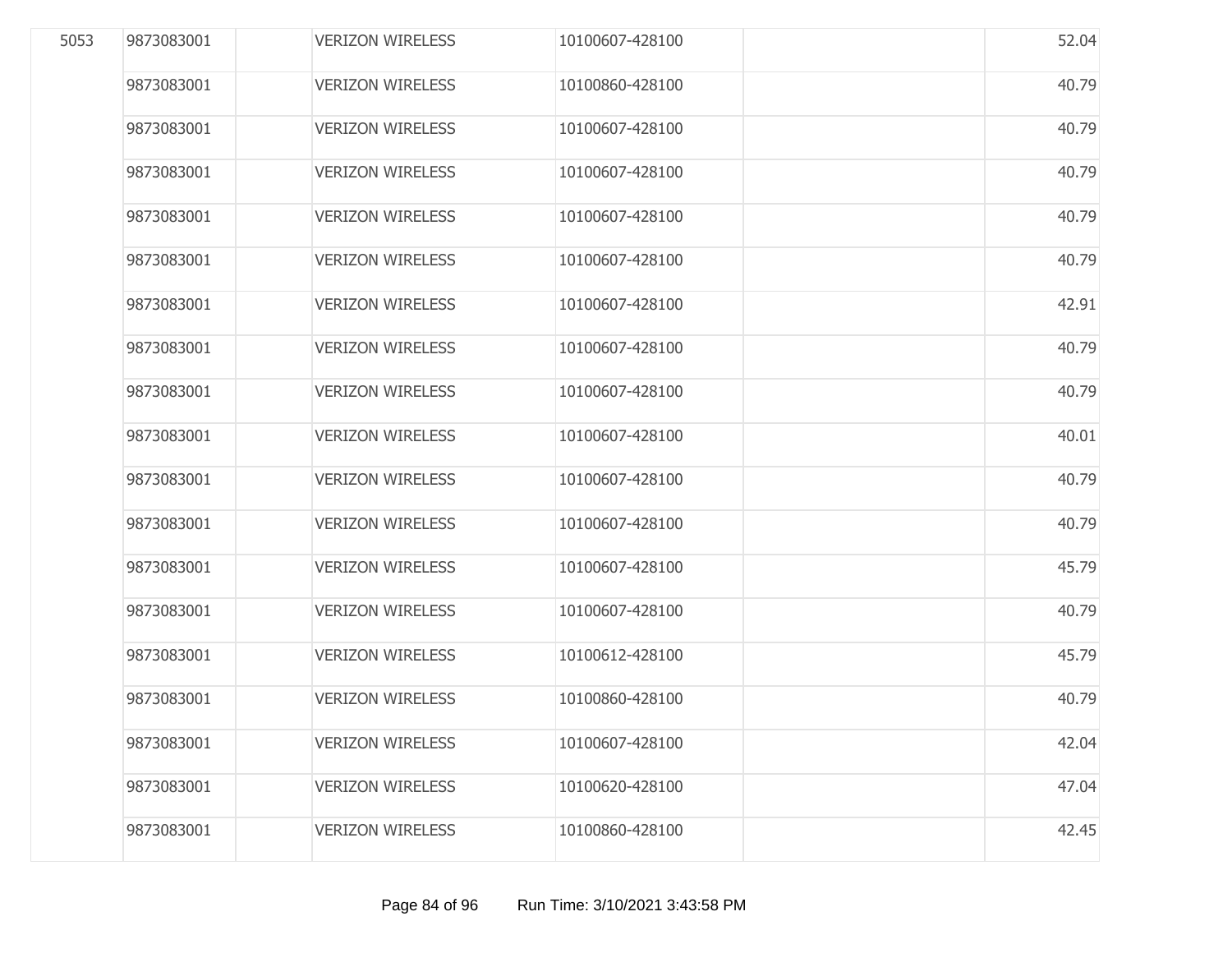| 5053 | 9873083001 | <b>VERIZON WIRELESS</b> | 10100607-428100 | 40.79 |
|------|------------|-------------------------|-----------------|-------|
|      | 9873083001 | <b>VERIZON WIRELESS</b> | 10100607-428100 | 40.79 |
|      | 9873083001 | <b>VERIZON WIRELESS</b> | 10100607-428100 | 40.79 |
|      | 9873083001 | <b>VERIZON WIRELESS</b> | 10100603-428100 | 42.04 |
|      | 9873083001 | <b>VERIZON WIRELESS</b> | 10100607-428100 | 42.04 |
|      | 9873083001 | <b>VERIZON WIRELESS</b> | 10100607-428100 | 42.04 |
|      | 9873083001 | <b>VERIZON WIRELESS</b> | 10100607-428100 | 42.04 |
|      | 9873083001 | <b>VERIZON WIRELESS</b> | 10100607-428100 | 42.04 |
|      | 9873083001 | <b>VERIZON WIRELESS</b> | 10100607-428100 | 42.04 |
|      | 9873083001 | <b>VERIZON WIRELESS</b> | 61000870-428100 | 42.04 |
|      | 9873083001 | <b>VERIZON WIRELESS</b> | 61000870-428100 | 42.04 |
|      | 9873083001 | <b>VERIZON WIRELESS</b> | 61000870-428100 | 40.79 |
|      | 9873083001 | <b>VERIZON WIRELESS</b> | 61000870-428100 | 40.01 |
|      | 9873083001 | <b>VERIZON WIRELESS</b> | 61000870-428100 | 40.01 |
|      | 9873083001 | <b>VERIZON WIRELESS</b> | 10100607-428100 | 42.04 |
|      | 9873083001 | <b>VERIZON WIRELESS</b> | 10100609-428100 | 40.01 |
|      | 9873083001 | <b>VERIZON WIRELESS</b> | 10100609-428100 | 40.79 |
|      | 9873083001 | <b>VERIZON WIRELESS</b> | 10100609-428100 | 45.79 |
|      | 9873083001 | <b>VERIZON WIRELESS</b> | 10100101-428100 | 47.04 |
|      |            |                         |                 |       |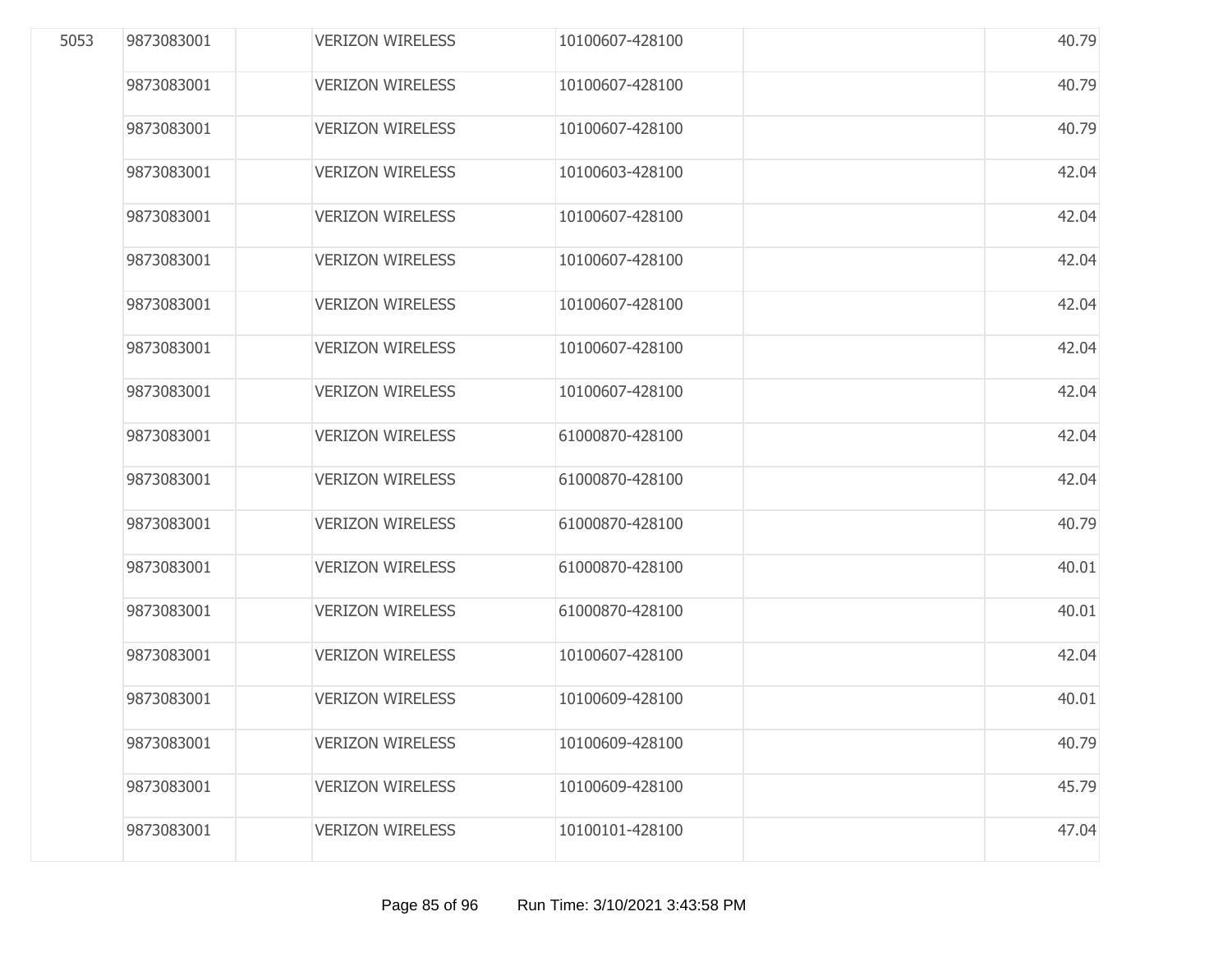| 5053 | 9873083001 | <b>VERIZON WIRELESS</b> | 10100101-428100 | 45.79 |
|------|------------|-------------------------|-----------------|-------|
|      | 9873083001 | <b>VERIZON WIRELESS</b> | 10106061-428100 | 40.79 |
|      | 9873083001 | <b>VERIZON WIRELESS</b> | 61207101-428100 | 40.79 |
|      | 9873083001 | <b>VERIZON WIRELESS</b> | 61507102-428100 | 40.01 |
|      | 9873083001 | <b>VERIZON WIRELESS</b> | 61507102-428100 | 40.79 |
|      | 9873083001 | <b>VERIZON WIRELESS</b> | 61207101-428100 | 45.79 |
|      | 9873083001 | <b>VERIZON WIRELESS</b> | 61507103-428100 | 40.79 |
|      | 9873083001 | <b>VERIZON WIRELESS</b> | 61507102-428100 | 45.79 |
|      | 9873083001 | <b>VERIZON WIRELESS</b> | 61207101-428100 | 42.04 |
|      | 9873083001 | <b>VERIZON WIRELESS</b> | 61507102-428100 | 47.04 |
|      | 9873083001 | <b>VERIZON WIRELESS</b> | 61207101-428100 | 42.04 |
|      | 9873083001 | <b>VERIZON WIRELESS</b> | 61507103-428100 | 45.79 |
|      | 9873083001 | <b>VERIZON WIRELESS</b> | 61507102-428100 | 23.61 |
|      | 9873083001 | <b>VERIZON WIRELESS</b> | 61507102-428100 | 46.06 |
|      | 9873083001 | <b>VERIZON WIRELESS</b> | 10100204-428100 | 40.79 |
|      | 9873083001 | <b>VERIZON WIRELESS</b> | 10100708-428100 | 40.79 |
|      | 9873083001 | <b>VERIZON WIRELESS</b> | 10100204-428100 | 45.79 |
|      | 9873083001 | <b>VERIZON WIRELESS</b> | 10100111-428100 | 42.04 |
|      | 9873083001 | <b>VERIZON WIRELESS</b> | 10100111-428100 | 40.79 |
|      |            |                         |                 |       |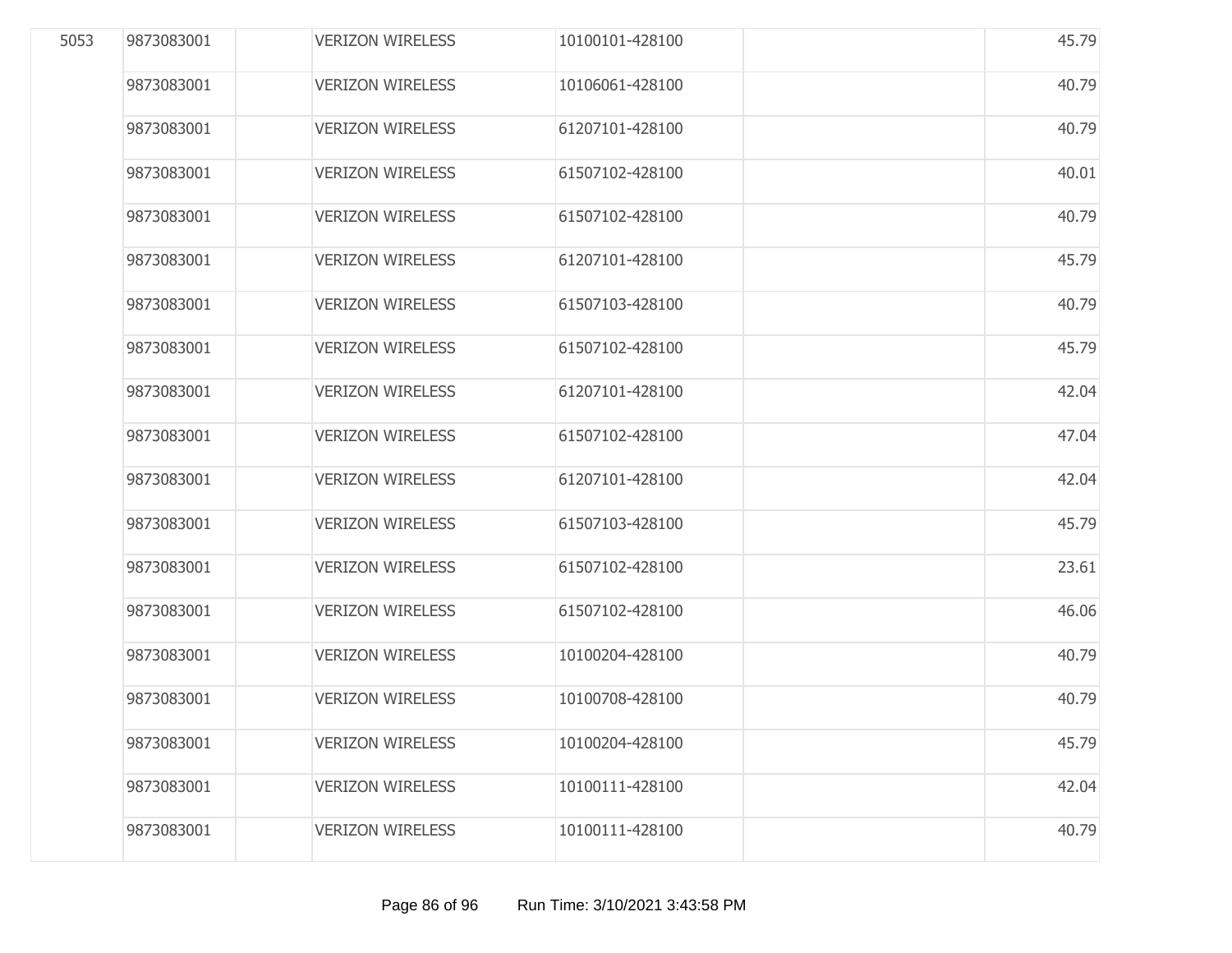| 5053 | 9873083001 | <b>VERIZON WIRELESS</b> | 61507102-428100 | 42.04 |
|------|------------|-------------------------|-----------------|-------|
|      | 9873083001 | <b>VERIZON WIRELESS</b> | 61300604-428100 | 40.01 |
|      | 9873083001 | <b>VERIZON WIRELESS</b> | 10100204-428100 | 42.04 |
|      | 9873083001 | <b>VERIZON WIRELESS</b> | 10100204-428100 | 47.04 |
|      | 9873083001 | <b>VERIZON WIRELESS</b> | 10100204-428100 | 47.04 |
|      | 9873083001 | <b>VERIZON WIRELESS</b> | 10100204-428100 | 47.04 |
|      | 9873083001 | <b>VERIZON WIRELESS</b> | 10100204-428100 | 47.04 |
|      | 9873083001 | <b>VERIZON WIRELESS</b> | 10100202-428100 | 45.79 |
|      | 9873083001 | <b>VERIZON WIRELESS</b> | 10102020-428100 | 45.79 |
|      | 9873083001 | <b>VERIZON WIRELESS</b> | 10100105-428100 | 40.01 |
|      | 9873083001 | <b>VERIZON WIRELESS</b> | 10100105-428100 | 40.01 |
|      | 9873083001 | <b>VERIZON WIRELESS</b> | 61300604-428100 | 40.01 |
|      | 9873083001 | <b>VERIZON WIRELESS</b> | 61400605-428100 | 40.01 |
|      | 9873083001 | <b>VERIZON WIRELESS</b> | 10102023-428100 | 23.61 |
|      | 9873083001 | <b>VERIZON WIRELESS</b> | 10102026-428100 | 23.61 |
|      | 9873083001 | <b>VERIZON WIRELESS</b> | 10102027-428100 | 23.61 |
|      | 9873083001 | <b>VERIZON WIRELESS</b> | 10102026-428100 | 23.61 |
|      | 9873083001 | <b>VERIZON WIRELESS</b> | 10100202-428100 | 45.79 |
|      | 9873083001 | <b>VERIZON WIRELESS</b> | 10100202-428100 | 23.61 |
|      |            |                         |                 |       |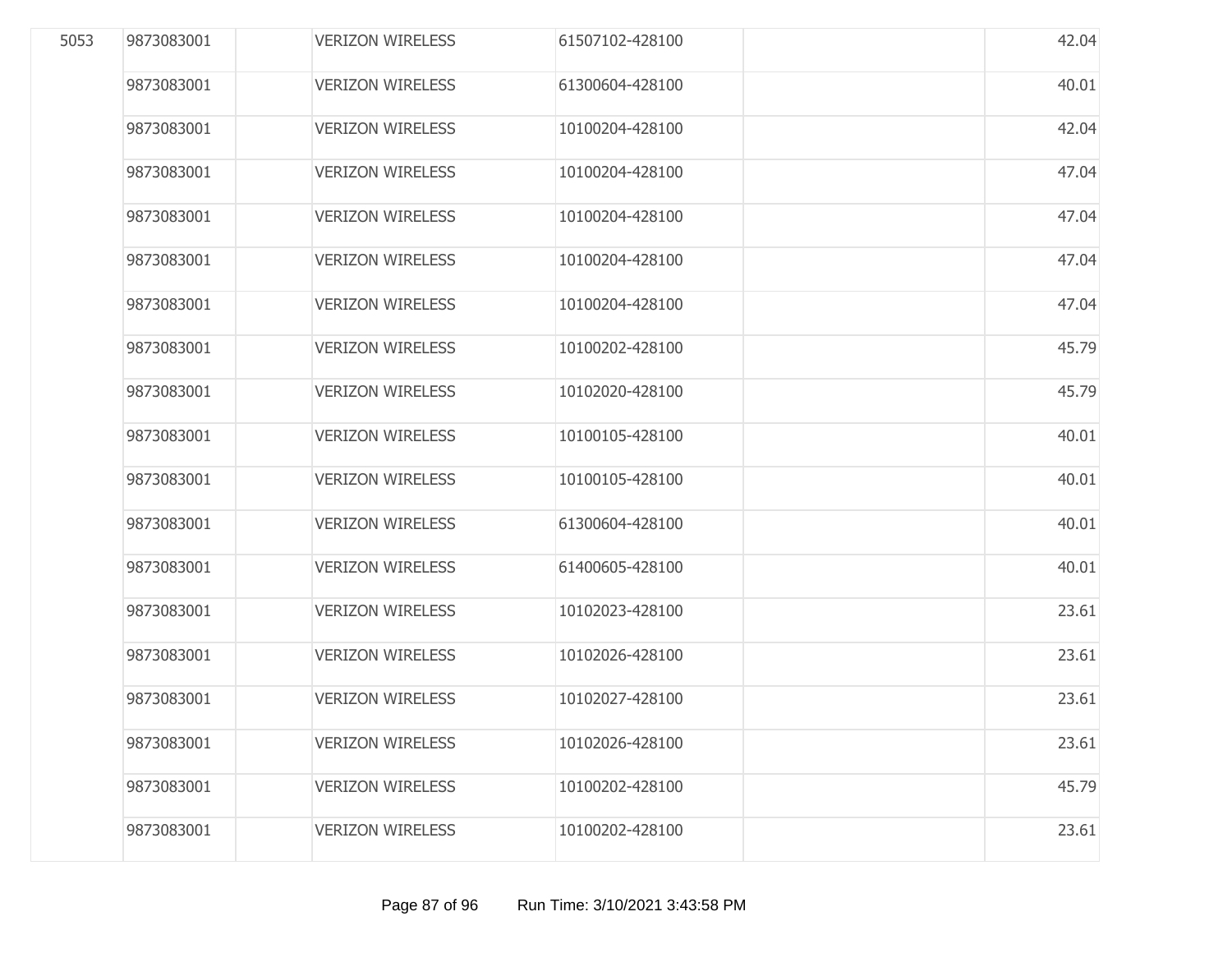| 5053 | 9873083001 | <b>VERIZON WIRELESS</b> | 10102021-428100 | 40.03 |
|------|------------|-------------------------|-----------------|-------|
|      | 9873083001 | <b>VERIZON WIRELESS</b> | 10102026-428100 | 40.01 |
|      | 9873083001 | <b>VERIZON WIRELESS</b> | 10102021-428100 | 23.61 |
|      | 9873083001 | <b>VERIZON WIRELESS</b> | 10102023-428100 | 23.61 |
|      | 9873083001 | <b>VERIZON WIRELESS</b> | 10102024-428100 | 23.61 |
|      | 9873083001 | <b>VERIZON WIRELESS</b> | 10102025-428100 | 23.61 |
|      | 9873083001 | <b>VERIZON WIRELESS</b> | 10102021-428100 | 40.14 |
|      | 9873083001 | <b>VERIZON WIRELESS</b> | 10102024-428100 | 40.05 |
|      | 9873083001 | <b>VERIZON WIRELESS</b> | 10102023-428100 | 40.05 |
|      | 9873083001 | <b>VERIZON WIRELESS</b> | 10102021-428100 | 40.01 |
|      | 9873083001 | <b>VERIZON WIRELESS</b> | 10102027-428100 | 40.01 |
|      | 9873083001 | <b>VERIZON WIRELESS</b> | 10100202-428100 | 45.79 |
|      | 9873083001 | <b>VERIZON WIRELESS</b> | 10102021-428100 | 24.86 |
|      | 9873083001 | <b>VERIZON WIRELESS</b> | 10102030-428100 | 45.79 |
|      | 9873083001 | <b>VERIZON WIRELESS</b> | 10102021-428100 | 40.03 |
|      | 9873083001 | <b>VERIZON WIRELESS</b> | 10102021-428100 | 40.05 |
|      | 9873083001 | <b>VERIZON WIRELESS</b> | 10102023-428100 | 40.05 |
|      | 9873083001 | <b>VERIZON WIRELESS</b> | 10102021-428100 | 40.07 |
|      | 9873083001 | <b>VERIZON WIRELESS</b> | 10102030-428100 | 47.04 |
|      |            |                         |                 |       |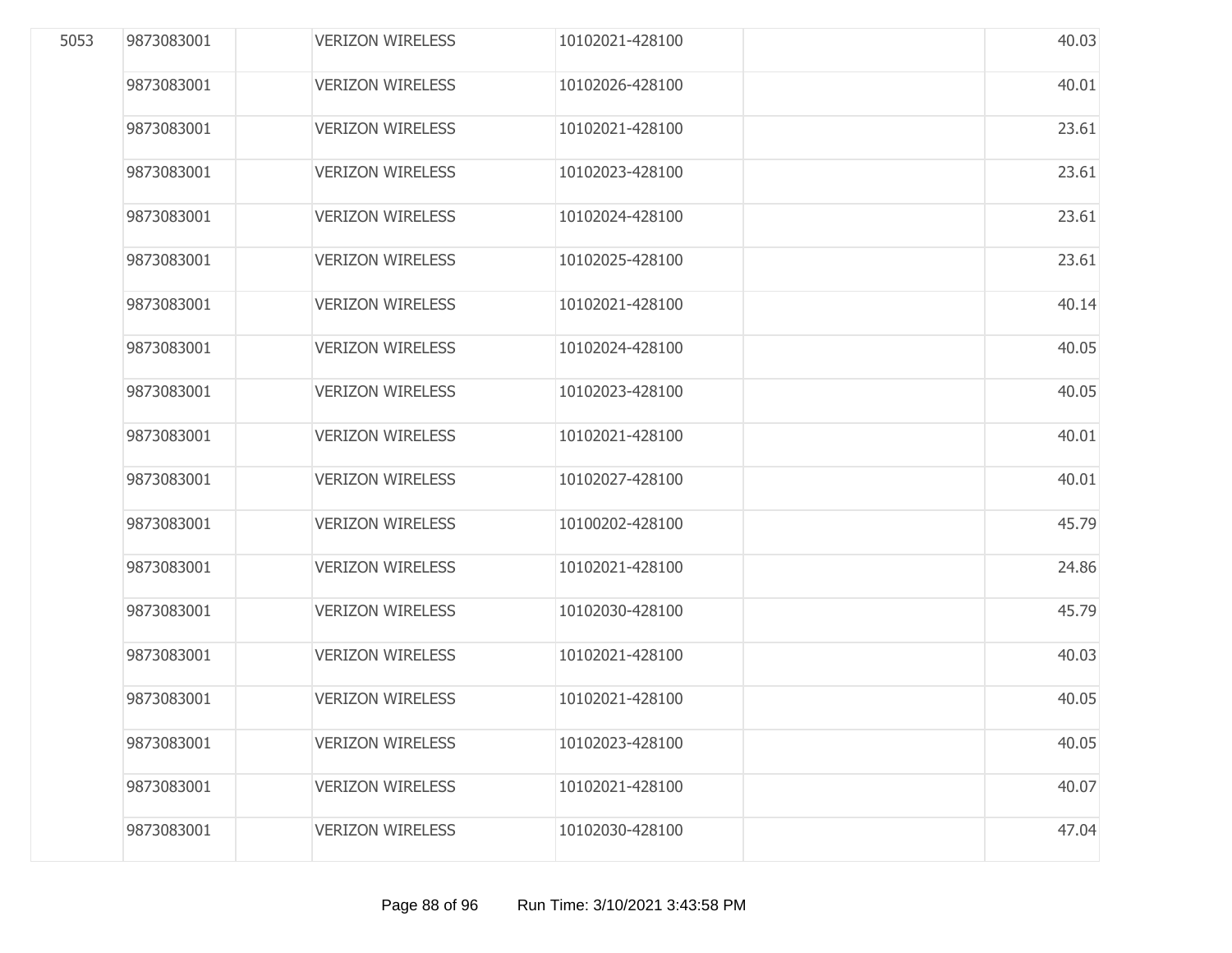| 5053 | 9873083001 | <b>VERIZON WIRELESS</b> | 10102030-428100 | 47.04  |
|------|------------|-------------------------|-----------------|--------|
|      | 9873083001 | <b>VERIZON WIRELESS</b> | 10102021-428100 | 42.04  |
|      | 9873083001 | <b>VERIZON WIRELESS</b> | 10100202-428100 | 42.90  |
|      | 9873083001 | <b>VERIZON WIRELESS</b> | 10102030-428100 | 42.04  |
|      | 9873083001 | <b>VERIZON WIRELESS</b> | 10102030-428100 | 47.04  |
|      | 9873083001 | <b>VERIZON WIRELESS</b> | 10100108-428100 | 40.79  |
|      | 9873083001 | <b>VERIZON WIRELESS</b> | 10100108-428100 | 40.79  |
|      | 9873083001 | <b>VERIZON WIRELESS</b> | 10100108-428100 | 43.79  |
|      | 9873083001 | <b>VERIZON WIRELESS</b> | 10100205-428100 | (1.49) |
|      | 9873083001 | <b>VERIZON WIRELESS</b> | 10100108-428100 | 40.01  |
|      | 9873083001 | <b>VERIZON WIRELESS</b> | 10400112-428100 | 47.04  |
|      | 9873083001 | <b>VERIZON WIRELESS</b> | 10100108-428100 | 45.79  |
|      | 9873083001 | <b>VERIZON WIRELESS</b> | 10100108-428100 | 40.79  |
|      | 9873083001 | <b>VERIZON WIRELESS</b> | 10100108-428100 | 40.79  |
|      | 9873083001 | <b>VERIZON WIRELESS</b> | 10100205-428100 | 40.01  |
|      | 9873083001 | <b>VERIZON WIRELESS</b> | 10100108-428100 | 66.37  |
|      | 9873083001 | <b>VERIZON WIRELESS</b> | 10100108-428100 | 40.79  |
|      | 9873083001 | <b>VERIZON WIRELESS</b> | 10100108-428100 | 42.04  |
|      | 9873083001 | <b>VERIZON WIRELESS</b> | 10100108-428100 | 42.04  |
|      |            |                         |                 |        |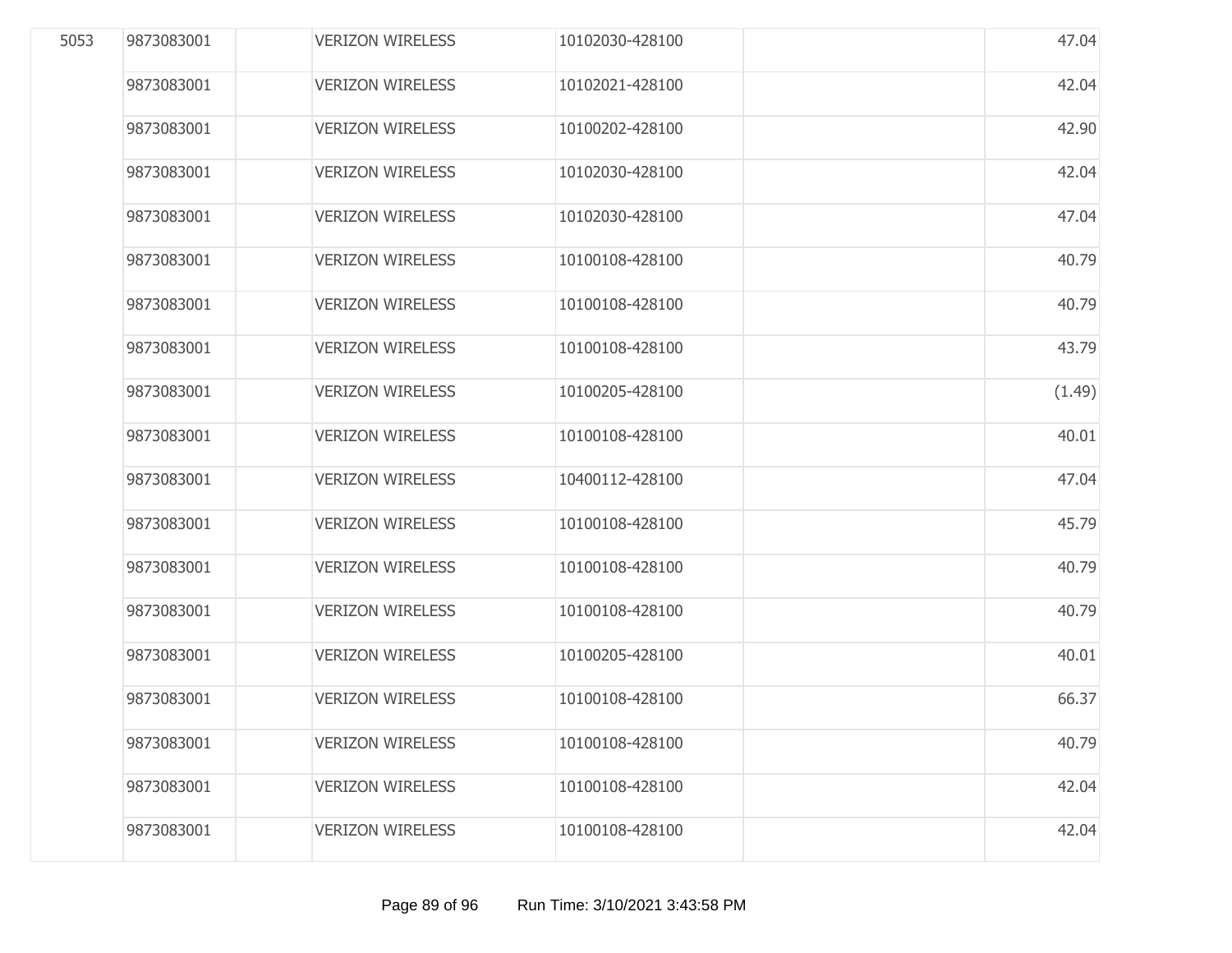| 5053 | 9873083001 | <b>VERIZON WIRELESS</b> | 10100108-428100 | 40.79 |
|------|------------|-------------------------|-----------------|-------|
|      | 9873083001 | <b>VERIZON WIRELESS</b> | 10100108-428100 | 40.79 |
|      | 9873083001 | <b>VERIZON WIRELESS</b> | 10100108-428100 | 40.79 |
|      | 9873083001 | <b>VERIZON WIRELESS</b> | 10100108-428100 | 40.79 |
|      | 9873083001 | <b>VERIZON WIRELESS</b> | 10100108-428100 | 42.04 |
|      | 9873083001 | <b>VERIZON WIRELESS</b> | 10100108-428100 | 42.04 |
|      | 9873083001 | <b>VERIZON WIRELESS</b> | 10100108-428100 | 42.04 |
|      | 9873083001 | <b>VERIZON WIRELESS</b> | 10100108-428100 | 42.04 |
|      | 9873083001 | <b>VERIZON WIRELESS</b> | 27000270-428100 | 42.04 |
|      | 9873083001 | <b>VERIZON WIRELESS</b> | 10100108-428100 | 42.04 |
|      | 9873083001 | <b>VERIZON WIRELESS</b> | 10100108-428100 | 47.04 |
|      | 9873083001 | <b>VERIZON WIRELESS</b> | 10100108-428100 | 42.04 |
|      | 9873083001 | <b>VERIZON WIRELESS</b> | 10100108-428100 | 42.04 |
|      | 9873083001 | <b>VERIZON WIRELESS</b> | 10100108-428100 | 42.04 |
|      | 9873083001 | <b>VERIZON WIRELESS</b> | 10100108-428100 | 42.04 |
|      | 9873083001 | <b>VERIZON WIRELESS</b> | 10100108-428100 | 42.04 |
|      | 9873083001 | <b>VERIZON WIRELESS</b> | 10106024-428100 | 45.79 |
|      | 9873083001 | <b>VERIZON WIRELESS</b> | 10106024-428100 | 45.79 |
|      | 9873083001 | <b>VERIZON WIRELESS</b> | 10100205-428100 | 24.86 |
|      |            |                         |                 |       |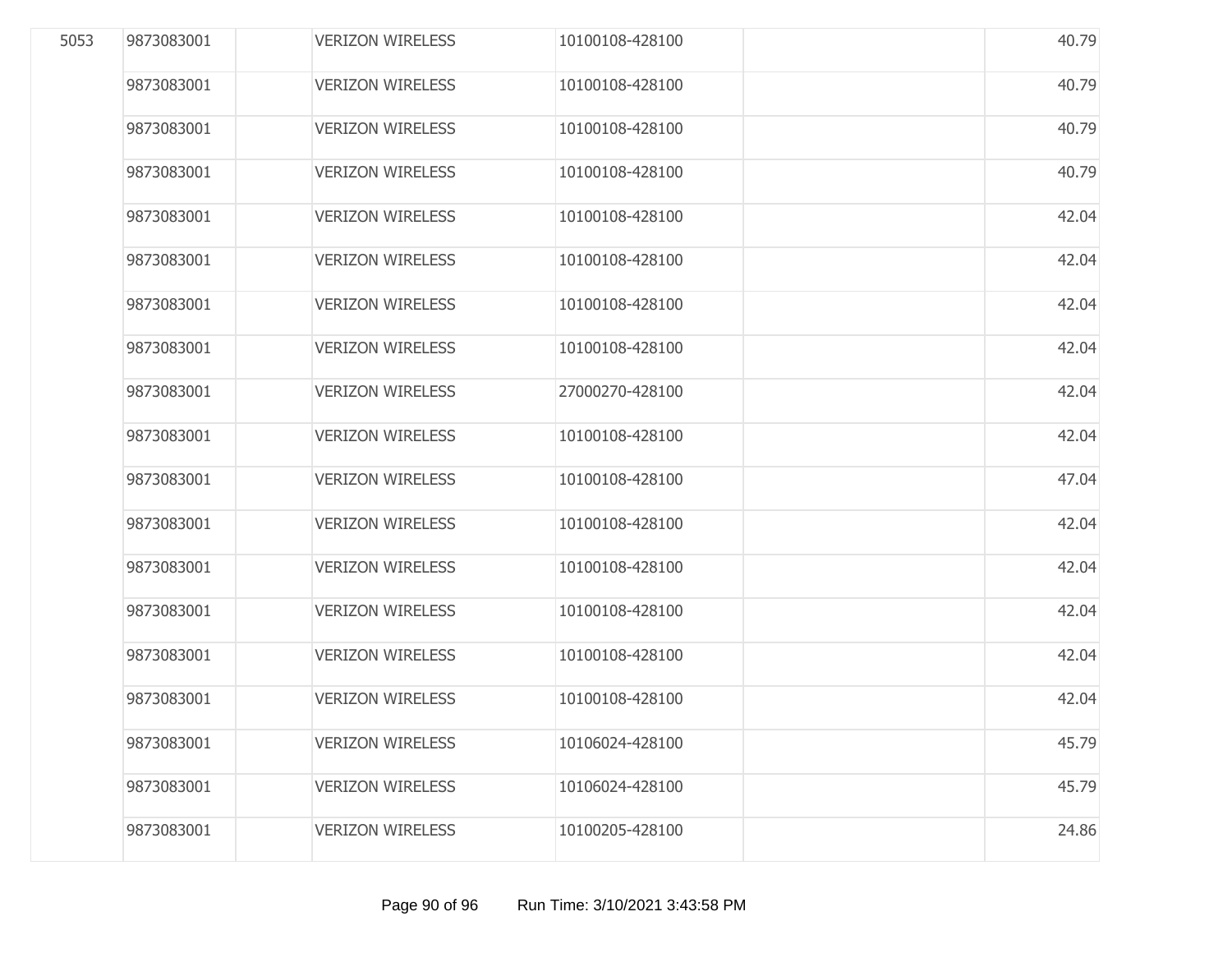| 5053 | 9873083001 | <b>VERIZON WIRELESS</b> | 10100108-428100 | 47.04   |
|------|------------|-------------------------|-----------------|---------|
|      | 9873083001 | <b>VERIZON WIRELESS</b> | 10100108-428100 | 42.04   |
|      | 9873083001 | <b>VERIZON WIRELESS</b> | 10100108-428100 | 42.04   |
|      | 9873083001 | <b>VERIZON WIRELESS</b> | 10106024-428100 | 42.04   |
|      | 9873083001 | <b>VERIZON WIRELESS</b> | 10106024-428100 | 40.79   |
|      | 9873083001 | <b>VERIZON WIRELESS</b> | 10106024-428100 | 40.01   |
|      | 9873083001 | <b>VERIZON WIRELESS</b> | 10106024-428100 | (14.48) |
|      | 9873083001 | <b>VERIZON WIRELESS</b> | 10106024-428100 | 40.79   |
|      | 9873083001 | <b>VERIZON WIRELESS</b> | 10106024-428100 | 40.79   |
|      | 9873083001 | <b>VERIZON WIRELESS</b> | 10100101-428100 | 40.79   |
|      | 9873083001 | <b>VERIZON WIRELESS</b> | 10106024-428100 | (6.73)  |
|      | 9873083001 | <b>VERIZON WIRELESS</b> | 10106024-428100 | 47.04   |
|      | 9873083001 | <b>VERIZON WIRELESS</b> | 10106024-428100 | 47.04   |
|      | 9873083001 | <b>VERIZON WIRELESS</b> | 10106024-428100 | 47.04   |
|      | 9873083001 | <b>VERIZON WIRELESS</b> | 10106024-428100 | 47.04   |
|      | 9873083001 | <b>VERIZON WIRELESS</b> | 10100711-428100 | 42.04   |
|      | 9873083001 | <b>VERIZON WIRELESS</b> | 10100711-428100 | 42.04   |
|      | 9873083001 | <b>VERIZON WIRELESS</b> | 10100711-428100 | 40.79   |
|      | 9873083001 | <b>VERIZON WIRELESS</b> | 10100711-428100 | (27.09) |
|      |            |                         |                 |         |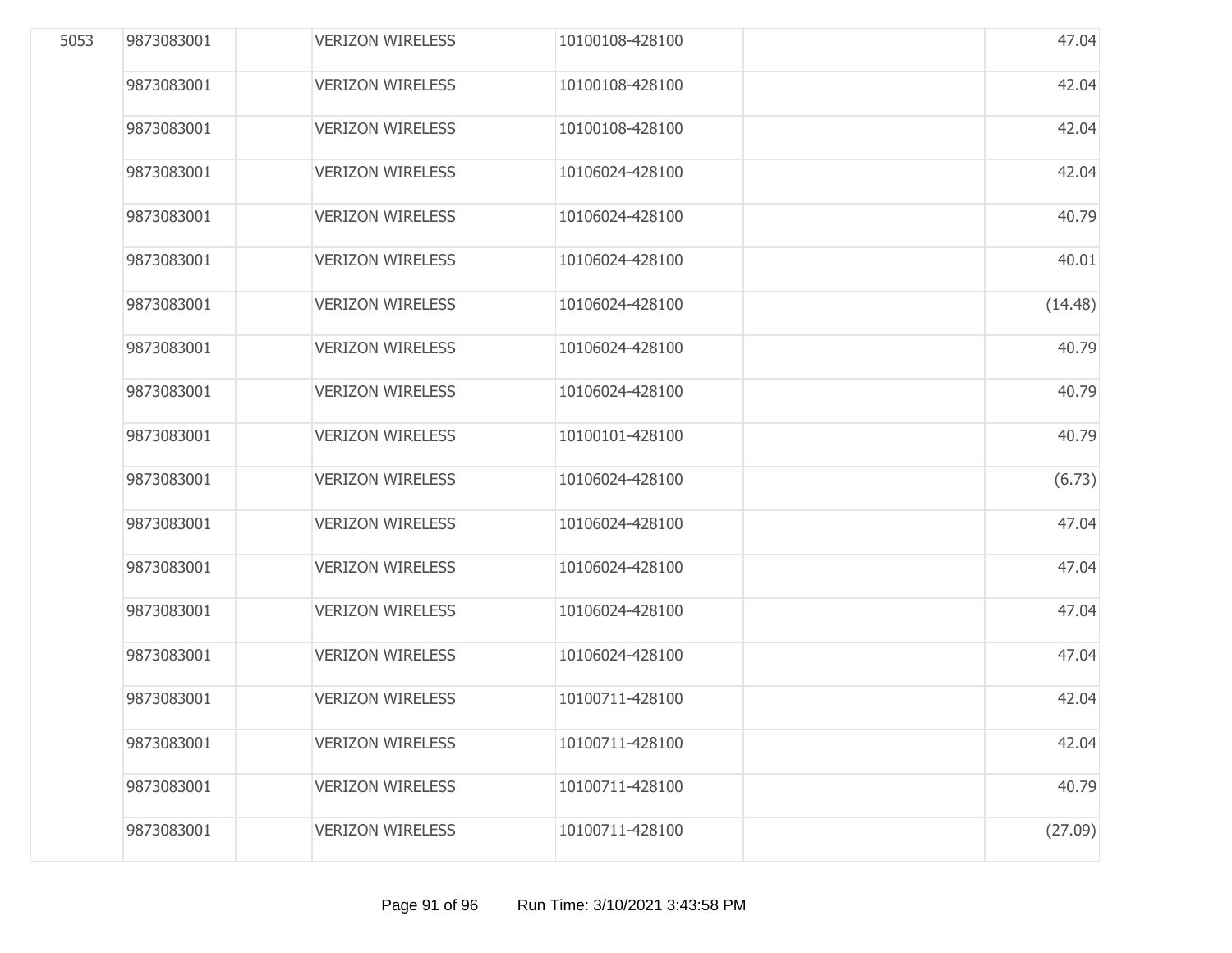| 5053 | 9873083001 | <b>VERIZON WIRELESS</b> | 10100711-428100 | (27.09) |
|------|------------|-------------------------|-----------------|---------|
|      | 9873083001 | <b>VERIZON WIRELESS</b> | 10100711-428100 | (27.09) |
|      | 9873083001 | <b>VERIZON WIRELESS</b> | 61800891-428100 | 45.79   |
|      | 9873083001 | <b>VERIZON WIRELESS</b> | 61800890-428100 | 46.05   |
|      | 9873083001 | <b>VERIZON WIRELESS</b> | 61800890-428100 | 40.79   |
|      | 9873083001 | <b>VERIZON WIRELESS</b> | 61800890-428100 | 45.79   |
|      | 9873083001 | <b>VERIZON WIRELESS</b> | 61800891-428100 | 40.79   |
|      | 9873083001 | <b>VERIZON WIRELESS</b> | 61800890-428100 | 45.79   |
|      | 9873083001 | <b>VERIZON WIRELESS</b> | 61800893-428100 | 40.79   |
|      | 9873083001 | <b>VERIZON WIRELESS</b> | 61800894-428100 | 40.79   |
|      | 9873083001 | <b>VERIZON WIRELESS</b> | 61800896-428100 | 40.79   |
|      | 9873083001 | <b>VERIZON WIRELESS</b> | 61800894-428100 | 40.79   |
|      | 9873083001 | <b>VERIZON WIRELESS</b> | 61800897-428100 | 40.79   |
|      | 9873083001 | <b>VERIZON WIRELESS</b> | 61800895-428100 | 40.79   |
|      | 9873083001 | <b>VERIZON WIRELESS</b> | 61800897-428100 | 40.01   |
|      | 9873083001 | <b>VERIZON WIRELESS</b> | 61800890-428100 | 40.79   |
|      | 9873083001 | <b>VERIZON WIRELESS</b> | 61800895-428100 | 40.01   |
|      | 9873083001 | <b>VERIZON WIRELESS</b> | 61800893-428100 | 40.01   |
|      | 9873083001 | <b>VERIZON WIRELESS</b> | 61800890-428100 | 40.01   |
|      |            |                         |                 |         |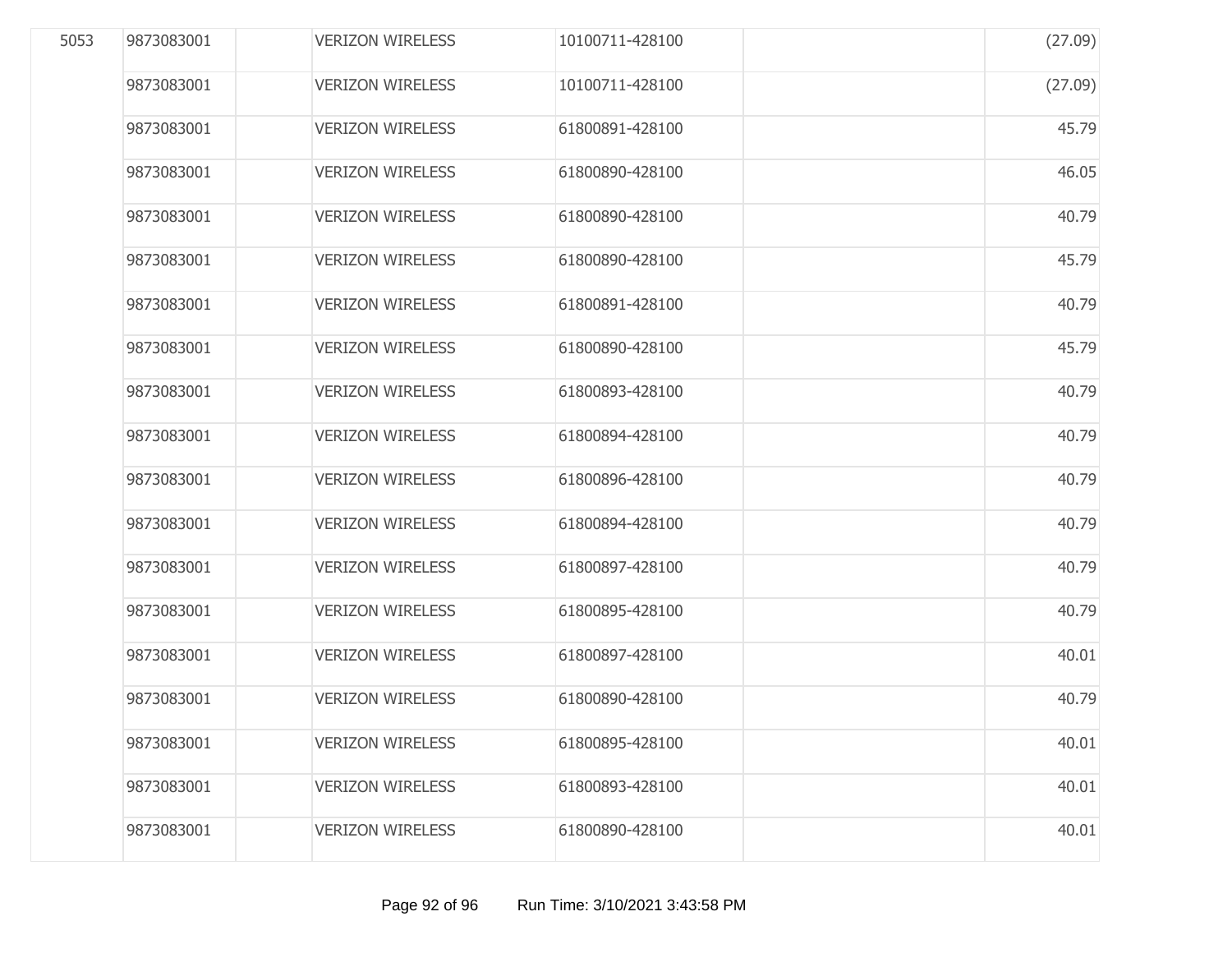| 5053 | 9873083001                 |        | <b>VERIZON WIRELESS</b>    | 61800891-428100 |                                         | 40.79     |
|------|----------------------------|--------|----------------------------|-----------------|-----------------------------------------|-----------|
|      | 9873083001                 |        | <b>VERIZON WIRELESS</b>    | 61800890-428100 |                                         | 71.05     |
|      | 9873083001                 |        | <b>VERIZON WIRELESS</b>    | 61800896-428100 |                                         | 40.01     |
|      | 9873083001                 |        | <b>VERIZON WIRELESS</b>    | 61800894-428100 |                                         | 40.03     |
|      | 9873083001                 |        | <b>VERIZON WIRELESS</b>    | 61800891-428100 |                                         | 40.07     |
|      | 9873083001                 |        | <b>VERIZON WIRELESS</b>    | 61800891-428100 |                                         | 40.01     |
|      | 9873083001                 |        | <b>VERIZON WIRELESS</b>    | 61800896-428100 |                                         | 40.01     |
|      | 9873083001                 |        | <b>VERIZON WIRELESS</b>    | 60602079-428100 |                                         | 45.79     |
|      | 9873083001                 |        | <b>VERIZON WIRELESS</b>    | 60602073-428100 |                                         | 40.79     |
|      | 9873083001                 |        | <b>VERIZON WIRELESS</b>    | 60602073-428100 |                                         | 40.79     |
|      | 9873083001                 |        | <b>VERIZON WIRELESS</b>    | 60602073-428100 |                                         | 30.79     |
|      | 9873083001                 |        | <b>VERIZON WIRELESS</b>    | 60602073-428100 |                                         | 40.01     |
|      | 9873083001                 |        | <b>VERIZON WIRELESS</b>    | 60602073-428100 |                                         | 40.01     |
|      |                            |        |                            |                 | <b>VERIZON WIRELESS Total:</b>          | 19,276.71 |
| 5054 | P0310604                   | 183661 | <b>VERMEER HIGH PLAINS</b> | 10100607-426500 | <b>ZING IT</b>                          | 86.94     |
|      |                            |        |                            |                 | <b>VERMEER HIGH PLAINS Total:</b>       | 86.94     |
| 5057 | 82374                      | 182799 | <b>VESSCO INC</b>          | 60407072-425300 | POLYMER SYSTEMS - CHECK<br><b>VALVE</b> | 529.03    |
|      |                            |        |                            |                 | <b>VESSCO INC Total:</b>                | 529.03    |
| 9536 | 01/01-31/21                | 183789 | VISIT RAPID CITY           | 25300761-422500 | <b>JAN21 OCCUPANCY TAX</b>              | 87,669.25 |
|      |                            |        |                            |                 | VISIT RAPID CITY Total:                 | 87,669.25 |
| 5118 | 000000 02-11- 182783<br>21 |        | <b>WALMART COMMUNITY</b>   | 61507102-426300 | <b>BID OPENING REFRESHMENTS</b>         | 31.90     |
|      |                            |        |                            |                 | <b>WALMART COMMUNITY Total:</b>         | 31.90     |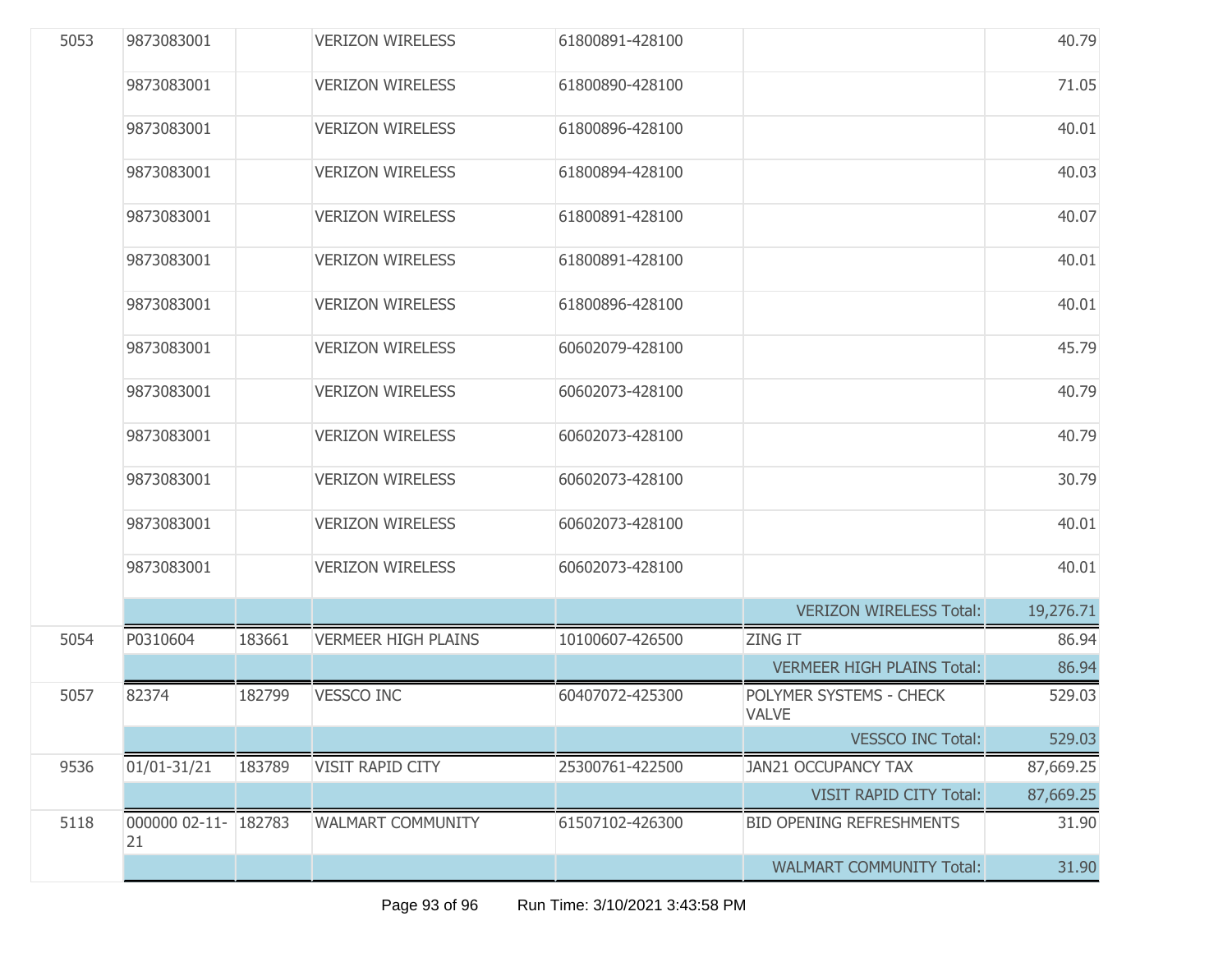| 5124 | 14293        | 182797 | <b>WAMCO LAB INC</b>                    | 60407073-422500 | 1ST QTR 2021 WET TESTING          | 600.00     |
|------|--------------|--------|-----------------------------------------|-----------------|-----------------------------------|------------|
|      |              |        |                                         |                 | <b>WAMCO LAB INC Total:</b>       | 600.00     |
| 5129 | 347708       | 183448 | WARNE CHEMICAL & EQUIP.                 | 10100607-426600 | TRIUMPH RTU - AG CHEMICALS        | 113.40     |
|      | 346970       | 183033 | WARNE CHEMICAL & EQUIP.                 | 10100302-425300 | <b>STOCK PARTS</b>                | 700.00     |
|      | 347416       | 183123 | WARNE CHEMICAL & EQUIP.                 | 61300664-426900 | <b>SCATTER BOX HAND SPRDR</b>     | 30.94      |
|      |              |        |                                         |                 | WARNE CHEMICAL & EQUIP.<br>Total: | 844.34     |
| 5142 | SER983429-1  | 182833 | <b>WATERTREE INC</b>                    | 10100603-452000 | <b>WATER DELIVERED</b>            | 13.50      |
|      | SER983430-1  | 182833 | <b>WATERTREE INC</b>                    | 10100603-452000 | <b>WATER DELIVERED</b>            | 13.50      |
|      | SER983431-1  | 182833 | <b>WATERTREE INC</b>                    | 10100603-452000 | <b>WATER DELIVERED</b>            | 6.75       |
|      | SER983432-1  | 182833 | <b>WATERTREE INC</b>                    | 10100603-452000 | <b>WATER DELIVERED</b>            | 13.50      |
|      |              |        |                                         |                 | <b>WATERTREE INC Total:</b>       | 47.25      |
| 5183 | 02/28/21     |        | <b>WELLMARK INC</b>                     | 78900963-453000 | FEB21                             | 122,546.45 |
|      | 02/28/21     |        | <b>WELLMARK INC</b>                     | 78900963-415000 | FEB21                             | 12,237.97  |
|      | 02/28/21     |        | <b>WELLMARK INC</b>                     | 78900963-422500 | FEB21                             | 60.74      |
|      | 02/28/21     |        | <b>WELLMARK INC</b>                     | 79100966-413100 | FEB21                             | 878.75     |
|      |              |        |                                         |                 | <b>WELLMARK INC Total:</b>        | 135,723.91 |
| 5199 | 167021 02/24 |        | <b>WEST RIVER ELECTRIC ASSN</b><br>INC. | 10100304-428300 |                                   | 59.25      |
|      | 167023 02/24 |        | <b>WEST RIVER ELECTRIC ASSN</b><br>INC. | 60407071-428300 |                                   | 2,118.32   |
|      | 167024 02/24 |        | <b>WEST RIVER ELECTRIC ASSN</b><br>INC. | 10102027-428300 |                                   | 493.01     |
|      | 167024 02/24 |        | WEST RIVER ELECTRIC ASSN<br>INC.        | 61800897-428300 |                                   | 242.82     |
|      | 167011 02/24 |        | WEST RIVER ELECTRIC ASSN<br>INC.        | 10100304-428300 |                                   | 82.13      |
|      | 167012 02/24 |        | <b>WEST RIVER ELECTRIC ASSN</b><br>INC. | 10100304-428300 |                                   | 158.32     |
|      | 167013 02/24 |        | WEST RIVER ELECTRIC ASSN<br>INC.        | 10100304-428300 |                                   | 156.85     |
|      | 167016 02/24 |        | WEST RIVER ELECTRIC ASSN<br>INC.        | 10100304-428300 |                                   | 2,223.42   |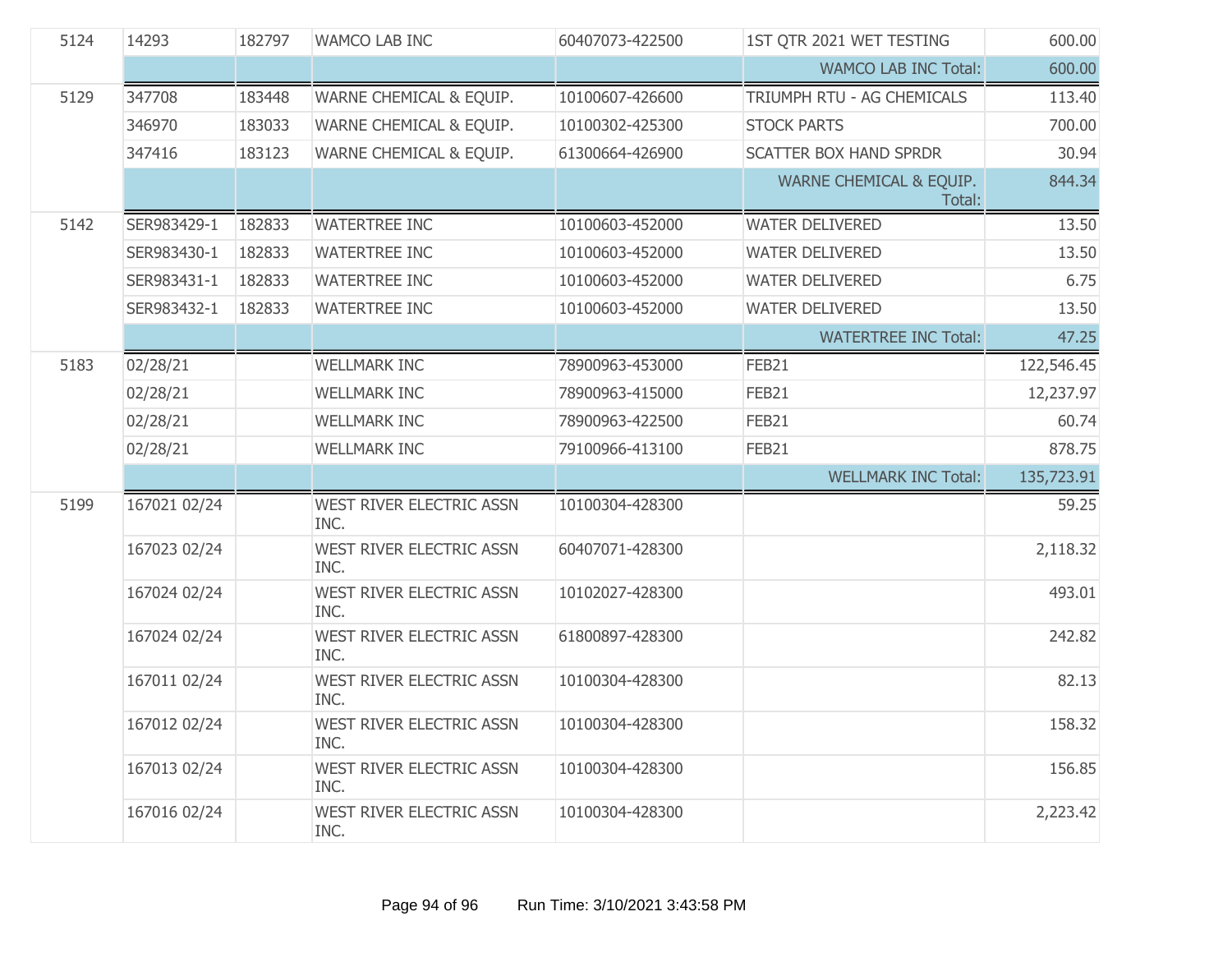| 5199 | 167018 02/24 |        | WEST RIVER ELECTRIC ASSN<br>INC.            | 10100304-428300 |                                                    | 3,042.10  |
|------|--------------|--------|---------------------------------------------|-----------------|----------------------------------------------------|-----------|
|      | 167019 02/24 |        | WEST RIVER ELECTRIC ASSN<br>INC.            | 10100304-428300 |                                                    | 8,637.47  |
|      | 167003 02/24 |        | WEST RIVER ELECTRIC ASSN<br>INC.            | 60207011-428300 |                                                    | 1,955.07  |
|      | 167005 02/24 |        | WEST RIVER ELECTRIC ASSN<br>INC.            | 10100304-428300 |                                                    | 515.13    |
|      | 167007 02/24 |        | WEST RIVER ELECTRIC ASSN<br>INC.            | 10100304-428300 |                                                    | 199.06    |
|      | 167008 02/24 |        | WEST RIVER ELECTRIC ASSN<br>INC.            | 60407071-428300 |                                                    | 3,957.88  |
|      |              |        |                                             |                 | <b>WEST RIVER ELECTRIC ASSN</b><br>INC. Total:     | 23,840.83 |
| 5208 | 14829        | 183129 | <b>WESTERN COMMUNICATIONS</b><br><b>INC</b> | 10100201-426900 | RADIO EARPIECE STOCK                               | 292.50    |
|      |              |        |                                             |                 | <b>WESTERN COMMUNICATIONS</b><br><b>INC Total:</b> | 292.50    |
| 5211 | 71924        | 183531 | <b>WESTERN MAILERS</b>                      | 60207014-426100 | 2/16/2021: BILLING POSTAGE                         | 3,145.34  |
|      |              |        |                                             |                 |                                                    |           |
|      |              |        |                                             |                 | <b>WESTERN MAILERS Total:</b>                      | 3,145.34  |
| 5220 | 763121-0     | 183752 | <b>WESTERN STATIONERS</b>                   | 10100202-426100 | OFFICE SUPPLIES: ADDING<br><b>PAPER</b>            | 2.18      |
|      | 763121-0     | 183752 | <b>WESTERN STATIONERS</b>                   | 61800890-426100 | OFFICE SUPPLIES: ADDING<br><b>PAPER</b>            | 1.07      |
|      | 762671-0     | 182888 | <b>WESTERN STATIONERS</b>                   | 10100612-426100 | <b>PAPER</b>                                       | 130.81    |
|      | 762897-1     | 183131 | <b>WESTERN STATIONERS</b>                   | 10100201-426100 | <b>RUBBER BANDS</b>                                | 5.99      |
|      | 762892-0     | 183090 | <b>WESTERN STATIONERS</b>                   | 10100201-426100 | <b>OFFICE SUPPLIES</b>                             | 68.80     |
|      | 762893-0     | 183090 | <b>WESTERN STATIONERS</b>                   | 10100201-426100 | <b>OFFICE SUPPLIES</b>                             | 68.80     |
|      | 761646-3     | 183372 | <b>WESTERN STATIONERS</b>                   | 10100603-426100 | <b>WALL CALENDARS</b>                              | 65.50     |
|      | 762659-0     | 183136 | <b>WESTERN STATIONERS</b>                   | 10100202-426100 | <b>OFFICE SUPPLIES: LABELS</b>                     | 24.78     |
|      | 762659-0     | 183136 | <b>WESTERN STATIONERS</b>                   | 61800890-426100 | <b>OFFICE SUPPLIES: LABELS</b>                     | 12.21     |
|      | 762894-0     | 183090 | <b>WESTERN STATIONERS</b>                   | 10100201-426100 | <b>OFFICE SUPPLIES</b>                             | 137.60    |
|      | 762895-0     | 183090 | <b>WESTERN STATIONERS</b>                   | 10100201-426100 | <b>OFFICE SUPPLIES</b>                             | 68.80     |
|      | 762891-0     | 183090 | <b>WESTERN STATIONERS</b>                   | 10100201-426100 | <b>OFFICE SUPPLIES</b>                             | 68.80     |